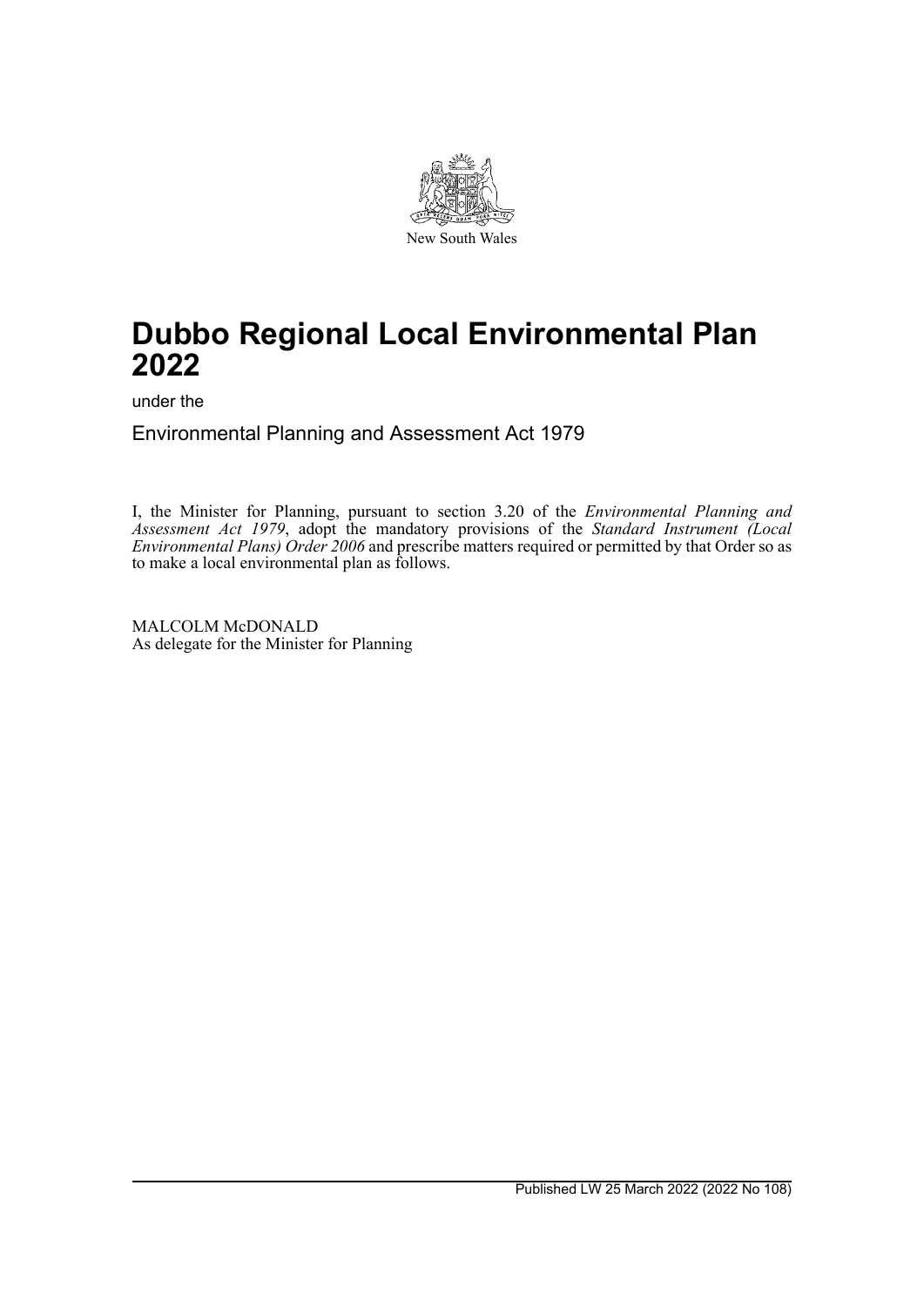# **Contents**

| Part 1 | Preliminary                                                                          |                                                                                                                                                                                                                                                                                                                                                                                                                                                  |                                                                                                 |  |
|--------|--------------------------------------------------------------------------------------|--------------------------------------------------------------------------------------------------------------------------------------------------------------------------------------------------------------------------------------------------------------------------------------------------------------------------------------------------------------------------------------------------------------------------------------------------|-------------------------------------------------------------------------------------------------|--|
|        | 1.1<br>1.1AA<br>1.2<br>1.3<br>1.4<br>1.5<br>1.6<br>1.7<br>1.8<br>1.8A<br>1.9<br>1.9A | Name of Plan<br>Commencement<br>Aims of Plan<br>Land to which Plan applies<br>Definitions<br><b>Notes</b><br>Consent authority<br>Maps<br>Repeal of planning instruments applying to land<br>Savings provision relating to development applications<br>Application of SEPPs<br>Suspension of covenants, agreements and instruments                                                                                                               | 5<br>5<br>5<br>6<br>6<br>6<br>6<br>6<br>6<br>$\overline{7}$<br>$\overline{7}$<br>$\overline{7}$ |  |
| Part 2 | <b>Permitted or prohibited development</b>                                           |                                                                                                                                                                                                                                                                                                                                                                                                                                                  |                                                                                                 |  |
|        | 2.1<br>2.2<br>2.3<br>2.4<br>2.5<br>2.6<br>2.7<br>2.8                                 | Land use zones<br>Zoning of land to which Plan applies<br>Zone objectives and Land Use Table<br>Unzoned land<br>Additional permitted uses for particular land<br>Subdivision-consent requirements<br>Demolition requires development consent<br>Temporary use of land                                                                                                                                                                            | 8<br>8<br>9<br>$\boldsymbol{9}$<br>$\boldsymbol{9}$<br>9<br>10<br>10                            |  |
|        |                                                                                      | <b>Land Use Table</b>                                                                                                                                                                                                                                                                                                                                                                                                                            |                                                                                                 |  |
| Part 3 |                                                                                      | <b>Exempt and complying development</b>                                                                                                                                                                                                                                                                                                                                                                                                          |                                                                                                 |  |
|        | 3.1<br>3.2<br>3.3                                                                    | Exempt development<br>Complying development<br>Environmentally sensitive areas excluded                                                                                                                                                                                                                                                                                                                                                          | 29<br>29<br>30                                                                                  |  |
| Part 4 | <b>Principal development standards</b>                                               |                                                                                                                                                                                                                                                                                                                                                                                                                                                  |                                                                                                 |  |
|        | 4.1<br>4.1AA<br>4.2<br>4.2A<br>4.2B<br>4.2C<br>4.3<br>4.4<br>4.5<br>4.6              | Minimum subdivision lot size<br>Minimum subdivision lot size for community title schemes<br>Rural subdivision<br>Minimum subdivision lot sizes for certain rural subdivisions<br>Minimum subdivision lot size for certain strata subdivisions<br>Erection of dwelling houses on land in certain rural zones<br>Height of buildings<br>Floor space ratio<br>Calculation of floor space ratio and site area<br>Exceptions to development standards | 31<br>31<br>32<br>32<br>33<br>33<br>34<br>34<br>34<br>34                                        |  |
| Part 5 |                                                                                      | <b>Miscellaneous provisions</b>                                                                                                                                                                                                                                                                                                                                                                                                                  |                                                                                                 |  |
|        | 5.1<br>5.1A                                                                          | Relevant acquisition authority<br>Development on land intended to be acquired for public purposes                                                                                                                                                                                                                                                                                                                                                | 36<br>36                                                                                        |  |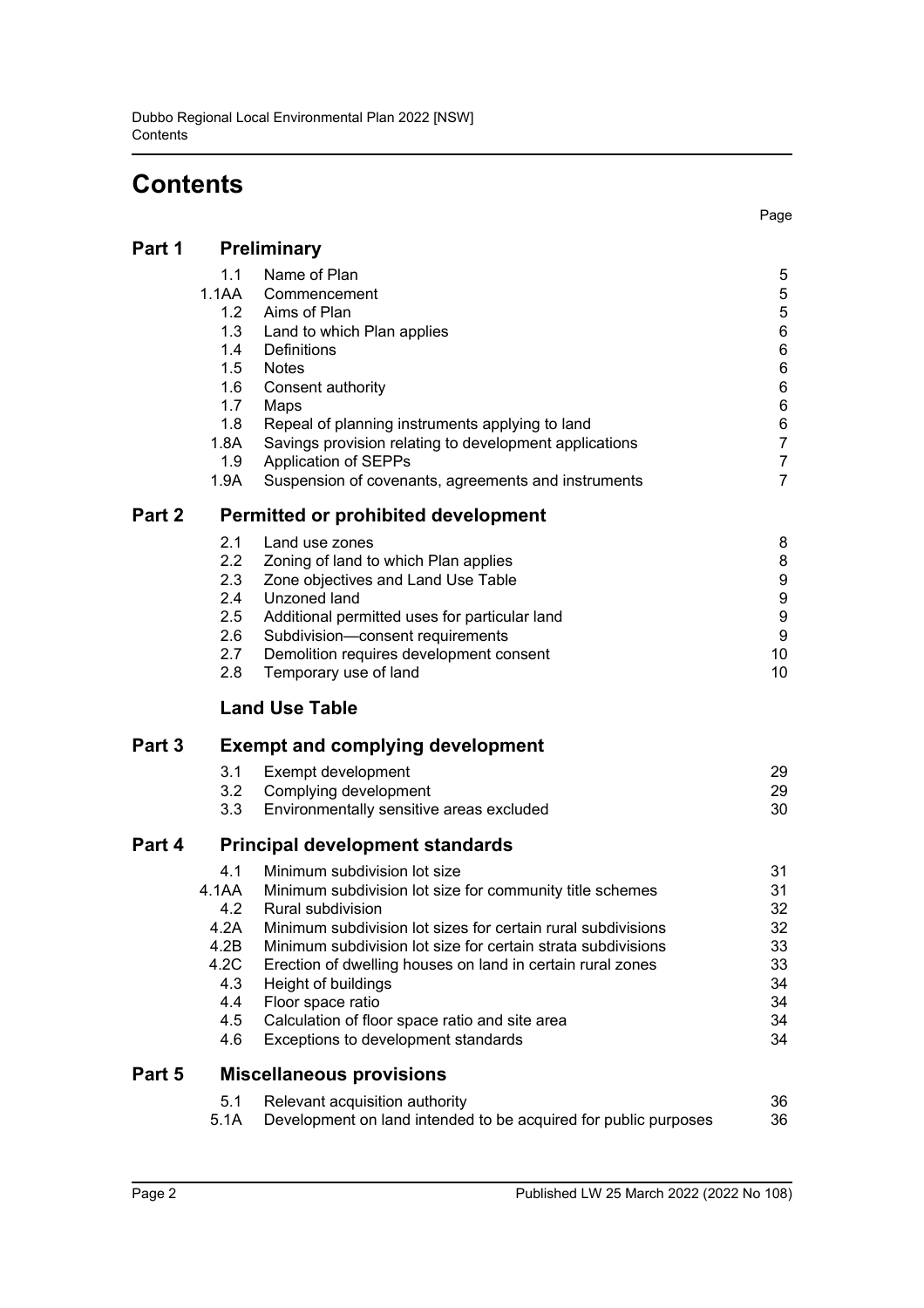|        |            |                                                                                                               | Page     |
|--------|------------|---------------------------------------------------------------------------------------------------------------|----------|
|        | 5.2        | Classification and reclassification of public land                                                            | 37       |
|        | 5.3        | Development near zone boundaries                                                                              | 37       |
|        | 5.4        | Controls relating to miscellaneous permissible uses                                                           | 38       |
|        | 5.5        | Controls relating to secondary dwellings on land in a rural zone                                              | 39       |
|        | 5.6        | Architectural roof features                                                                                   | 39       |
|        | 5.7        | Development below mean high water mark                                                                        | 39       |
|        | 5.8        | Conversion of fire alarms                                                                                     | 39       |
|        | 5.9        | Dwelling house or secondary dwelling affected by natural disaster                                             | 40       |
|        | 5.9AA      | (Repealed)                                                                                                    | 40       |
|        | 5.10       | Heritage conservation                                                                                         | 40       |
|        | 5.11       | Bush fire hazard reduction                                                                                    | 43       |
|        | 5.12       | Infrastructure development and use of existing buildings of the Crown                                         | 43       |
|        | 5.13       | Eco-tourist facilities                                                                                        | 43       |
|        | 5.14       | Siding Spring Observatory-maintaining dark sky                                                                | 44       |
|        | 5.15       | Defence communications facility                                                                               | 46       |
|        | 5.16       | Subdivision of, or dwellings on, land in certain rural, residential or<br>conservation zones                  | 46       |
|        | 5.17       | Artificial waterbodies in environmentally sensitive areas in areas of<br>operation of irrigation corporations | 47       |
|        | 5.18       | Intensive livestock agriculture                                                                               | 47       |
|        | 5.19       | Pond-based, tank-based and oyster aquaculture                                                                 | 48       |
|        | 5.20       | Standards that cannot be used to refuse consent-playing and<br>performing music                               | 50       |
|        | 5.21       | Flood planning                                                                                                | 50       |
|        | 5.22       | Special flood considerations                                                                                  | 51       |
| Part 6 |            | Urban release areas                                                                                           |          |
|        | 6.1        | Concurrence of Planning Secretary                                                                             | 52       |
|        | 6.2        | Public utility infrastructure                                                                                 | 53       |
|        | 6.3        | Development control plan                                                                                      | 53       |
| Part 7 |            | <b>Additional local provisions</b>                                                                            |          |
|        | 7.1        | <b>Terrestrial biodiversity</b>                                                                               | 55       |
|        | 7.2        | Earthworks                                                                                                    | 55       |
|        | 7.3        | Natural resource-riparian land and waterways                                                                  | 56       |
|        | 7.4        | Karst topography subsidence risk                                                                              | 57       |
|        | 7.5        | Groundwater vulnerability                                                                                     | 57       |
|        | 7.6        | Erection of rural workers' dwellings on land in Zones RU1 and RU4                                             | 58       |
|        | 7.7        | Airspace operations                                                                                           | 58       |
|        | 7.8<br>7.9 | Development in areas subject to aircraft noise                                                                | 59       |
|        | 7.10       | Location of sex services premises                                                                             | 60<br>60 |
|        | 7.11       | Dwelling houses in Zone RU4 Primary Production Small Lots<br>Commercial premises in Zone B4 Mixed Use         | 60       |
|        | 7.12       | Shops in Zone B1 Neighbourhood Centre                                                                         | 61       |
|        | 7.13       | Retail premises on certain land at Boundary Road, Dubbo                                                       | 61       |
|        | 7.14       | Dwelling houses on certain land at Warrie Road, Dubbo                                                         | 61       |
|        | 7.15       | Use of certain land at Camp Road, Dubbo                                                                       | 61       |
|        | 7.16       | Restricted premises                                                                                           | 62       |
|        | 7.17       | Rural and nature-based tourist facilities                                                                     | 63       |
|        | 7.18       | Maximum number of lots on certain land at "Area C"                                                            | 64       |
|        |            |                                                                                                               |          |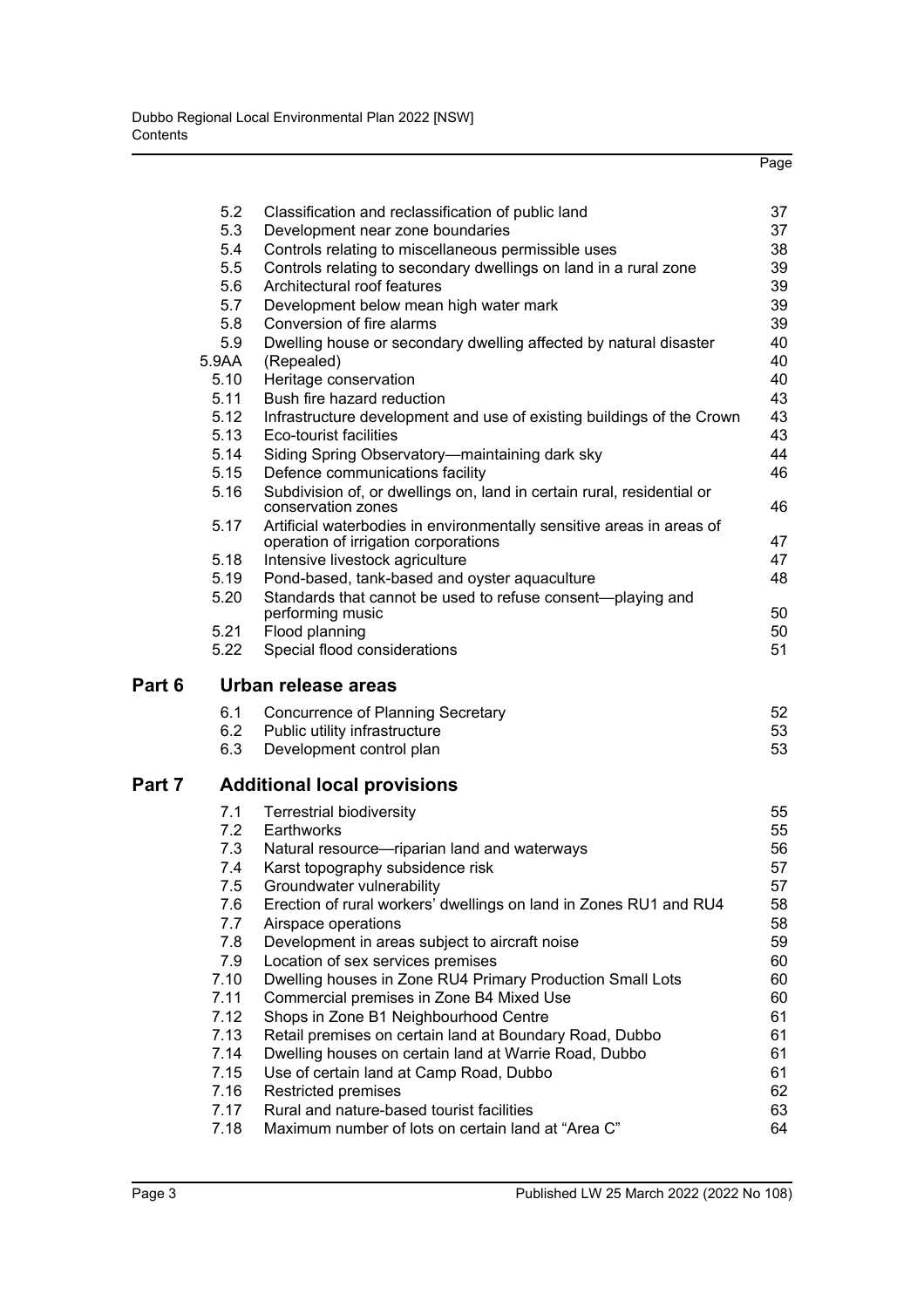Dubbo Regional Local Environmental Plan 2022 [NSW] **Contents** 

|                   |                                                           | Page |
|-------------------|-----------------------------------------------------------|------|
| 7.19              |                                                           | 64   |
|                   | Impacts of salinity on particular land at Dubbo           |      |
| Schedule 1        | <b>Additional permitted uses</b>                          | 65   |
| <b>Schedule 2</b> | <b>Exempt development</b>                                 | 68   |
| Schedule 3        | <b>Complying development</b>                              | 69   |
| <b>Schedule 4</b> | <b>Classification and reclassification of public land</b> | 70   |
| <b>Schedule 5</b> | <b>Environmental heritage</b>                             | 71   |
| Schedule 6        | Pond-based and tank-based aquaculture                     | 96   |
| <b>Dictionary</b> |                                                           | 98   |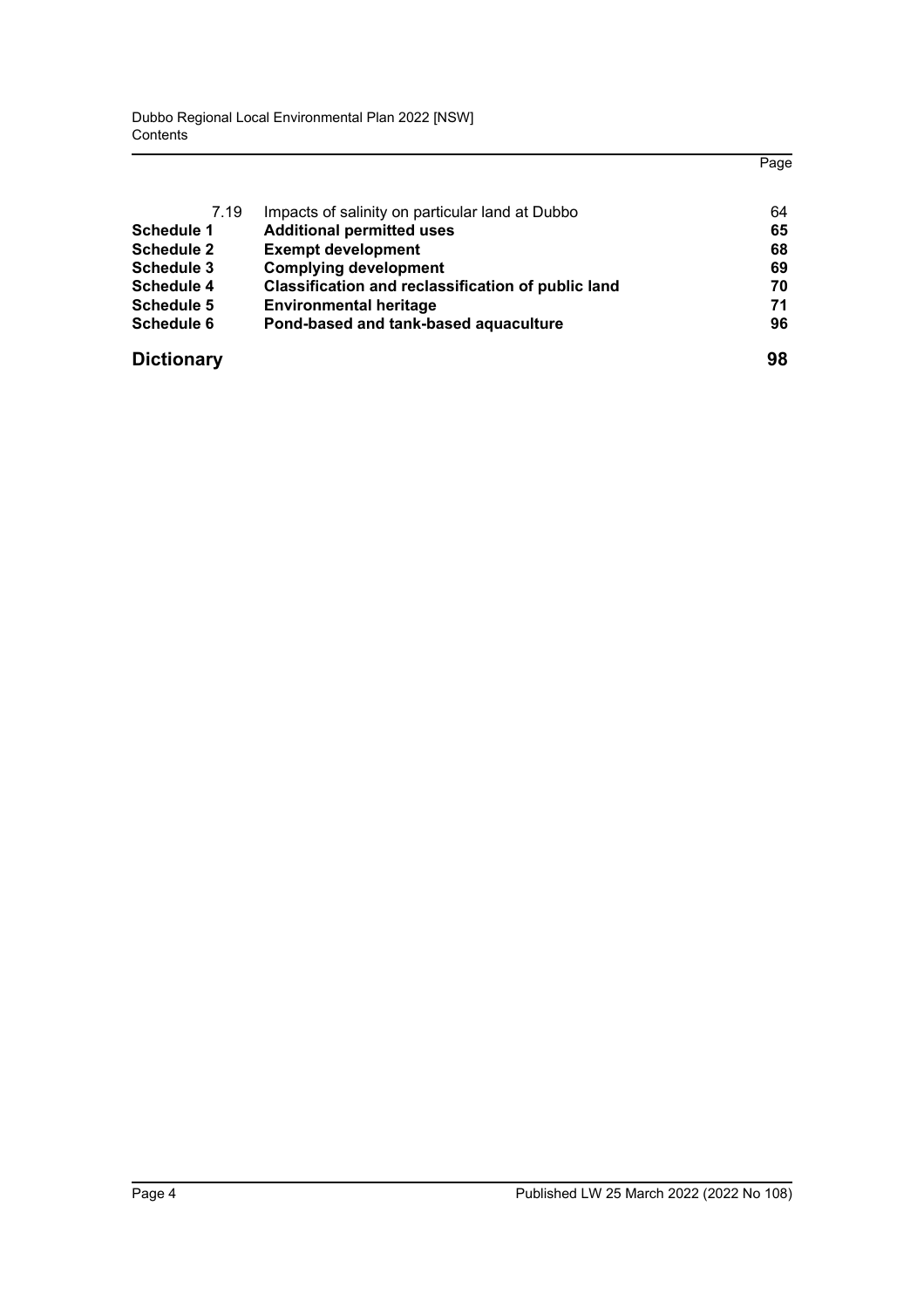## **Dubbo Regional Local Environmental Plan 2022**

under the

Environmental Planning and Assessment Act 1979

## **Part 1 Preliminary**

### **1.1 Name of Plan**

This Plan is *Dubbo Regional Local Environmental Plan 2022*.

#### **1.1AA Commencement**

This Plan commences on the day on which it is published on the NSW legislation website.

#### **1.2 Aims of Plan**

- (1) This Plan aims to make local environmental planning provisions for land in the Dubbo Regional local government area in accordance with the relevant standard environmental planning instrument under section 3.20 of the Act.
- (2) The particular aims of this Plan are as follows—
	- (aa) to protect and promote the use and development of land for arts and cultural activity, including music and other performance arts,
	- (a) to maintain the Dubbo Central Business District as the primary commercial centre for the Dubbo Regional local government area,
	- (b) to encourage residential development in West Dubbo,
	- (c) to encourage development that complements and enhances the unique character and amenity of the Dubbo Regional local government area,
	- (d) to provide high quality open spaces to meet the recreational needs of residents and visitors to the Dubbo Regional local government area,
	- (e) to conserve and protect the environmental and cultural heritage of the Dubbo Regional local government area,
	- (f) to make adequate provision for the development and improvement of cultural, educational, research and medical institutions,
	- (g) to ensure land zoned for industrial purposes is protected from development that is inconsistent with the objectives for development in the zone,
	- (h) to protect and conserve agricultural land, in recognition of the contribution of agriculture to regional economies,
	- (i) to restrict development in environmentally sensitive areas to minimise the risk of urban and natural hazards, including development on the floodplains of the Macquarie, Bell and Talbragar rivers and development on land at risk of salinity,
	- (j) to manage urban stormwater to prevent damage to downstream development,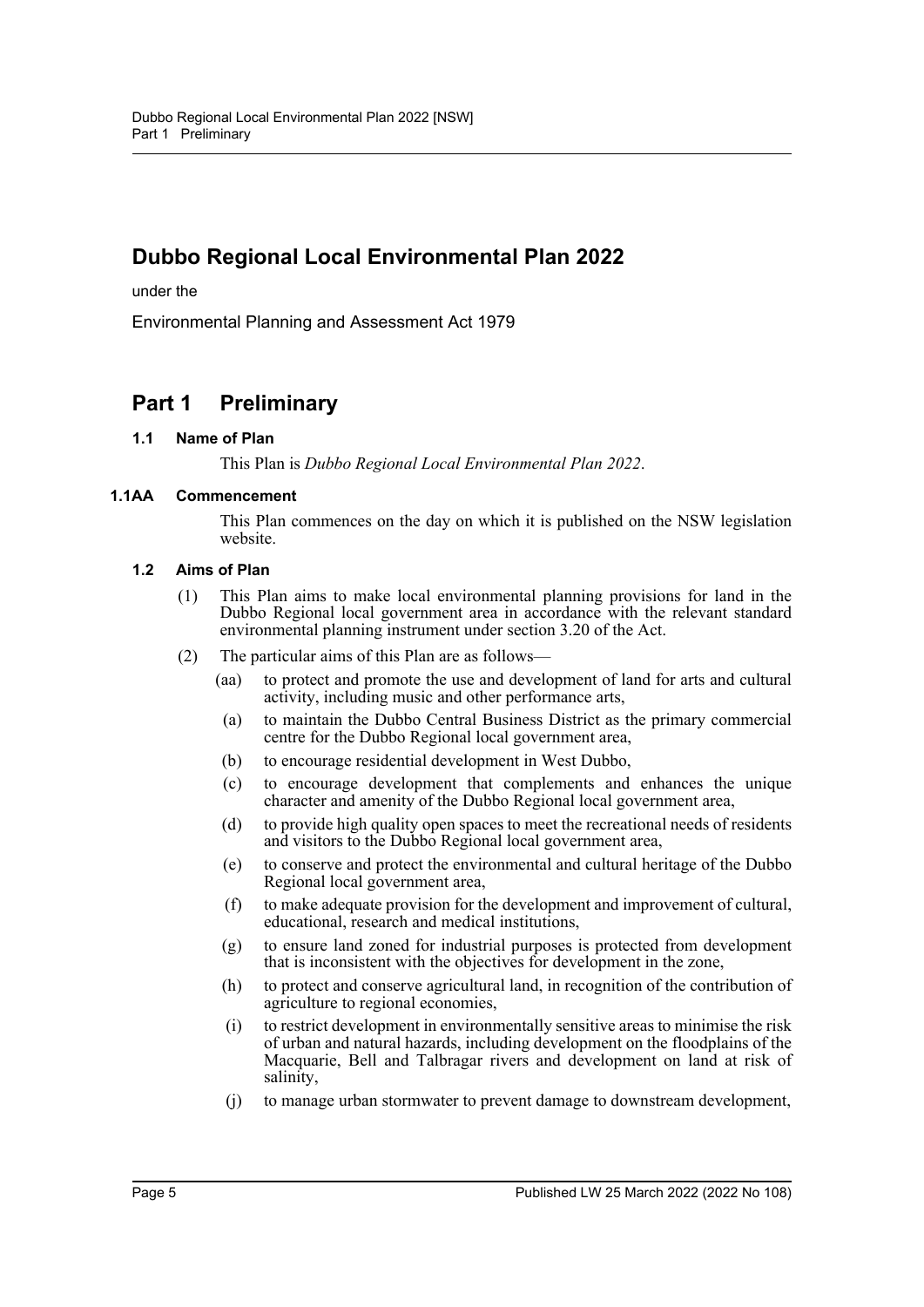- (k) to implement ecologically sustainable development to conserve environmental resources for the benefit of current and future generations,
- (l) to promote the integration of development and transport nodes to improve access to public transport and reduce dependence on private vehicles,
- (m) to encourage diversity in housing to meet the changing needs of the population,
- (n) to improve resilience to the effects of climate change.

#### **1.3 Land to which Plan applies**

This Plan applies to the land identified on the Land Application Map.

#### **1.4 Definitions**

The Dictionary at the end of this Plan defines words and expressions for the purposes of this Plan.

#### **1.5 Notes**

Notes in this Plan are provided for guidance and do not form part of this Plan.

#### **1.6 Consent authority**

The consent authority for the purposes of this Plan is (subject to the Act) the Council.

#### **1.7 Maps**

- (1) A reference in this Plan to a named map adopted by this Plan is a reference to a map by that name—
	- (a) approved by the local plan-making authority when the map is adopted, and
	- (b) as amended or replaced from time to time by maps declared by environmental planning instruments to amend or replace that map, and approved by the local plan-making authority when the instruments are made.

#### (1AA) (Repealed)

- (2) Any 2 or more named maps may be combined into a single map. In that case, a reference in this Plan to any such named map is a reference to the relevant part or aspect of the single map.
- (3) Any such maps are to be kept and made available for public access in accordance with arrangements approved by the Minister.
- (4) For the purposes of this Plan, a map may be in, and may be kept and made available in, electronic or paper form, or both.

**Note—** The maps adopted by this Plan are to be made available on the NSW Planning Portal. Requirements relating to the maps are set out in the documents entitled *Standard technical requirements for LEP maps* and *Standard requirements for LEP GIS data* which are available on the website of the Department of Planning and Environment.

#### **1.8 Repeal of planning instruments applying to land**

(1) All local environmental plans and deemed environmental planning instruments applying only to the land to which this Plan applies are repealed.

**Note—** The following local environmental plans are repealed under this provision—

*Dubbo Local Environmental Plan 2011 Wellington Local Environmental Plan 2012*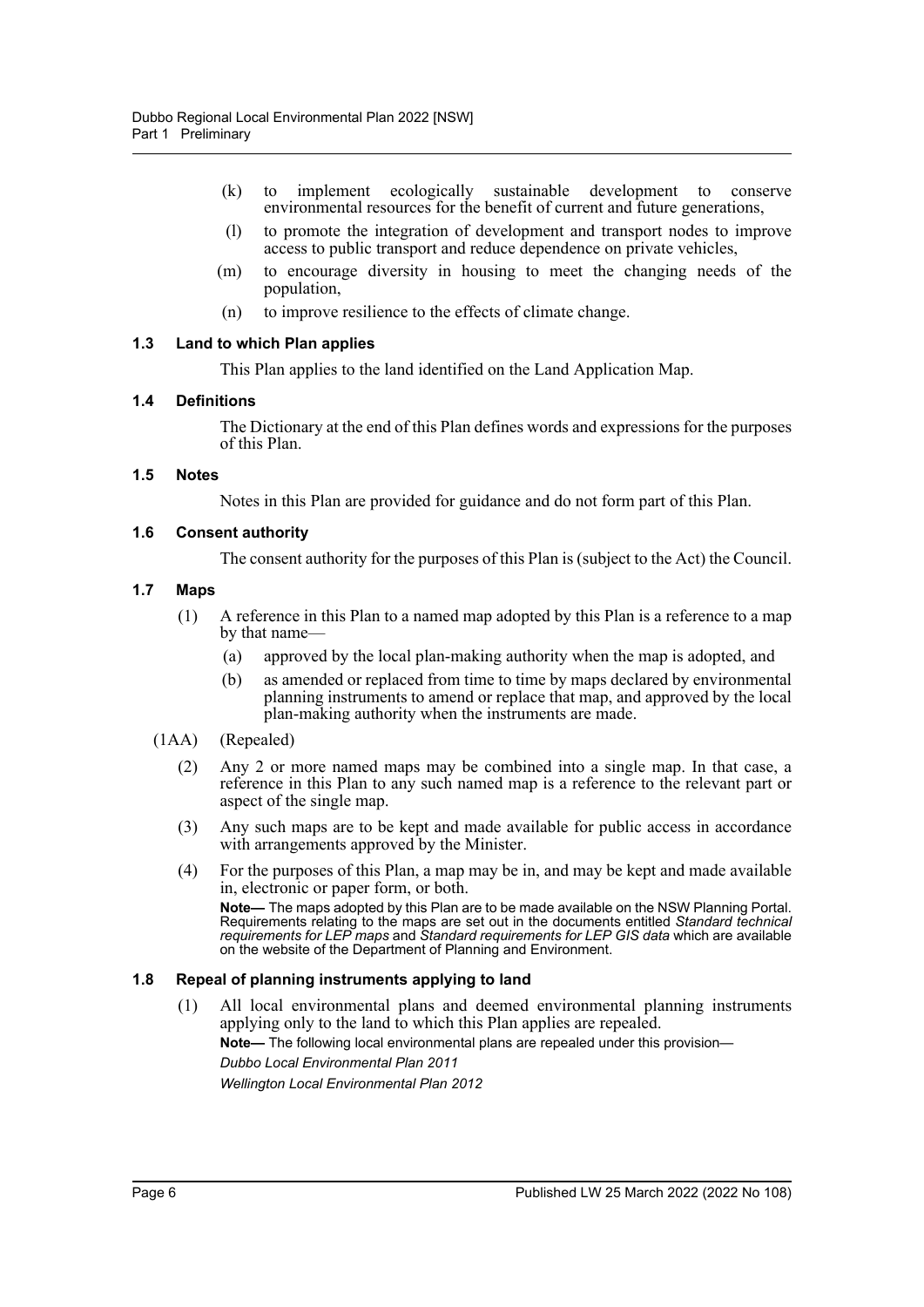(2) All local environmental plans and deemed environmental planning instruments applying to the land to which this Plan applies and to other land cease to apply to the land to which this Plan applies.

#### **1.8A Savings provision relating to development applications**

If a development application has been made before the commencement of this Plan in relation to land to which this Plan applies and the application has not been finally determined before that commencement, the application must be determined as if this Plan had not commenced.

**Note—** However, under the Act, Division 3.5, a development application may be made for consent to carry out development that may only be carried out if the environmental planning instrument applying to the relevant development is appropriately amended or if a new instrument, including an appropriate principal environmental planning instrument, is made, and the consent authority may consider the application. The Division requires public notice of the development application and the draft environmental planning instrument allowing the development at the same time, or as closely together as is practicable.

#### **1.9 Application of SEPPs**

(1) This Plan is subject to the provisions of any State environmental planning policy that prevails over this Plan as provided by section 3.28 of the Act.

#### **1.9A Suspension of covenants, agreements and instruments**

- (1) For the purpose of enabling development on land in any zone to be carried out in accordance with this Plan or with a consent granted under the Act, an agreement, covenant or other similar instrument that restricts the carrying out of that development does not apply to the extent necessary to serve that purpose.
- (2) This clause does not apply—
	- (a) to a covenant imposed by the Council or that the Council requires to be imposed, or
	- (b) to a biodiversity certification conferred under the *Biodiversity Conservation Act 2016*, Part 8, or
	- (c) to a private land conservation agreement within the meaning of the *Biodiversity Conservation Act 2016*, or
	- (d) to a relevant instrument within the meaning of the *Crown Land Management Act 2016*, section 13.4, or
	- (e) to the relevant provisions of a land management (native vegetation) code, and the necessary mandatory code compliant certificate, with respect to a set aside area under the *Local Land Services Act 2013*, Part 5A, or
	- (f) to a conservation agreement within the meaning of the *National Parks and Wildlife Act 1974*, or
	- (g) to a property vegetation plan within the meaning of the *Native Vegetation Act 2003* that is continued in force by the *Biodiversity Conservation (Savings and Transitional) Regulation 2017*, or
	- (h) to a Trust agreement within the meaning of the *Nature Conservation Trust Act 2001* that is continued in force by the *Biodiversity Conservation (Savings and Transitional) Regulation 2017*, or
	- (i) to a planning agreement within the meaning of the Act, Division 7.1.
- (3) This clause does not affect the rights or interests of a public authority under a registered instrument.
- (4) Under the Act, section 3.16, the Governor, before the making of this clause, approved of subclauses  $(1)$ – $(3)$ .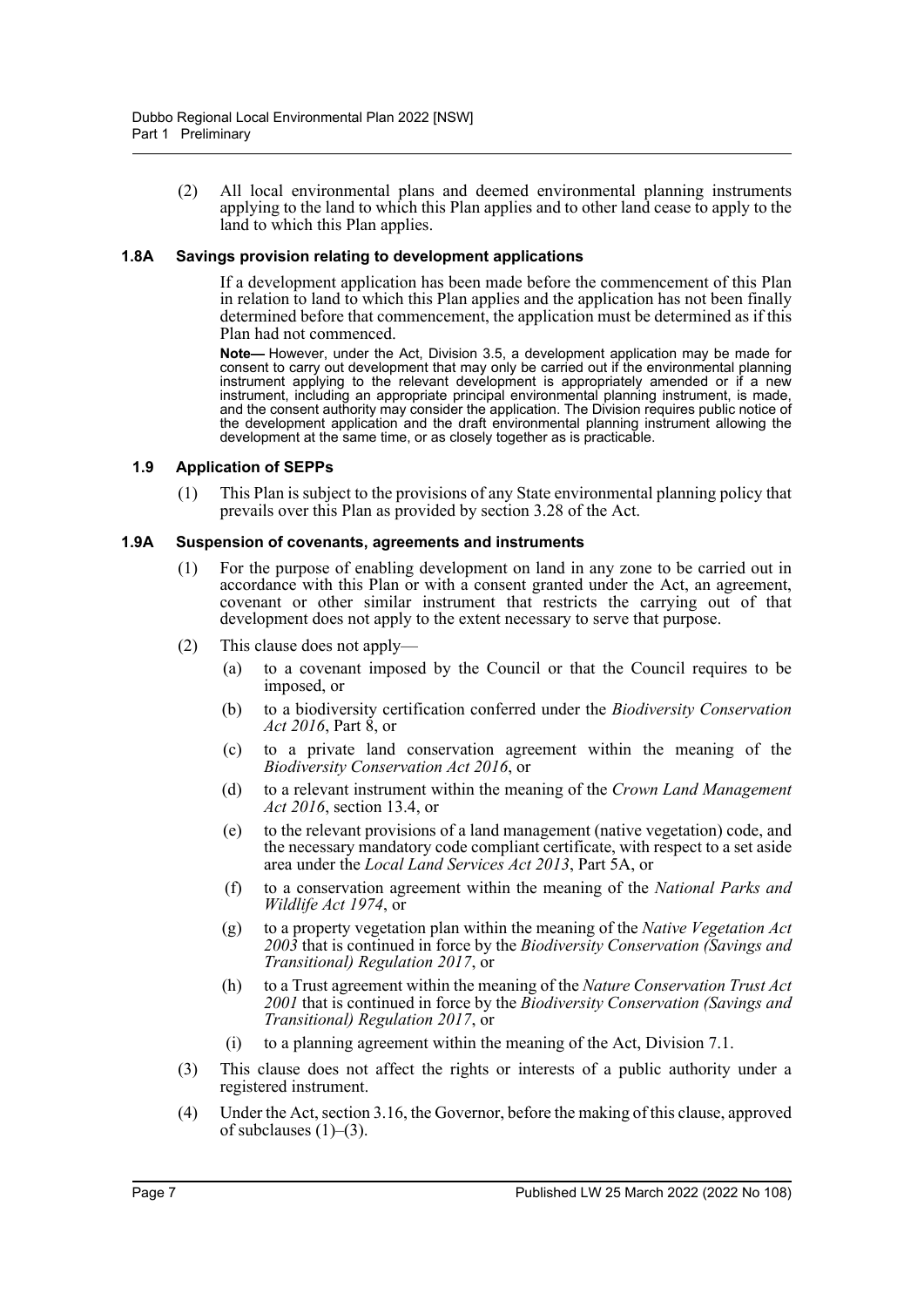## **Part 2 Permitted or prohibited development**

## **2.1 Land use zones**

The land use zones under this Plan are as follows— **Rural Zones** RU1 Primary Production RU2 Rural Landscape RU3 Forestry RU4 Primary Production Small Lots RU5 Village **Residential Zones** R1 General Residential R2 Low Density Residential R5 Large Lot Residential **Business Zones** B1 Neighbourhood Centre B2 Local Centre B3 Commercial Core B4 Mixed Use B5 Business Development B6 Enterprise Corridor B7 Business Park **Industrial Zones** IN1 General Industrial IN2 Light Industrial IN3 Heavy Industrial **Special Purpose Zones** SP2 Infrastructure SP3 Tourist **Recreation Zones** RE1 Public Recreation RE2 Private Recreation **Conservation Zones** C1 National Parks and Nature Reserves C2 Environmental Conservation C3 Environmental Management **Waterway Zones** W1 Natural Waterways W2 Recreational Waterways **2.2 Zoning of land to which Plan applies** For the purposes of this Plan, land is within the zones shown on the Land Zoning Map.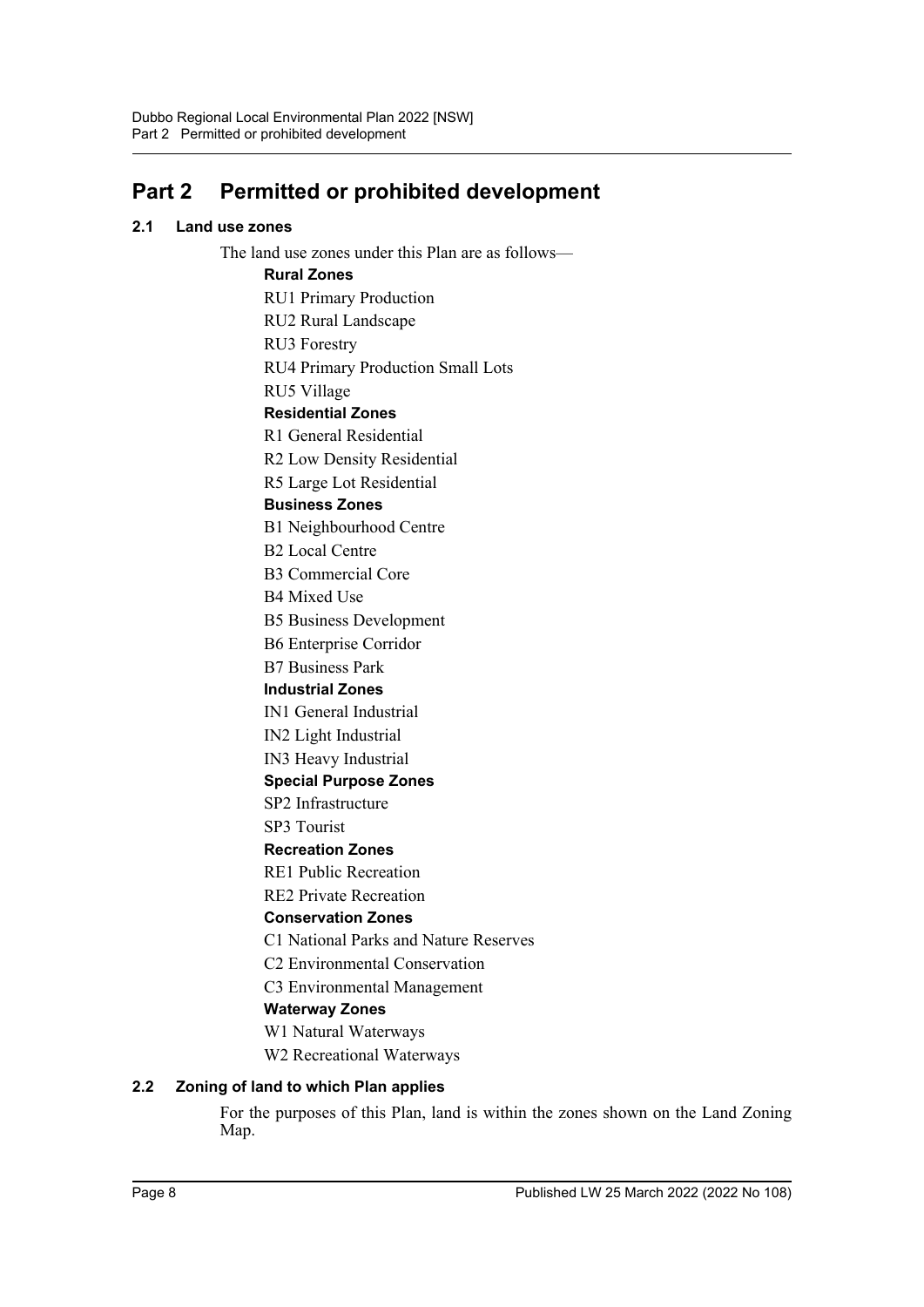## **2.3 Zone objectives and Land Use Table**

- (1) The Land Use Table at the end of this Part specifies for each zone—
	- (a) the objectives for development, and
	- (b) development that may be carried out without development consent, and
	- (c) development that may be carried out only with development consent, and
	- (d) development that is prohibited.
- (2) The consent authority must have regard to the objectives for development in a zone when determining a development application in respect of land within the zone.
- (3) In the Land Use Table at the end of this Part—
	- (a) a reference to a type of building or other thing is a reference to development for the purposes of that type of building or other thing, and
	- (b) a reference to a type of building or other thing does not include (despite any definition in this Plan) a reference to a type of building or other thing referred to separately in the Land Use Table in relation to the same zone.
- (4) This clause is subject to the other provisions of this Plan. **Notes—**
	- 1 Schedule 1 sets out additional permitted uses for particular land.
	- 2 Schedule 2 sets out exempt development (which is generally exempt from both Parts 4 and 5 of the Act). Development in the land use table that may be carried out without consent is nevertheless subject to the environmental assessment and approval requirements of Part 5 of the Act.
	- 3 Schedule 3 sets out complying development (for which a complying development certificate may be issued as an alternative to obtaining development consent).
	- 4 Clause 2.6 requires consent for subdivision of land.
	- 5 Part 5 contains other provisions which require consent for particular development.

## **2.4 Unzoned land**

- (1) Development may be carried out on unzoned land only with development consent.
- (2) In deciding whether to grant development consent, the consent authority—
	- (a) must consider whether the development will impact on adjoining zoned land and, if so, consider the objectives for development in the zones of the adjoining land, and
	- (b) must be satisfied that the development is appropriate and is compatible with permissible land uses in any such adjoining land.

#### **2.5 Additional permitted uses for particular land**

- (1) Development on particular land that is described or referred to in Schedule 1 may be carried out—
	- (a) with development consent, or
	- (b) if the Schedule so provides—without development consent,

in accordance with the conditions (if any) specified in that Schedule in relation to that development.

(2) This clause has effect despite anything to the contrary in the Land Use Table or other provision of this Plan.

#### **2.6 Subdivision—consent requirements**

(1) Land to which this Plan applies may be subdivided, but only with development consent.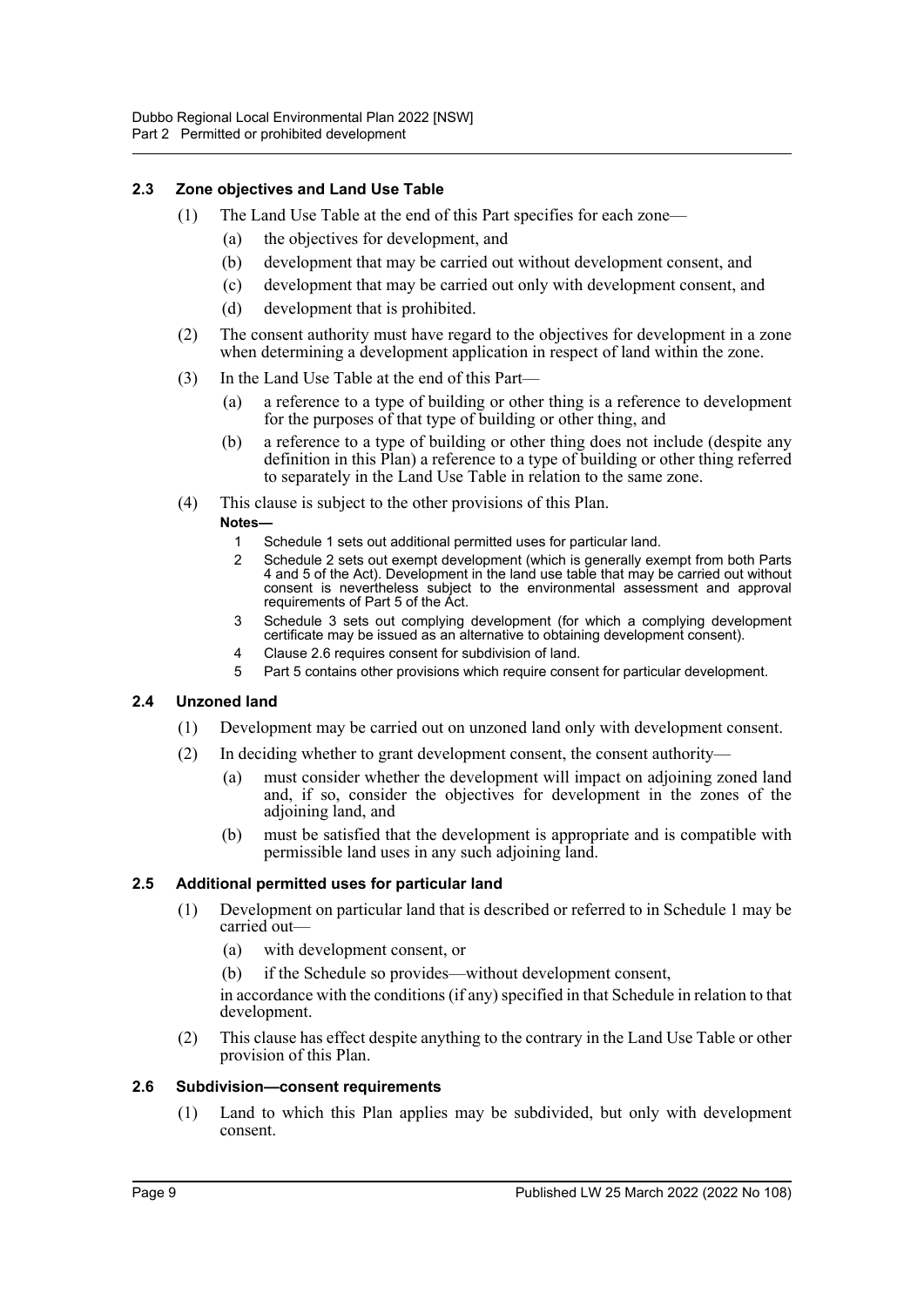#### **Notes—**

- 1 If a subdivision is specified as **exempt development** in an applicable environmental planning instrument, such as this Plan or *State Environmental Planning Policy (Exempt and Complying Development Codes) 2008*, the Act enables it to be carried out without development consent.
- 2 Part 6 of *State Environmental Planning Policy (Exempt and Complying Development Codes) 2008* provides that the strata subdivision of a building in certain circumstances is **complying development**.
- (2) Development consent must not be granted for the subdivision of land on which a secondary dwelling is situated if the subdivision would result in the principal dwelling and the secondary dwelling being situated on separate lots, unless the resulting lots are not less than the minimum size shown on the Lot Size Map in relation to that land.

**Note—** The definition of *secondary dwelling* in the Dictionary requires the dwelling to be on the same lot of land as the principal dwelling.

#### **2.7 Demolition requires development consent**

The demolition of a building or work may be carried out only with development consent.

**Note—** If the demolition of a building or work is identified in an applicable environmental planning instrument, such as this Plan or *State Environmental Planning Policy (Exempt and Complying Development Codes) 2008*, as exempt development, the Act enables it to be carried out without development consent.

#### **2.8 Temporary use of land**

- (1) The objective of this clause is to provide for the temporary use of land if the use does not compromise future development of the land, or have detrimental economic, social, amenity or environmental effects on the land.
- (2) Despite any other provision of this Plan, development consent may be granted for development on land in any zone for a temporary use for a maximum period of 182 days (whether or not consecutive days) in any period of 12 months.
- (3) Development consent must not be granted unless the consent authority is satisfied that—
	- (a) the temporary use will not prejudice the subsequent carrying out of development on the land in accordance with this Plan and any other applicable environmental planning instrument, and
	- (b) the temporary use will not adversely impact on any adjoining land or the amenity of the neighbourhood, and
	- (c) the temporary use and location of any structures related to the use will not adversely impact on environmental attributes or features of the land, or increase the risk of natural hazards that may affect the land, and
	- (d) at the end of the temporary use period the land will, as far as is practicable, be restored to the condition in which it was before the commencement of the use.
- (4) Despite subclause (2), the temporary use of a dwelling as a sales office for a new release area or a new housing estate may exceed the maximum number of days specified in that subclause.
- (5) Subclause (3)(d) does not apply to the temporary use of a dwelling as a sales office mentioned in subclause (4).

## **Land Use Table**

**Note—** State environmental planning policies, including the following, may be relevant to development on land to which this Plan applies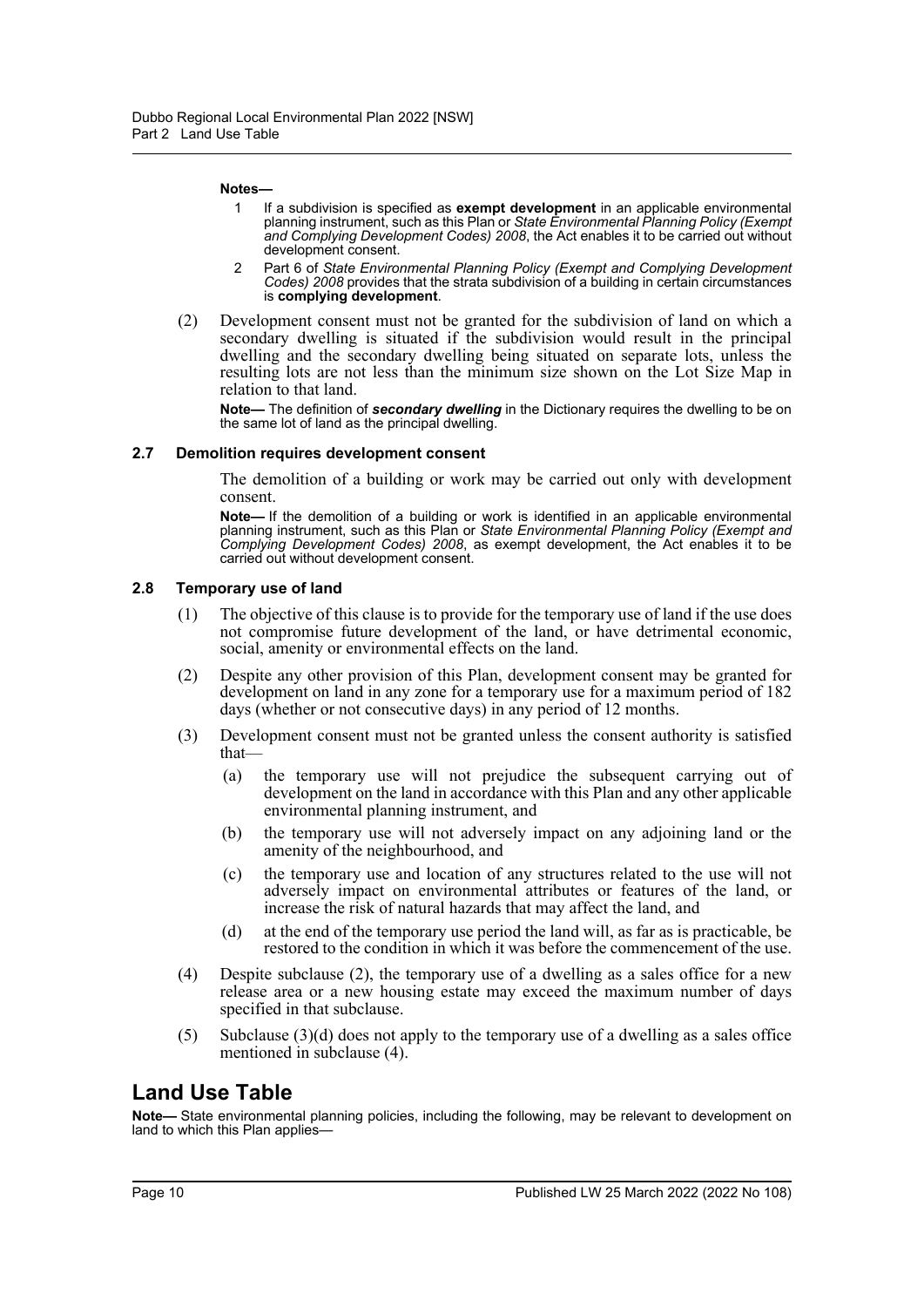*State Environmental Planning Policy (Housing) 2021*

*State Environmental Planning Policy (Transport and Infrastructure) 2021*, Chapter 2—relating to infrastructure facilities, including air transport, correction, education, electricity generating works and solar energy systems, health services, ports, railways, roads, waste management and water supply systems

*State Environmental Planning Policy (Resources and Energy) 2021*, Chapter 2

*State Environmental Planning Policy (Resilience and Hazards) 2021*, Chapter 3

*State Environmental Planning Policy (Biodiversity and Conservation) 2021*, Chapter 7

*State Environmental Planning Policy (Industry and Employment) 2021*, Chapter 3

*State Environmental Planning Policy (Primary Production) 2021*, Chapter 2

#### **Zone RU1 Primary Production**

#### **1 Objectives of zone**

- To encourage sustainable primary industry production by maintaining and enhancing the natural resource base.
- To encourage diversity in primary industry enterprises and systems appropriate for the area.
- To minimise the fragmentation and alienation of resource lands.
- To minimise conflict between land uses within this zone and land uses within adjoining zones.
- To encourage a range of development for the purposes of tourism that supports the agricultural industry.

#### **2 Permitted without consent**

Environmental protection works; Extensive agriculture; Home-based child care; Home occupations; Roads

#### **3 Permitted with consent**

Agricultural produce industries; Airstrips; Animal boarding or training establishments; Aquaculture; Boat launching ramps; Boat sheds; Camping grounds; Caravan parks; Cellar door premises; Cemeteries; Centre-based child care facilities; Charter and tourism boating facilities; Community facilities; Correctional centres; Depots; Dwelling houses; Eco-tourist facilities; Educational establishments; Environmental facilities; Extractive industries; Farm buildings; Forestry; Function centres; Group homes; Health consulting rooms; Helipads; Highway service centres; Home businesses; Home industries; Industrial training facilities; Information and education facilities; Intensive livestock agriculture; Intensive plant agriculture; Jetties; Mooring pens; Moorings; Open cut mining; Places of public worship; Plant nurseries; Recreation areas; Recreation facilities (major); Recreation facilities (outdoor); Research stations; Respite day care centres; Restaurants or cafes; Roadside stalls; Rural workers' dwellings; Secondary dwellings; Sewerage systems; Signage; Tourist and visitor accommodation; Veterinary hospitals; Water recreation structures; Water supply systems; Wharf or boating facilities

#### **4 Prohibited**

Advertising structures; Hotel or motel accommodation; Serviced apartments; Any other development not specified in item 2 or 3

#### **Zone RU2 Rural Landscape**

#### **1 Objectives of zone**

• To encourage sustainable primary industry production by maintaining and enhancing the natural resource base.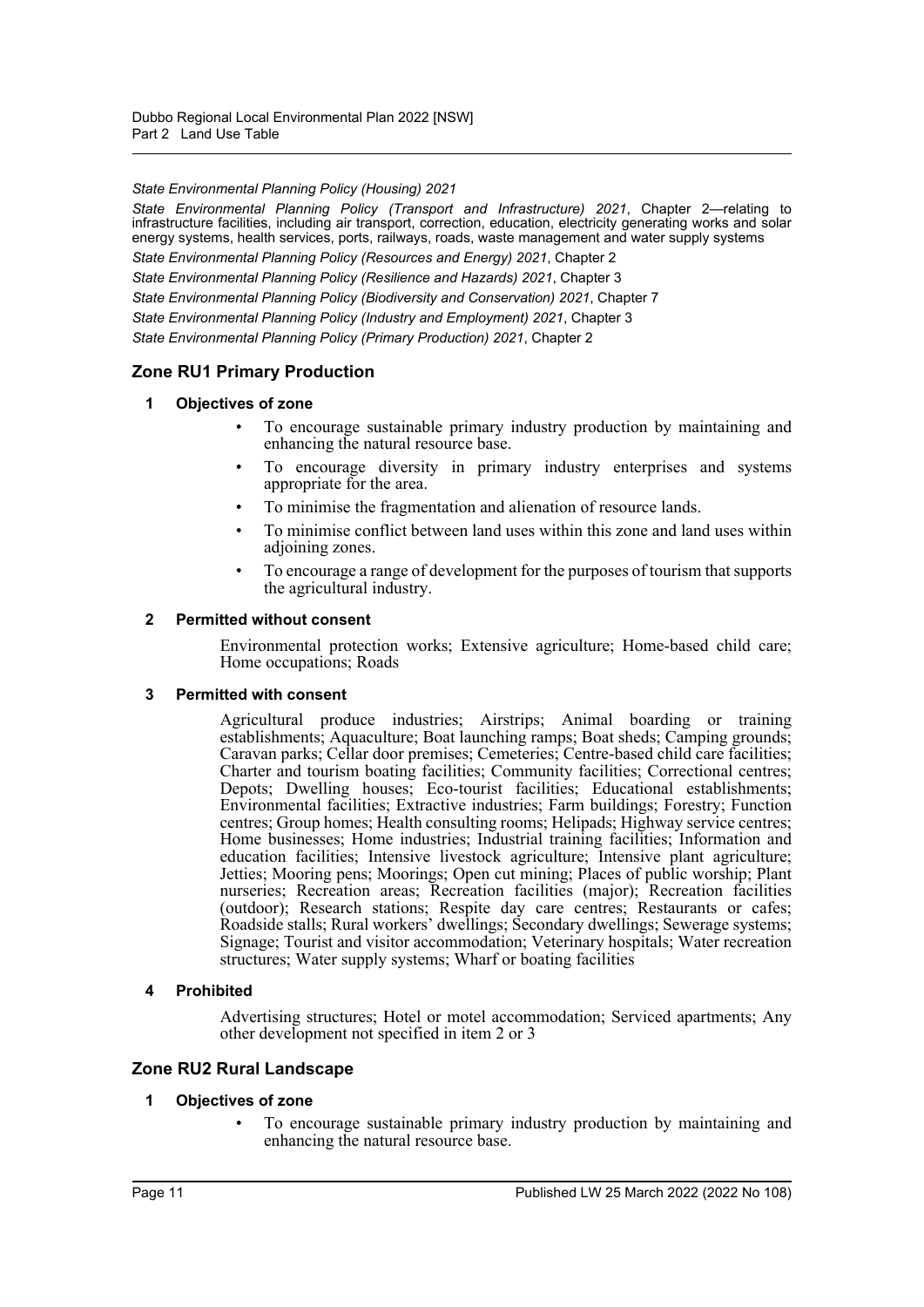- To maintain the rural landscape character of the land.
- To provide for a range of compatible land uses, including extensive agriculture.

#### **2 Permitted without consent**

Environmental protection works; Extensive agriculture; Home-based child care; Home occupations; Roads

#### **3 Permitted with consent**

Agricultural produce industries; Agriculture; Animal boarding or training establishments; Aquaculture; Boat launching ramps; Camping grounds; Caravan parks; Cellar door premises; Centre-based child care facilities; Community facilities; Correctional centres; Depots; Dwelling houses; Eco-tourist facilities; Educational establishments; Environmental facilities; Extractive industries; Farm buildings; Forestry; Group homes; Health consulting rooms; Highway service centres; Home businesses; Home industries; Industrial training facilities; Information and education facilities; Jetties; Mooring pens; Moorings; Open cut mining; Plant nurseries; Recreation areas; Recreation facilities (outdoor); Research stations; Respite day care centres; Secondary dwellings; Sewerage systems; Signage; Tourist and visitor accommodation; Truck depots; Water recreation structures; Water supply systems; Wharf or boating facilities

#### **4 Prohibited**

Advertising structures; Hotel or motel accommodation; Intensive livestock agriculture; Serviced apartments; Any other development not specified in item 2 or 3

## **Zone RU3 Forestry**

#### **1 Objectives of zone**

- To enable development for forestry purposes.
- To enable other development that is compatible with forestry land uses.

#### **2 Permitted without consent**

Uses authorised under the *Forestry Act 2012* or under Part 5B (Private native forestry) of the *Local Land Services Act 2013*

#### **3 Permitted with consent**

Aquaculture; Roads

#### **4 Prohibited**

Any development not specified in item 2 or 3

## **Zone RU4 Primary Production Small Lots**

#### **1 Objectives of zone**

- To enable sustainable primary industry and other compatible land uses.
- To encourage and promote diversity and employment opportunities in relation to primary industry enterprises, particularly those that require smaller lots or that are more intensive in nature.
- To minimise conflict between land uses within this zone and land uses within adjoining zones.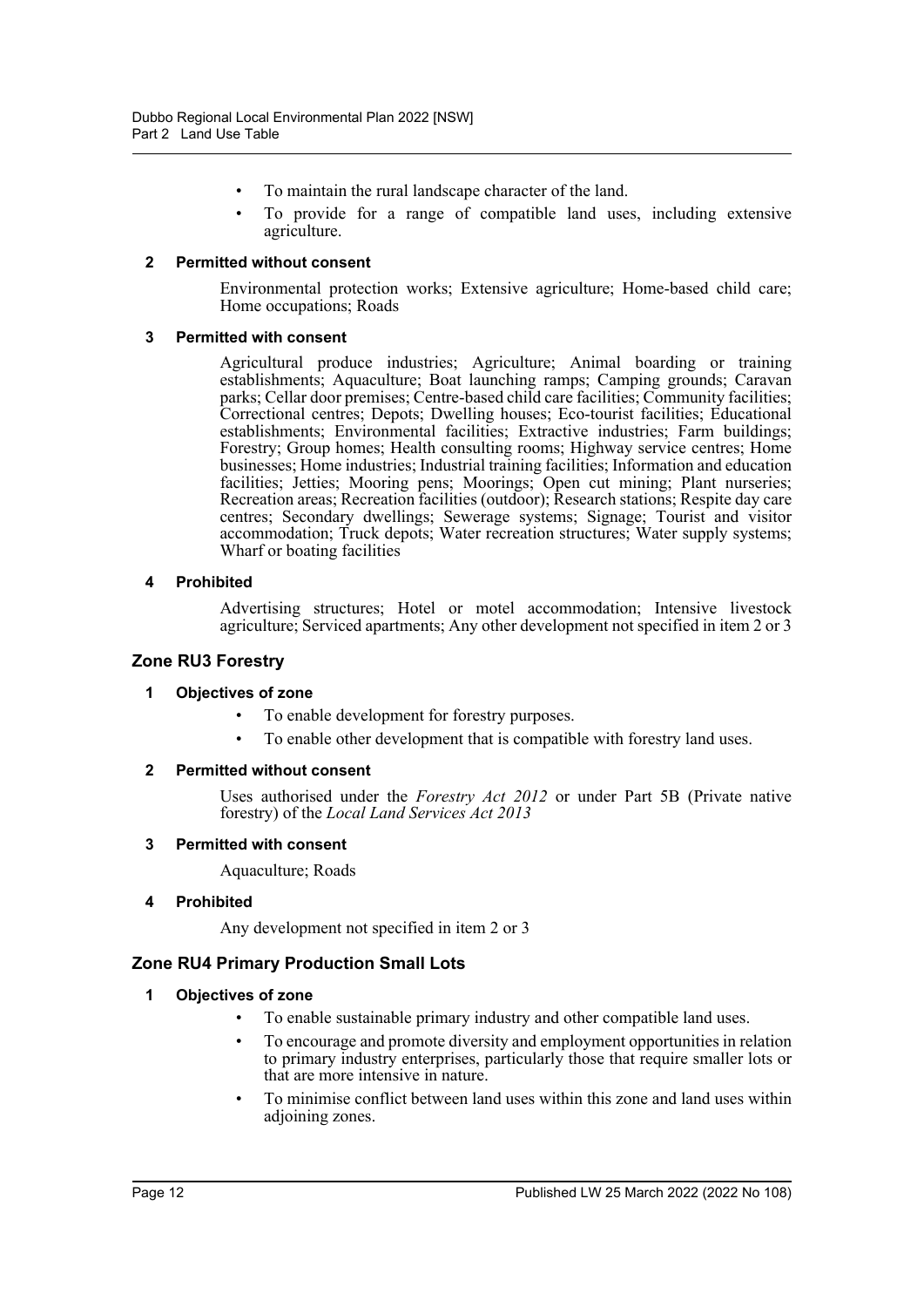- To ensure land with high potential for agricultural activity is conserved for intensive plant agriculture activities.
- To enable function centres, restaurants and appropriate forms of tourist and visitor accommodation to be developed in conjunction with agricultural uses.
- To encourage intensive plant agriculture that is consistent with sustainable natural resource management principles.

#### **2 Permitted without consent**

Environmental protection works; Extensive agriculture; Home-based child care; Home occupations; Roads

#### **3 Permitted with consent**

Agricultural produce industries; Animal boarding or training establishments; Aquaculture; Boat launching ramps; Boat sheds; Cellar door premises; Charter and tourism boating facilities; Community facilities; Correctional centres; Dairies (pasture-based); Depots; Dwelling houses; Educational establishments; Environmental facilities; Extractive industries; Farm buildings; Function centres; Group homes; Health services facilities; Home businesses; Home industries; Information and education facilities; Intensive plant agriculture; Jetties; Mooring pens; Open cut mining; Plant nurseries; Recreation areas; Recreation facilities (outdoor); Research stations; Restaurants or cafes; Roadside stalls; Rural workers' dwellings; Sewerage systems; Signage; Tourist and visitor accommodation; Truck depots; Veterinary hospitals; Water recreation structures; Water reticulation systems; Water treatment facilities; Wharf or boating facilities

#### **4 Prohibited**

Advertising structures; Hotel or motel accommodation; Serviced apartments; Any other development not specified in item 2 or 3

#### **Zone RU5 Village**

#### **1 Objectives of zone**

- To provide for a range of land uses, services and facilities that are associated with a rural village.
- To encourage and provide opportunities for population growth and local employment in rural villages.
- To ensure development maintains and contributes to the character of rural villages.
- To permit low scale service activities to meet the recreational, cultural and commercial needs of the community.

#### **2 Permitted without consent**

Environmental protection works; Home-based child care; Home occupations; Roads

#### **3 Permitted with consent**

Centre-based child care facilities; Community facilities; Dwelling houses; Horticulture; Light industries; Neighbourhood shops; Oyster aquaculture; Places of public worship; Recreation areas; Recreation facilities (indoor); Recreation facilities (outdoor); Respite day care centres; Schools; Sewage reticulation systems; Tank-based aquaculture; Waste or resource transfer stations; Water reticulation systems; Any other development not specified in item 2 or 4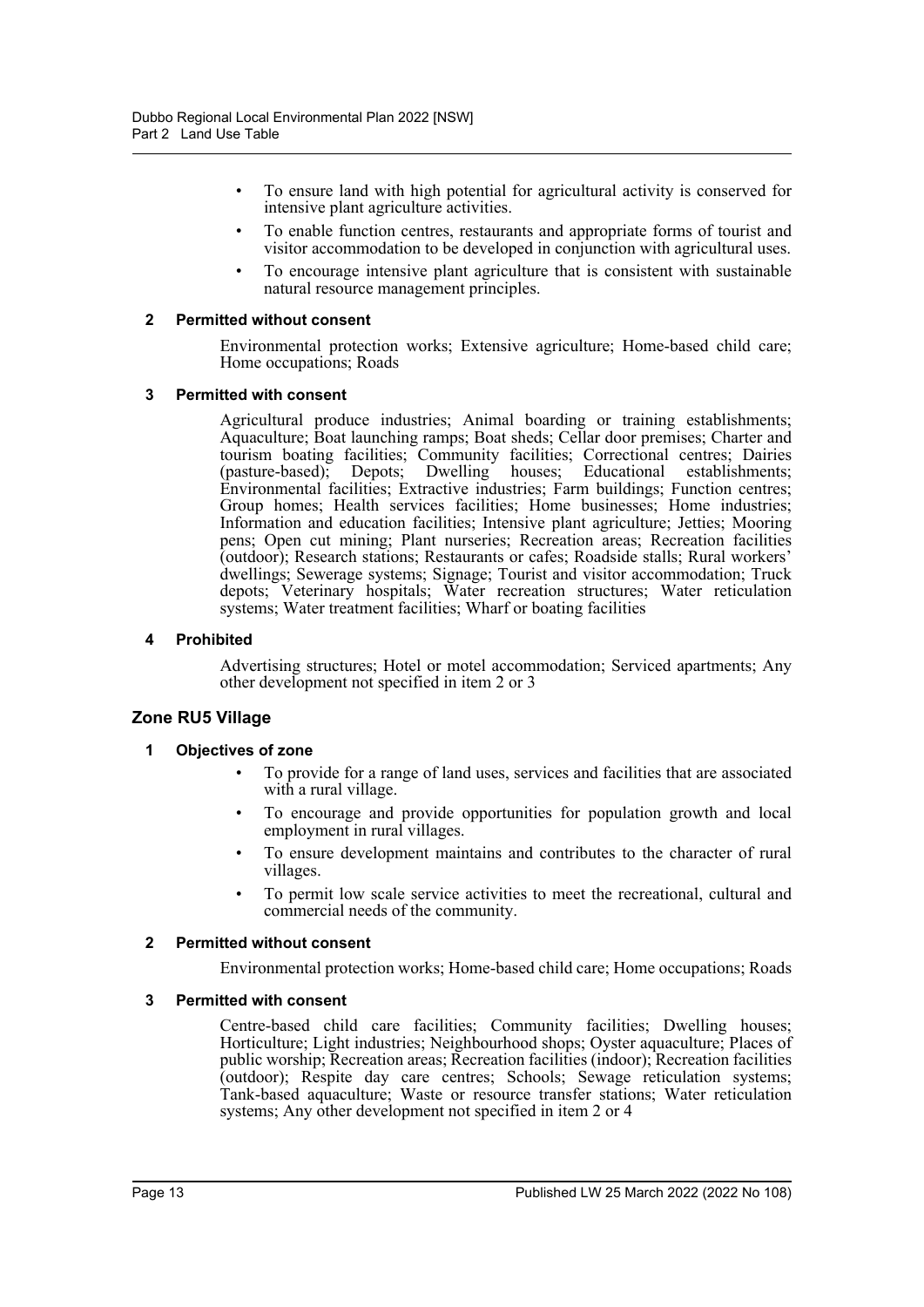## **4 Prohibited**

Advertising structures; Agriculture; Air transport facilities; Airstrips; Animal boarding or training establishments; Boat building and repair facilities; Car parks; Cellar door premises; Charter and tourism boating facilities; Correctional centres; Electricity generating works; Extractive industries; Farm buildings; Farm stay accommodation; Flood mitigation works; Forestry; Freight transport facilities; Heavy industrial storage establishments; Helipads; High technology industries; Home occupations (sex services); Hostels; Industrial training facilities; Industries; Marinas; Multi dwelling housing; Open cut mining; Passenger transport facilities; Public administration buildings; Recreation facilities (major); Residential flat buildings; Restricted premises; Rural industries; Rural workers' dwellings; Sewerage systems; Sex services premises; Storage premises; Warehouse or distribution centres; Waste or resource management facilities; Water supply systems

## **Zone R1 General Residential**

## **1 Objectives of zone**

- To provide for the housing needs of the community.
- To provide for a variety of housing types and densities.
- To enable other land uses that provide facilities or services to meet the day to day needs of residents.
- To ensure development is consistent with the character of the immediate locality.

#### **2 Permitted without consent**

Environmental protection works; Home-based child care; Home occupations; Roads

#### **3 Permitted with consent**

Attached dwellings; Boarding houses; Centre-based child care facilities; Community facilities; Dwelling houses; Group homes; Home industries; Hostels; Multi dwelling housing; Neighbourhood shops; Oyster aquaculture; Places of public worship; Pond-based aquaculture; Residential flat buildings; Respite day care centres; Restaurants or cafes; Semi-detached dwellings; Seniors housing; Sewage reticulation systems; Shop top housing; Tank-based aquaculture; Water reticulation systems; Any other development not specified in item 2 or 4

## **4 Prohibited**

Advertising structures; Agriculture; Air transport facilities; Airstrips; Amusement centres; Animal boarding or training establishments; Boat building and repair facilities; Boat launching ramps; Boat sheds; Camping grounds; Car parks; Caravan parks; Cemeteries; Charter and tourism boating facilities; Commercial premises; Correctional centres; Crematoria; Depots; Eco-tourist facilities; Electricity generating works; Entertainment facilities; Extractive industries; Farm buildings; Farm stay accommodation; Flood mitigation works; Forestry; Freight transport facilities; Function centres; Heavy industrial storage establishments; Helipads; Highway service centres; Home occupations (sex services); Industrial retail outlets; Industrial training facilities; Industries; Jetties; Marinas; Mooring pens; Moorings; Mortuaries; Open cut mining; Passenger transport facilities; Public administration buildings; Recreation facilities (indoor); Recreation facilities (major); Recreation facilities (outdoor); Registered clubs; Research stations; Restricted premises; Rural industries; Rural workers' dwellings; Service stations; Sewerage systems; Sex services premises; Storage premises; Transport depots; Truck depots; Vehicle body repair workshops; Vehicle repair stations; Veterinary hospitals; Warehouse or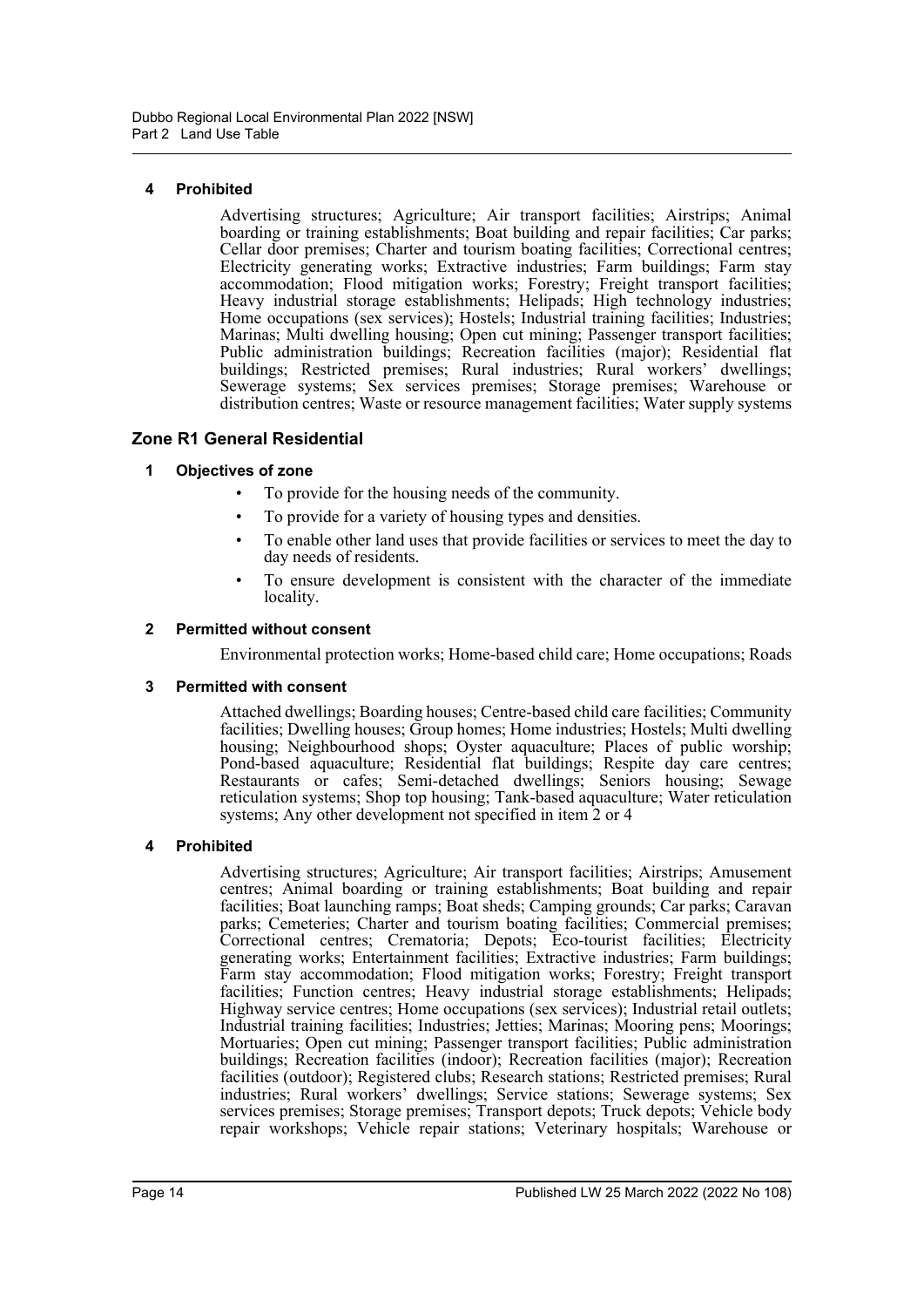distribution centres; Waste or resource management facilities; Water recreation structures; Water supply systems; Wharf or boating facilities; Wholesale supplies

## **Zone R2 Low Density Residential**

#### **1 Objectives of zone**

- To provide for the housing needs of the community within a low density residential environment.
- To enable other land uses that provide facilities or services to meet the day to day needs of residents.
- To ensure development is consistent with the character of the immediate locality.

#### **2 Permitted without consent**

Environmental protection works; Home-based child care; Home occupations; Roads

#### **3 Permitted with consent**

Bed and breakfast accommodation; Centre-based child care facilities; Community facilities; Dwelling houses; Educational establishments; Environmental facilities; Exhibition homes; Exhibition villages; Group homes; Health consulting rooms; Home businesses; Home industries; Information and education facilities; Medical centres; Neighbourhood shops; Oyster aquaculture; Places of public worship; Pond-based aquaculture; Recreation areas; Residential accommodation; Respite day care centres; Signage; Tank-based aquaculture; Water reticulation systems

#### **4 Prohibited**

Advertising structures; Attached dwellings; Hostels; Multi dwelling housing; Residential flat buildings; Rural workers' dwellings; Shop top housing; Any other development not specified in item 2 or 3

## **Zone R5 Large Lot Residential**

#### **1 Objectives of zone**

- To provide residential housing in a rural setting while preserving, and minimising impacts on, environmentally sensitive locations and scenic quality.
- To ensure that large residential lots do not hinder the proper and orderly development of urban areas in the future.
- To ensure that development in the area does not unreasonably increase the demand for public services or public facilities.
- To minimise conflict between land uses within this zone and land uses within adjoining zones.

#### **2 Permitted without consent**

Environmental protection works; Extensive agriculture; Home-based child care; Home occupations; Roads

#### **3 Permitted with consent**

Agricultural produce industries; Dairies (pasture-based); Dwelling houses; Home industries; Horticulture; Neighbourhood shops; Oyster aquaculture; Plant nurseries; Pond-based aquaculture; Tank-based aquaculture; Water reticulation systems; Any other development not specified in item 2 or 4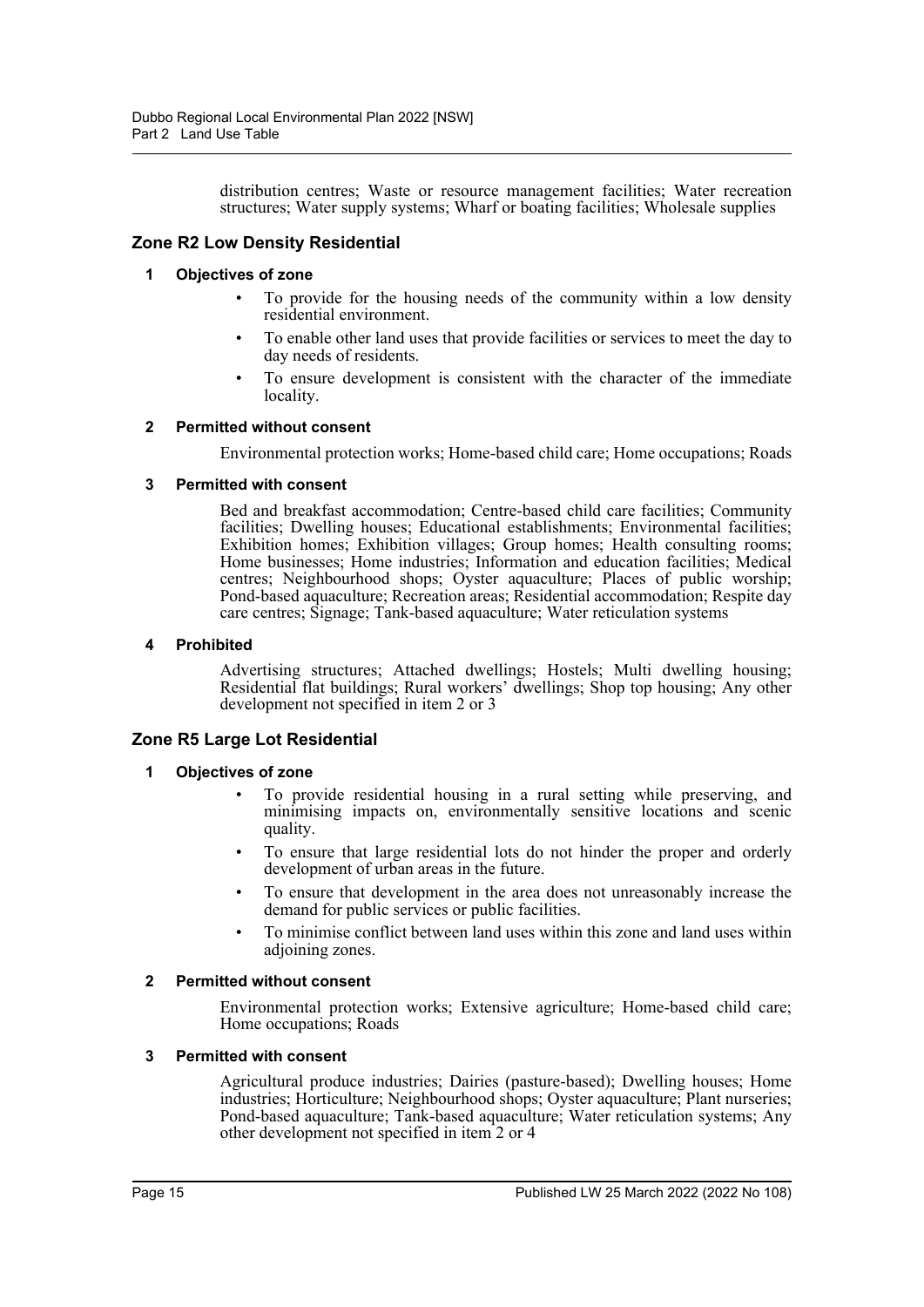## **4 Prohibited**

Advertising structures; Agriculture; Air transport facilities; Airstrips; Amusement centres; Animal boarding or training establishments; Attached dwellings; Boarding houses; Boat building and repair facilities; Boat sheds; Camping grounds; Car parks; Caravan parks; Cemeteries; Charter and tourism boating facilities; Commercial premises; Correctional centres; Crematoria; Depots; Dual occupancies (detached); Eco-tourist facilities; Entertainment facilities; Extractive industries; Farm stay accommodation; Flood mitigation works; Freight transport facilities; Function centres; Heavy industrial storage establishments; Helipads; Highway service centres; Home occupations (sex services); Hostels; Hotel or motel accommodation; Industrial retail outlets; Industrial training facilities; Industries; Marinas; Mortuaries; Multi dwelling housing; Open cut mining; Passenger transport facilities; Public administration buildings; Recreation facilities (indoor); Recreation facilities (major); Recreation facilities (outdoor); Registered clubs; Research stations; Residential flat buildings; Restricted premises; Rural industries; Rural workers' dwellings; Semi-detached dwellings; Seniors housing; Service stations; Serviced apartments; Sewerage systems; Sex services premises; Shop top housing; Storage premises; Transport depots; Truck depots; Vehicle body repair workshops; Vehicle repair stations; Warehouse or distribution centres; Waste or resource management facilities; Water supply systems; Wholesale supplies

## **Zone B1 Neighbourhood Centre**

## **1 Objectives of zone**

- To provide a range of small-scale retail, business and community uses that serve the needs of people who live or work in the surrounding neighbourhood.
- To encourage development that is consistent with the commercial centres hierarchy of Dubbo.

## **2 Permitted without consent**

Environmental protection works; Home-based child care; Roads

## **3 Permitted with consent**

Amusement centres; Boarding houses; Business premises; Car parks; Centre-based child care facilities; Commercial premises; Community facilities; Educational establishments; Entertainment facilities; Environmental facilities; Function centres; Health consulting rooms; Home businesses; Home industries; Home occupations; Information and education facilities; Medical centres; Neighbourhood shops; Neighbourhood supermarkets; Oyster aquaculture; Passenger transport facilities; Places of public worship; Respite day care centres; Shop top housing; Signage; Tank-based aquaculture; Tourist and visitor accommodation; Veterinary hospitals; Waste or resource transfer stations; Water reticulation systems

## **4 Prohibited**

Advertising structures; Bed and breakfast accommodation; Cellar door premises; Farm stay accommodation; Garden centres; Hardware and building supplies; Kiosks; Landscaping material supplies; Markets; Office premises; Plant nurseries; Pond-based aquaculture; Pubs; Restricted premises; Roadside stalls; Rural supplies; Specialised retail premises; Timber yards; Vehicle sales or hire premises; Any other development not specified in item 2 or 3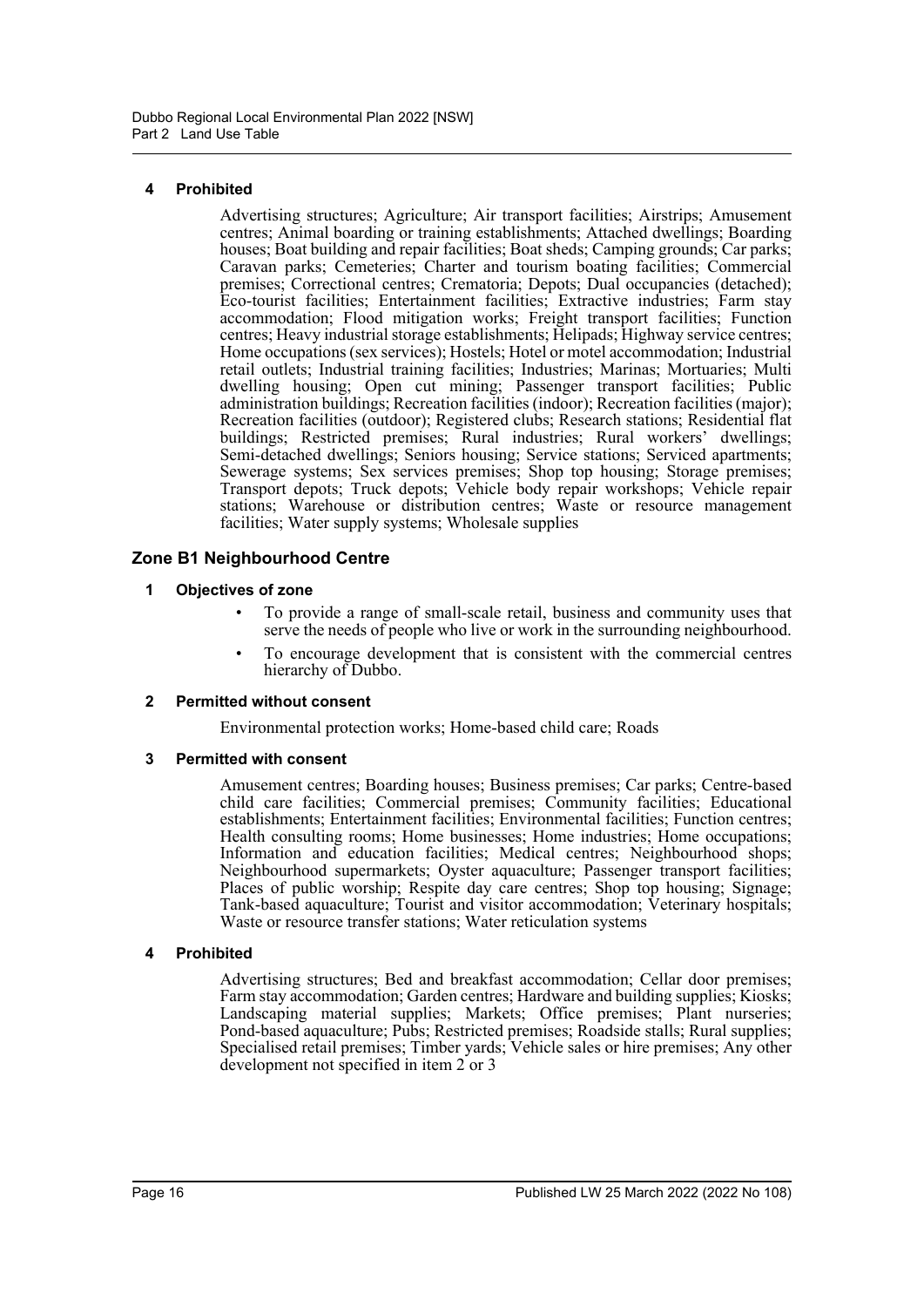## **Zone B2 Local Centre**

#### **1 Objectives of zone**

- To provide a range of retail, business, entertainment and community uses that serve the needs of people who live in, work in and visit the local area.
- To encourage employment opportunities in accessible locations.
- To maximise public transport patronage and encourage walking and cycling.
- To ensure Orana Mall continues to be a retail centre.
- To limit the use of Orana Mall for office premises.
- To encourage the activation of the Wellington Town Centre, including by the adaptive re-use of heritage buildings and promoting tourism.

#### **2 Permitted without consent**

Environmental protection works; Home-based child care; Roads

#### **3 Permitted with consent**

Boarding houses; Centre-based child care facilities; Commercial premises; Community facilities; Educational establishments; Entertainment facilities; Function centres; Information and education facilities; Medical centres; Oyster aquaculture; Passenger transport facilities; Public administration buildings; Recreation facilities (indoor); Registered clubs; Respite day care centres; Restricted premises; Service stations; Shop top housing; Tank-based aquaculture; Tourist and visitor accommodation; Waste or resource transfer stations; Water reticulation systems; Any other development not specified in item 2 or 4

#### **4 Prohibited**

Advertising structures; Agriculture; Air transport facilities; Airstrips; Animal boarding or training establishments; Bed and breakfast accommodation; Boat building and repair facilities; Boat launching ramps; Boat sheds; Camping grounds; Caravan parks; Cemeteries; Charter and tourism boating facilities; Correctional centres; Crematoria; Depots; Eco-tourist facilities; Electricity generating works; Exhibition homes; Exhibition villages; Extractive industries; Farm buildings; Farm stay accommodation; Flood mitigation works; Forestry; Freight transport facilities; Heavy industrial storage establishments; Helipads; Highway service centres; Home occupations (sex services); Industrial retail outlets; Industrial training facilities; Industries; Jetties; Marinas; Mooring pens; Moorings; Mortuaries; Open cut mining; Pond-based aquaculture; Recreation facilities (major); Recreation facilities (outdoor); Research stations; Residential accommodation; Rural industries; Sewerage systems; Sex services premises; Storage premises; Transport depots; Truck depots; Vehicle body repair workshops; Vehicle repair stations; Warehouse or distribution centres; Waste or resource management facilities; Water recreation structures; Water supply systems; Wharf or boating facilities; Wholesale supplies

## **Zone B3 Commercial Core**

#### **1 Objectives of zone**

- To provide a wide range of retail, business, office, entertainment, community and other suitable land uses that serve the needs of the local and wider community.
- To encourage appropriate employment opportunities in accessible locations.
- To maximise public transport patronage and encourage walking and cycling.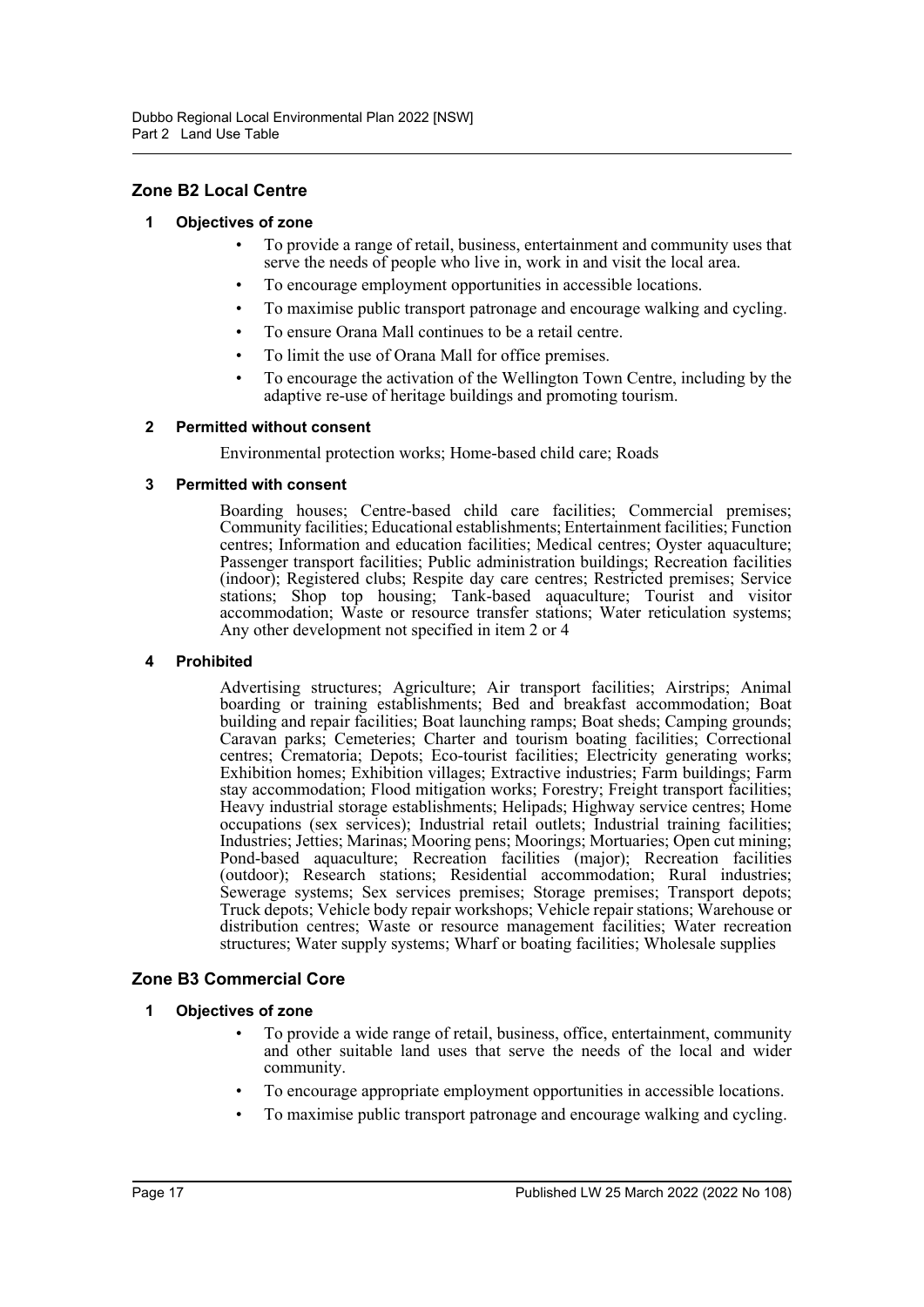- To encourage a range of tourism, recreation and entertainment uses in the Dubbo central business district.
- To strengthen the viability of existing centres through increased economic activity and employment.
- To ensure the Dubbo central business district continues to be the commercial and retail centre of the region.
- To encourage commercial development along the Dubbo river corridor.

#### **2 Permitted without consent**

Environmental protection works; Home-based child care; Roads

#### **3 Permitted with consent**

Centre-based child care facilities; Commercial premises; Community facilities; Educational establishments; Entertainment facilities; Function centres; Home industries; Hostels; Hotel or motel accommodation; Information and education facilities; Medical centres; Oyster aquaculture; Passenger transport facilities; Recreation facilities (indoor); Registered clubs; Respite day care centres; Restricted premises; Seniors housing; Shop top housing; Tank-based aquaculture; Waste or resource transfer stations; Water reticulation systems; Any other development not specified in item 2 or 4

#### **4 Prohibited**

Advertising structures; Agriculture; Air transport facilities; Airstrips; Animal boarding or training establishments; Bed and breakfast accommodation; Boat building and repair facilities; Boat launching ramps; Boat sheds; Camping grounds; Caravan parks; Cemeteries; Charter and tourism boating facilities; Correctional centres; Crematoria; Eco-tourist facilities; Electricity generating works; Exhibition homes; Exhibition villages; Extractive industries; Farm buildings; Farm stay accommodation; Flood mitigation works; Forestry; Heavy industrial storage establishments; Helipads; Highway service centres; Home occupations (sex services); Industrial retail outlets; Industrial training facilities; Industries; Jetties; Marinas; Mooring pens; Moorings; Mortuaries; Open cut mining; Pond-based aquaculture; Recreation facilities (major); Recreation facilities (outdoor); Research stations; Residential accommodation; Rural industries; Sewerage systems; Sex services premises; Storage premises; Vehicle body repair workshops; Warehouse or distribution centres; Waste or resource management facilities; Water recreation structures; Water supply systems; Wharf or boating facilities

## **Zone B4 Mixed Use**

## **1 Objectives of zone**

- To provide a mixture of compatible land uses.
- To integrate suitable business, office, residential, retail and other development in accessible locations so as to maximise public transport patronage and encourage walking and cycling.
- To preserve the streetscape and character of land adjoining existing centres by encouraging the adaptive reuse of existing buildings for small scale business, office or retail premises.

#### **2 Permitted without consent**

Environmental protection works; Home-based child care; Roads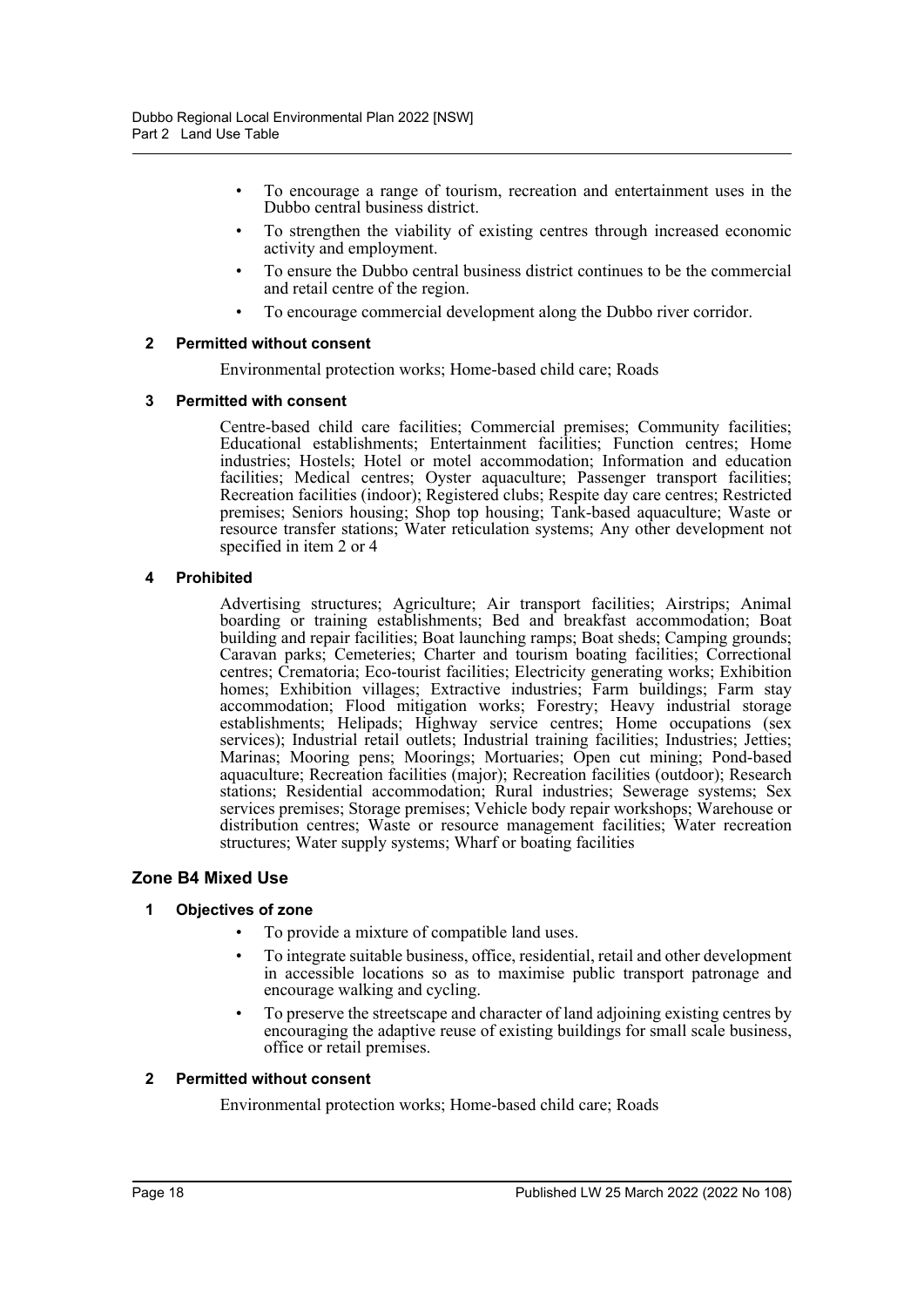#### **3 Permitted with consent**

Boarding houses; Centre-based child care facilities; Commercial premises; Community facilities; Educational establishments; Entertainment facilities; Function centres; Home industries; Hotel or motel accommodation; Information and education facilities; Medical centres; Oyster aquaculture; Passenger transport facilities; Recreation facilities (indoor); Registered clubs; Respite day care centres; Restricted premises; Seniors housing; Shop top housing; Tank-based aquaculture; Waste or resource transfer stations; Water reticulation systems; Any other development not specified in item 2 or 4

#### **4 Prohibited**

Advertising structures; Agriculture; Air transport facilities; Airstrips; Animal boarding or training establishments; Boat building and repair facilities; Boat launching ramps; Boat sheds; Camping grounds; Caravan parks; Cemeteries; Charter and tourism boating facilities; Crematoria; Depots; Eco-tourist facilities; Electricity generating works; Exhibition villages; Extractive industries; Farm buildings; Farm stay accommodation; Flood mitigation works; Forestry; Freight transport facilities; Heavy industrial storage establishments; Helipads; Highway service centres; Home occupations (sex services); Hostels; Industrial retail outlets; Industrial training facilities; Industries; Jetties; Marinas; Mooring pens; Moorings; Mortuaries; Open cut mining; Pond-based aquaculture; Recreation facilities (major); Recreation facilities (outdoor); Research stations; Residential flat buildings; Rural industries; Rural workers' dwellings; Service stations; Sewerage systems; Sex services premises; Storage premises; Transport depots; Truck depots; Vehicle body repair workshops; Vehicle repair stations; Warehouse or distribution centres; Waste or resource management facilities; Water recreation structures; Water supply systems; Wharf or boating facilities; Wholesale supplies

## **Zone B5 Business Development**

#### **1 Objectives of zone**

- To enable a mix of business and warehouse uses, and specialised retail premises that require a large floor area, in locations that are close to, and that support the viability of, centres.
- To encourage development for the purposes of specialised retail premises.

#### **2 Permitted without consent**

Environmental protection works; Home-based child care; Roads

#### **3 Permitted with consent**

Business premises; Centre-based child care facilities; Garden centres; Hardware and building supplies; Home industries; Landscaping material supplies; Light industries; Neighbourhood shops; Office premises; Oyster aquaculture; Passenger transport facilities; Respite day care centres; Restaurants or cafes; Rural supplies; Seniors housing; Specialised retail premises; Take away food and drink premises; Tank-based aquaculture; Timber yards; Vehicle sales or hire premises; Warehouse or distribution centres; Water reticulation systems; Any other development not specified in item 2 or 4

#### **4 Prohibited**

Advertising structures; Agriculture; Air transport facilities; Airstrips; Amusement centres; Animal boarding or training establishments; Boat building and repair facilities; Boat launching ramps; Boat sheds; Camping grounds; Caravan parks; Cemeteries; Charter and tourism boating facilities; Commercial premises;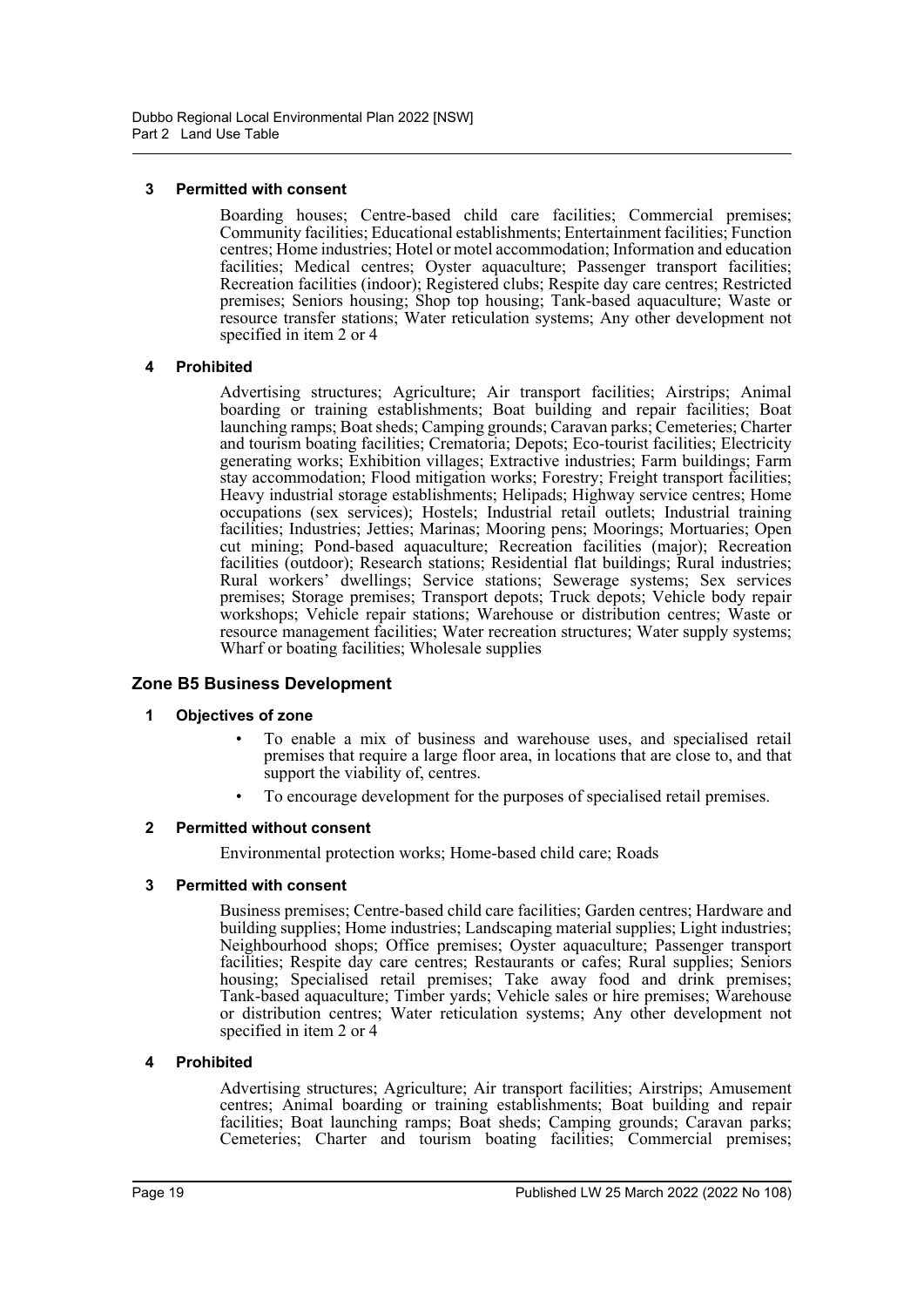Correctional centres; Crematoria; Eco-tourist facilities; Electricity generating works; Entertainment facilities; Exhibition homes; Exhibition villages; Extractive industries; Farm buildings; Flood mitigation works; Forestry; Function centres; Heavy industrial storage establishments; Helipads; Home occupations (sex services); Industries; Jetties; Marinas; Mooring pens; Moorings; Mortuaries; Open cut mining; Pond-based aquaculture; Recreation facilities (major); Recreation facilities (outdoor); Registered clubs; Residential accommodation; Restricted premises; Rural industries; Sewerage systems; Sex services premises; Tourist and visitor accommodation; Waste or resource management facilities; Water recreation structures; Water supply systems; Wharf or boating facilities

## **Zone B6 Enterprise Corridor**

## **1 Objectives of zone**

- To promote businesses along main roads and to encourage a mix of compatible uses.
- To provide a range of employment uses (including business, office, retail and light industrial uses).
- To maintain the economic strength of centres by limiting retailing activity.
- To provide for residential uses, but only as part of mixed use development.
- To facilitate a mix of business and retail development along major roads in locations that are close to, and support the viability of, centres.

## **2 Permitted without consent**

Environmental protection works; Home-based child care; Roads

## **3 Permitted with consent**

Business premises; Community facilities; Garden centres; Hardware and building supplies; Hotel or motel accommodation; Landscaping material supplies; Light industries; Neighbourhood shops; Oyster aquaculture; Passenger transport facilities; Plant nurseries; Restaurants or cafes; Rural supplies; Seniors housing; Shop top housing; Take away food and drink premises; Tank-based aquaculture; Timber yards; Vehicle sales or hire premises; Waste or resource transfer stations; Warehouse or distribution centres; Water reticulation systems; Any other development not specified in item 2 or 4

## **4 Prohibited**

Advertising structures; Agriculture; Air transport facilities; Airstrips; Animal boarding or training establishments; Bed and breakfast accommodation; Boat building and repair facilities; Boat launching ramps; Boat sheds; Camping grounds; Caravan parks; Cemeteries; Charter and tourism boating facilities; Commercial premises; Correctional centres; Crematoria; Eco-tourist facilities; Electricity generating works; Exhibition homes; Exhibition villages; Extractive industries; Farm stay accommodation; Flood mitigation works; Forestry; Heavy industrial storage establishments; Helipads; Home occupations (sex services); Industrial retail outlets; Industries; Jetties; Marinas; Mooring pens; Moorings; Mortuaries; Open cut mining; Pond-based aquaculture; Recreation facilities (indoor); Recreation facilities (major); Recreation facilities (outdoor); Research stations; Residential accommodation; Restricted premises; Rural industries; Sewerage systems; Sex services premises; Waste or resource management facilities; Water recreation structures; Water supply systems; Wharf or boating facilities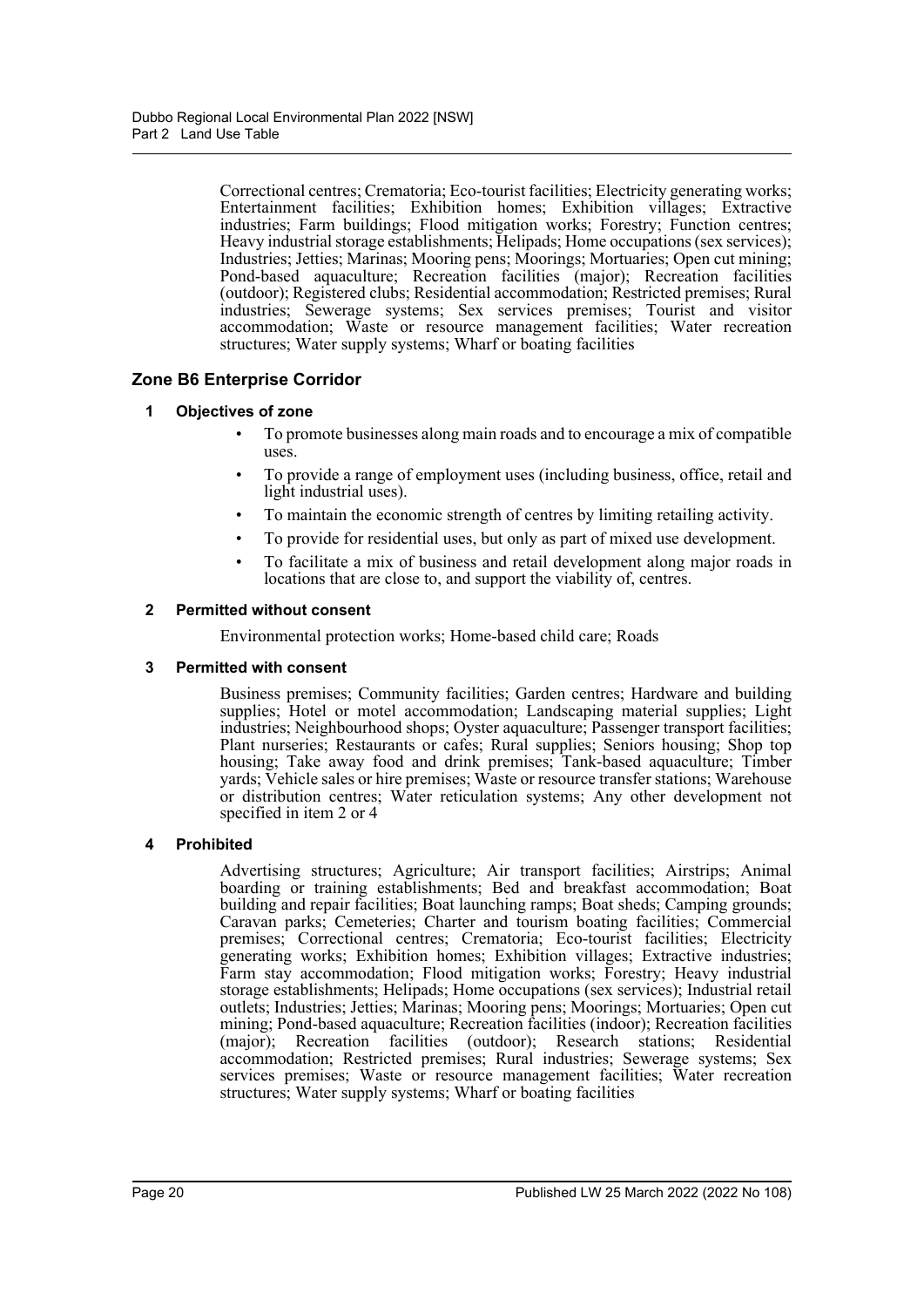## **Zone B7 Business Park**

## **1 Objectives of zone**

- To provide a range of office and light industrial uses.
- To encourage employment opportunities.
- To enable other land uses that provide facilities or services to meet the day to day needs of workers in the area.
- To encourage high technology uses in close proximity to transport networks.

#### **2 Permitted without consent**

Environmental protection works; Home-based child care; Roads

#### **3 Permitted with consent**

Business premises; Centre-based child care facilities; Garden centres; Hardware and building supplies; Light industries; Neighbourhood shops; Office premises; Oyster aquaculture; Passenger transport facilities; Respite day care centres; Restaurants or cafes; Rural supplies; Take away food and drink premises; Tank-based aquaculture; Timber yards; Vehicle sales or hire premises; Warehouse or distribution centres; Waste or resource transfer stations; Water reticulation systems; Any other development not specified in item 2 or 4

#### **4 Prohibited**

Advertising structures; Agriculture; Air transport facilities; Airstrips; Amusement centres; Animal boarding or training establishments; Boat building and repair facilities; Boat launching ramps; Boat sheds; Camping grounds; Car parks; Caravan parks; Cemeteries; Charter and tourism boating facilities; Commercial premises; Correctional centres; Crematoria; Eco-tourist facilities; Entertainment facilities; Exhibition homes; Exhibition villages; Extractive industries; Farm buildings; Flood mitigation works; Forestry; Function centres; Heavy industrial storage establishments; Helipads; Home occupations (sex services); Industries; Jetties; Marinas; Mooring pens; Moorings; Mortuaries; Open cut mining; Pond-based aquaculture; Recreation facilities (major); Recreation facilities (outdoor); Registered clubs; Residential accommodation; Restricted premises; Rural industries; Sewerage systems; Sex services premises; Tourist and visitor accommodation; Waste or resource management facilities; Water recreation structures; Water supply systems; Wharf or boating facilities

## **Zone IN1 General Industrial**

## **1 Objectives of zone**

- To provide a wide range of industrial and warehouse land uses.
- To encourage employment opportunities.
- To minimise any adverse effect of industry on other land uses.
- To support and protect industrial land for industrial uses.

#### **2 Permitted without consent**

Environmental protection works

#### **3 Permitted with consent**

Depots; Freight transport facilities; Garden centres; General industries; Hardware and building supplies; Industrial training facilities; Landscaping material supplies; Light industries; Neighbourhood shops; Oyster aquaculture; Places of public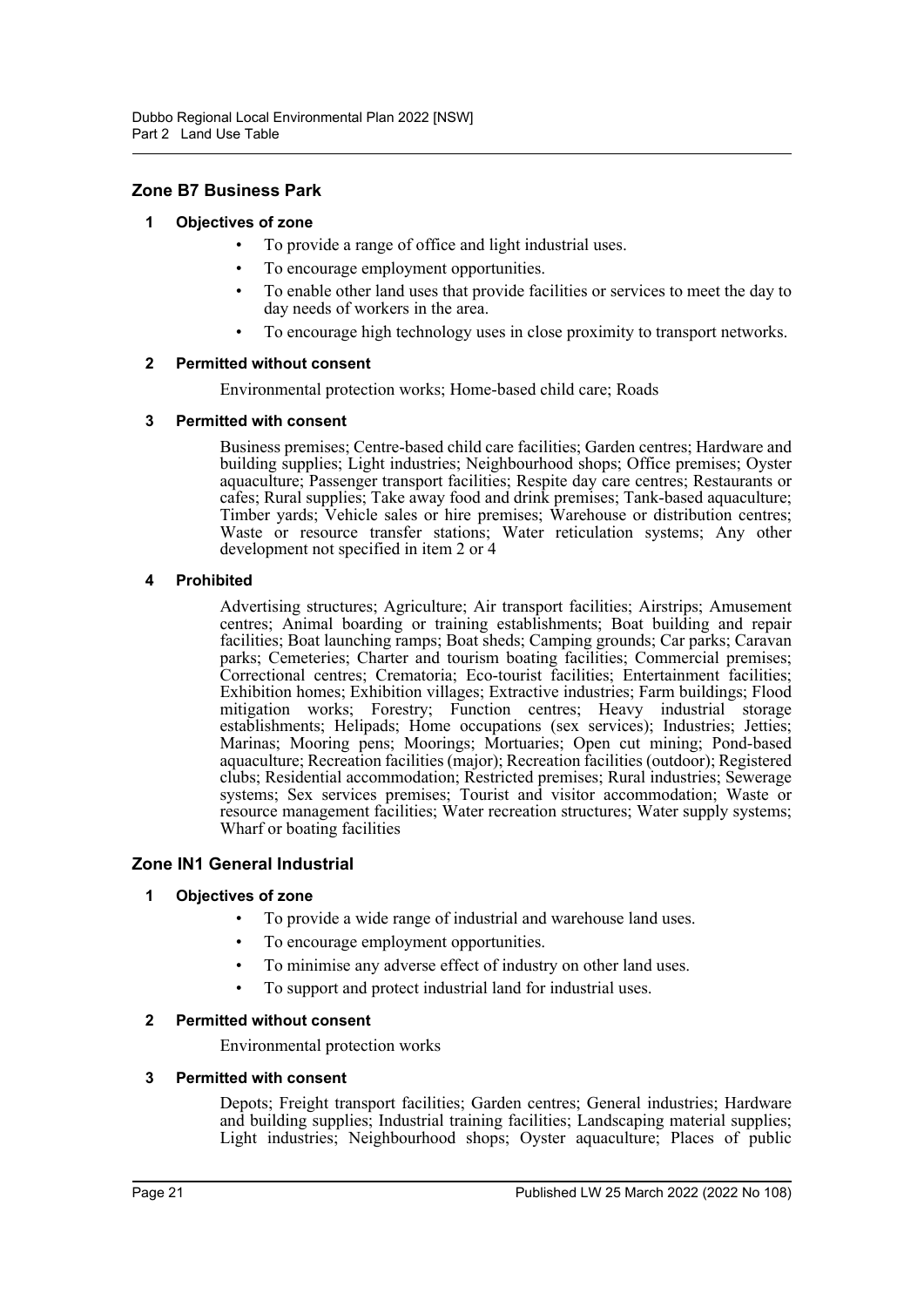worship; Roads; Rural supplies; Tank-based aquaculture; Timber yards; Warehouse or distribution centres; Water storage facilities; Water treatment facilities; Any other development not specified in item 2 or 4

## **4 Prohibited**

Agriculture; Air transport facilities; Airstrips; Amusement centres; Boat launching ramps; Boat sheds; Camping grounds; Caravan parks; Cemeteries; Charter and tourism boating facilities; Centre-based child care facilities; Commercial premises; Community facilities; Correctional centres; Eco-tourist facilities; Educational establishments; Entertainment facilities; Exhibition homes; Exhibition villages; Farm buildings; Forestry; Function centres; Health services facilities; Highway services facilities; Information and education facilities; Jetties; Marinas; Mooring pens; Moorings; Passenger transport facilities; Pond-based aquaculture; Public administration buildings; Registered clubs; Residential accommodation; Respite day care centres; Restricted premises; Service stations; Sex services premises; Stock and sale yards; Tourist and visitor accommodation; Water recreation structures; Water supply systems; Wharf or boating facilities

## **Zone IN2 Light Industrial**

## **1 Objectives of zone**

- To provide a wide range of light industrial, warehouse and related land uses.
- To encourage employment opportunities and to support the viability of centres.
- To minimise any adverse effect of industry on other land uses.
- To enable other land uses that provide facilities or services to meet the day to day needs of workers in the area.
- To support and protect industrial land for industrial uses.
- To support light industrial uses on Depot Road and McKenzie Street, Dubbo.

## **2 Permitted without consent**

Environmental protection works; Roads

## **3 Permitted with consent**

Agricultural produce industries; Depots; Funeral homes; Garden centres; Hardware and building supplies; Health consulting rooms; Industrial training facilities; Landscaping material supplies; Light industries; Liquid fuel depots; Medical centres; Neighbourhood shops; Oyster aquaculture; Places of public worship; Plant nurseries; Rural supplies; Take away food and drink premises; Tank-based aquaculture; Timber yards; Vehicle sales or hire premises; Warehouse or distribution centres; Waste or resource transfer stations; Water reticulation systems; Any other development not specified in item 2 or 4

## **4 Prohibited**

Advertising structures; Agriculture; Air transport facilities; Airstrips; Amusement centres; Animal boarding or training establishments; Boat launching ramps; Boat sheds; Camping grounds; Caravan parks; Cemeteries; Centre-based child care facilities; Charter and tourism boating facilities; Commercial premises; Correctional centres; Eco-tourist facilities; Entertainment facilities; Exhibition homes; Exhibition villages; Farm buildings; Flood mitigation works; Forestry; Function centres; Health services facilities; Heavy industrial storage establishments; Helipads; Home-based child care; Home businesses; Home occupations; Home occupations (sex services); Industries; Jetties; Marinas; Mooring pens; Moorings; Pond-based aquaculture;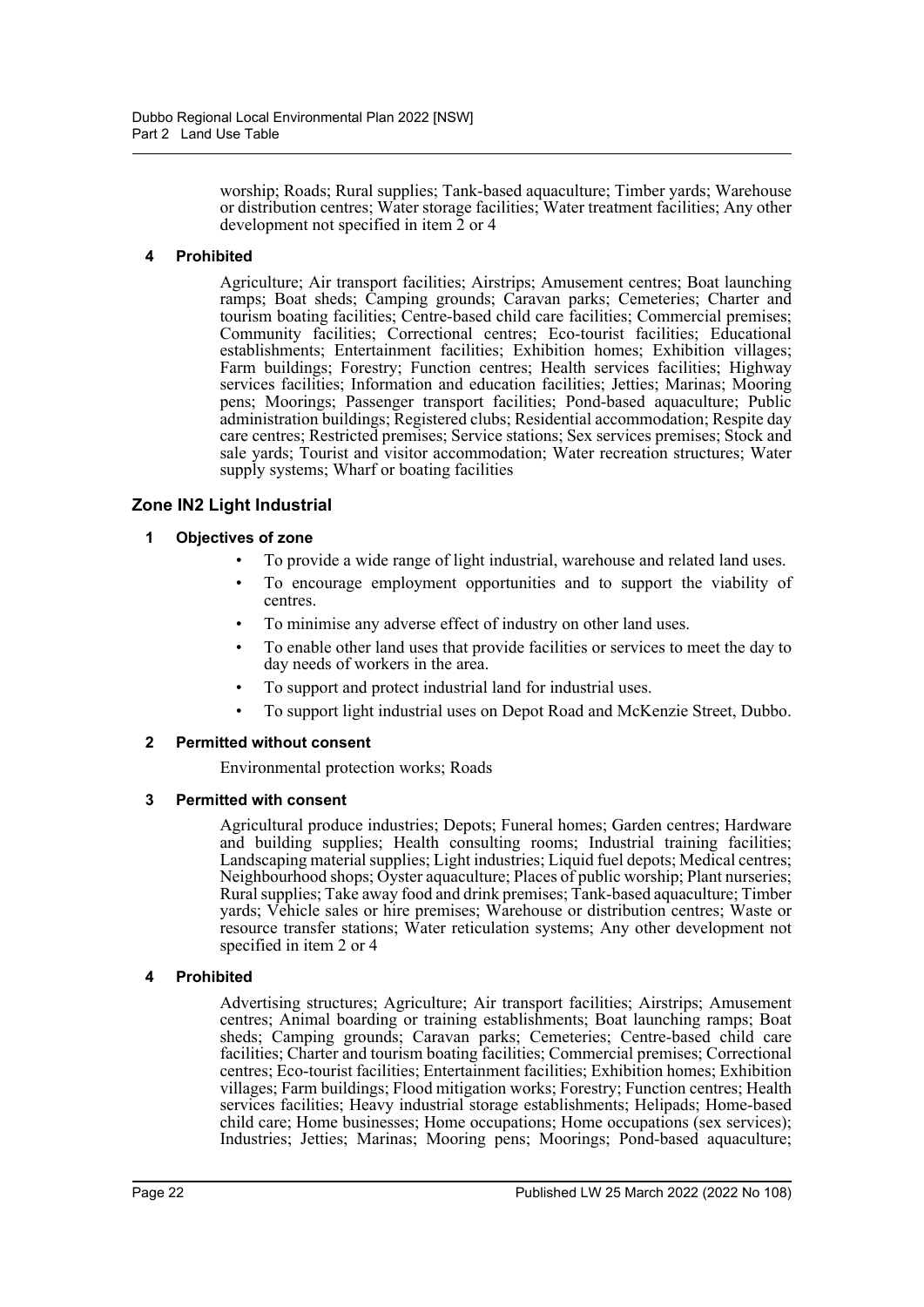Public administration buildings; Recreation facilities (major); Recreation facilities (outdoor); Registered clubs; Research stations; Residential accommodation; Respite day care centres; Restricted premises; Rural industries; Sewerage systems; Sex services premises; Tourist and visitor accommodation; Waste or resource management facilities; Water recreation structures; Water supply systems; Wharf or boating facilities

## **Zone IN3 Heavy Industrial**

## **1 Objectives of zone**

- To provide suitable areas for those industries that need to be separated from other land uses.
- To encourage employment opportunities.
- To minimise any adverse effect of heavy industry on other land uses.
- To support and protect industrial land for industrial uses.

## **2 Permitted without consent**

Environmental protection works; Roads

## **3 Permitted with consent**

Depots; Freight transport facilities; Funeral homes; General industries; Hazardous storage establishments; Health consulting rooms; Heavy industries; Landscaping material supplies; Medical centres; Neighbourhood shops; Offensive storage establishments; Oyster aquaculture; Rural supplies; Take away food and drink premises; Tank-based aquaculture; Timber yards; Vehicle sales or hire premises; Warehouse or distribution centres; Water reticulation systems; Water treatment facilities; Any other development not specified in item 2 or 4

## **4 Prohibited**

Advertising structures; Agriculture; Air transport facilities; Airstrips; Amusement centres; Animal boarding or training establishments; Boat launching ramps; Boat sheds; Camping grounds; Caravan parks; Centre-based child care facilities; Charter and tourism boating facilities; Commercial premises; Community facilities; Eco-tourist facilities; Entertainment facilities; Exhibition homes; Exhibition villages; Farm buildings; Flood mitigation works; Forestry; Function centres; Health services facilities; Helipads; Home-based child care; Home businesses; Home industries; Home occupations; Home occupations (sex services); Jetties; Marinas; Mooring pens; Moorings; Passenger transport facilities; Pond-based aquaculture; Public administration buildings; Recreation facilities (major); Recreation facilities (outdoor); Registered clubs; Research stations; Residential accommodation; Respite day care centres; Tourist and visitor accommodation; Water recreation structures; Water supply systems; Wharf or boating facilities

## **Zone SP2 Infrastructure**

## **1 Objectives of zone**

- To provide for infrastructure and related uses.
- To prevent development that is not compatible with or that may detract from the provision of infrastructure.

## **2 Permitted without consent**

Roads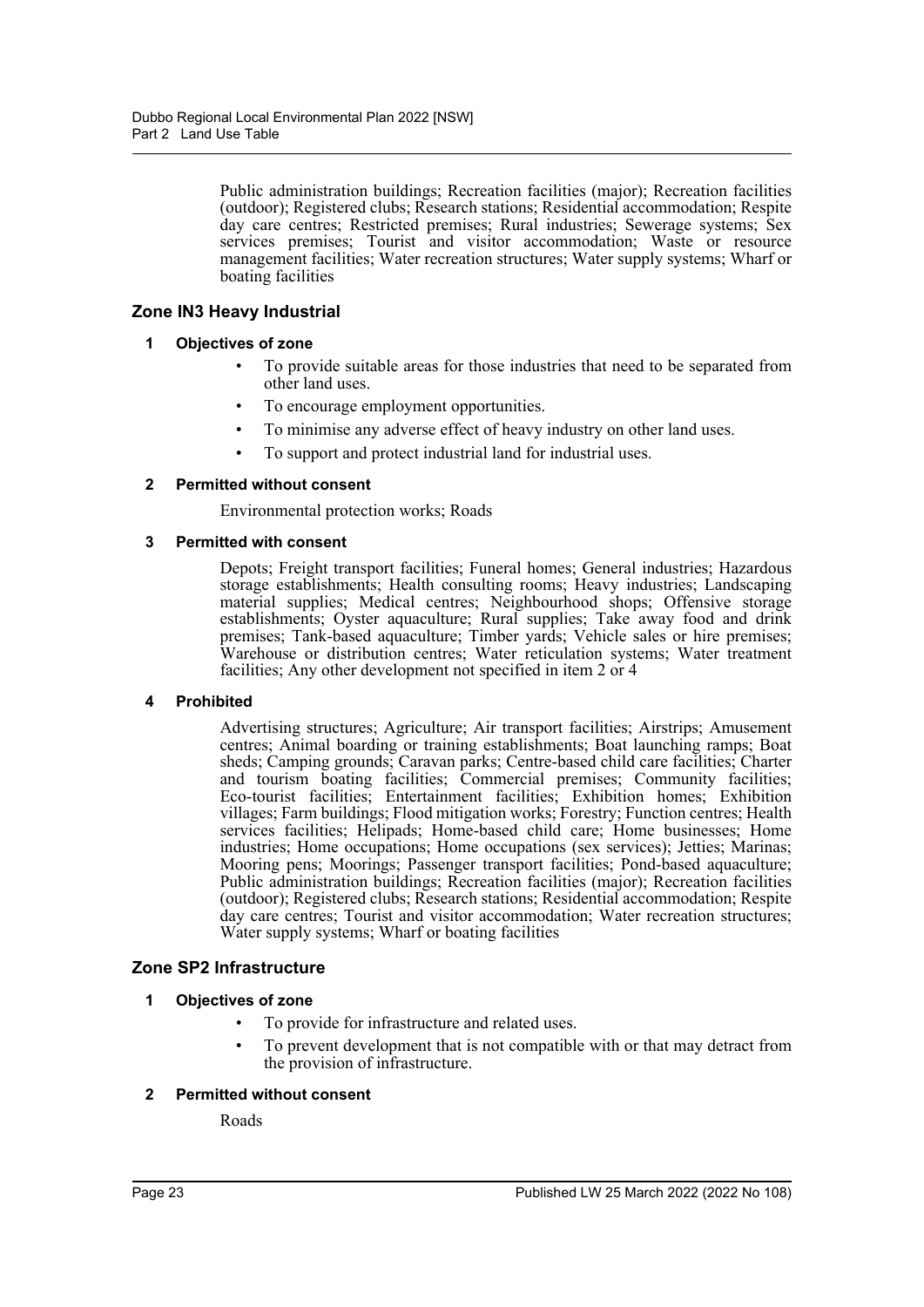## **3 Permitted with consent**

Aquaculture; The purpose shown on the Land Zoning Map, including any development that is ordinarily incidental or ancillary to development for that purpose

#### **4 Prohibited**

Any development not specified in item 2 or 3

## **Zone SP3 Tourist**

### **1 Objectives of zone**

- To provide for a variety of tourist-oriented development and related uses.
- To provide for a range of development to encourage tourism along major transport corridors.
- To facilitate tourist-orientated development along major transport corridors.
- To enhance the environmental qualities that attract tourists to the area.
- To recognise the importance of Taronga Western Plains Zoo as a key tourist facility.
- To ensure development in the Camp Road precinct will not interfere with the continued operation of Taronga Western Plains Zoo.
- To strengthen the viability of existing centres through increased economic activity and employment.
- To ensure further development in the Cobra Street and Whylandra Street precincts will not interfere with established uses on land zoned for residential uses.

## **2 Permitted without consent**

Environmental protection works; Extensive agriculture; Roads

#### **3 Permitted with consent**

Aquaculture; Bed and breakfast accommodation; Cellar door premises; Food and drink premises; Health consulting rooms; Markets; Medical centres; Roadside stalls; Shop top housing; Tourist and visitor accommodation; Viticulture; Waste or resource transfer stations; Water reticulation systems; Any other development not specified in item 2 or 4

#### **4 Prohibited**

Advertising structures; Agriculture; Air transport facilities; Boat building and repair facilities; Car parks; Cemeteries; Commercial premises; Correctional centres; Crematoria; Depots; Educational establishments; Electricity generating works; Exhibition homes; Exhibition villages; Extractive industries; Flood mitigation works; Forestry; Freight transport facilities; Health services facilities; Heavy industrial storage establishments; Home-based child care; Home businesses; Home occupations; Home occupations (sex services); Industrial retail outlets; Industrial training facilities; Industries; Marinas; Mortuaries; Open cut mining; Public administration buildings; Residential accommodation; Restricted premises; Rural industries; Sewerage systems; Sex services premises; Storage premises; Transport depots; Truck depots; Vehicle body repair workshops; Vehicle repair stations; Warehouse or distribution centres; Waste or resource management facilities; Water supply systems; Wholesale supplies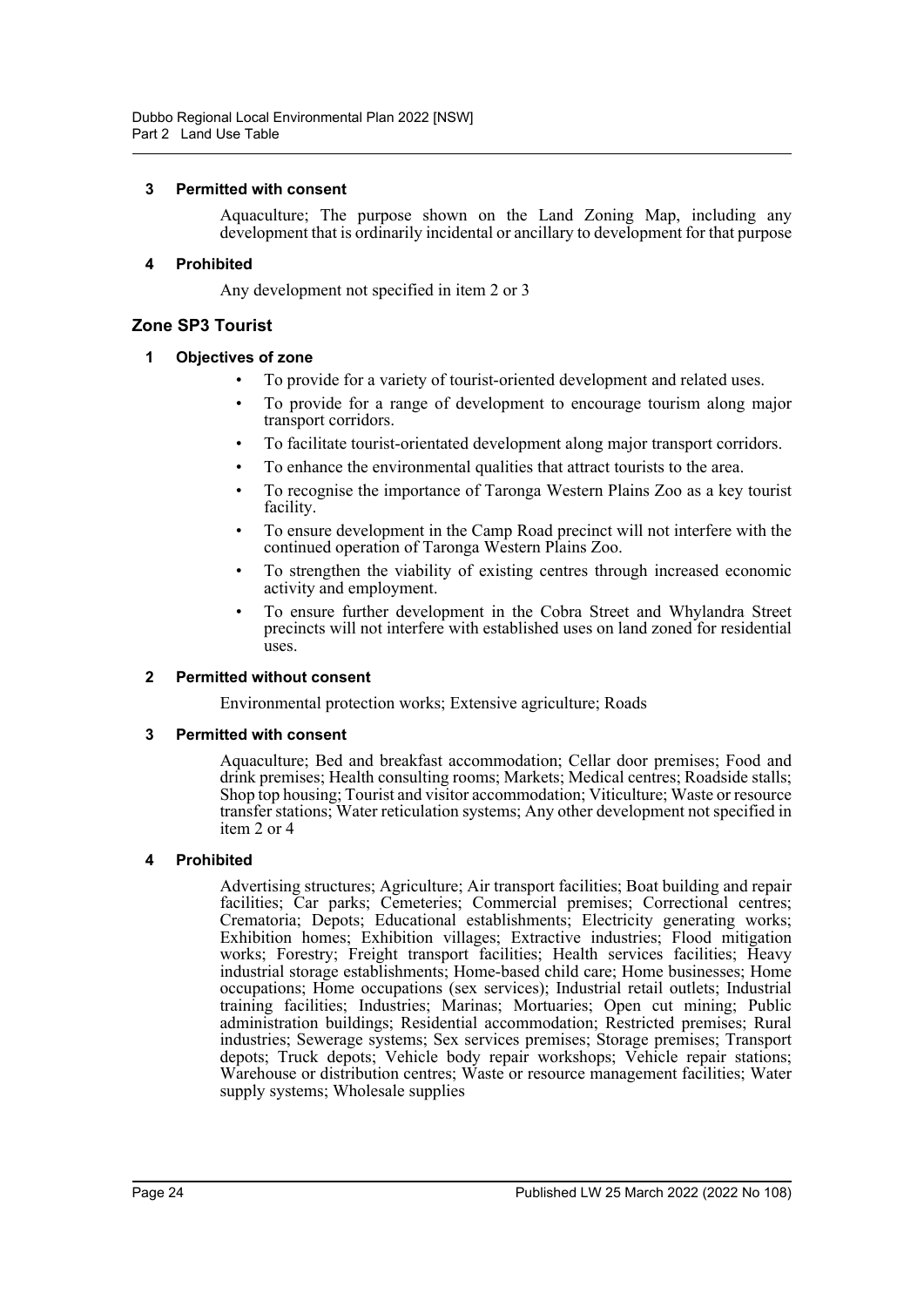## **Zone RE1 Public Recreation**

## **1 Objectives of zone**

- To enable land to be used for public open space or recreational purposes.
- To provide a range of recreational settings and activities and compatible land uses.
- To protect and enhance the natural environment for recreational purposes.
- To provide for facilities and amenities to encourage the use of public open space.

#### **2 Permitted without consent**

Environmental protection works; Roads

#### **3 Permitted with consent**

Aquaculture; Boat launching ramps; Boat sheds; Camping grounds; Cemeteries; Charter and tourism boating facilities; Community facilities; Eco-tourist facilities; Environmental facilities; Jetties; Kiosks; Mooring pens; Moorings; Recreation areas; Recreation facilities (indoor); Recreation facilities (major); Recreation facilities (outdoor); Restaurants or cafes; Signage; Water recreation structures; Water reticulation systems; Wharf or boating facilities

#### **4 Prohibited**

Advertising structures; Any other development not specified in item 2 or 3

## **Zone RE2 Private Recreation**

#### **1 Objectives of zone**

- To enable land to be used for private open space or recreational purposes.
- To provide a range of recreational settings and activities and compatible land uses.
- To protect and enhance the natural environment for recreational purposes.

## **2 Permitted without consent**

Environmental protection works; Roads

#### **3 Permitted with consent**

Amusement centres; Aquaculture; Boat launching ramps; Boat sheds; Camping grounds; Caravan parks; Cemeteries; Charter and tourism boating facilities; Community facilities; Crematoria; Eco-tourist facilities; Educational establishments; Entertainment facilities; Environmental facilities; Food and drink premises; Function centres; Information and education facilities; Jetties; Kiosks; Mooring pens; Moorings; Places of public worship; Recreation areas; Recreation facilities (indoor); Recreation facilities (major); Recreation facilities (outdoor); Registered clubs; Signage; Tourist and visitor accommodation; Veterinary hospitals; Water recreation structures; Water reticulation systems; Wharf or boating facilities

## **4 Prohibited**

Advertising structures; Bed and breakfast accommodation; Farm stay accommodation; Pubs; Any other development not specified in item 2 or 3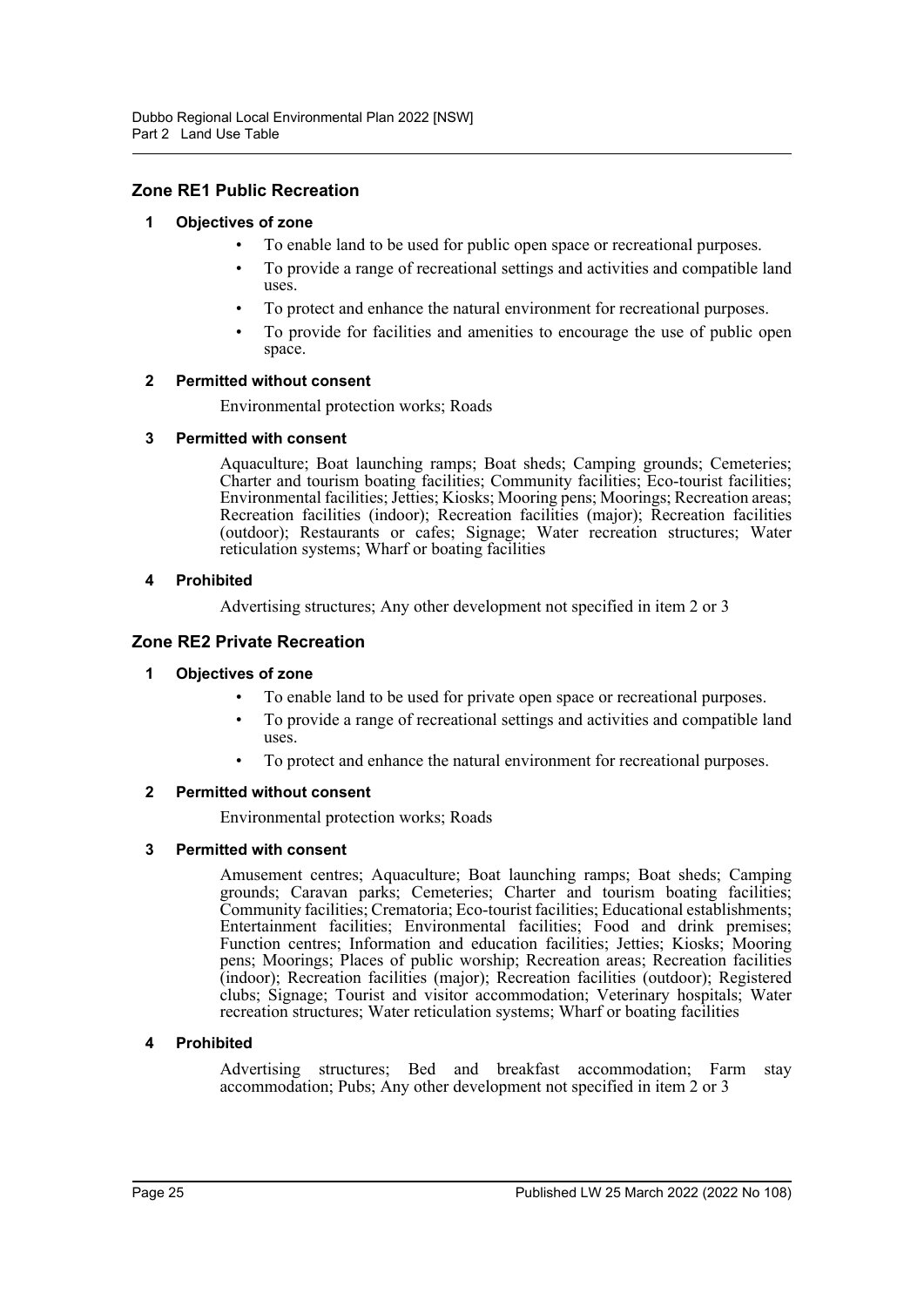## **Zone C1 National Parks and Nature Reserves**

## **1 Objectives of zone**

- To enable the management and appropriate use of land that is reserved under the *National Parks and Wildlife Act 1974* or that is acquired under Part 11 of that Act.
- To enable uses authorised under the *National Parks and Wildlife Act 1974*.
- To identify land that is to be reserved under the *National Parks and Wildlife Act 1974* and to protect the environmental significance of that land.

#### **2 Permitted without consent**

Uses authorised under the *National Parks and Wildlife Act 1974*

#### **3 Permitted with consent**

Nil

#### **4 Prohibited**

Any development not specified in item 2 or 3

## **Zone C2 Environmental Conservation**

#### **1 Objectives of zone**

- To protect, manage and restore areas of high ecological, scientific, cultural or aesthetic values.
- To prevent development that could destroy, damage or otherwise have an adverse effect on those values.

#### **2 Permitted without consent**

Nil

## **3 Permitted with consent**

Building identification signs; Camping grounds; Car parks; Environmental facilities; Environmental protection works; Information and education facilities; Oyster aquaculture; Roads; Water supply systems

#### **4 Prohibited**

Business premises; Hotel or motel accommodation; Industries; Multi dwelling housing; Pond-based aquaculture; Recreation facilities (major); Residential flat buildings; Restricted premises; Retail premises; Seniors housing; Service stations; Tank-based aquaculture; Warehouse or distribution centres; Any other development not specified in item 2 or 3

## **Zone C3 Environmental Management**

## **1 Objectives of zone**

- To protect, manage and restore areas with special ecological, scientific, cultural or aesthetic values.
- To provide for a limited range of development that does not have an adverse effect on those values.
- To allow for development that is compatible with the flood hazard of certain areas.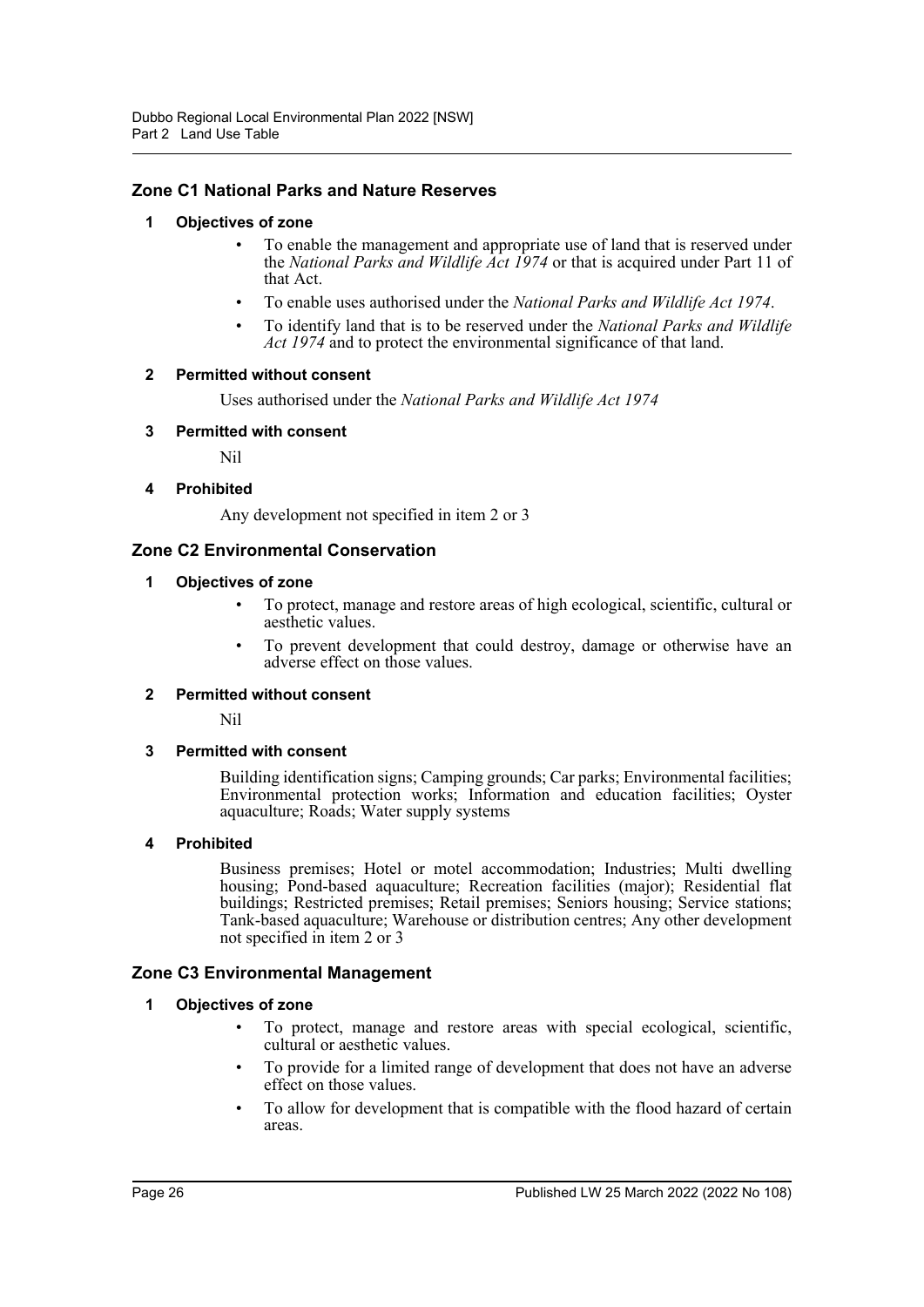- To provide for a range of recreational activities that do not have an adverse effect on areas with environmental and scenic values.
- To recognise the environmental significance of certain areas.
- To minimise the adverse effect of development on the salinity levels of certain land.

#### **2 Permitted without consent**

Environmental protection works; Extensive agriculture; Home-based child care; Home occupations; Roads

#### **3 Permitted with consent**

Boat launching ramps; Boat sheds; Camping grounds; Charter and tourism boating facilities; Dwelling houses; Environmental facilities; Farm buildings; Group homes; Home businesses; Home industries; Jetties; Mooring pens; Moorings; Oyster aquaculture; Pond-based aquaculture; Recreation areas; Research stations; Signage; Tank-based aquaculture; Turf farming; Water recreation structures; Water supply systems; Wharf or boating facilities

#### **4 Prohibited**

Advertising structures; Industries; Multi dwelling housing; Residential flat buildings; Retail premises; Seniors housing; Service stations; Warehouse or distribution centres; Any other development not specified in item 2 or 3

## **Zone W1 Natural Waterways**

#### **1 Objectives of zone**

- To protect the ecological and scenic values of natural waterways.
- To prevent development that would have an adverse effect on the natural values of waterways in this zone.
- To provide for sustainable fishing industries and recreational fishing.

## **2 Permitted without consent**

Nil

#### **3 Permitted with consent**

Aquaculture; Boat launching ramps; Environmental facilities; Environmental protection works; Jetties; Moorings; Recreation areas; Roads; Water recreation structures; Water supply systems

#### **4 Prohibited**

Business premises; Hotel or motel accommodation; Industries; Multi dwelling housing; Recreation facilities (major); Residential flat buildings; Restricted premises; Retail premises; Seniors housing; Service stations; Warehouse or distribution centres; Water treatment facilities; Any other development not specified in item 2 or 3

## **Zone W2 Recreational Waterways**

#### **1 Objectives of zone**

- To protect the ecological, scenic and recreation values of recreational waterways.
- To allow for water-based recreation and related uses.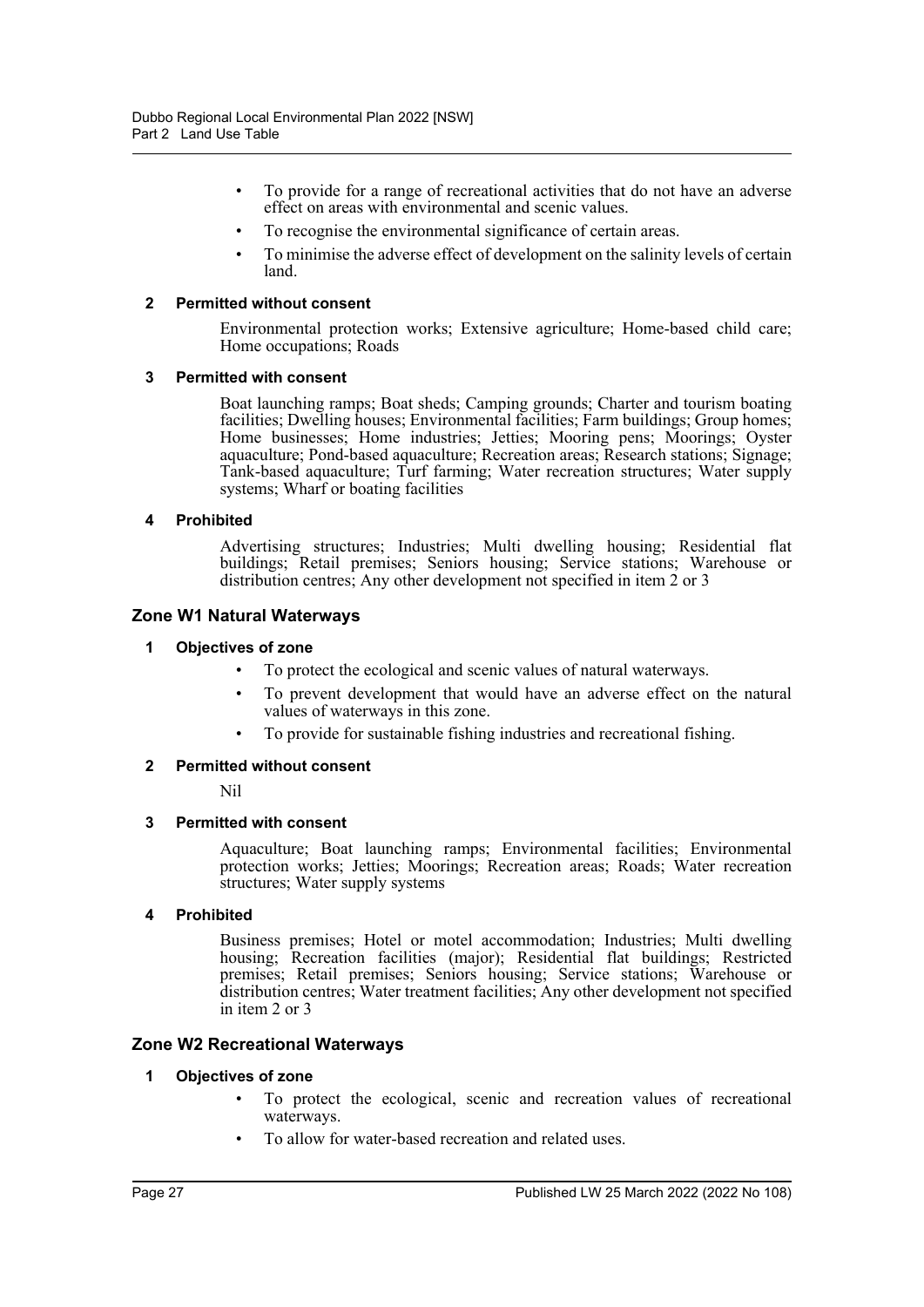• To provide for sustainable fishing industries and recreational fishing.

#### **2 Permitted without consent**

Environmental protection works; Roads

#### **3 Permitted with consent**

Aquaculture; Boat launching ramps; Boat sheds; Car parks; Charter and tourism boating facilities; Environmental facilities; Jetties; Kiosks; Marinas; Mooring pens; Moorings; Recreation areas; Research stations; Signage; Water recreation structures; Water reticulation systems; Water storage facilities; Wharf or boating facilities

#### **4 Prohibited**

Advertising structures; Industries; Multi dwelling housing; Residential flat buildings; Seniors housing; Warehouse or distribution centres; Any other development not specified in item 2 or 3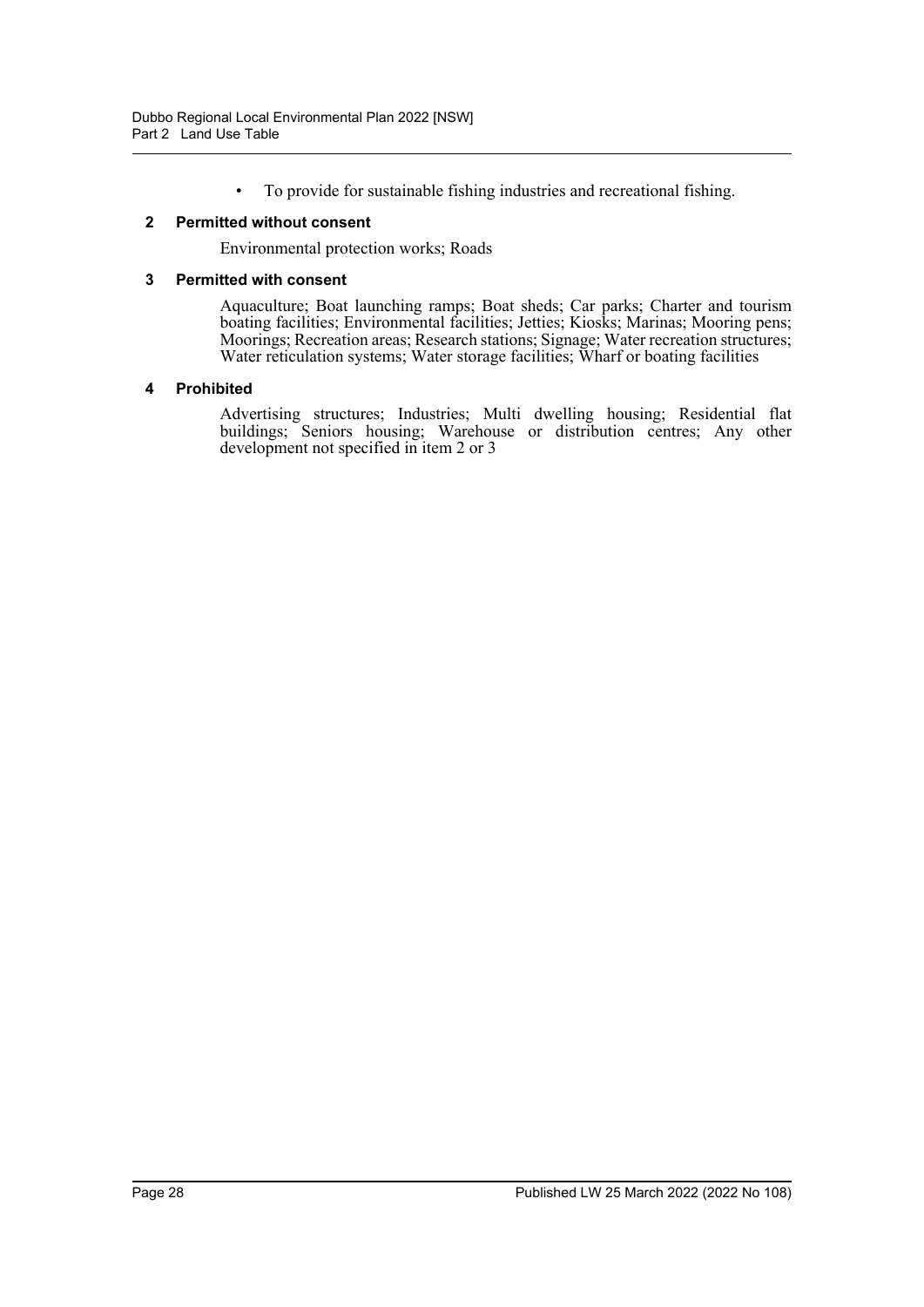## **Part 3 Exempt and complying development**

## **3.1 Exempt development**

- (1) The objective of this clause is to identify development of minimal environmental impact as exempt development.
- (2) Development specified in Schedule 2 that meets the standards for the development contained in that Schedule and that complies with the requirements of this Part is exempt development.
- (3) To be exempt development, the development—
	- (a) must meet the relevant deemed-to-satisfy provisions of the *Building Code of Australia* or, if there are no such relevant provisions, must be structurally adequate, and
	- (b) must not, if it relates to an existing building, cause the building to contravene the *Building Code of Australia*, and
	- (c) must not be designated development, and
	- (d) must not be carried out on land that comprises, or on which there is, an item that is listed on the State Heritage Register under the *Heritage Act 1977* or that is subject to an interim heritage order under the *Heritage Act 1977*.
	- (e) (Repealed)
- (4) Development that relates to an existing building that is classified under the *Building Code of Australia* as class 1b or class  $\tilde{2}-9$  is exempt development only if—
	- (a) the building has a current fire safety certificate or fire safety statement, or
	- (b) no fire safety measures are currently implemented, required or proposed for the building.
- (5) To be exempt development, the development must—
	- (a) be installed in accordance with the manufacturer's specifications, if applicable, and
	- (b) not involve the removal, pruning or other clearing of vegetation that requires a permit, development consent or other approval unless it is undertaken in accordance with a permit, development consent or other approval.

**Note—** See *State Environmental Planning Policy (Biodiversity and Conservation) 2021*, Chapter 2 and the *Local Land Services Act 2013*, Part 5A.

(6) A heading to an item in Schedule 2 is part of that Schedule.

## **3.2 Complying development**

- (1) The objective of this clause is to identify development as complying development.
- (2) Development specified in Part 1 of Schedule 3 that is carried out in compliance with—
	- (a) the development standards specified in relation to that development, and
	- (b) the requirements of this Part,

is complying development.

**Note—** See also clause 5.8(3) which provides that the conversion of fire alarms is complying development in certain circumstances.

- (3) To be complying development, the development must—
	- (a) be permissible, with development consent, in the zone in which it is carried out, and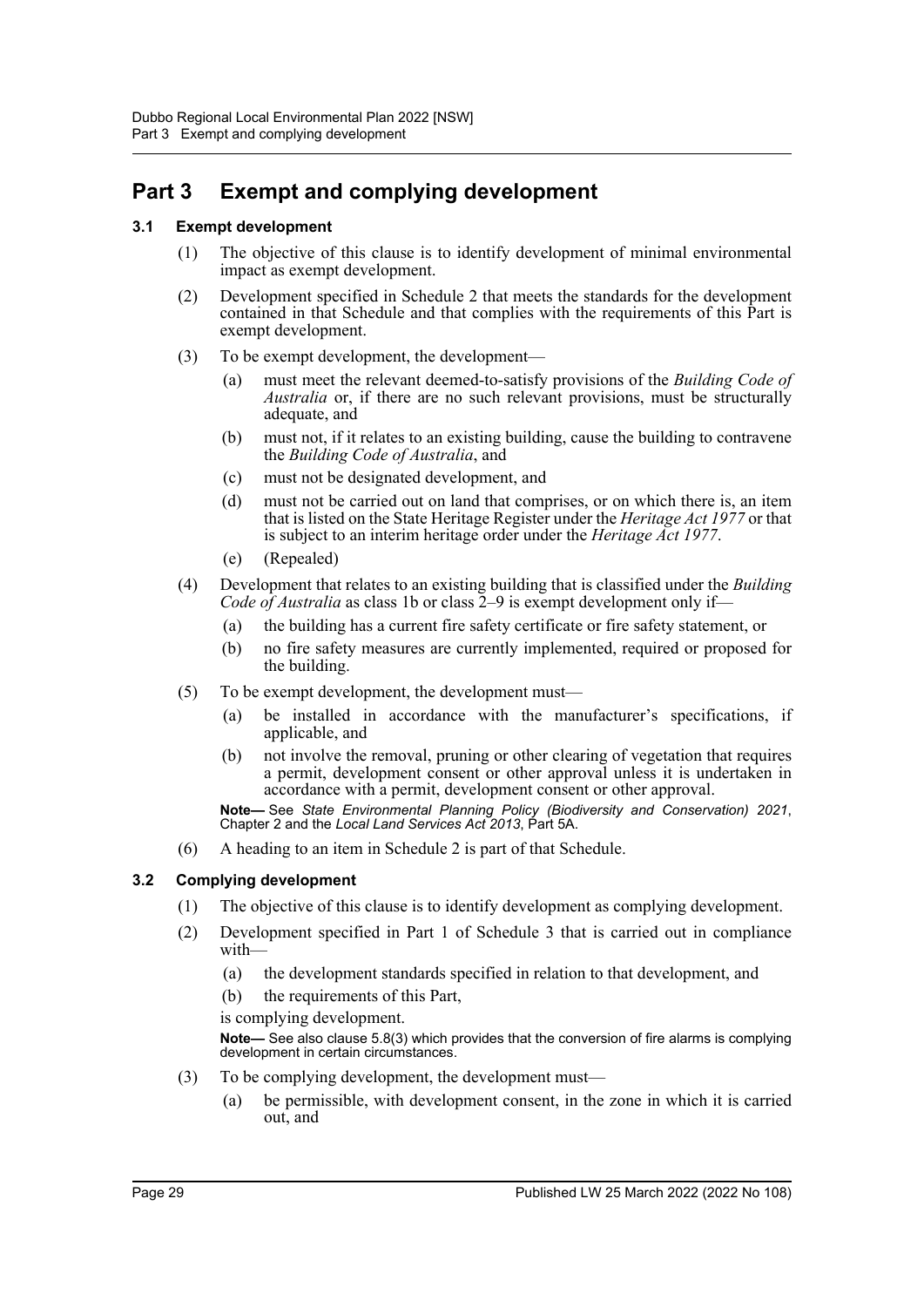- (b) meet the relevant deemed-to-satisfy provisions of the *Building Code of Australia*, and
- (c) have an approval, if required by the *Local Government Act 1993*, from the Council for an on-site effluent disposal system if the development is undertaken on unsewered land.
- (4) A complying development certificate for development specified in Part 1 of Schedule 3 is subject to the conditions (if any) set out or referred to in Part 2 of that Schedule.
- (5) A heading to an item in Schedule 3 is part of that Schedule.

#### **3.3 Environmentally sensitive areas excluded**

- (1) Exempt or complying development must not be carried out on any environmentally sensitive area for exempt or complying development.
- (2) For the purposes of this clause—

*environmentally sensitive area for exempt or complying development* means any of the following—

- (a) the coastal waters of the State,
- (b) a coastal lake,
- (c) land within the coastal wetlands and littoral rainforests area (within the meaning of the *Coastal Management Act 2016*),
- (d) land reserved as an aquatic reserve under the *Fisheries Management Act 1994* or as a marine park under the *Marine Parks Act 1997*,
- (e) land within a wetland of international significance declared under the Ramsar Convention on Wetlands or within a World heritage area declared under the World Heritage Convention,
- (f) land within 100 metres of land to which paragraph (c), (d) or (e) applies,
- (g) land identified in this or any other environmental planning instrument as being of high Aboriginal cultural significance or high biodiversity significance,
- (h) land reserved under the *National Parks and Wildlife Act 1974* or land acquired under Part 11 of that Act,
- (i) land reserved or dedicated under the *Crown Land Management Act 2016* for the preservation of flora, fauna, geological formations or for other environmental protection purposes,
- (j) land that is a declared area of outstanding biodiversity value under the *Biodiversity Conservation Act 2016* or declared critical habitat under Part 7A of the *Fisheries Management Act 1994*.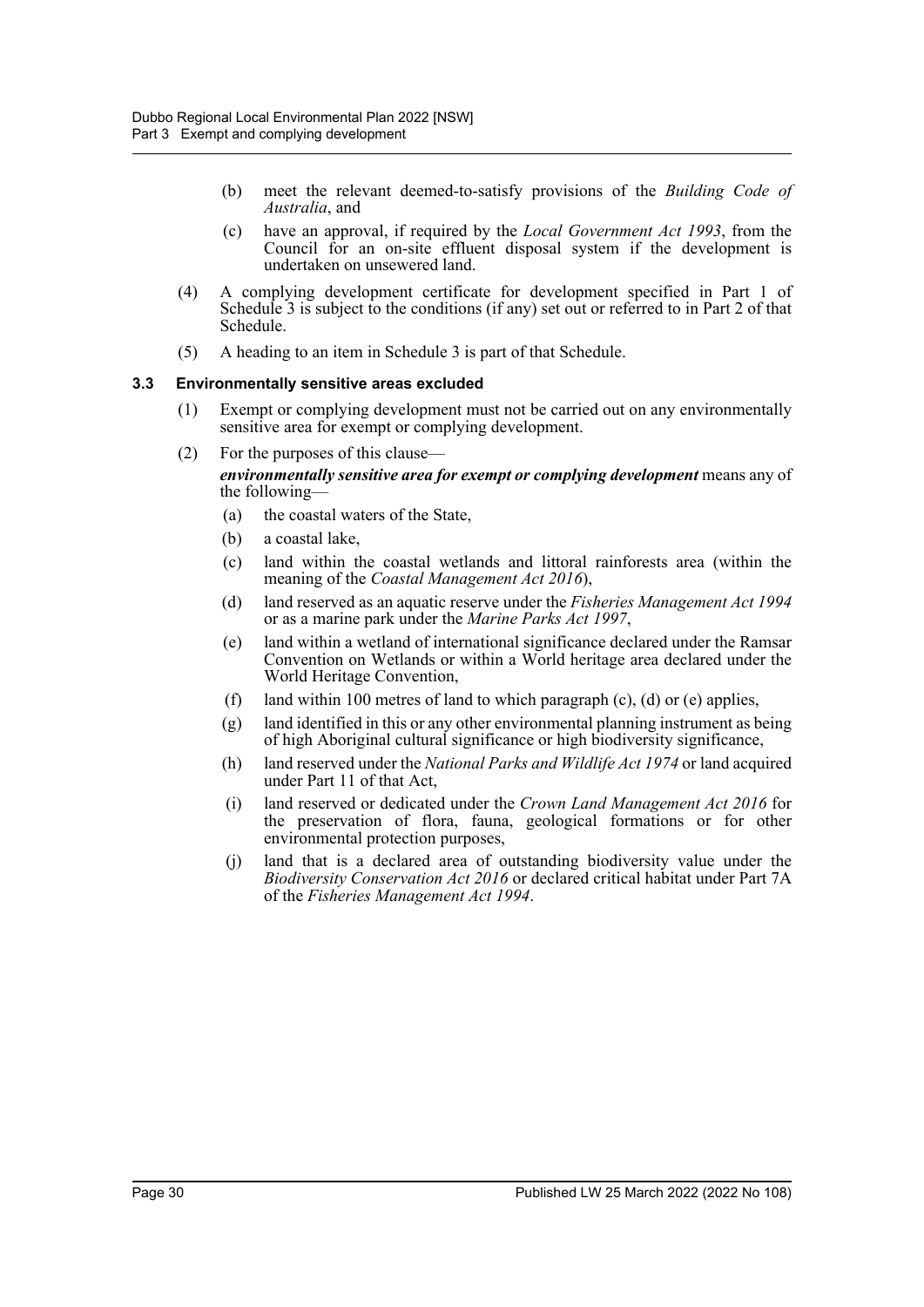## **Part 4 Principal development standards**

## **4.1 Minimum subdivision lot size**

- (1) The objectives of this clause are as follows—
	- (a) to ensure lots are large enough to accommodate development, including the following—
		- (i) proposed dwellings,
		- (ii) setbacks to adjoining land,
		- (iii) private open space and landscaped areas,
		- (iv) driveways and vehicle manoeuvring areas,
		- (v) ancillary development.
	- (b) to support the production capacity of land in rural zones by maintaining the size of lots,
	- (c) to ensure all lots are provided with adequate and safe access,
	- (d) to minimise the likely adverse impact of subdivision and development on the amenity of the area,
	- (e) to prevent fragmentation or isolation of land.
- (2) This clause applies to a subdivision of any land shown on the Lot Size Map that requires development consent and that is carried out after the commencement of this Plan.
- (3) The size of any lot resulting from a subdivision of land to which this clause applies is not to be less than the minimum size shown on the Lot Size Map in relation to that land.
- (3A) If land in each resulting lot is to be connected to a sewage reticulation system, development consent must not be granted to the subdivision of the land unless-
	- (a) for land identified as "Area A" on the Lot Size Map—the size of each resulting lot will be at least  $4,000m^2$ , and
	- (b) for land identified as "Area B" on the Lot Size Map—the size of each resulting lot will be at least  $2,000m^2$ .
- (3B) Development consent may be granted to the subdivision of land in Zone RU5 Village, Zone R1 General Residential or Zone R2 Low Density Residential that results in a lot that is smaller than the minimum size shown on the Lot Size Map if—
	- (a) land in each resulting lot is connected to a sewage reticulation system, and
	- (b) the subdivision is for the purposes of—
		- (i) multi dwelling housing, or
		- (ii) dual occupancies.
	- (4) This clause does not apply in relation to the subdivision of any land—
		- (a) by the registration of a strata plan or strata plan of subdivision under the *Strata Schemes Development Act 2015*, or
		- (b) by any kind of subdivision under the *Community Land Development Act 2021*.

## **4.1AA Minimum subdivision lot size for community title schemes**

- (1) The objectives of this clause are as follows—
	- (a) to prevent fragmentation of land.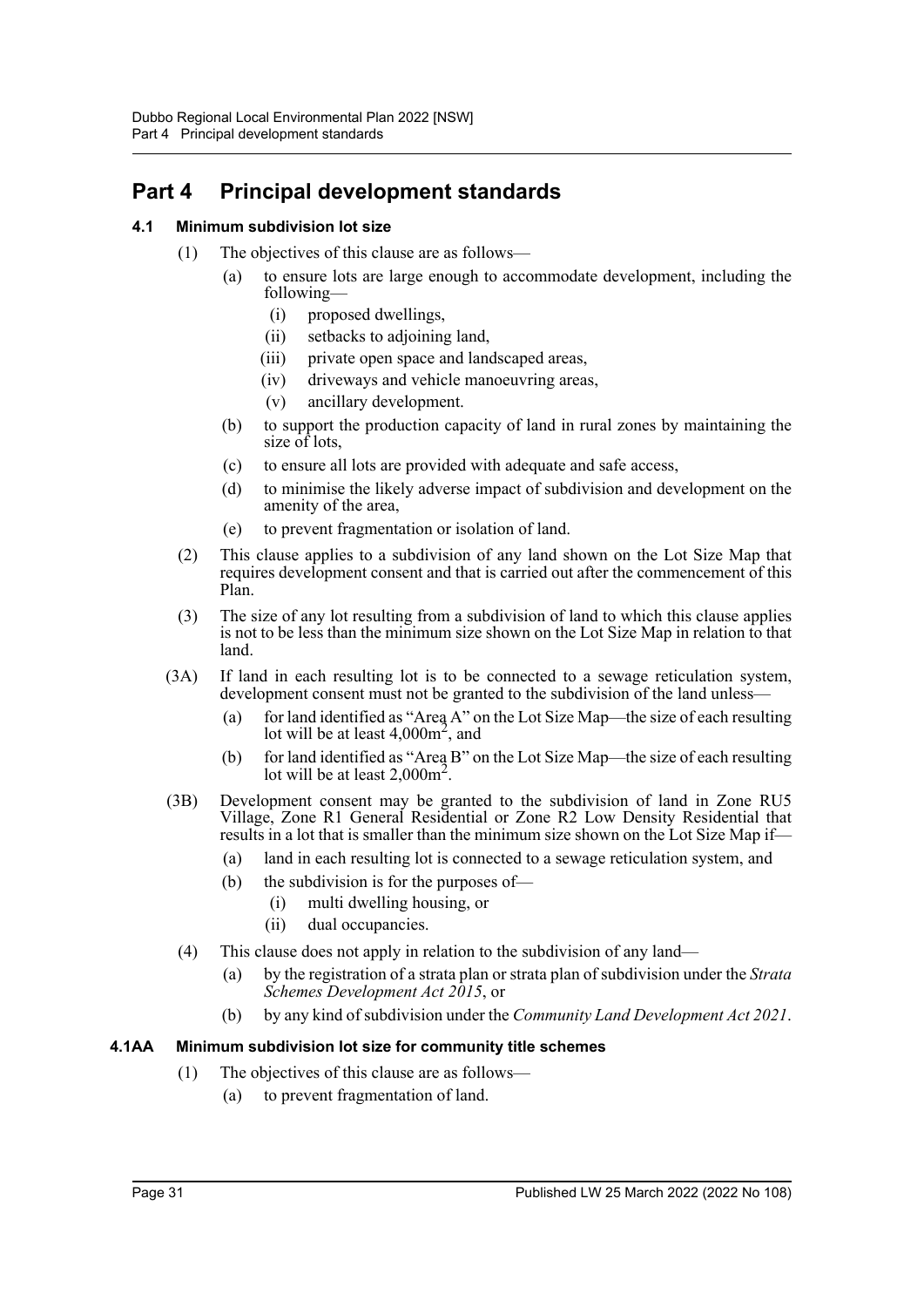- (2) This clause applies to a subdivision (being a subdivision that requires development consent) under the *Community Land Development Act 2021* of land in any of the following zones—
	- (a) Zone RU1 Primary Production,
	- (b) Zone RU2 Rural Landscape,
	- (c) Zone RU4 Primary Production Small Lots,
	- (d) Zone RU5 Village,
	- (e) Zone R1 General Residential,
	- (f) Zone R2 Low Density Residential,
	- (g) Zone R5 Large Lot Residential,
	- (h) Zone C3 Environmental Management,

but does not apply to a subdivision by the registration of a strata plan.

- (3) The size of any lot resulting from a subdivision of land to which this clause applies (other than any lot comprising association property within the meaning of the *Community Land Development Act 2021*) is not to be less than the minimum size shown on the Lot Size Map in relation to that land.
- (4) This clause applies despite clause 4.1.

#### **4.2 Rural subdivision**

- (1) The objective of this clause is to provide flexibility in the application of standards for subdivision in rural zones to allow land owners a greater chance to achieve the objectives for development in the relevant zone.
- (2) This clause applies to the following rural zones—
	- (a) Zone RU1 Primary Production,
	- (b) Zone RU2 Rural Landscape,
	- (baa) Zone RU3 Forestry,
		- (c) Zone RU4 Primary Production Small Lots,
		- (d) Zone RU6 Transition.
- (3) Land in a zone to which this clause applies may, with development consent, be subdivided for the purpose of primary production to create a lot of a size that is less than the minimum size shown on the Lot Size Map in relation to that land.
- (4) However, such a lot cannot be created if an existing dwelling would, as the result of the subdivision, be situated on the lot.
- (5) A dwelling cannot be erected on such a lot. **Note—** A dwelling includes a rural worker's dwelling (see definition of that term in the Dictionary).

#### **4.2A Minimum subdivision lot sizes for certain rural subdivisions**

- (1) The objective of this clause is to permit subdivision in rural zones if the subdivision is for the purposes of meeting the needs of current permissible uses, other than dwelling houses or dual occupancies.
- (2) This clause applies to land in the following zones—
	- (a) Zone RU1 Primary Production,
	- (b) Zone RU2 Rural Landscape,
	- (c) Zone RU3 Forestry,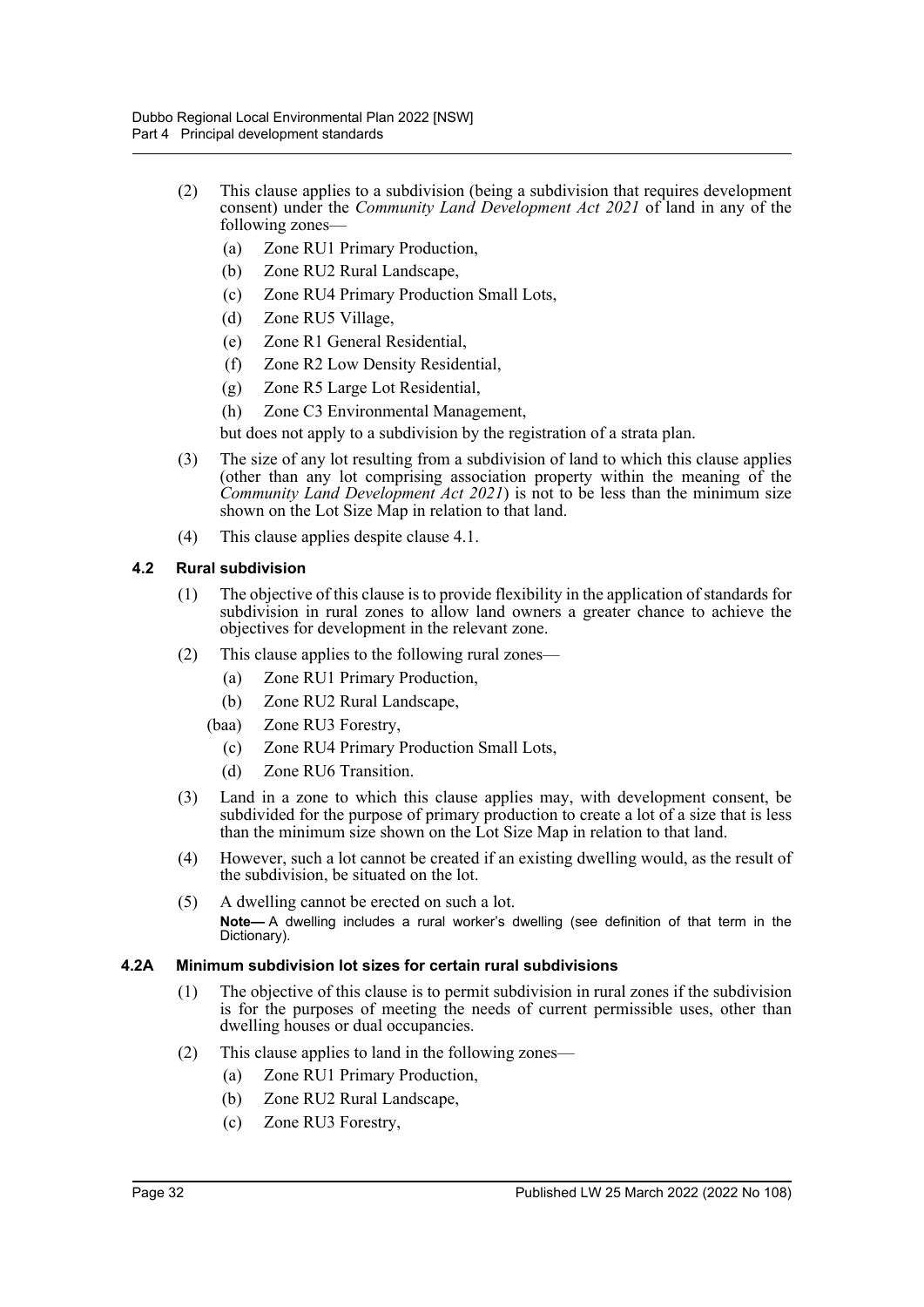- (d) Zone RU4 Primary Production Small Lots.
- (3) Development consent must not be granted to the subdivision of land that results in a lot that is smaller than the minimum size shown on the Lot Size Map unless the consent authority is satisfied of the following—
	- (a) the resulting lots will be used for a continuing permissible use,
	- (b) the subdivision will not adversely affect the use of the surrounding land for the purposes of agriculture,
	- (c) the subdivision is necessary for the ongoing operation of the permissible use,
	- (d) the subdivision will not cause or increase conflict in rural land uses in the locality,
	- (e) the subdivision is appropriate in relation to the natural and physical constraints affecting the land.
- (4) In this clause—

*continuing permissible use* means a use for the same purpose, other than for a dwelling house or dual occupancy, permitted under the existing development consent for the land.

#### **4.2B Minimum subdivision lot size for certain strata subdivisions**

- (1) The objective of this clause is to prevent fragmentation of land to create additional dwelling entitlements.
- (2) This clause applies to land in the following zones used, or proposed to be used, for the purposes of residential accommodation or tourist and visitor accommodation—
	- (a) Zone RU1 Primary Production,
	- (b) Zone RU2 Rural Landscape,
	- (c) Zone RU4 Primary Production Small Lots,
	- (d) Zone C3 Environmental Management.
- (3) Development consent must not be granted to the subdivision of land by the registration of a strata plan or strata plan of subdivision under the *Strata Schemes Development Act 2015* if the subdivision would result in lots that are smaller than the minimum size shown on the Lot Size Map.

#### **4.2C Erection of dwelling houses on land in certain rural zones**

- (1) The objectives of this clause are—
	- (a) to minimise unplanned rural residential development, and
	- (b) to enable the replacement of lawfully erected dwelling houses in certain rural zones.
- (2) This clause applies to land in the following zones—
	- (a) Zone RU1 Primary Production,
	- (b) Zone RU2 Rural Landscape,
	- (c) Zone RU4 Primary Production Small Lots,
	- (d) Zone C3 Environmental Management.
- (3) Development consent must not be granted for the erection of a dwelling house on land to which this clause applies, and on which no dwelling house has been erected, unless the land—
	- (a) is a lot that is at least the minimum size shown on the Lot Size Map, or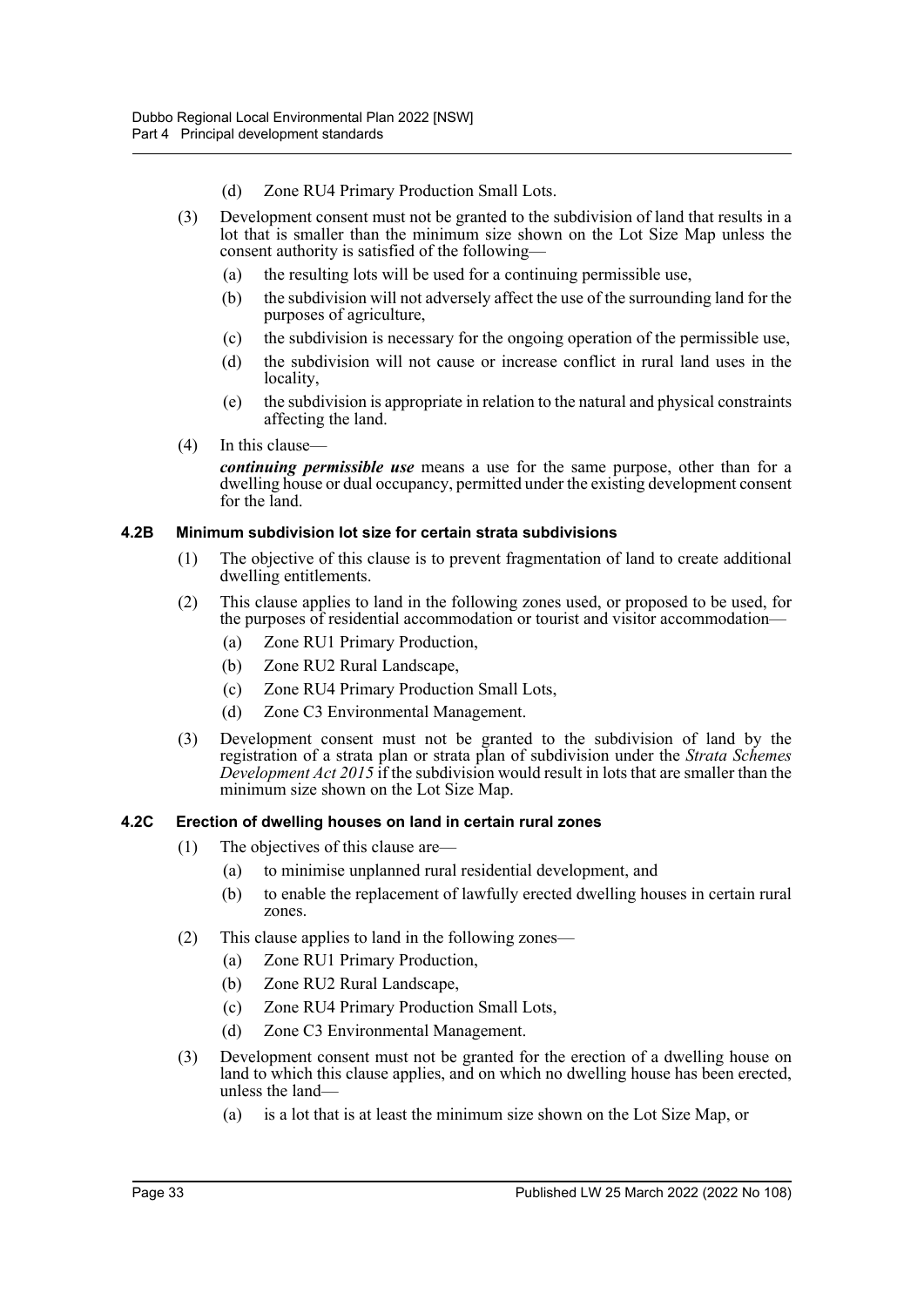- (b) is a lot created before the day on which this Plan commenced and on which the erection of a dwelling house was permissible immediately before that day, or
- (c) is a lot resulting from a subdivision for which development consent, or equivalent, was granted before the day on which this Plan commenced and on which the erection of a dwelling house would have been permissible if the plan of subdivision had been registered before that day, or
- (d) is an existing holding, or
- (e) would have been a lot or a holding specified in paragraphs (a)–(d) had it not been affected by—
	- (i) a minor realignment of boundaries that did not create an additional lot, or
	- (ii) a subdivision creating or widening a public road or public reserve.
- (4) Despite subclause (3), development consent may be granted for the erection of a dwelling house on land to which this clause applies if—
	- (a) there is a lawfully erected dwelling house on the land, and
	- (b) the dwelling house to be erected is intended only to replace the existing dwelling house.
- (5) In this clause—

*existing holding* means the following land in that part of Dubbo Regional local government area that was formerly in Wellington local government area, whether or not there has been a change in the ownership of the holding since 26 June 1987, and includes any other adjoining land acquired by the owner since 26 June 1987—

- (a) land that was a holding on 26 June 1987,
- (b) land that is a holding at the time an application for development consent is lodged.

*holding* means all adjoining land, even if separated by a road or railway, held by the same person.

#### **4.3 Height of buildings**

[Not adopted]

**4.4 Floor space ratio**

[Not adopted]

#### **4.5 Calculation of floor space ratio and site area**

[Not adopted]

#### **4.6 Exceptions to development standards**

- (1) The objectives of this clause are as follows—
	- (a) to provide an appropriate degree of flexibility in applying certain development standards to particular development,
	- (b) to achieve better outcomes for and from development by allowing flexibility in particular circumstances.
- (2) Development consent may, subject to this clause, be granted for development even though the development would contravene a development standard imposed by this or any other environmental planning instrument. However, this clause does not apply to a development standard that is expressly excluded from the operation of this clause.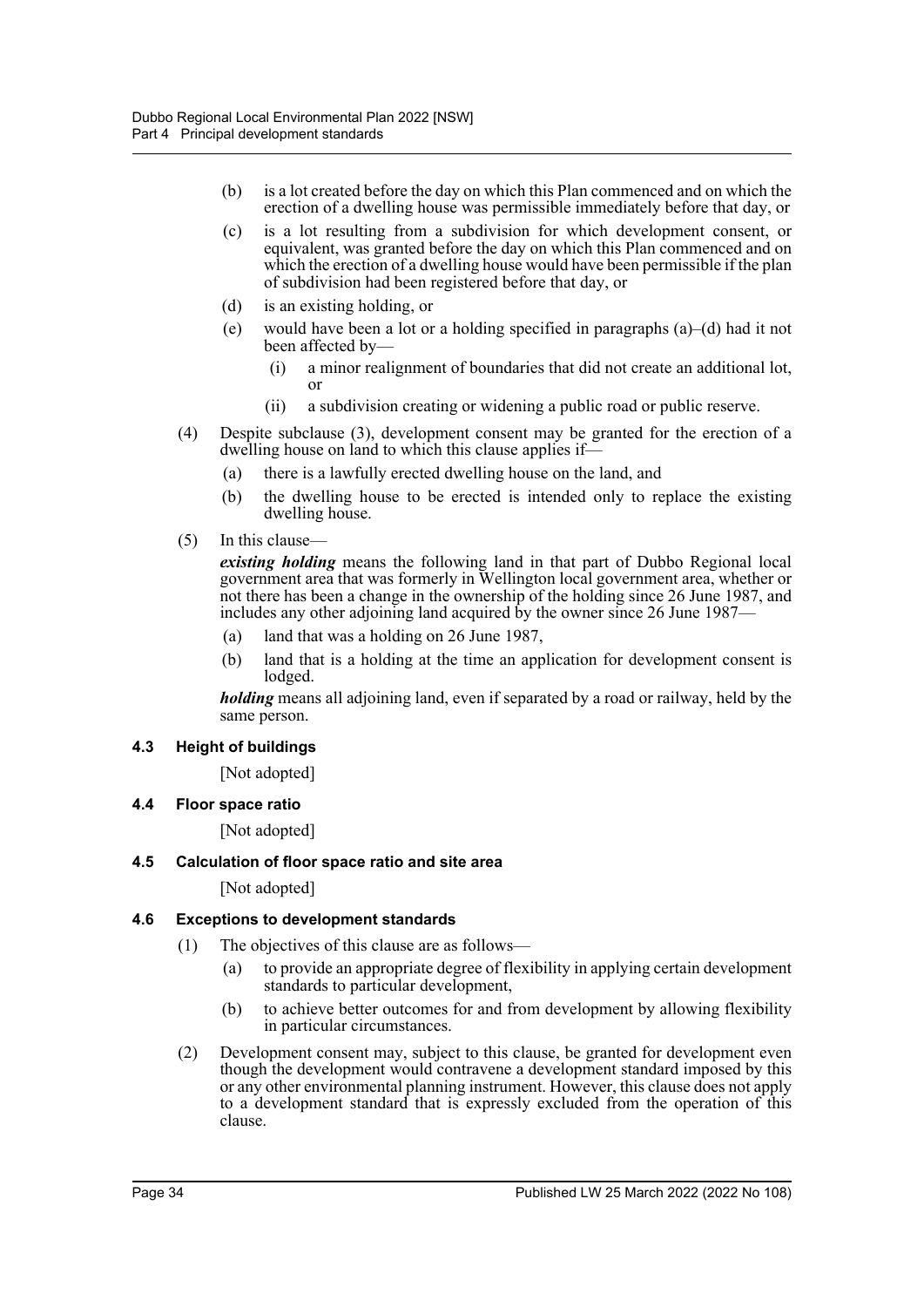- (3) Development consent must not be granted for development that contravenes a development standard unless the consent authority has considered a written request from the applicant that seeks to justify the contravention of the development standard by demonstrating—
	- (a) that compliance with the development standard is unreasonable or unnecessary in the circumstances of the case, and
	- (b) that there are sufficient environmental planning grounds to justify contravening the development standard.
- (4) Development consent must not be granted for development that contravenes a development standard unless—
	- (a) the consent authority is satisfied that—
		- (i) the applicant's written request has adequately addressed the matters required to be demonstrated by subclause (3), and
		- (ii) the proposed development will be in the public interest because it is consistent with the objectives of the particular standard and the objectives for development within the zone in which the development is proposed to be carried out, and
	- (b) the concurrence of the Planning Secretary has been obtained.
- (5) In deciding whether to grant concurrence, the Planning Secretary must consider—
	- (a) whether contravention of the development standard raises any matter of significance for State or regional environmental planning, and
	- (b) the public benefit of maintaining the development standard, and
	- (c) any other matters required to be taken into consideration by the Planning Secretary before granting concurrence.
- (6) Development consent must not be granted under this clause for a subdivision of land in Zone RU1 Primary Production, Zone RU2 Rural Landscape, Zone RU3 Forestry, Zone RU4 Primary Production Small Lots, Zone RU6 Transition, Zone R5 Large Lot Residential, Zone C2 Environmental Conservation, Zone C3 Environmental Management or Zone C4 Environmental Living if—
	- (a) the subdivision will result in 2 or more lots of less than the minimum area specified for such lots by a development standard, or
	- (b) the subdivision will result in at least one lot that is less than 90% of the minimum area specified for such a lot by a development standard.
- (7) After determining a development application made pursuant to this clause, the consent authority must keep a record of its assessment of the factors required to be addressed in the applicant's written request referred to in subclause (3).
- (8) This clause does not allow development consent to be granted for development that would contravene any of the following—
	- (a) a development standard for complying development,
	- (b) a development standard that arises, under the regulations under the Act, in connection with a commitment set out in a BASIX certificate for a building to which *State Environmental Planning Policy (Building Sustainability Index: BASIX) 2004* applies or for the land on which such a building is situated,
	- (c) clause 5.4,
	- (caa) clause 5.5.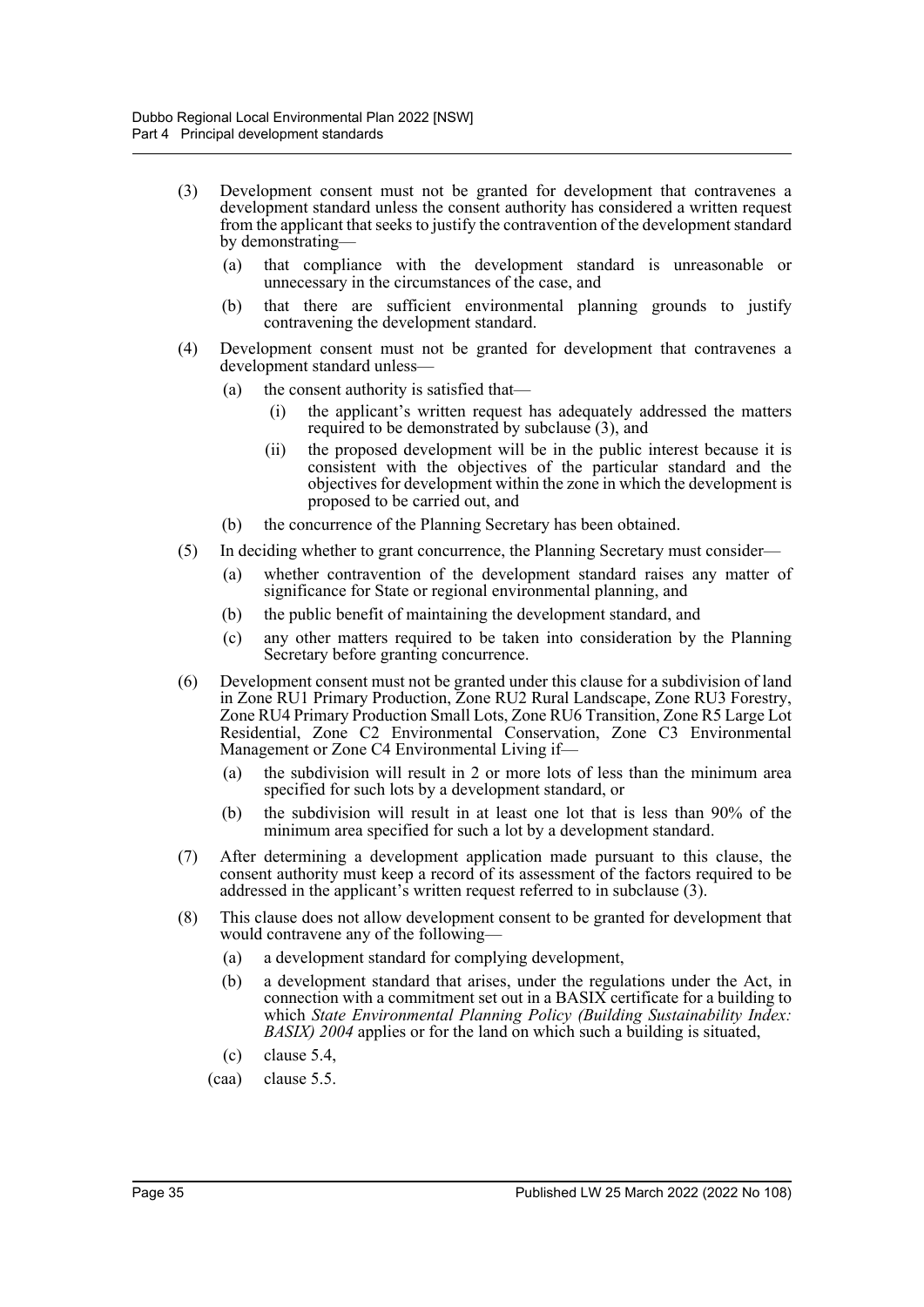## **Part 5 Miscellaneous provisions**

## **5.1 Relevant acquisition authority**

(1) The objective of this clause is to identify, for the purposes of section 3.15 of the Act, the authority of the State that will be the relevant authority to acquire land reserved for certain public purposes if the land is required to be acquired under Division 3 of Part 2 of the *Land Acquisition (Just Terms Compensation) Act 1991* (*the owner-initiated acquisition provisions*).

**Note—** If the landholder will suffer hardship if there is any delay in the land being acquired by the relevant authority, section 23 of the *Land Acquisition (Just Terms Compensation) Act 1991* requires the authority to acquire the land.

(2) The authority of the State that will be the relevant authority to acquire land, if the land is required to be acquired under the owner-initiated acquisition provisions, is the authority of the State specified below in relation to the land shown on the Land Reservation Acquisition Map (or, if an authority of the State is not specified in relation to land required to be so acquired, the authority designated or determined under those provisions).

| Type of land shown on Map                                                      | <b>Authority of the State</b>                                             |
|--------------------------------------------------------------------------------|---------------------------------------------------------------------------|
| Zone RE1 Public Recreation and marked<br>"Local open space"                    | Council                                                                   |
| Zone RE1 Public Recreation and marked<br>"Regional open space"                 | The corporation constituted under section 2.5<br>of the Act               |
| Zone SP2 Infrastructure and marked<br>"Classified road"                        | <b>Transport for NSW</b>                                                  |
| Zone C1 National Parks and Nature Reserves<br>and marked "National Park"       | Minister administering the <i>National Parks</i><br>and Wildlife Act 1974 |
| Zone C3 Environmental Management and<br>marked "Environmental Management (C3)" | Transport for NSW                                                         |

(3) Development on land acquired by an authority of the State under the owner-initiated acquisition provisions may, before it is used for the purpose for which it is reserved, be carried out, with development consent, for any purpose.

#### **5.1A Development on land intended to be acquired for public purposes**

- (1) The objective of this clause is to limit development on certain land intended to be acquired for a public purpose.
- (2) This clause applies to land—
	- (a) shown on the Land Reservation Acquisition Map and specified in Column 1 of the table to this clause, and
	- (b) that has not been acquired by the relevant authority of the State specified for the land in clause 5.1.
- (3) Development consent must not be granted to development on land to which this clause applies other than development for a purpose specified for the land in Column 2.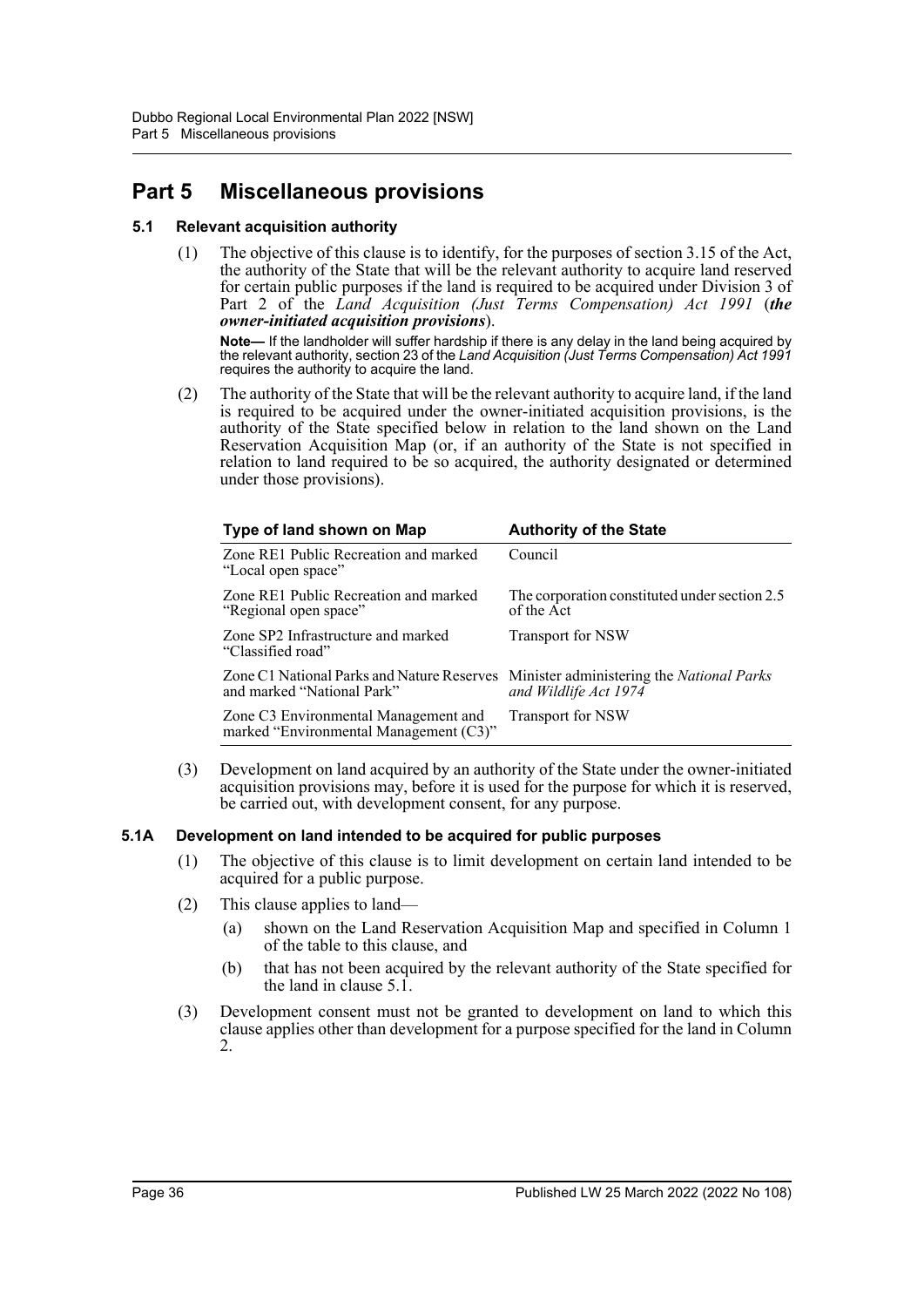| Column 1                         | Column 2           |
|----------------------------------|--------------------|
| Land                             | <b>Development</b> |
| Zone R1 General Residential      | Car parks          |
| Zone C3 Environmental Management | Car parks          |

#### **5.2 Classification and reclassification of public land**

(1) The objective of this clause is to enable the Council to classify or reclassify public land as "operational land" or "community land" in accordance with Part 2 of Chapter 6 of the *Local Government Act 1993*.

**Note—** Under the *Local Government Act 1993*, "public land" is generally land vested in or under the control of a council (other than roads and certain Crown land). The classification or reclassification of public land may also be made by a resolution of the Council under section 31, 32 or 33 of the *Local Government Act 1993*. Section 30 of that Act enables this Plan to discharge trusts on which public reserves are held if the land is reclassified under this Plan as operational land.

- (2) The public land described in Part 1 or Part 2 of Schedule 4 is classified, or reclassified, as operational land for the purposes of the *Local Government Act 1993*.
- (3) The public land described in Part 3 of Schedule 4 is classified, or reclassified, as community land for the purposes of the *Local Government Act 1993*.
- (4) The public land described in Part 1 of Schedule 4—
	- (a) does not cease to be a public reserve to the extent (if any) that it is a public reserve, and
	- (b) continues to be affected by any trusts, estates, interests, dedications, conditions, restrictions or covenants that affected the land before its classification, or reclassification, as operational land.
- (5) The public land described in Part 2 of Schedule 4, to the extent (if any) that it is a public reserve, ceases to be a public reserve when the description of the land is inserted into that Part and is discharged from all trusts, estates, interests, dedications, conditions, restrictions and covenants affecting the land or any part of the land, except—
	- (a) those (if any) specified for the land in Column 3 of Part 2 of Schedule 4, and
	- (b) any reservations that except land out of the Crown grant relating to the land, and
	- (c) reservations of minerals (within the meaning of the *Crown Land Management Act 2016*).

**Note—** In accordance with section 30(2) of the *Local Government Act 1993*, the approval of the Governor to subclause (5) applying to the public land concerned is required before the description of the land is inserted in Part 2 of Schedule 4.

#### **5.3 Development near zone boundaries**

- (1) The objective of this clause is to provide flexibility where the investigation of a site and its surroundings reveals that a use allowed on the other side of a zone boundary would enable a more logical and appropriate development of the site and be compatible with the planning objectives and land uses for the adjoining zone.
- (2) This clause applies to so much of any land that is within the relevant distance of a boundary between any 2 zones. The relevant distance is—
	- (a) for a boundary shared between any land and land within Zone B1 Neighbourhood Centre, Zone B2 Local Centre, Zone B3 Commercial Core,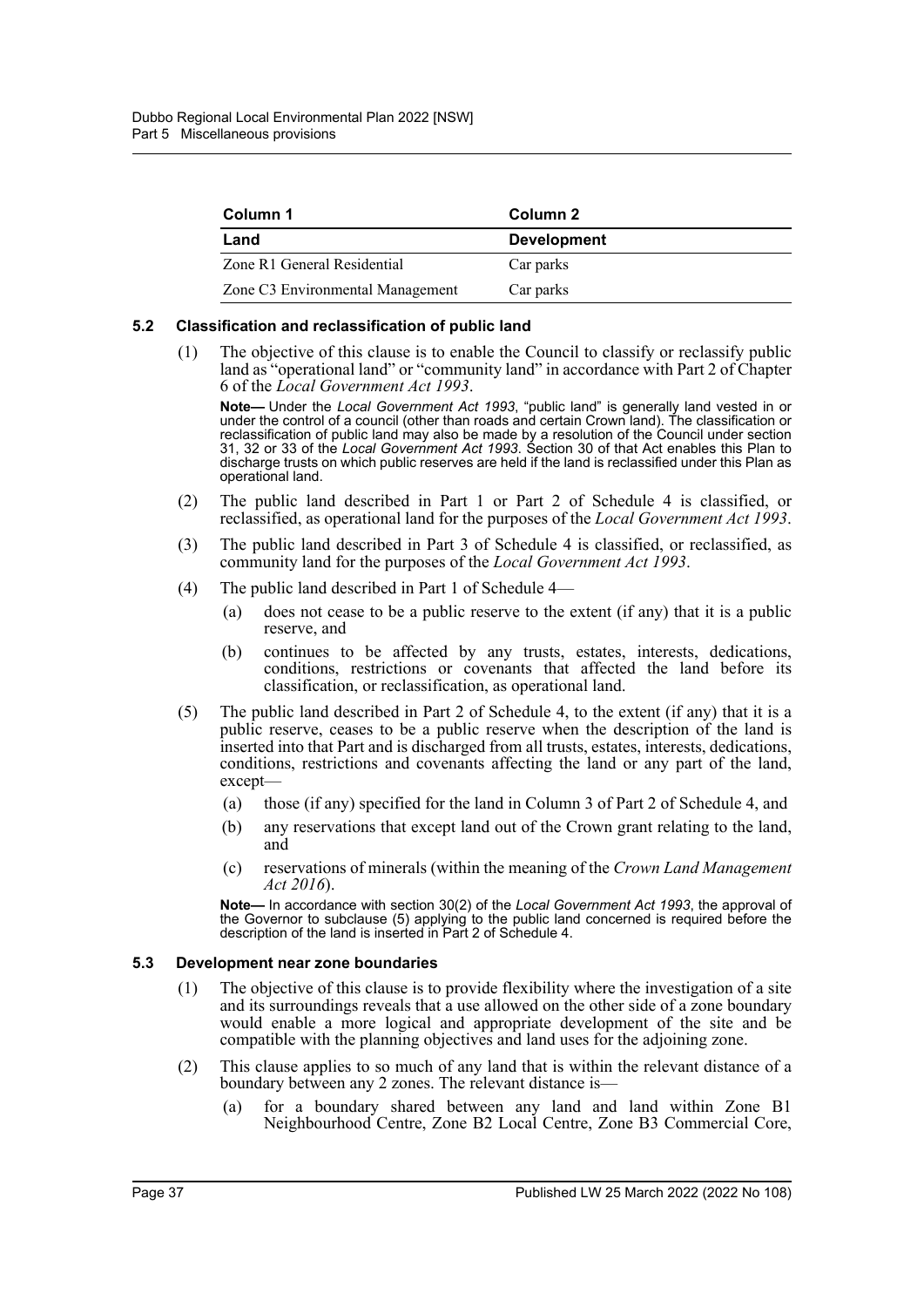Zone B4 Mixed Use, Zone B5 Business Development, Zone B6 Enterprise Corridor and Zone B7 Business Park—20 metres, and

- (b) otherwise—10 metres.
- (3) This clause does not apply to—
	- (a) land in Zone RE1 Public Recreation, Zone C1 National Parks and Nature Reserves, Zone C2 Environmental Conservation, Zone C3 Environmental Management or Zone W1 Natural Waterways, or
	- (aa) Zone SP3 Tourist, or
	- (b) land within the coastal zone, or
	- (c) land proposed to be developed for the purpose of sex services or restricted premises.
- (4) Despite the provisions of this Plan relating to the purposes for which development may be carried out, development consent may be granted to development of land to which this clause applies for any purpose that may be carried out in the adjoining zone, but only if the consent authority is satisfied that—
	- (a) the development is not inconsistent with the objectives for development in both zones, and
	- (b) the carrying out of the development is desirable due to compatible land use planning, infrastructure capacity and other planning principles relating to the efficient and timely development of land.
- (5) This clause does not prescribe a development standard that may be varied under this Plan.

## **5.4 Controls relating to miscellaneous permissible uses**

#### (1) **Bed and breakfast accommodation**

If development for the purposes of bed and breakfast accommodation is permitted under this Plan, the accommodation that is provided to guests must consist of no more than 5 bedrooms.

**Note—** Any such development that provides for a certain number of guests or rooms may involve a change in the class of building under the *Building Code of Australia*.

#### (2) **Home businesses**

If development for the purposes of a home business is permitted under this Plan, the carrying on of the business must not involve the use of more than 30 square metres of floor area.

#### (3) **Home industries**

If development for the purposes of a home industry is permitted under this Plan, the carrying on of the home industry must not involve the use of more than 50 square metres of floor area.

#### (4) **Industrial retail outlets**

If development for the purposes of an industrial retail outlet is permitted under this Plan, the retail floor area must not exceed—

- (a) 20% of the gross floor area of the industry or rural industry located on the same land as the retail outlet, or
- (b) 400 square metres,

whichever is the lesser.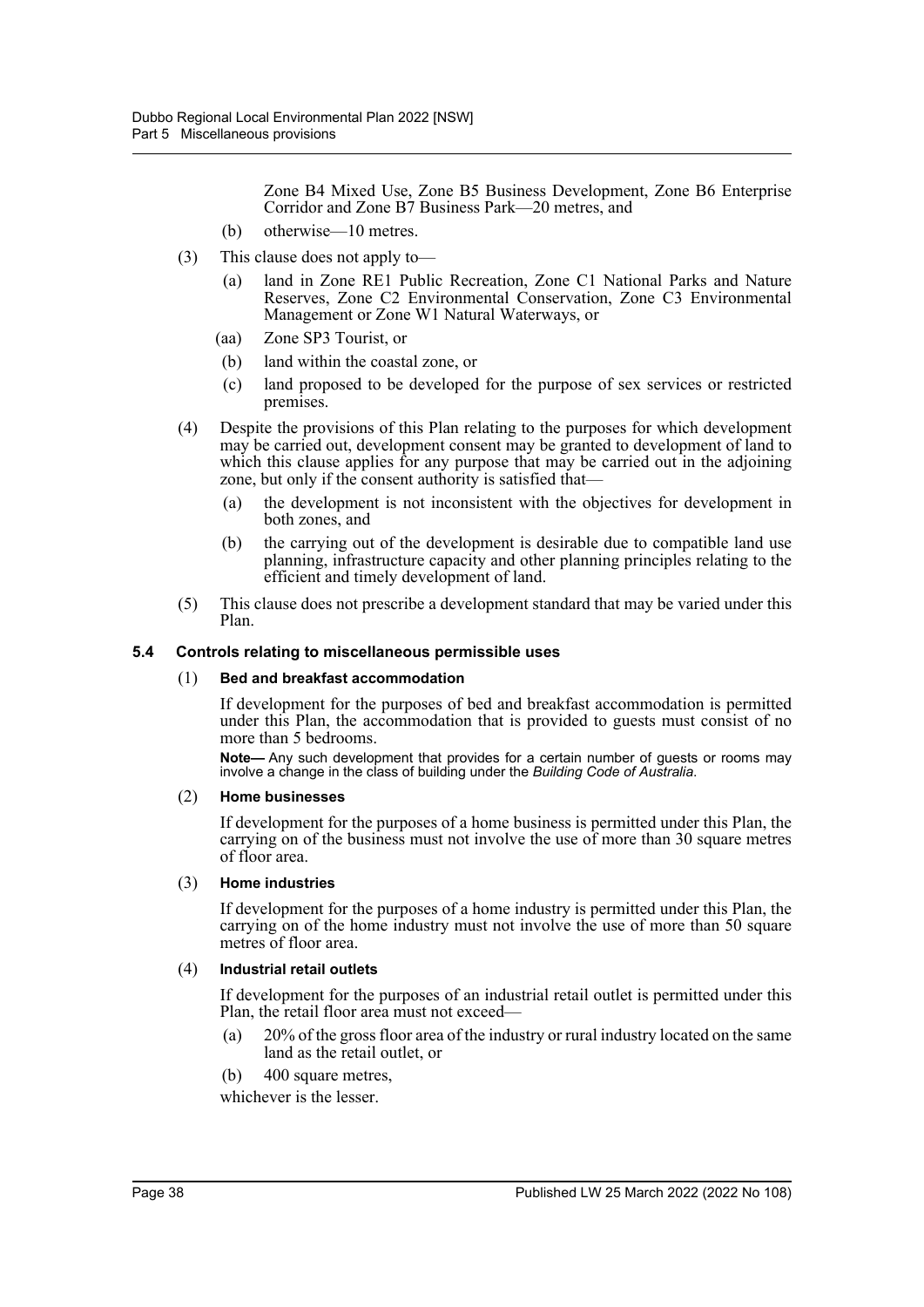#### (5) **Farm stay accommodation**

If development for the purposes of farm stay accommodation is permitted under this Plan, the accommodation that is provided to guests must consist of no more than 15 bedrooms.

### (6) **Kiosks**

If development for the purposes of a kiosk is permitted under this Plan, the gross floor area must not exceed 40 square metres.

## (7) **Neighbourhood shops**

If development for the purposes of a neighbourhood shop is permitted under this Plan, the retail floor area must not exceed 150 square metres.

## (7AA) **Neighbourhood supermarkets**

If development for the purposes of a neighbourhood supermarket is permitted under this Plan, the gross floor area must not exceed 1,000 square metres.

## (8) **Roadside stalls**

If development for the purposes of a roadside stall is permitted under this Plan, the gross floor area must not exceed 25 square metres.

## (9) **Secondary dwellings on land other than land in a rural zone**

If development for the purposes of a secondary dwelling is permitted under this Plan on land other than land in a rural zone, the total floor area of the dwelling, excluding any area used for parking, must not exceed whichever of the following is the greater—

- (a) 60 square metres,
- (b) 65% of the total floor area of the principal dwelling.

## (10) **Artisan food and drink industry exclusion**

If development for the purposes of an artisan food and drink industry is permitted under this Plan in Zone E3 Productivity Support, Zone E4 General Industrial, Zone E5 Heavy Industrial, Zone W4 Working Waterfront or an industrial or rural zone, the floor area used for retail sales (not including any cafe or restaurant area) must not exceed—

- (a) 20% of the gross floor area of the industry, or
- (b) 400 square metres,

whichever is the lesser.

## **5.5 Controls relating to secondary dwellings on land in a rural zone**

[Not adopted]

## **5.6 Architectural roof features**

[Not adopted]

## **5.7 Development below mean high water mark**

[Not adopted]

#### **5.8 Conversion of fire alarms**

(1) This clause applies to a fire alarm system that can be monitored by Fire and Rescue NSW or by a private service provider.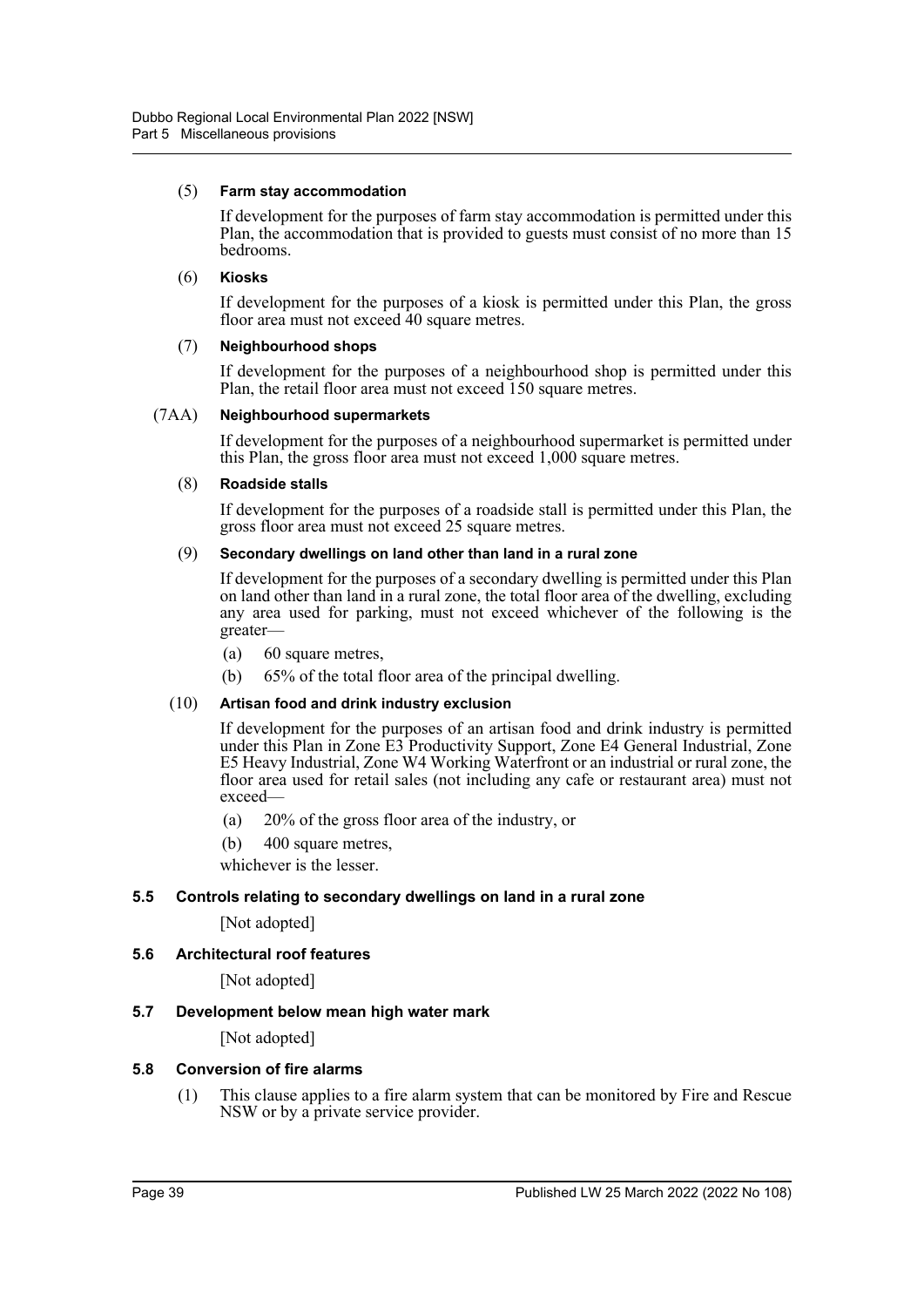- (2) The following development may be carried out, but only with development consent—
	- (a) converting a fire alarm system from connection with the alarm monitoring system of Fire and Rescue NSW to connection with the alarm monitoring system of a private service provider,
	- (b) converting a fire alarm system from connection with the alarm monitoring system of a private service provider to connection with the alarm monitoring system of another private service provider,
	- (c) converting a fire alarm system from connection with the alarm monitoring system of a private service provider to connection with a different alarm monitoring system of the same private service provider.
- (3) Development to which subclause (2) applies is complying development if it consists only of—
	- (a) internal alterations to a building, or
	- (b) internal alterations to a building together with the mounting of an antenna, and any support structure, on an external wall or roof of a building so as to occupy a space of not more than  $450$ mm  $\times 100$ mm  $\times 100$ mm.
- (4) A complying development certificate for any such complying development is subject to a condition that any building work may only be carried out between 7.00 am and 6.00 pm on Monday to Friday and between 7.00 am and 5.00 pm on Saturday, and must not be carried out on a Sunday or a public holiday.
- (5) In this clause—

*private service provider* means a person or body that has entered into an agreement that is in force with Fire and Rescue NSW to monitor fire alarm systems.

#### **5.9 Dwelling house or secondary dwelling affected by natural disaster**

[Not adopted]

#### **5.9AA (Repealed)**

#### **5.10 Heritage conservation**

**Note—** Heritage items (if any) are listed and described in Schedule 5. Heritage conservation areas (if any) are shown on the Heritage Map as well as being described in Schedule 5.

#### (1) **Objectives**

The objectives of this clause are as follows—

- (a) to conserve the environmental heritage of the Dubbo Regional local government area,
- (b) to conserve the heritage significance of heritage items and heritage conservation areas, including associated fabric, settings and views,
- (c) to conserve archaeological sites,
- (d) to conserve Aboriginal objects and Aboriginal places of heritage significance.

#### (2) **Requirement for consent**

Development consent is required for any of the following—

- (a) demolishing or moving any of the following or altering the exterior of any of the following (including, in the case of a building, making changes to its detail, fabric, finish or appearance)—
	- (i) a heritage item,
	- (ii) an Aboriginal object,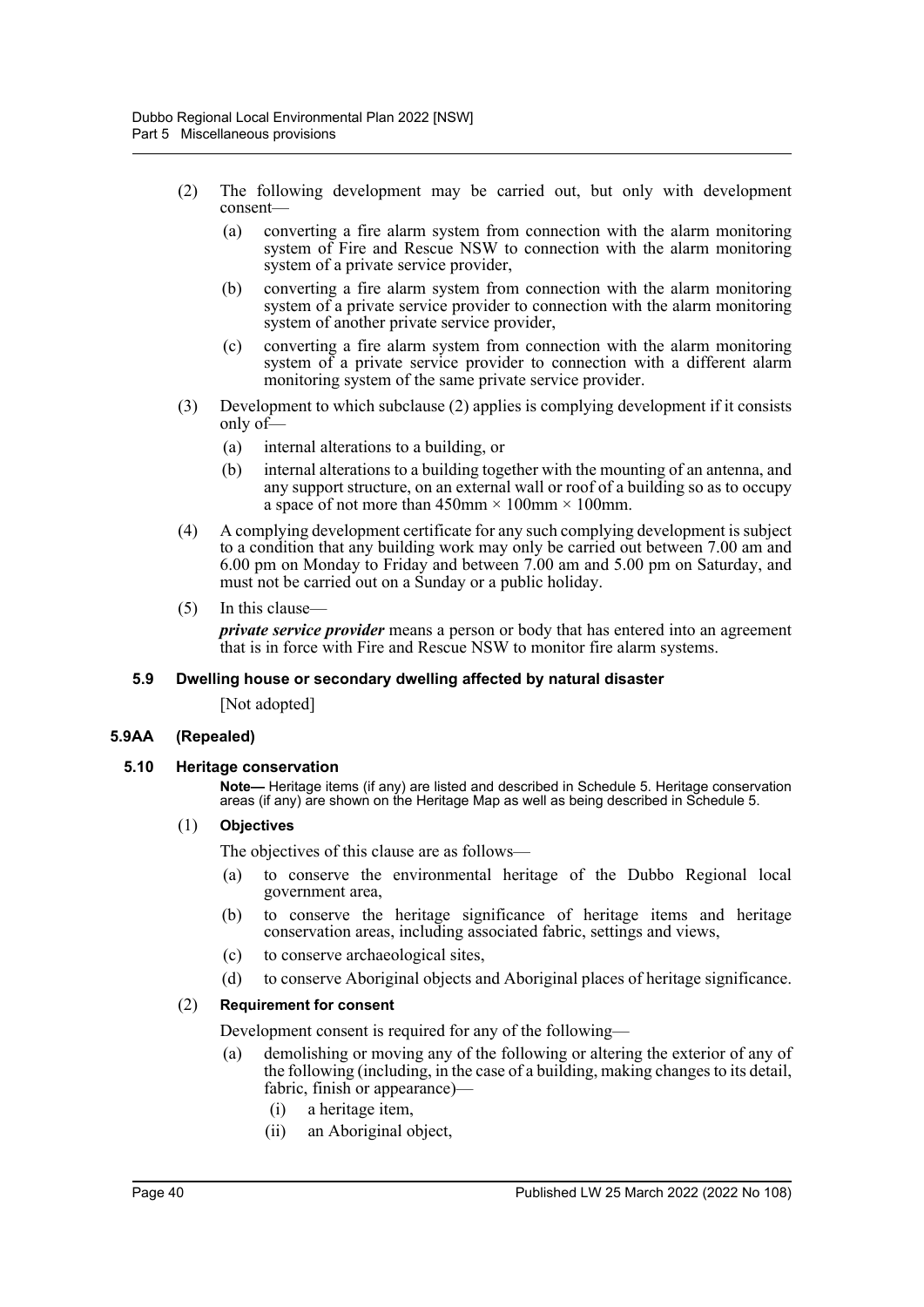- (iii) a building, work, relic or tree within a heritage conservation area,
- (b) altering a heritage item that is a building by making structural changes to its interior or by making changes to anything inside the item that is specified in Schedule 5 in relation to the item,
- (c) disturbing or excavating an archaeological site while knowing, or having reasonable cause to suspect, that the disturbance or excavation will or is likely to result in a relic being discovered, exposed, moved, damaged or destroyed,
- (d) disturbing or excavating an Aboriginal place of heritage significance,
- (e) erecting a building on land—
	- (i) on which a heritage item is located or that is within a heritage conservation area, or
	- (ii) on which an Aboriginal object is located or that is within an Aboriginal place of heritage significance,
- (f) subdividing land—
	- (i) on which a heritage item is located or that is within a heritage conservation area, or
	- (ii) on which an Aboriginal object is located or that is within an Aboriginal place of heritage significance.

## (3) **When consent not required**

However, development consent under this clause is not required if—

- (a) the applicant has notified the consent authority of the proposed development and the consent authority has advised the applicant in writing before any work is carried out that it is satisfied that the proposed development—
	- (i) is of a minor nature or is for the maintenance of the heritage item, Aboriginal object, Aboriginal place of heritage significance or archaeological site or a building, work, relic, tree or place within the heritage conservation area, and
	- (ii) would not adversely affect the heritage significance of the heritage item, Aboriginal object, Aboriginal place, archaeological site or heritage conservation area, or
- (b) the development is in a cemetery or burial ground and the proposed development—
	- (i) is the creation of a new grave or monument, or excavation or disturbance of land for the purpose of conserving or repairing monuments or grave markers, and
	- (ii) would not cause disturbance to human remains, relics, Aboriginal objects in the form of grave goods, or to an Aboriginal place of heritage significance, or
- (c) the development is limited to the removal of a tree or other vegetation that the Council is satisfied is a risk to human life or property, or
- (d) the development is exempt development.

#### (4) **Effect of proposed development on heritage significance**

The consent authority must, before granting consent under this clause in respect of a heritage item or heritage conservation area, consider the effect of the proposed development on the heritage significance of the item or area concerned. This subclause applies regardless of whether a heritage management document is prepared under subclause (5) or a heritage conservation management plan is submitted under subclause (6).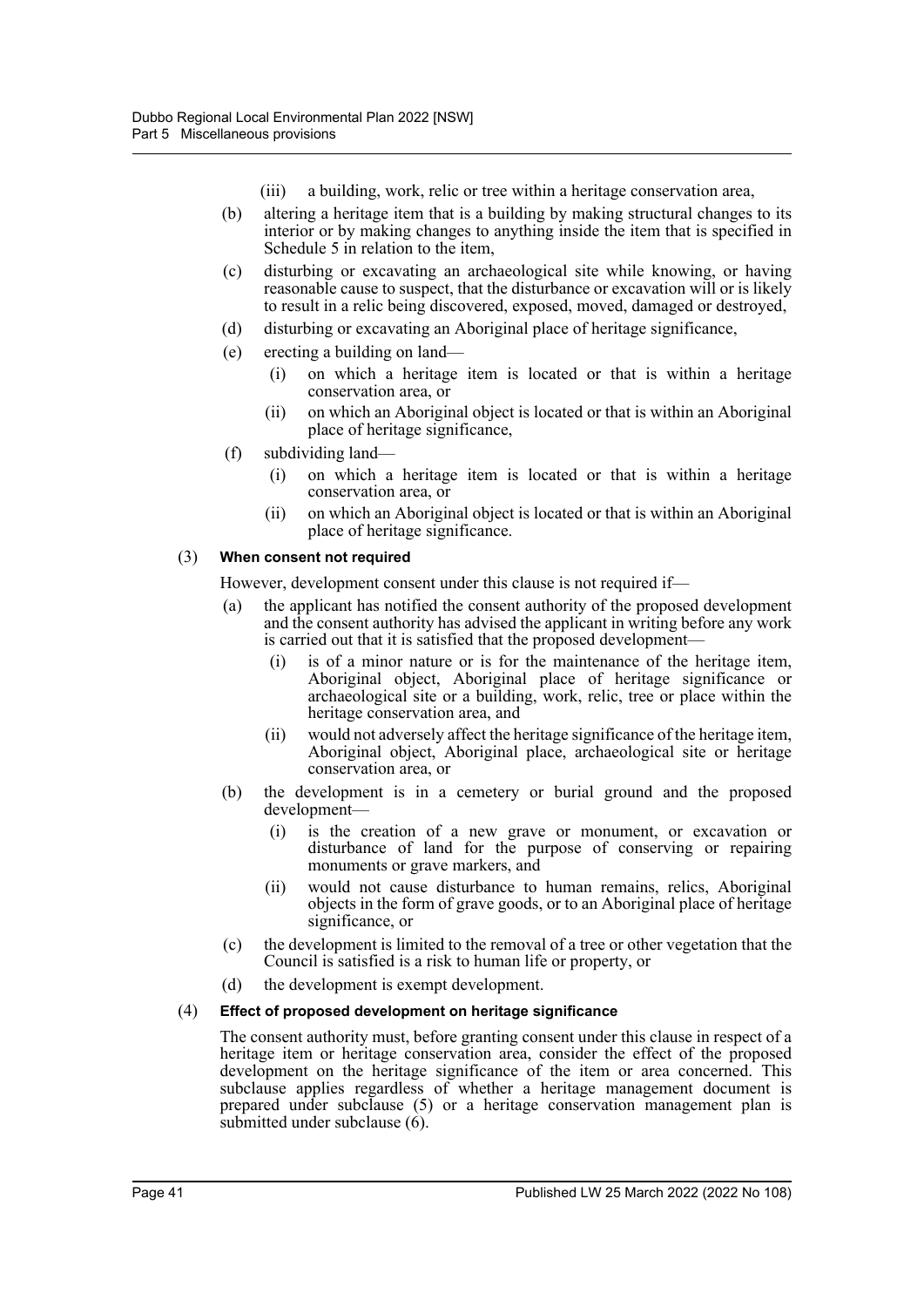## (5) **Heritage assessment**

The consent authority may, before granting consent to any development—

- (a) on land on which a heritage item is located, or
- (b) on land that is within a heritage conservation area, or
- (c) on land that is within the vicinity of land referred to in paragraph (a) or (b),

require a heritage management document to be prepared that assesses the extent to which the carrying out of the proposed development would affect the heritage significance of the heritage item or heritage conservation area concerned.

#### (6) **Heritage conservation management plans**

The consent authority may require, after considering the heritage significance of a heritage item and the extent of change proposed to it, the submission of a heritage conservation management plan before granting consent under this clause.

#### (7) **Archaeological sites**

The consent authority must, before granting consent under this clause to the carrying out of development on an archaeological site (other than land listed on the State Heritage Register or to which an interim heritage order under the *Heritage Act 1977* applies)—

- (a) notify the Heritage Council of its intention to grant consent, and
- (b) take into consideration any response received from the Heritage Council within 28 days after the notice is sent.

#### (8) **Aboriginal places of heritage significance**

The consent authority must, before granting consent under this clause to the carrying out of development in an Aboriginal place of heritage significance—

- (a) consider the effect of the proposed development on the heritage significance of the place and any Aboriginal object known or reasonably likely to be located at the place by means of an adequate investigation and assessment (which may involve consideration of a heritage impact statement), and
- (b) notify the local Aboriginal communities, in writing or in such other manner as may be appropriate, about the application and take into consideration any response received within 28 days after the notice is sent.

#### (9) **Demolition of nominated State heritage items**

The consent authority must, before granting consent under this clause for the demolition of a nominated State heritage item—

- (a) notify the Heritage Council about the application, and
- (b) take into consideration any response received from the Heritage Council within 28 days after the notice is sent.

#### (10) **Conservation incentives**

The consent authority may grant consent to development for any purpose of a building that is a heritage item or of the land on which such a building is erected, or for any purpose on an Aboriginal place of heritage significance, even though development for that purpose would otherwise not be allowed by this Plan, if the consent authority is satisfied that—

- (a) the conservation of the heritage item or Aboriginal place of heritage significance is facilitated by the granting of consent, and
- (b) the proposed development is in accordance with a heritage management document that has been approved by the consent authority, and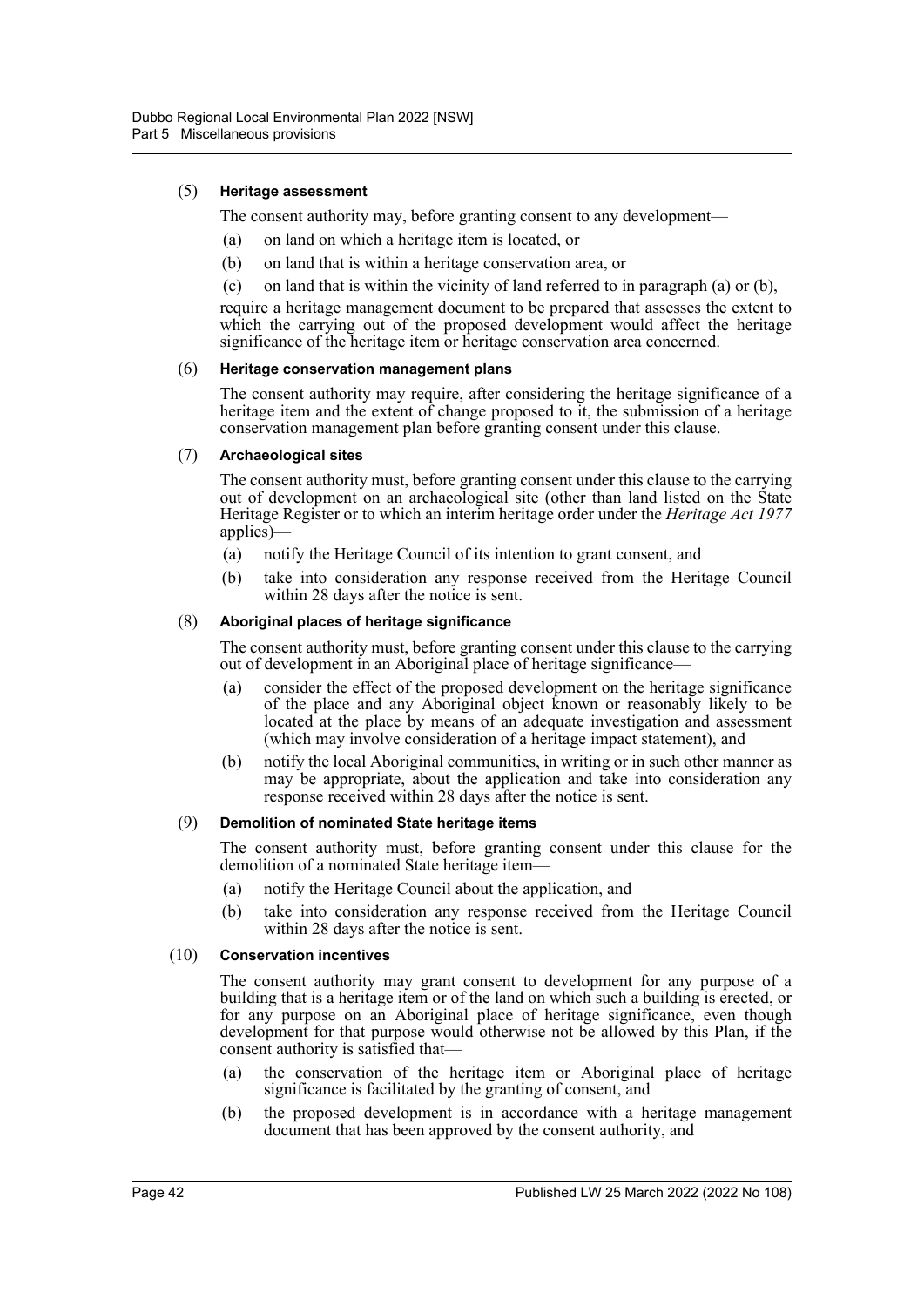- (c) the consent to the proposed development would require that all necessary conservation work identified in the heritage management document is carried out, and
- (d) the proposed development would not adversely affect the heritage significance of the heritage item, including its setting, or the heritage significance of the Aboriginal place of heritage significance, and
- (e) the proposed development would not have any significant adverse effect on the amenity of the surrounding area.

#### **5.11 Bush fire hazard reduction**

Bush fire hazard reduction work authorised by the *Rural Fires Act 1997* may be carried out on any land without development consent.

**Note—** The *Rural Fires Act 1997* also makes provision relating to the carrying out of development on bush fire prone land.

#### **5.12 Infrastructure development and use of existing buildings of the Crown**

- (1) This Plan does not restrict or prohibit, or enable the restriction or prohibition of, the carrying out of any development, by or on behalf of a public authority, that is permitted to be carried out with or without development consent, or that is exempt development, under *State Environmental Planning Policy (Transport and Infrastructure) 2021*, Chapter 2.
- (2) This Plan does not restrict or prohibit, or enable the restriction or prohibition of, the use of existing buildings of the Crown by the Crown.

## **5.13 Eco-tourist facilities**

- (1) The objectives of this clause are as follows—
	- (a) to maintain the environmental and cultural values of land on which development for the purposes of eco-tourist facilities is carried out,
	- (b) to provide for sensitively designed and managed eco-tourist facilities that have minimal impact on the environment both on and off-site.
- (2) This clause applies if development for the purposes of an eco-tourist facility is permitted with development consent under this Plan.
- (3) The consent authority must not grant consent under this Plan to carry out development for the purposes of an eco-tourist facility unless the consent authority is satisfied that—
	- (a) there is a demonstrated connection between the development and the ecological, environmental and cultural values of the site or area, and
	- (b) the development will be located, constructed, managed and maintained so as to minimise any impact on, and to conserve, the natural environment, and
	- (c) the development will enhance an appreciation of the environmental and cultural values of the site or area, and
	- (d) the development will promote positive environmental outcomes and any impact on watercourses, soil quality, heritage and native flora and fauna will be minimal, and
	- (e) the site will be maintained (or regenerated where necessary) to ensure the continued protection of natural resources and enhancement of the natural environment, and
	- (f) waste generation during construction and operation will be avoided and that any waste will be appropriately removed, and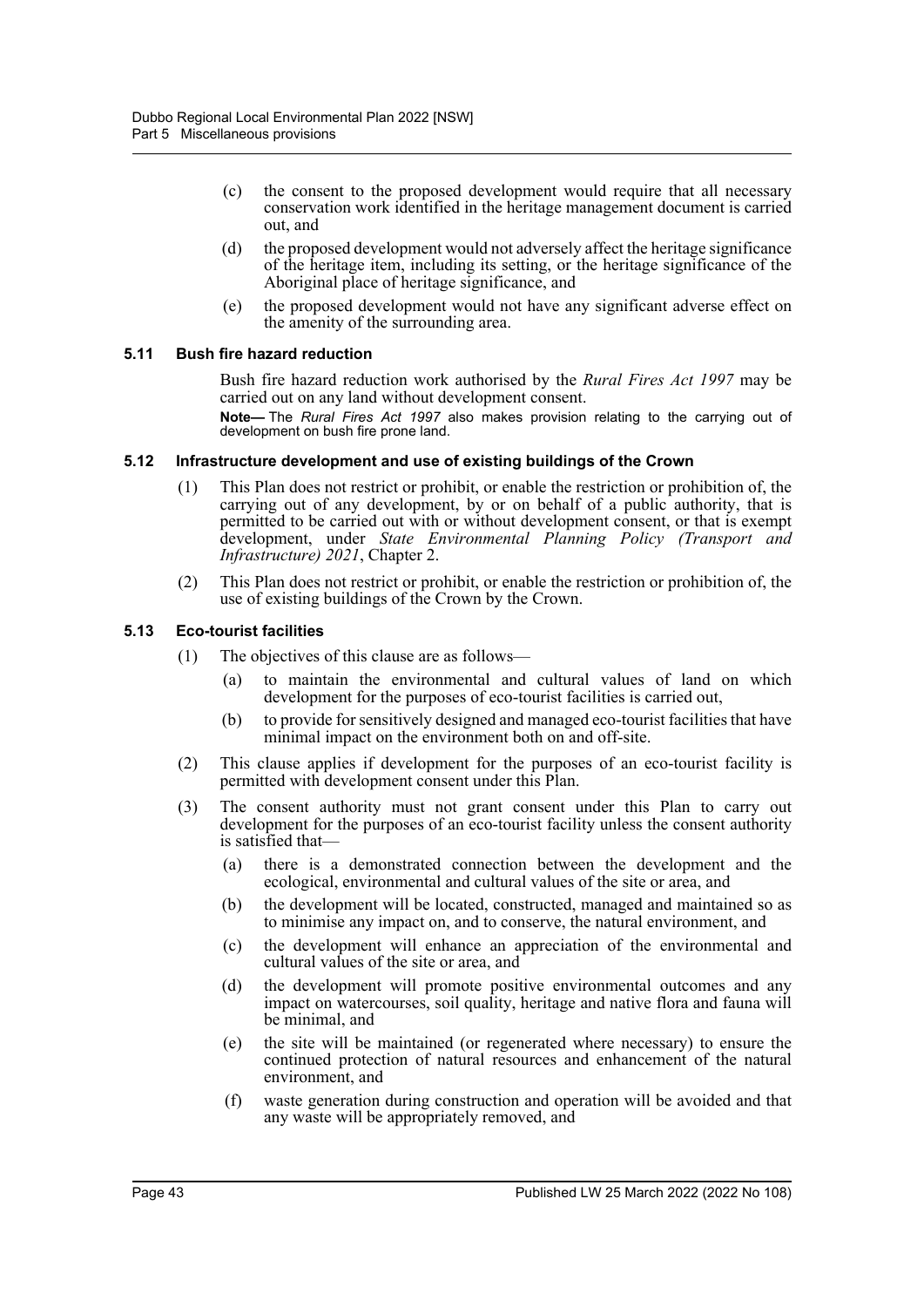- (g) the development will be located to avoid visibility above ridgelines and against escarpments and from watercourses and that any visual intrusion will be minimised through the choice of design, colours, materials and landscaping with local native flora, and
- (h) any infrastructure services to the site will be provided without significant modification to the environment, and
- (i) any power and water to the site will, where possible, be provided through the use of passive heating and cooling, renewable energy sources and water efficient design, and
- (j) the development will not adversely affect the agricultural productivity of adjoining land, and
- (k) the following matters are addressed or provided for in a management strategy for minimising any impact on the natural environment—
	- (i) measures to remove any threat of serious or irreversible environmental damage,
	- (ii) the maintenance (or regeneration where necessary) of habitats,
	- (iii) efficient and minimal energy and water use and waste output,
	- (iv) mechanisms for monitoring and reviewing the effect of the development on the natural environment,
	- (v) maintaining improvements on an on-going basis in accordance with relevant ISO 14000 standards relating to management and quality control.

## **5.14 Siding Spring Observatory—maintaining dark sky**

(1) The objective of this clause is to protect observing conditions at the Siding Spring Observatory by promoting lighting practices that minimise light pollution.

#### (2) **Light emissions—general considerations for all development**

Before granting development consent for development on land to which this Plan applies, the consent authority must consider whether the development is likely to adversely affect observing conditions at the Siding Spring Observatory, taking into account the following matters—

- (a) the amount and type of light to be emitted as a result of the development and the measures to be taken to minimise light pollution,
- (b) the impact of those light emissions cumulatively with other light emissions and whether the light emissions are likely to cause a critical level to be reached,
- (c) whether outside light fittings associated with the development are shielded light fittings,
- (d) the measures to be taken to minimise dust associated with the development, **Note—** Dust tends to scatter light and increase light pollution.
- (e) the *Dark Sky Planning Guideline* prepared by the Planning Secretary and published in the Gazette.

#### (3) **Development on land within 18 kilometres of observatory**

Development consent is required for all lit development on land less than 18 kilometres from the Siding Spring Observatory.

(4) The consent authority must consult with the observatory director before granting development consent to lit development on land less than 18 kilometres from the Siding Spring Observatory.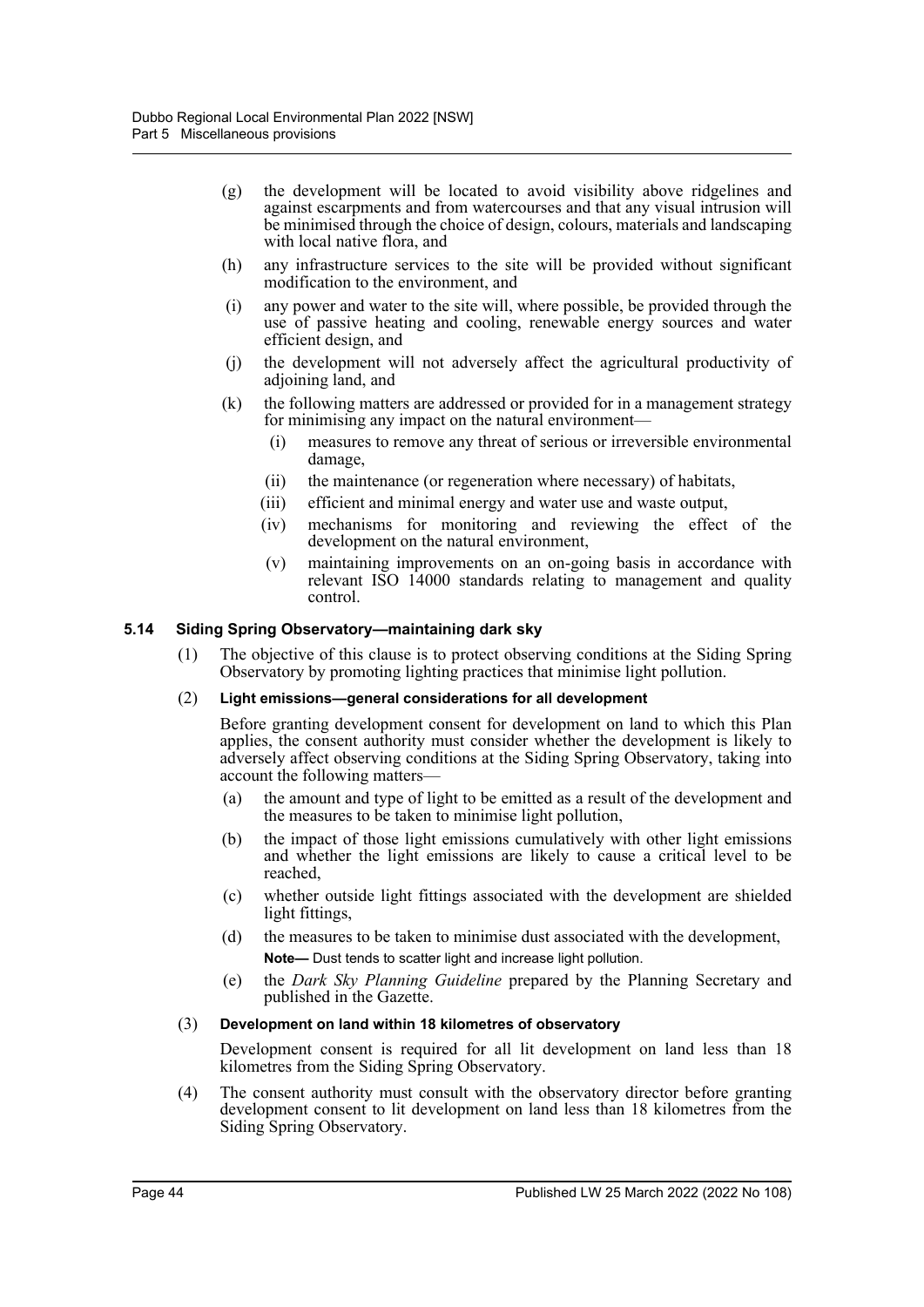- (5) The consent authority must not (except with the concurrence of the Planning Secretary) grant development consent to development on land less than 18 kilometres from the Siding Spring Observatory if the consent authority considers that the development is likely to result in any one or more of the following—
	- (a) an outside light fitting other than a shielded light fitting,
	- (b) an outside light fitting emitting light of more than—
		- (i) if the development is on land less than 12 kilometres from the Siding Spring Observatory—900 lumens, or
		- (ii) in any other case—1,800 lumens,
	- (c) more than 4 shielded outside light fittings,
	- (d) light of more than 7,200 lumens being emitted.
- (6) The consent authority must not grant development consent to lit development on land less than 18 kilometres from the Siding Spring Observatory unless the consent authority is satisfied that the development will incorporate designs that minimise light pollution and measures that will prevent the escape of light at night through skylights, windows or other openings.

#### (7) **Development on land 18 kilometres or more from observatory**

The consent authority must not (except with the concurrence of the Planning Secretary) grant development consent to development on land that is 18 kilometres or more from the Siding Spring Observatory if the consent authority considers that the development is likely to result in the emission of light of 1,000,000 lumens or more.

- (8) The consent authority must consult with the observatory director before granting development consent to development for the purposes of a dwelling house, secondary dwelling or dual occupancy on land that is 18 kilometres or more from the Siding Spring Observatory if the consent authority considers that the development is likely to result in a dwelling having—
	- (a) an outside light fitting other than a shielded light fitting, or
	- (b) more than 7 shielded outside light fittings or more than 5 such light fittings that are not automatic light fittings.
- (9) [Not adopted]

#### (10) **Granting concurrence**

The Planning Secretary must take the following into account in deciding whether to grant concurrence under this clause—

- (a) any comments made by the observatory director in relation to the development,
- (b) the effect the development would have on observing conditions at the Siding Spring Observatory,
- (c) the quantity of artificial light in the night sky measured through a telescope at the Siding Spring Observatory on or about the date the development application is made and the relationship of that level to the critical level,
- (d) whether any public interest in permitting the development outweighs the public interest in preserving the observing conditions at the Siding Spring Observatory.
- (11) A reference in this clause to light emitted as a result of development for the purposes of a building or work includes light emitted from any other building or work that is to be used as part of or in connection with that building or work.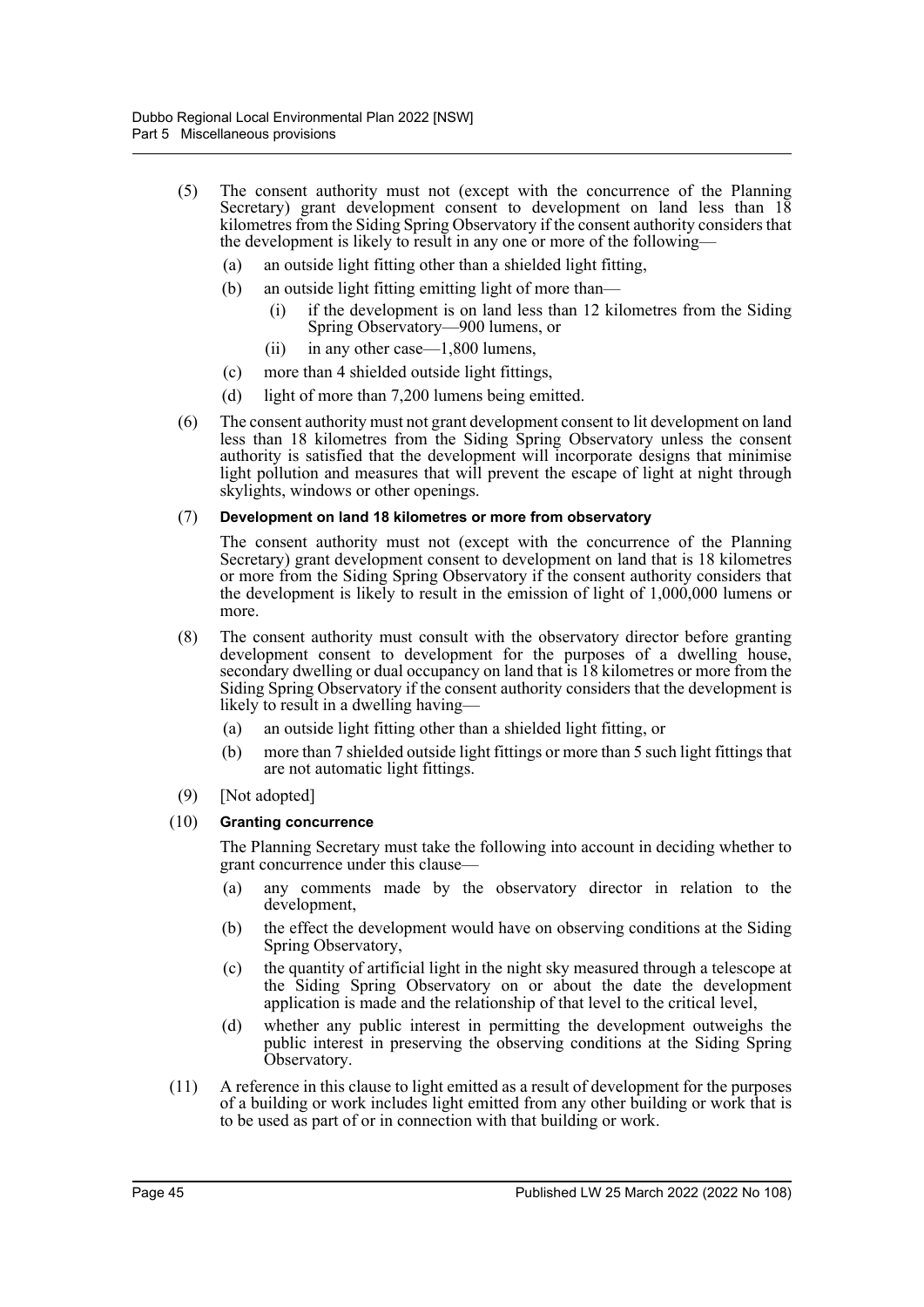- (12) A requirement in this clause to consult with the observatory director in respect of development is a requirement to give written notice of the development to the observatory director and to take into account any comments received from the observatory director within 21 days after the notice is given.
- (13) Clause 4.6 does not allow development consent to be granted for development that would contravene this clause.
- $(14)$  In this clause-

*automatic light fitting* means a light fitting that is activated by a sensor and switches off automatically after a period of time.

*critical level* means the level at which the quantity of artificial light in the night sky measured through a telescope at the Siding Spring Observatory is greater than—

- (a) if the telescope is inclined at 30 degrees from the horizon—10% of the surface brightness of the night sky attributable to natural light sources, at the time of the solar cycle when the sky is at its darkest, or
- (b) if the telescope is inclined at 90 degrees from the horizon—3% of the surface brightness of the night sky attributable to natural light sources, at the time of the solar cycle when the sky is at its darkest.

*horizontal plane*, in relation to a light fitting, means the horizontal plane passing through the centre of the light source (for example, the bulb) of the light fitting.

*light pollution* means brightening of the night sky caused by artificial light.

*lit development* means development that is likely to result in the emission of light.

*observatory director* means the Director of the Research School of Astronomy and Astrophysics at the Australian National University.

*outside light fitting* means a light fitting that is attached or fixed outside, including on the exterior, of a building.

*shielded light fitting* means a light fitting that does not permit light to shine above the horizontal plane.

*Siding Spring Observatory* means the land owned by the Australian National University at Siding Spring and the buildings and equipment situated on that land.

### **5.15 Defence communications facility**

[Not adopted]

#### **5.16 Subdivision of, or dwellings on, land in certain rural, residential or conservation zones**

- (1) The objective of this clause is to minimise potential land use conflict between existing and proposed development on land in the rural, residential or conservation zones concerned (particularly between residential land uses and other rural land uses).
- (2) This clause applies to land in the following zones—
	- (a) Zone RU1 Primary Production,
	- (b) Zone RU2 Rural Landscape,
	- (c) Zone RU3 Forestry,
	- (d) Zone RU4 Primary Production Small Lots,
	- (e) Zone RU6 Transition,
	- (f) Zone R5 Large Lot Residential,
	- (g) Zone C2 Environmental Conservation,
	- (h) Zone C3 Environmental Management,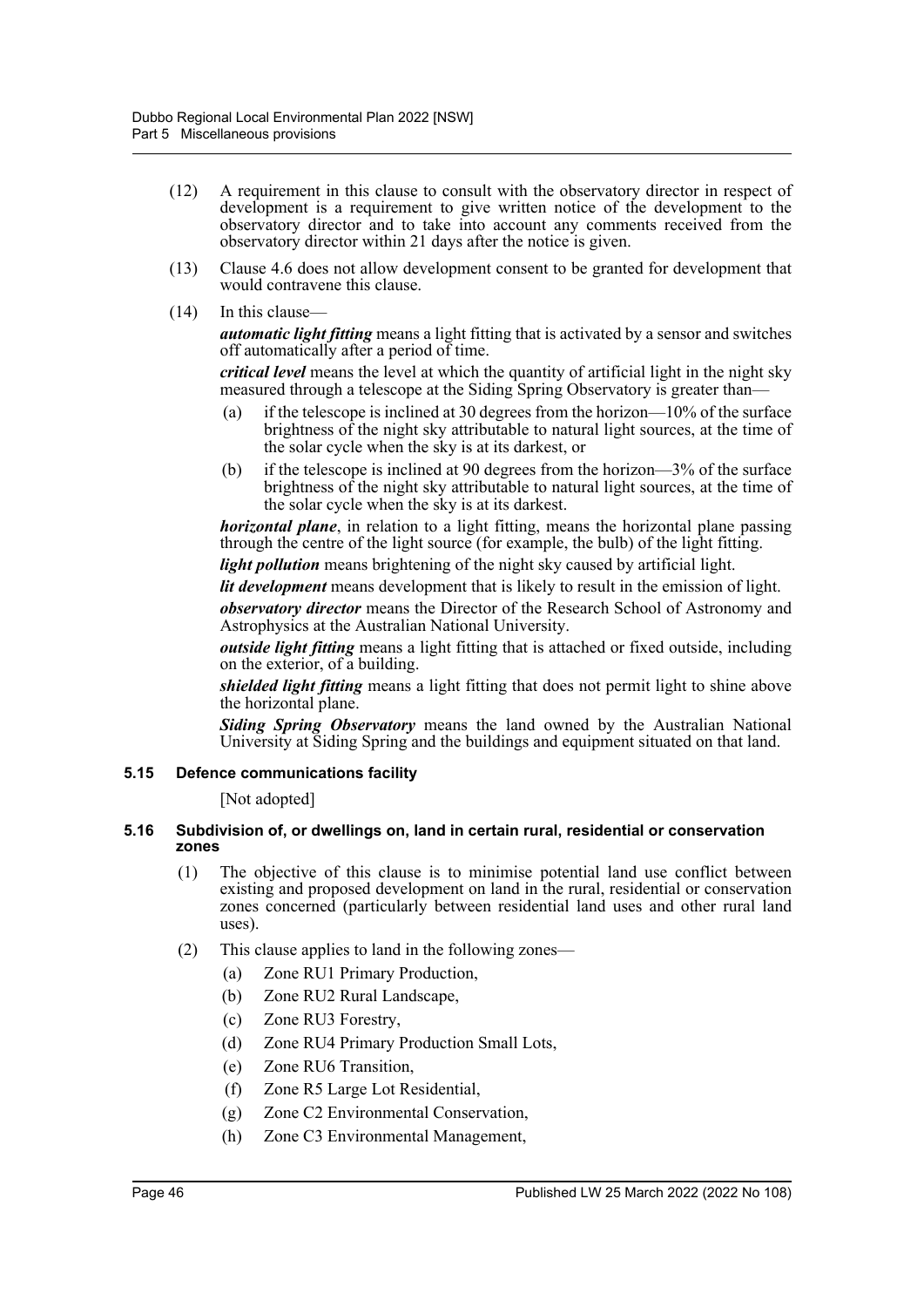- (i) Zone C4 Environmental Living.
- (3) A consent authority must take into account the matters specified in subclause (4) in determining whether to grant development consent to development on land to which this clause applies for either of the following purposes—
	- (a) subdivision of land proposed to be used for the purposes of a dwelling,
	- (b) erection of a dwelling.
- (4) The following matters are to be taken into account—
	- (a) the existing uses and approved uses of land in the vicinity of the development,
	- (b) whether or not the development is likely to have a significant impact on land uses that, in the opinion of the consent authority, are likely to be preferred and the predominant land uses in the vicinity of the development,
	- (c) whether or not the development is likely to be incompatible with a use referred to in paragraph (a) or (b),
	- (d) any measures proposed by the applicant to avoid or minimise any incompatibility referred to in paragraph (c).

#### **5.17 Artificial waterbodies in environmentally sensitive areas in areas of operation of irrigation corporations**

[Not adopted]

#### **5.18 Intensive livestock agriculture**

- (1) The objectives of this clause are—
	- (a) to ensure appropriate environmental assessment of development for the purpose of intensive livestock agriculture that is permitted with consent under this Plan, and
	- (b) to provide for certain capacity thresholds below which development consent is not required for that development subject to certain restrictions as to location.
- (2) This clause applies if development for the purpose of intensive livestock agriculture is permitted with consent under this Plan.
- (3) In determining whether or not to grant development consent under this Plan to development for the purpose of intensive livestock agriculture, the consent authority must take the following into consideration—
	- (a) the adequacy of the information provided in the statement of environmental effects or (if the development is designated development) the environmental impact statement accompanying the development application,
	- (b) the potential for odours to adversely impact on the amenity of residences or other land uses within the vicinity of the site,
	- (c) the potential for the pollution of surface water and ground water,
	- (d) the potential for the degradation of soils,
	- (e) the measures proposed to mitigate any potential adverse impacts,
	- (f) the suitability of the site in the circumstances,
	- (g) whether the applicant has indicated an intention to comply with relevant industry codes of practice for the health and welfare of animals,
	- (h) the consistency of the proposal with, and any reasons for departing from, the environmental planning and assessment aspects of any guidelines for the establishment and operation of relevant types of intensive livestock agriculture published, and made available to the consent authority, by the Department of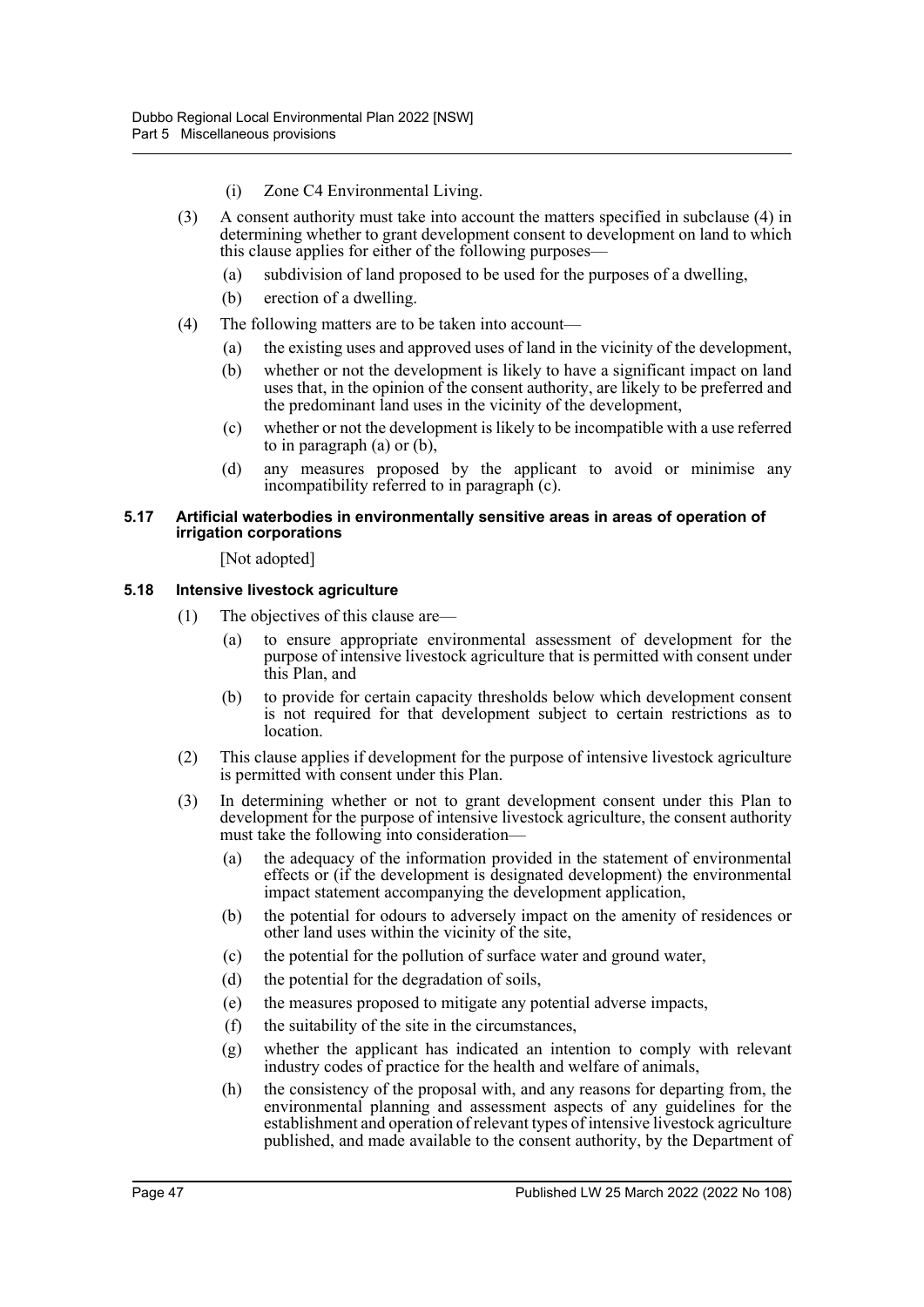Primary Industries (within the Department of Industry) and approved by the Planning Secretary.

- (4) Despite any other provision of this Plan, development for the purpose of intensive livestock agriculture may be carried out without development consent if—
	- (a) the development is of a type specified in subclause (5), and
	- (b) the consent authority is satisfied that the development will not be located— (i) in an environmentally sensitive area, or
		- (ii) within 100 metres of a natural watercourse, or
		- (iii) in a drinking water catchment, or
		- (iv) within 500 metres of any dwelling that is not associated with the development, or a residential zone, or
		- (v) if the development is a poultry farm—within 500 metres of another poultry farm.
- (5) The following types of development are specified for the purposes of subclause (4)—
	- (a) a cattle feedlot having a capacity to accommodate fewer than 50 head of cattle,
	- (b) a goat feedlot having a capacity to accommodate fewer than 200 goats,
	- (c) a sheep feedlot having a capacity to accommodate fewer than 200 sheep,
	- (d) a pig farm having a capacity to accommodate fewer than 20 breeding sows, or fewer than 200 pigs (of which fewer than 20 may be breeding sows),
	- (e) a dairy (restricted) having a capacity to accommodate fewer than 50 dairy cows,
	- (f) a poultry farm having a capacity to accommodate fewer than 1,000 birds for meat or egg production (or both).
- (6) For the avoidance of doubt, subclause (4) does not apply to development that is prohibited or that may be carried out without development consent under this or any other environmental planning instrument.
- (7) In this clause—

*environmentally sensitive area* has the same meaning as in clause 1.5 of *State Environmental Planning Policy (Exempt and Complying Development Codes) 2008*. *residential zone* means Zone RU4 Primary Production Small Lots, Zone RU5 Village, Zone RU6 Transition, Zone R1 General Residential, Zone R2 Low Density Residential, Zone R3 Medium Density Residential, Zone R4 High Density Residential, Zone R5 Large Lot Residential, Zone B4 Mixed Use, Zone B6 Enterprise Corridor, Zone C3 Environmental Management or Zone C4 Environmental Living.

#### **5.19 Pond-based, tank-based and oyster aquaculture**

#### (1) **Objectives**

The objectives of this clause are as follows—

- (a) to encourage sustainable oyster, pond-based and tank-based aquaculture in the State, namely, aquaculture development that uses, conserves and enhances the community's resources so that the total quality of life now and in the future can be preserved and enhanced,
- (b) to set out the minimum site location and operational requirements for permissible pond-based and tank-based aquaculture development.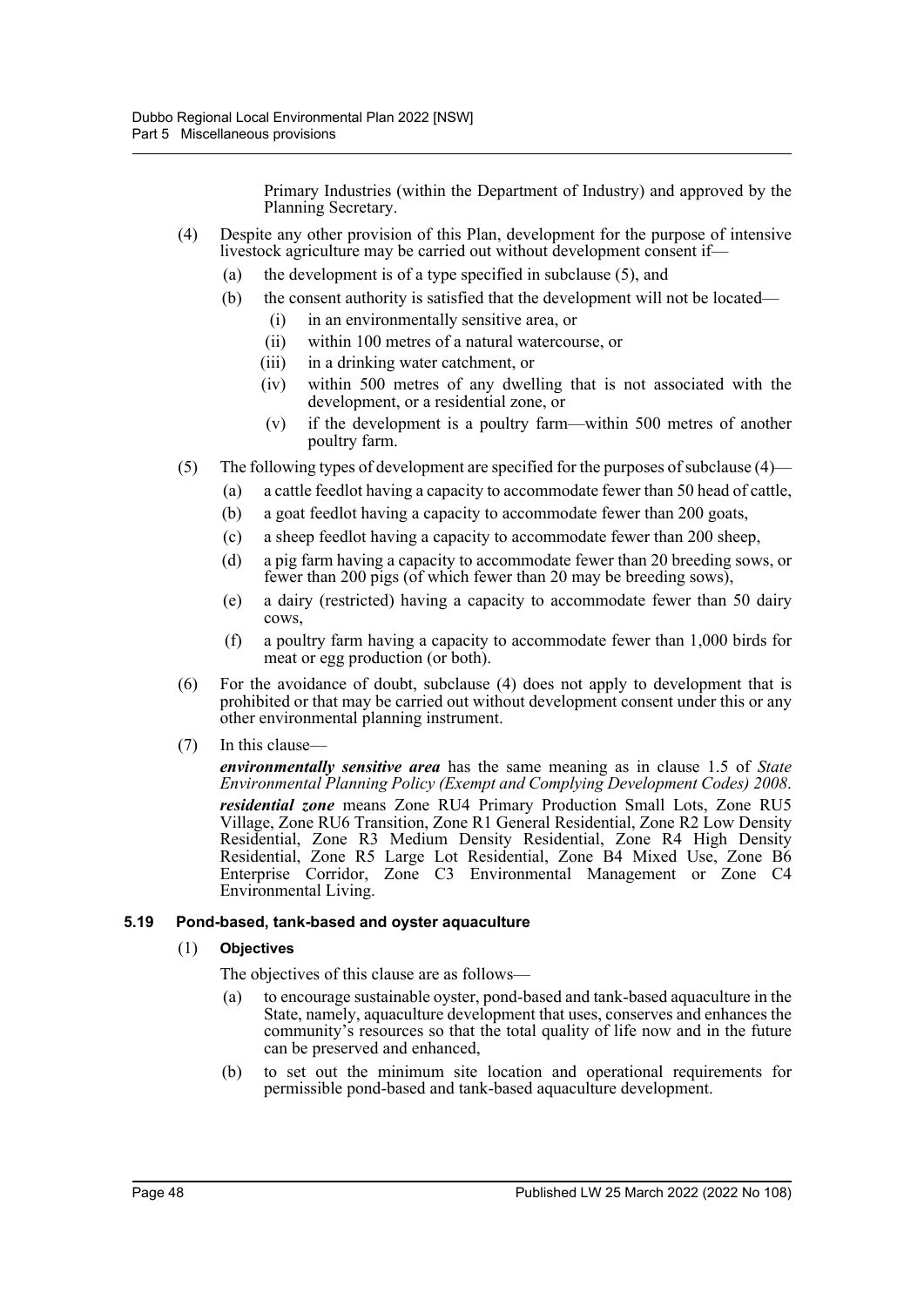#### (2) **Pond-based or tank-based aquaculture—matters of which consent authority must be satisfied before granting consent**

The consent authority must not grant development consent to carry out development for the purpose of pond-based aquaculture or tank-based aquaculture unless the consent authority is satisfied of the following—

- (a) that the development complies with the site location and operational requirements set out in Part 1 of Schedule 6 for the development,
- (b) in the case of—
	- (i) pond-based aquaculture in Zone RU5 Village, RU6 Transition, R1 General Residential, Zone R2 Low Density Residential, Zone R3 Medium Density Residential, Zone R4 High Density Residential, Zone R5 Large Lot Residential, Zone E1 Local Centre, Zone E2 Commercial Centre, Zone E3 Productivity Support, Zone E4 General Industrial, Zone E5 Heavy Industrial or Zone MU1 Mixed Use—that the development is for the purpose of small scale aquarium fish production, and
	- (ii) pond-based aquaculture in Zone C3 Environmental Management or Zone C4 Environmental Living—that the development is for the purpose of extensive aquaculture, and
	- (iii) tank-based aquaculture in Zone R1 General Residential, Zone R2 Low Density Residential, Zone R3 Medium Density Residential, Zone R4 High Density Residential, Zone R5 Large Lot Residential, Zone C3 Environmental Management or Zone C4 Environmental Living—that the development is for the purpose of small scale aquarium fish production, and
	- (iv) pond-based aquaculture or tank-based aquaculture in Zone W1 Natural Waterways, Zone W2 Recreational Waterways or Zone W3 Working Waterways—that the development will use waterways to source water.
- (3) The requirements set out in Part 1 of Schedule 6 are minimum requirements and do not limit the matters a consent authority is required to take into consideration under the Act or the conditions that it may impose on any development consent.
- (4) **Extensive pond-based aquaculture permitted without consent in certain zones**

Development for the purpose of pond-based aquaculture, that is also extensive aquaculture, may be carried out without development consent if—

- (a) the development is carried out in Zone RU1 Primary Production, Zone RU2 Rural Landscape, Zone RU3 Forestry, Zone RU4 Primary Production Small Lots or Zone RU6 Transition, and
- (b) the development complies with the site location requirements and operational requirements set out in Part 2 of Schedule 6.
- (5) **Oyster aquaculture—additional matters that consent authority must consider in determining a development application**

In determining a development application for development for the purpose of oyster aquaculture, the consent authority must consider—

- (a) any provisions of any aquaculture industry development plan that are relevant to the subject of the development application, and
- (b) the *NSW Oyster Industry Sustainable Aquaculture Strategy*.
- (6) **Oyster aquaculture permitted without consent in priority oyster aquaculture areas**

Development for the purpose of oyster aquaculture may be carried out without development consent—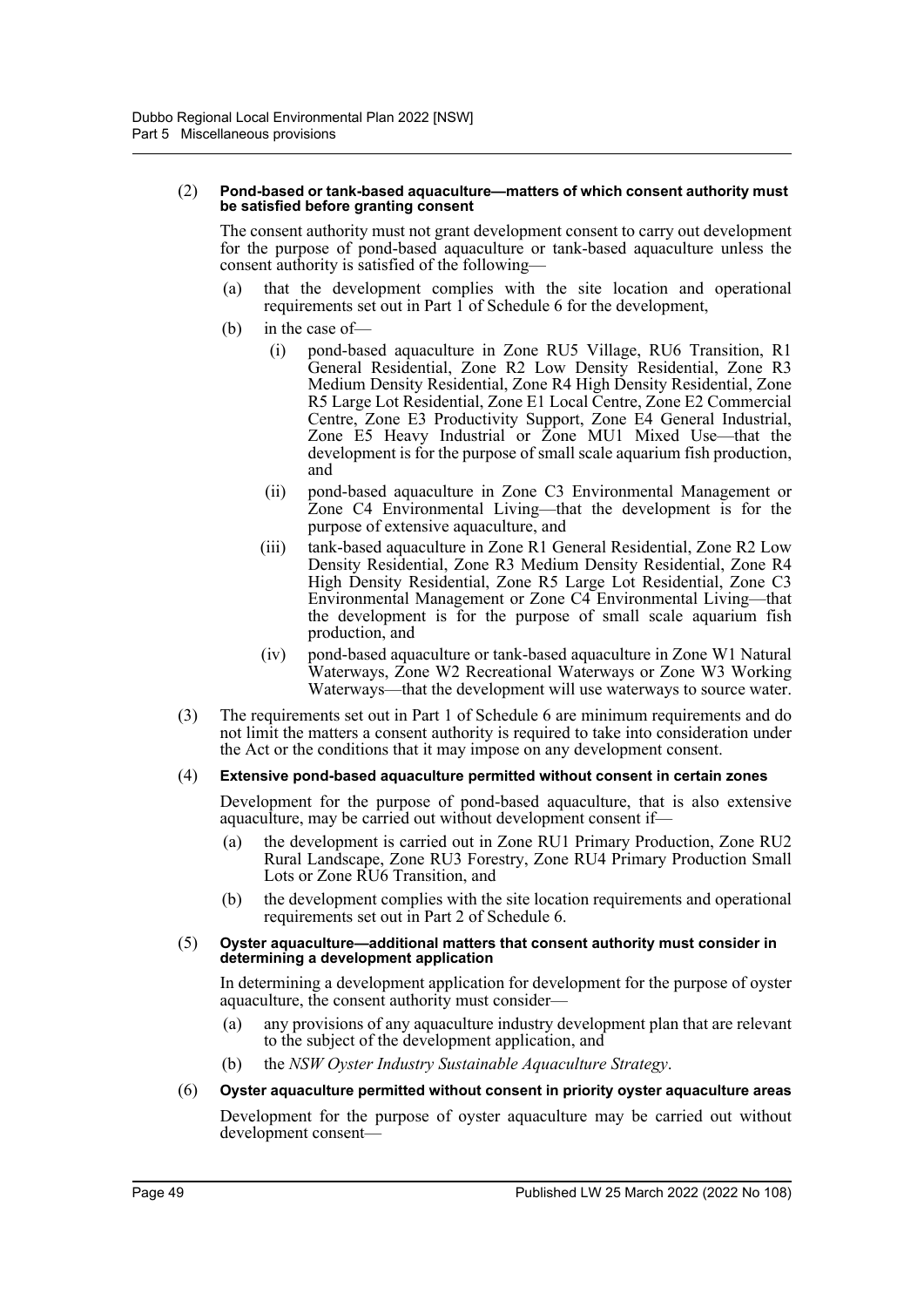- (a) on land that is wholly within a priority oyster aquaculture area, or
- (b) on land that is partly within and partly outside a priority oyster aquaculture area, but only if the land outside the area is no more than 0.1 hectare in area.

## (7) **Definitions**

In this clause—

*aquaculture industry development plan* means an aquaculture industry development plan published under Part 6 of the *Fisheries Management Act 1994*.

*extensive aquaculture* has the same meaning as in the *Fisheries Management (Aquaculture) Regulation 2017*.

*NSW Oyster Industry Sustainable Aquaculture Strategy* means the third edition of the publication of that title, as published in 2016 by the Department of Primary Industries (within the Department of Industry).

*priority oyster aquaculture area* means an area identified as a priority oyster aquaculture area on a map referred to in Chapter 5.3 of the *NSW Oyster Industry Sustainable Aquaculture Strategy*, being a map a copy of which is held in the head office of the Department of Primary Industries (within the Department of Industry) and published on that Department's website.

## **5.20 Standards that cannot be used to refuse consent—playing and performing music**

- (1) The consent authority must not refuse consent to development in relation to licensed premises on the following grounds—
	- (a) the playing or performance of music, including the following—
		- (i) the genre of music played or performed, or
		- (ii) whether the music played or performed is live or amplified, or
		- (iii) whether the music played or performed is original music, or
		- (iv) the number of musicians or live entertainment acts playing or performing, or
		- (v) the type of instruments played,
	- (b) whether dancing occurs,
	- (c) the presence or use of a dance floor or another area ordinarily used for dancing,
	- (d) the direction in which a stage for players or performers faces,
	- (e) the decorations to be used, including, for example, mirror balls, or lighting used by players or performers.
- (2) The consent authority must not refuse consent to development in relation to licensed premises on the grounds of noise caused by the playing or performance of music, if the consent authority is satisfied the noise may be managed and minimised to an acceptable level.
- (3) In this clause—

*licensed premises* has the same meaning as in the *Liquor Act 2007*.

## **5.21 Flood planning**

- (1) The objectives of this clause are as follows—
	- (a) to minimise the flood risk to life and property associated with the use of land,
	- (b) to allow development on land that is compatible with the flood function and behaviour on the land, taking into account projected changes as a result of climate change,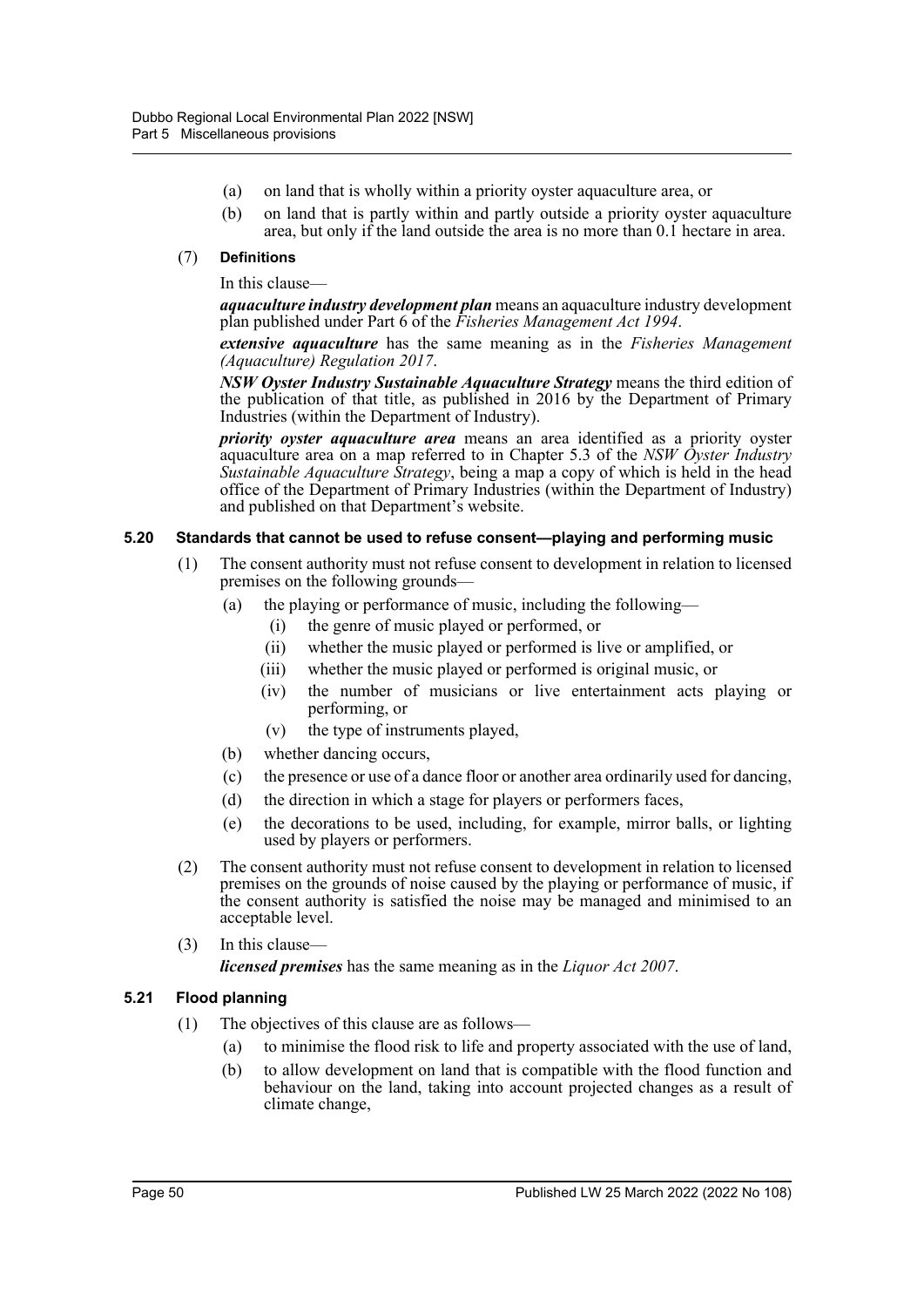- (c) to avoid adverse or cumulative impacts on flood behaviour and the environment,
- (d) to enable the safe occupation and efficient evacuation of people in the event of a flood.
- (2) Development consent must not be granted to development on land the consent authority considers to be within the flood planning area unless the consent authority is satisfied the development—
	- (a) is compatible with the flood function and behaviour on the land, and
	- (b) will not adversely affect flood behaviour in a way that results in detrimental increases in the potential flood affectation of other development or properties, and
	- (c) will not adversely affect the safe occupation and efficient evacuation of people or exceed the capacity of existing evacuation routes for the surrounding area in the event of a flood, and
	- (d) incorporates appropriate measures to manage risk to life in the event of a flood, and
	- (e) will not adversely affect the environment or cause avoidable erosion, siltation, destruction of riparian vegetation or a reduction in the stability of river banks or watercourses.
- (3) In deciding whether to grant development consent on land to which this clause applies, the consent authority must consider the following matters—
	- (a) the impact of the development on projected changes to flood behaviour as a result of climate change,
	- (b) the intended design and scale of buildings resulting from the development,
	- (c) whether the development incorporates measures to minimise the risk to life and ensure the safe evacuation of people in the event of a flood,
	- (d) the potential to modify, relocate or remove buildings resulting from development if the surrounding area is impacted by flooding or coastal erosion.
- (4) A word or expression used in this clause has the same meaning as it has in the Considering Flooding in Land Use Planning Guideline unless it is otherwise defined in this clause.
- $(5)$  In this clause-

*Considering Flooding in Land Use Planning Guideline* means the *Considering Flooding in Land Use Planning Guideline* published on the Department's website on 14 July 2021.

*flood planning area* has the same meaning as it has in the Floodplain Development Manual.

*Floodplain Development Manual* means the *Floodplain Development Manual*  $(ISBN\ 0\ 7347\ 547\overline{6}\ 0)$  published by the NSW Government in April 2005.

#### **5.22 Special flood considerations**

[Not adopted]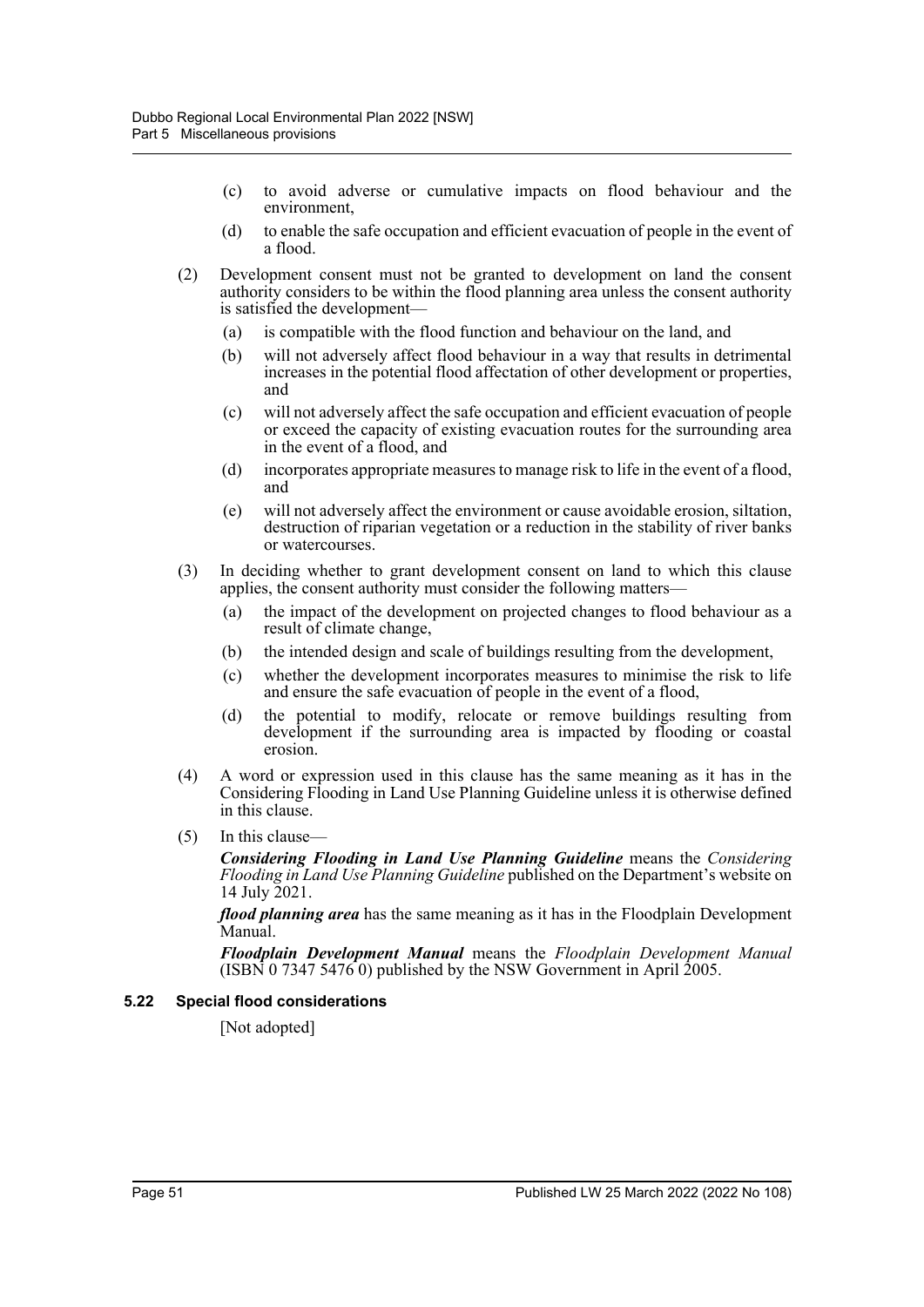## **Part 6 Urban release areas**

## **6.1 Concurrence of Planning Secretary**

- (1) Development consent for the subdivision of land in an urban release area must not be granted unless the consent authority has obtained the concurrence of the Planning Secretary.
- (2) In deciding whether to grant concurrence, the Planning Secretary must consider the following—
	- (a) the impact of the subdivision on—
		- (i) existing designated State public infrastructure, and
		- (ii) the need for additional designated State public infrastructure,
	- (b) the cumulative impact of the subdivision with other development that has been, or is likely to be, carried out in surrounding areas on—
		- (i) existing designated State public infrastructure, and
		- (ii) the need for additional designated State public infrastructure,
	- (c) the steps taken to address those impacts, including whether a planning agreement has been, or will be, entered into contributing to designated State public infrastructure.
- (3) In deciding whether to grant concurrence, the Planning Secretary must also consult the public authorities that the Planning Secretary considers relevant to the subdivision.
- (4) This clause does not apply—
	- (a) if all or part of the land to be subdivided is in a special contributions area to which a determination under the Act, section 7.23 applies, or
	- (b) to the subdivision of a lot that is, in the opinion of the Planning Secretary, a residue lot, or
	- (c) to a lot to be created by a subdivision on land that was the subject of a previous development consent granted in accordance with—
		- (i) this clause, or
		- (ii) *Dubbo Local Environmental Plan 2011*, clause 6.1, before its repeal, or
	- (d) to a lot proposed to be reserved or dedicated for public open space, public roads, public utility undertakings, educational facilities or other public purposes, or
	- (e) to subdivision that is only for the purposes of rectifying an encroachment on an existing lot.
- (5) In this clause—

*designated State public infrastructure* means public facilities or services that are provided or financed by the State, or if provided or financed by the private sector, to the extent of the financial or in-kind contribution by the State, of the following kinds—

- (a) State and regional roads,
- (b) bus interchanges and bus lanes,
- (c) rail infrastructure and land,
- (d) regional parks and public space,
- (e) social infrastructure and facilities, including schools, hospitals, emergency services and justice facilities.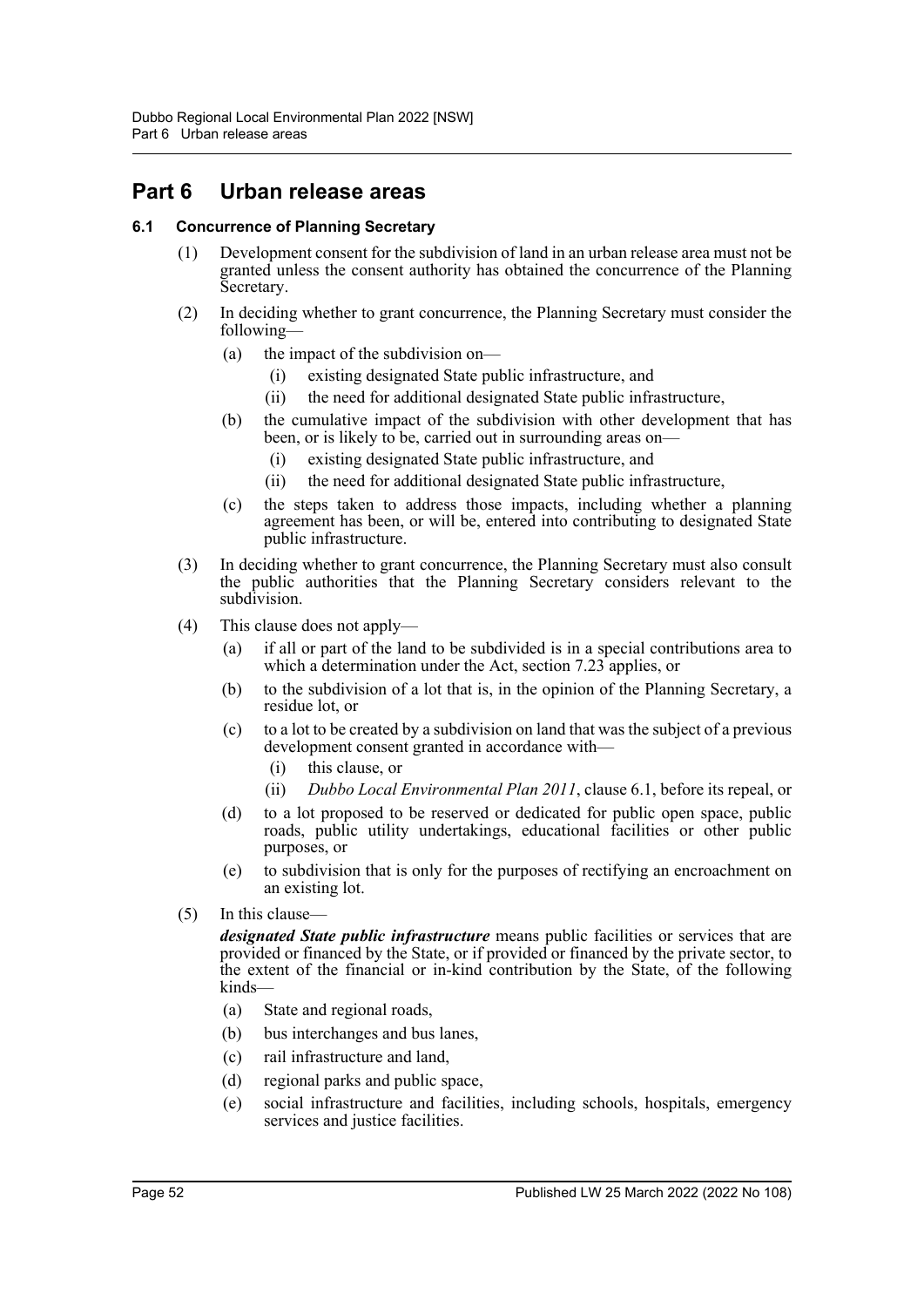## **6.2 Public utility infrastructure**

- (1) Development consent must not be granted for development on land in an urban release area unless the consent authority is satisfied that—
	- (a) the public utility infrastructure essential for the development is available, or
	- (b) adequate arrangements have been made to ensure the infrastructure will be available when required.
- (2) This clause does not apply to development for the purposes of providing, extending, augmenting, maintaining or repairing public utility infrastructure.
- (3) In this clause—

*public utility infrastructure*, in relation to an urban release area, includes infrastructure for the following—

- (a) the supply of water,
- (b) the supply of electricity,
- (c) the disposal and management of sewage.

## **6.3 Development control plan**

- (1) The objective of this clause is to ensure that development on land in an urban release area occurs—
	- (a) in a logical and cost-effective manner, and
	- (b) in accordance with a staging plan, and
	- (c) only after a development control plan that includes specific controls has been prepared for the land.
- (2) Development consent must not be granted for development on land in an urban release area unless a development control plan that provides for the matters specified in subclause (3) has been prepared for the land.
- (3) The development control plan must provide for the following—
	- (a) a staging plan for the timely and efficient release of urban land that provides for necessary infrastructure and sequencing,
	- (b) an overall transport movement hierarchy showing the major circulation routes and connections required for a simple and safe movement system for private vehicles, public transport, pedestrians and cyclists,
	- (c) an overall landscaping strategy for the protection and enhancement of riparian areas and remnant vegetation, including visually prominent locations, and detailed landscaping requirements for the public and private domain,
	- (d) a network of active and passive recreational areas,
	- (e) stormwater and water quality management controls,
	- (f) management of natural and environmental hazards, including bush fire, flooding and site contamination and, in relation to natural hazards, the safe occupation of, and the evacuation from, any land so affected,
	- (g) detailed urban design controls for significant development sites,
	- (h) measures to encourage higher density living around transport, open space and service nodes,
	- (i) measures to accommodate and control appropriate neighbourhood commercial and retail uses,
	- (j) suitably located public facilities and services, including provision for traffic management facilities and parking.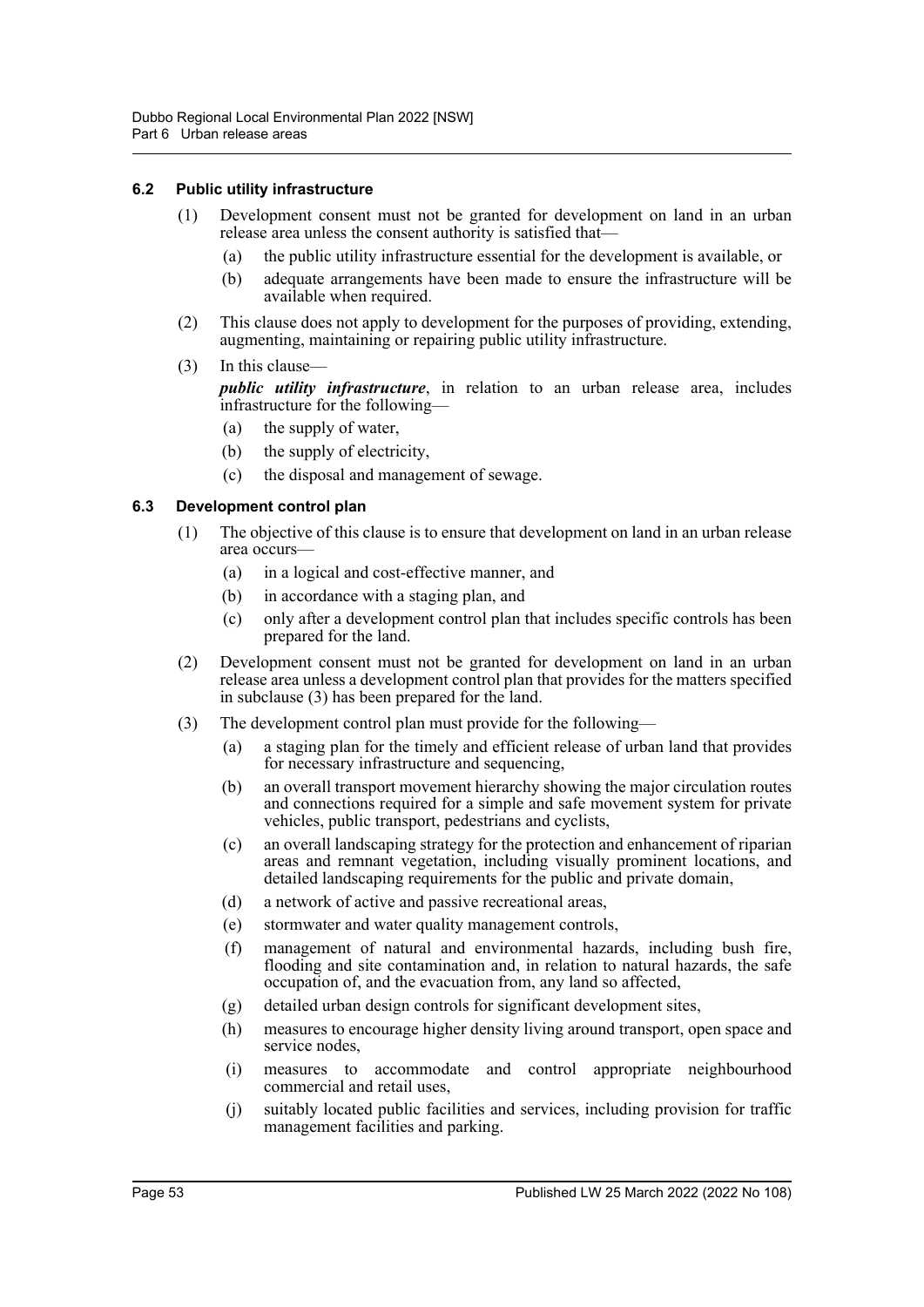- (4) Subclause (2) does not apply to the following development—
	- (a) a subdivision for the purposes of a realignment of boundaries that does not create additional lots,
	- (b) a subdivision of land if any of the lots proposed to be created is to be reserved or dedicated for public open space, public roads or other public or environmental protection purposes,
	- (c) a subdivision of land in a zone in which the erection of structures is prohibited,
	- (d) development of a minor nature only, if, in the consent authority's opinion, the development is consistent with the objectives of the zone in which the development will be carried out.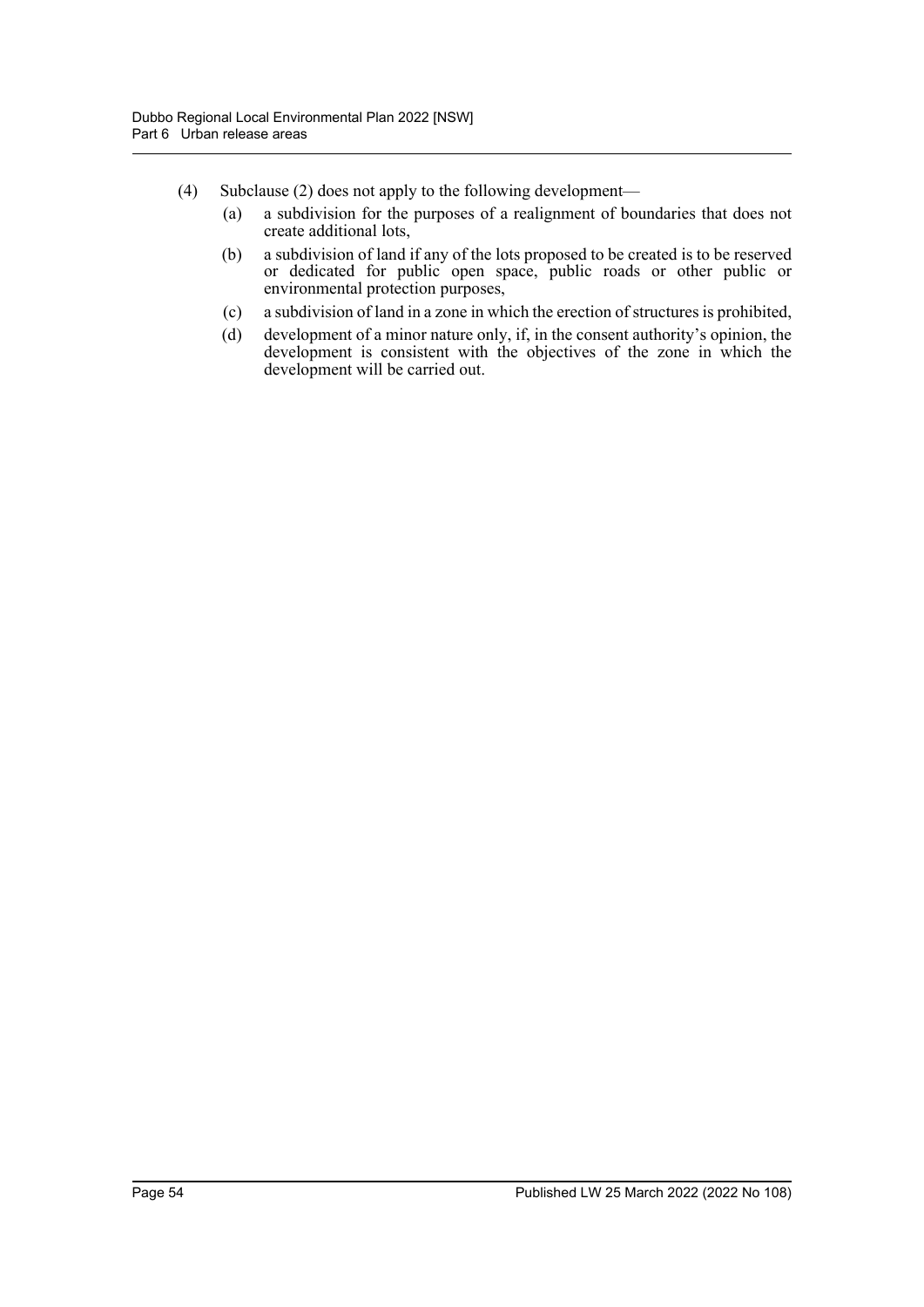## **Part 7 Additional local provisions**

## **7.1 Terrestrial biodiversity**

- (1) The objective of this clause is to maintain terrestrial biodiversity by—
	- (a) protecting native fauna and flora, and
	- (b) protecting the ecological processes necessary for the continued existence of native fauna and flora, and
	- (c) encouraging the conservation and recovery of native fauna and flora and their habitats.
- (2) This clause applies to land identified as "Biodiversity" on the Terrestrial Biodiversity Map.
- (3) In deciding whether to grant development consent for development on land to which this clause applies, the consent authority must consider—
	- (a) whether the development is likely to have—
		- (i) an adverse impact on the condition, ecological value and significance of the fauna and flora on the land, and
		- (ii) an adverse impact on the importance of the vegetation on the land to the habitat and survival of native fauna, and
		- (iii) the potential to fragment, disturb or diminish the biodiversity structure, function and composition of the land, and
		- (iv) an adverse impact on the habitat elements providing connectivity on the land, and
	- (b) appropriate measures to avoid, minimise or mitigate the impacts of the development.
- (4) Development consent must not be granted to development on land to which this clause applies unless the consent authority is satisfied—
	- (a) the development is designed, sited and will be managed to avoid a significant adverse environmental impact, or
	- (b) if a significant adverse environmental impact cannot be reasonably avoided the development is designed, sited and will be managed to minimise the impact.

## **7.2 Earthworks**

- (1) The objectives of this clause are as follows—
	- (a) to ensure earthworks for which development consent is required will not have a detrimental impact on environmental functions and processes, neighbouring uses, cultural or heritage items or features of the surrounding land,
	- (b) to allow earthworks of a minor nature without requiring separate development consent.
- (2) Development consent is required for earthworks unless—
	- (a) the work is exempt development under—
		- (i) this Plan, or
		- (ii) another applicable environmental planning instrument, or
	- (b) the work is ancillary to other development for which development consent has been granted.
- (3) In deciding whether to grant development consent for earthworks, the consent authority must consider the following matters—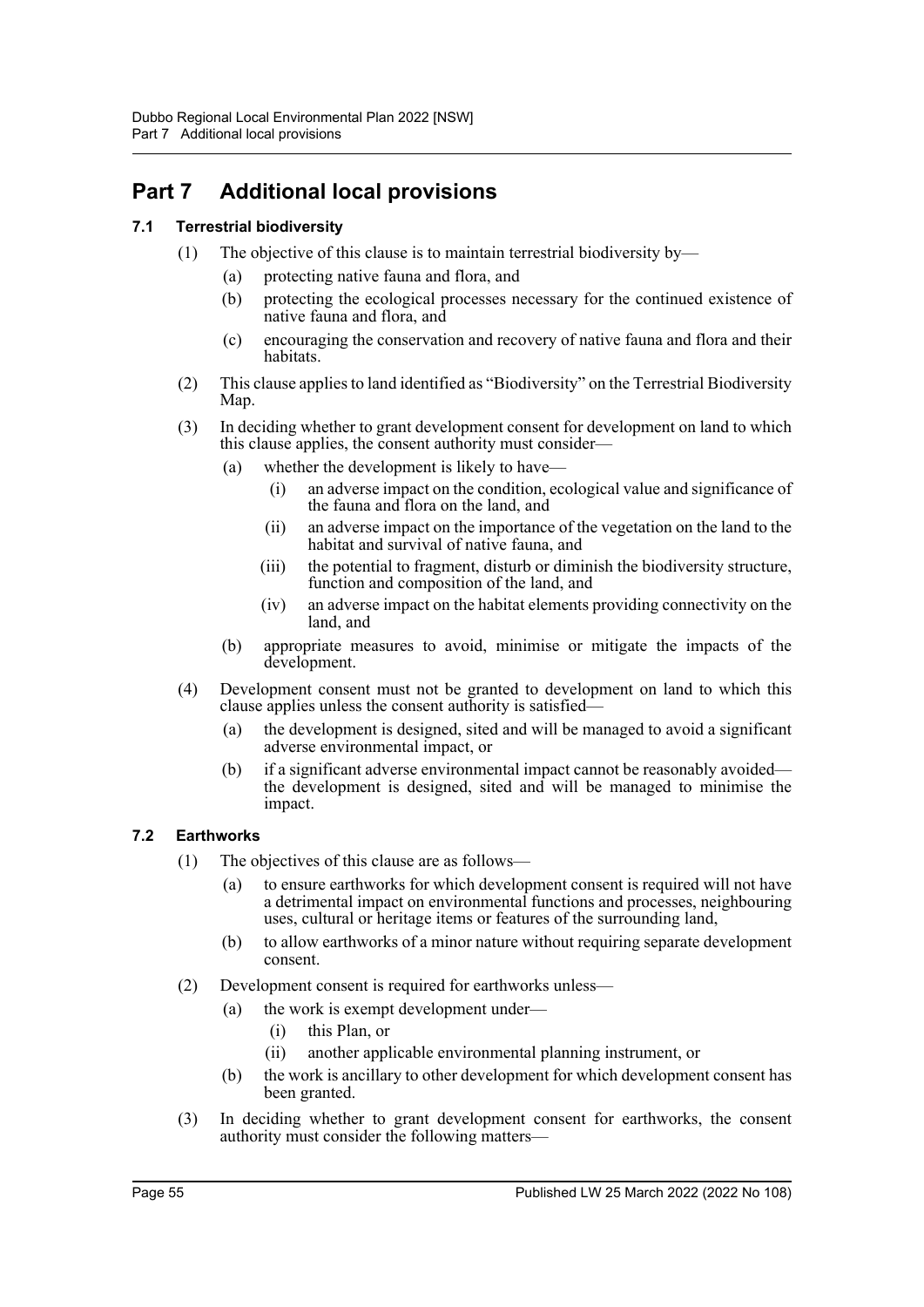- (a) the likely disruption of, or any detrimental effect on, existing drainage patterns and soil stability in the locality,
- (b) the effect of the development on the likely future use or redevelopment of the land,
- (c) the quality of the fill or the soil to be excavated, or both,
- (d) the effect of the development on the existing and likely amenity of adjoining properties,
- (e) the source of any fill material and the destination of any excavated material,
- (f) the likelihood of disturbing relics,
- (g) the proximity to and potential for adverse impact on any watercourse, drinking water catchment or environmentally sensitive area.

**Note—** The *National Parks and Wildlife Act 1974*, particularly section 86, deals with disturbing or excavating land and Aboriginal objects.

#### **7.3 Natural resource—riparian land and waterways**

- (1) The objectives of this clause are to protect or improve the following—
	- (a) water quality within waterways,
	- (b) stability of the bed and banks of waterways,
	- (c) aquatic and riparian habitats,
	- (d) ecological processes within waterways and riparian areas,
	- (e) threatened aquatic species, communities, populations and their habitats,
	- (f) scenic and cultural heritage values of waterways and riparian areas.
- (2) This clause applies to land—
	- (a) identified on the Natural Resource—Water Map, or
	- (b) situated within 40m of the bank or shore, measured horizontally from the top of the bank or shore, of a waterway on land identified in paragraph (a).
- (3) Development consent must not be granted to development on land to which this clause applies unless the consent authority has considered the following matters—
	- (a) the potential adverse impact of the development on the following—
		- (i) water quality within the waterway,
		- (ii) aquatic and riparian habitats and ecosystems,
		- (iii) stability of the bed, shore and banks of the waterway,
		- (iv) the free passage of fish and other aquatic organisms within or along the waterway,
		- (v) the habitat of any threatened species, population or ecological community,
	- (b) the likelihood that the development will increase water extraction from the waterway for domestic or stock use and the potential impact of any extraction on the waterway,
	- (c) a description of the proposed measures that may be undertaken to ameliorate any potential adverse impact.
- (4) Development consent must not be granted to development on land to which this clause applies unless the consent authority is satisfied that the development is consistent with the objectives of this clause and—
	- (a) the development is designed, sited and managed to avoid potential adverse environmental impacts, or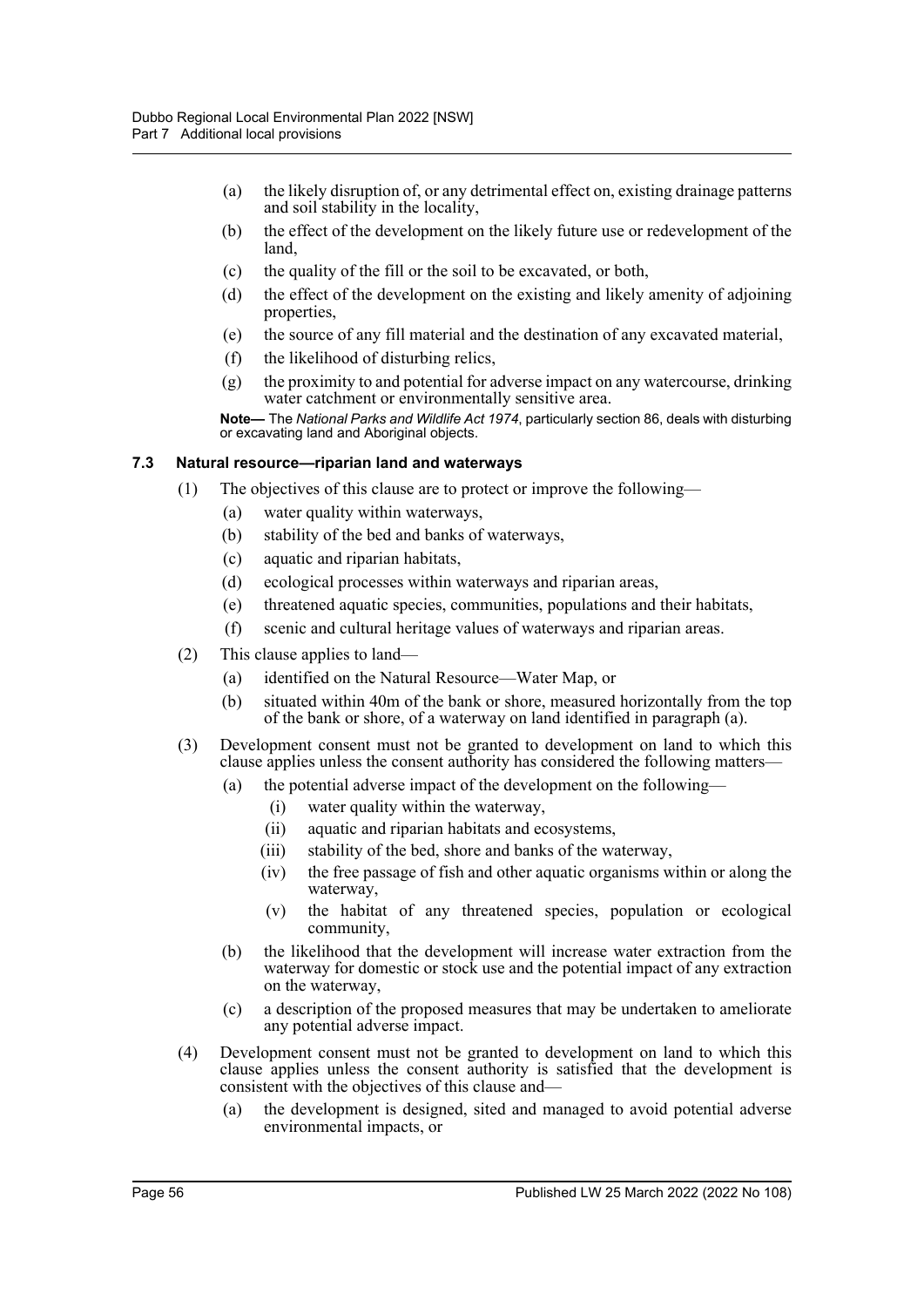- (b) if a potential adverse impact cannot be avoided—the development will be managed to mitigate the adverse impact.
- (5) In this clause— *Natural Resource—Water Map* means the Dubbo Regional Local Environmental Plan 2022 Natural Resource—Water Map.

## **7.4 Karst topography subsidence risk**

- (1) The objectives of this clause are to ensure development on land at risk of subsidence from karst topography—
	- (a) does not disturb the underlying geotechnical conditions of the land, and
	- (b) is restricted on unsuitable land, and
	- (c) does not endanger life or property.
- (2) This clause applies to land identified as "Karst" on the Natural Resource—Karst Map.
- (3) In deciding whether to grant development consent to development on land to which this clause applies, the consent authority must consider the following matters in relation to the risk of subsidence—
	- (a) the design and construction of the development,
	- (b) the specific geotechnical constraints of the site,
	- (c) wastewater management, stormwater and drainage on the site.
- (4) Development consent must not be granted to development on land to which this clause applies unless—
	- (a) the consent authority is satisfied—
		- (i) the development is designed, sited and will be managed to avoid a significant adverse impact on the development and the land surrounding the development, or
		- (ii) if a significant adverse impact cannot reasonably be avoided—the development is designed, sited and will be managed to minimise the impact, and
	- (b) the consent authority is satisfied the development will appropriately manage wastewater, stormwater and drainage on the site to avoid affecting the rate, volume and quality of water leaving the land.
- (5) In this clause— *Natural Resource—Karst Map* means the Dubbo Regional Local Environmental Plan 2022 Natural Resource—Karst Map.

## **7.5 Groundwater vulnerability**

- (1) The objectives of this clause are to—
	- (a) maintain the hydrological functions of key groundwater systems, and
	- (b) protect vulnerable groundwater resources from depletion and contamination as a result of inappropriate development.
- (2) This clause applies to the land identified as "Groundwater vulnerability" on the Natural Resource—Groundwater Vulnerability Map.
- (3) In deciding whether to grant development consent to development on land to which this clause applies, the consent authority must consider—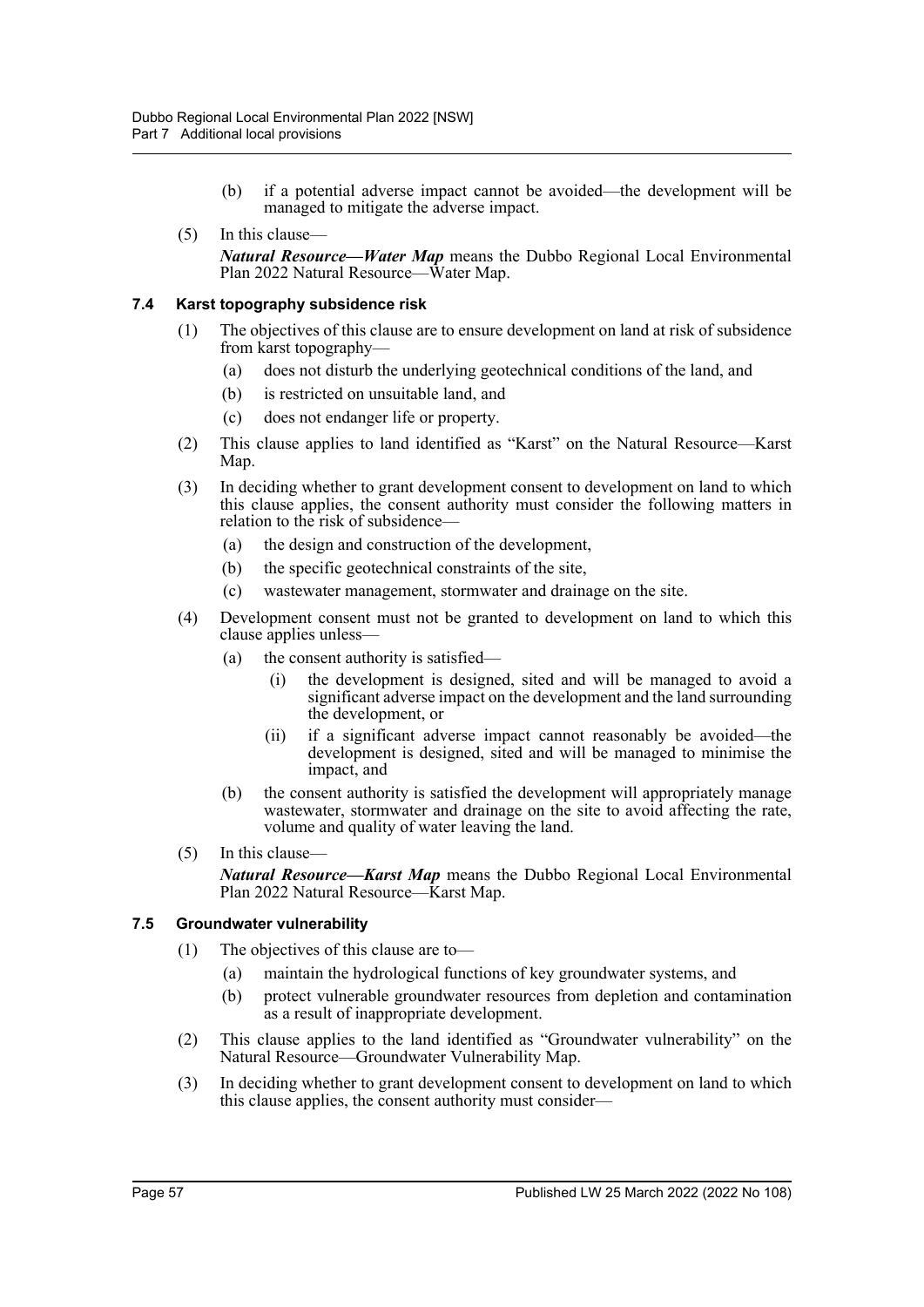- (a) whether the development, including on-site storage or disposal of solid or liquid waste chemicals, will cause groundwater contamination or an adverse effect on groundwater dependent ecosystems, and
- (b) the cumulative impact, including the impact on nearby groundwater extraction for potable water supply or stock water supply, of the development and other existing development on groundwater.
- (4) Development consent must not be granted to development on land to which this clause applies unless the consent authority is satisfied—
	- (a) the development is designed, sited and will be managed to avoid a significant adverse environmental impact, or
	- (b) if a significant adverse environmental impact cannot be avoided—the development is designed, sited and will be managed to minimise the impact.
- (5) In this clause— *Natural Resource—Groundwater Vulnerability Map* means the Dubbo Regional Local Environmental Plan 2022 Natural Resource—Groundwater Vulnerability Map.

## **7.6 Erection of rural workers' dwellings on land in Zones RU1 and RU4**

- (1) The objectives of this clause are to—
	- (a) ensure the provision of adequate accommodation for on-site employees of existing agricultural and rural industries, and
	- (b) prevent development of a rural worker's dwelling if the agricultural or rural industry does not have the capacity to support the rural worker's employment.
- (2) This clause applies to land in the following zones—
	- (a) Zone RU1 Primary Production,
	- (b) Zone RU4 Primary Production Small Lots.
- (3) Development consent must not be granted to the erection of a rural worker's dwelling on land to which this clause applies unless the consent authority is satisfied—
	- (a) the agricultural or rural industry carried out on the land has a demonstrated economic capacity to support the ongoing employment of rural workers, and
	- (b) the development is necessary considering the nature of the agricultural or rural industry land use lawfully occurring on the land or as a result of the remote or isolated location of the land, and
	- (c) the development will not result in more than 1 rural worker's dwelling being erected on the land on which the agricultural or rural industry is carried out.

## **7.7 Airspace operations**

- (1) The objectives of this clause are as follows—
	- (a) to provide for the effective and ongoing operation of Dubbo City Regional Airport and Wellington/Bodangora Airport by ensuring the operation is not compromised by development that penetrates the Obstacle Limitation Surface for the airport,
	- (b) to protect the community from undue risk from the operation of Dubbo City Regional Airport and Wellington/Bodangora Airport.
- (2) This clause applies to development that will, in the consent authority's opinion, penetrate the Obstacle Limitation Surface for—
	- (a) Dubbo City Regional Airport, or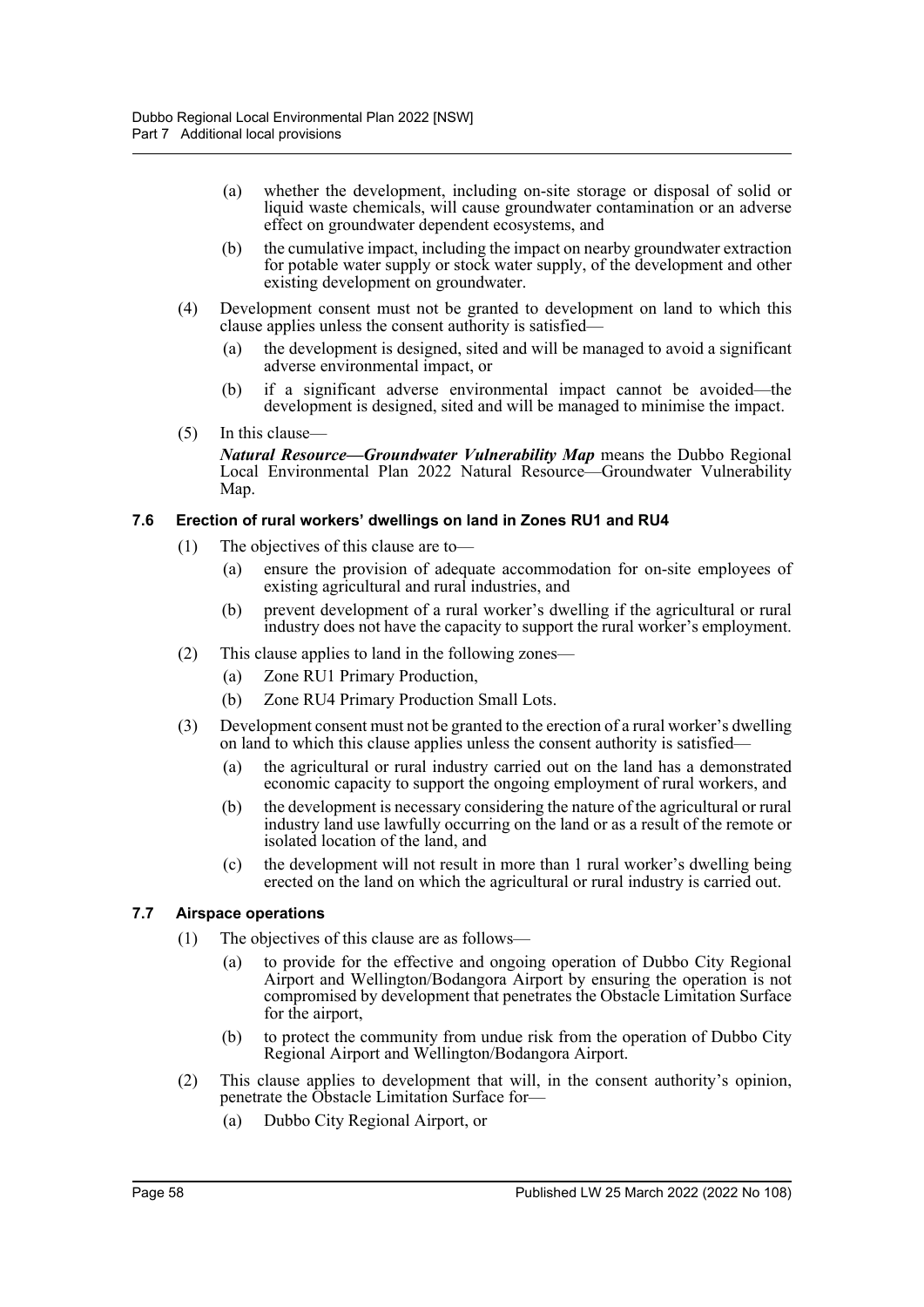- (b) Wellington/Bodangora Airport.
- (3) Development consent must not be granted to development to which this clause applies unless—
	- (a) the consent authority has consulted the relevant Commonwealth body, and
	- (b) the relevant Commonwealth body advises the consent authority that
		- the development will penetrate the Obstacle Limitation Surface but it does not object to the development, or
		- (ii) the development will not penetrate the Obstacle Limitation Surface.
- (4) If the relevant Commonwealth body advises that the development will penetrate the Obstacle Limitation Surface but it does not object to the development, development consent must not be granted unless the consent authority is satisfied that the development will not result in an obstruction or hazard to aircraft using the airport, including in relation to light sources and bird strikes.
- (5) In this clause—

*Obstacle Limitation Surface* means the Obstacle Limitation Surface shown on the Obstacle Limitation Surface Map.

*Obstacle Limitation Surface Map* means the Obstacle Limitation Surface Map for Dubbo City Regional Airport prepared by the relevant Commonwealth body.

*relevant Commonwealth body* means the body, under Commonwealth legislation, that is responsible for development approvals for development that penetrates the Obstacle Limitation Surface.

#### **7.8 Development in areas subject to aircraft noise**

- (1) The objectives of this clause are as follows—
	- (a) to prevent certain noise sensitive developments from being located near the Dubbo City Regional Airport or the Wellington/Bodangora Airport and the airport flight paths,
	- (b) to assist in minimising the impact of aircraft noise from the airports and the flight paths by requiring appropriate noise attenuation measures in noise sensitive buildings,
	- (c) to ensure land use and development near the airports do not hinder or have other adverse impacts on the ongoing, safe and efficient operation of the airports.
- (2) This clause applies to development—
	- (a) on land—
		- (i) near the Dubbo City Regional Airport or the Wellington/Bodangora Airport, and
		- (ii) in an ANEF contour of 20 or greater, and
	- (b) the consent authority considers is likely to be adversely affected by aircraft noise.
- (3) In deciding whether to grant development consent to development to which this clause applies, the consent authority must—
	- (a) consider whether the development will result in an increase in the number of dwellings or people affected by aircraft noise, and
	- (b) consider the location of the development in relation to the criteria set out in Table 2.1 (Building Site Acceptability Based on ANEF Zones) in AS 2021:2015, and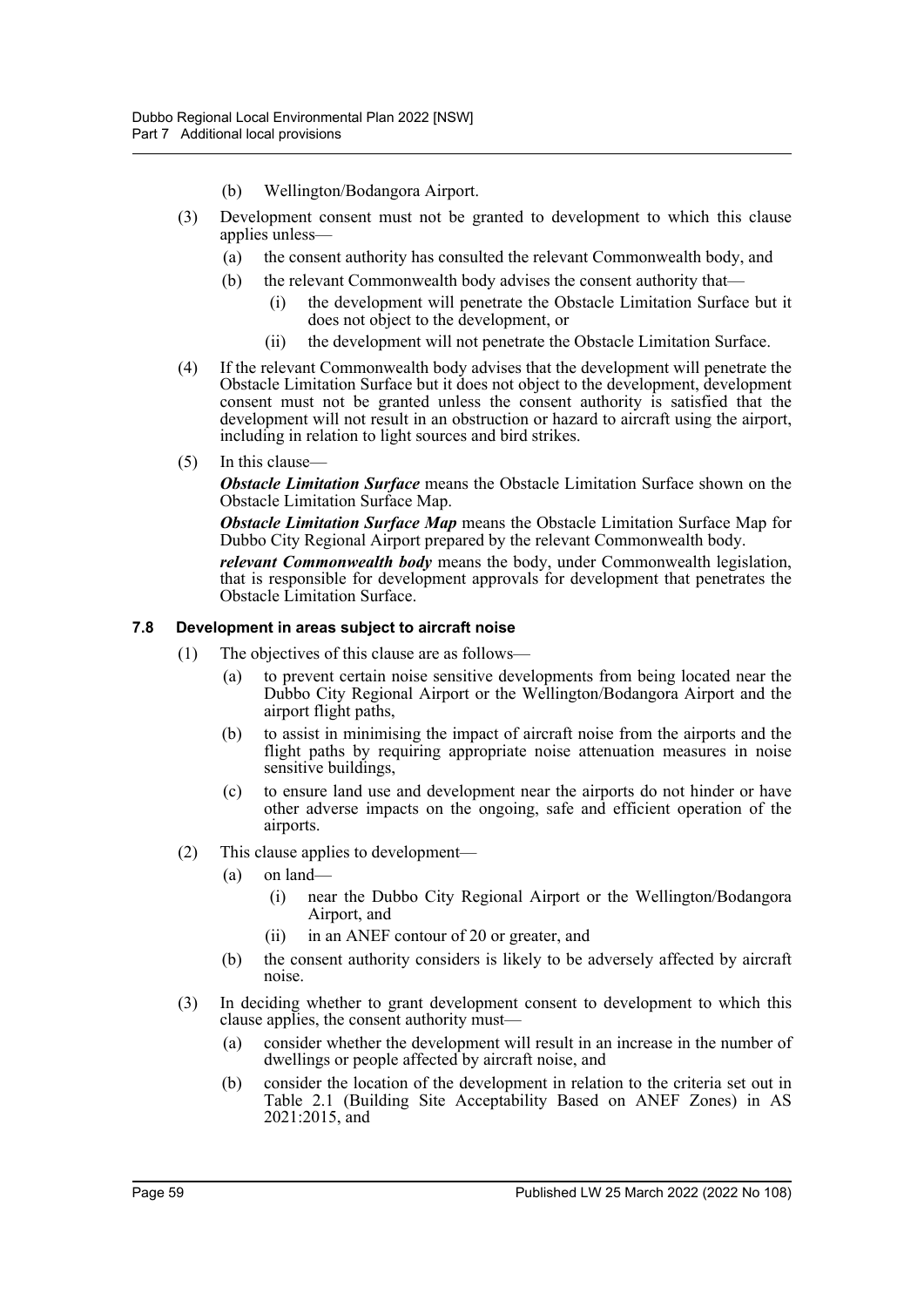- (c) be satisfied the development will meet the indoor design sound levels shown in Table 3.3 (Indoor Design Sound Levels for Determination of Aircraft Noise Reduction) in AS 2021:2015.
- (4) In this clause—

*ANEF contour* means a noise exposure contour shown as an ANEF contour on the Noise Exposure Forecast Contour Map for the Dubbo City Regional Airport prepared by the Commonwealth Department responsible for airports.

*AS 2021:2015* means AS 2021:2015, *Acoustics—Aircraft noise intrusion—Building siting and construction*.

## **7.9 Location of sex services premises**

- (1) The objective of this clause is to minimise land use conflicts and adverse amenity impact by providing a reasonable level of separation between sex services premises, specified land uses and places regularly frequented by children.
- (2) In deciding whether to grant development consent to development for the purposes of sex services premises, the consent authority must consider the following—
	- (a) whether the premises will be located on land that adjoins, is directly opposite, or is separated only by a local road from land—
		- (i) in Zone R1 General Residential, Zone R2 Low Density Residential or Zone RE1 Public Recreation, or
		- (ii) used for the purposes of a centre-based child care facility, a community facility, a school or a place of public worship,
	- (b) the impact of the development and its hours of operation on a place likely to be frequented by children—
		- (i) that adjoins the development, or
		- (ii) that can be viewed from the development, or
		- (iii) from which a person can view the development.

## **7.10 Dwelling houses in Zone RU4 Primary Production Small Lots**

- (1) The objective of this clause is to ensure dwelling houses are developed only where they support the permitted agricultural use of the land.
- (2) This clause applies to development for the purposes of dwelling houses on land in Zone RU4 Primary Production Small Lots.
- (3) Development consent must not be granted to development to which this clause applies, unless the consent authority is satisfied—
	- (a) the land is used, or is intended to be used, for intensive plant agriculture, extensive agriculture or aquaculture, and
	- (b) the dwelling house will be required to support the carrying out of intensive plant agriculture, extensive agriculture or aquaculture, and
	- (c) the dwelling house is not likely to cause a land use conflict with existing agricultural uses undertaken on neighbouring properties in the zone, and
	- (d) services for the supply of water and electricity to support the agricultural activity are available or adequate arrangements have been made to make them available when required.

#### **7.11 Commercial premises in Zone B4 Mixed Use**

- (1) This clause applies to development on land in Zone B4 Mixed Use.
- (2) Development consent must not be granted to development for the purposes of—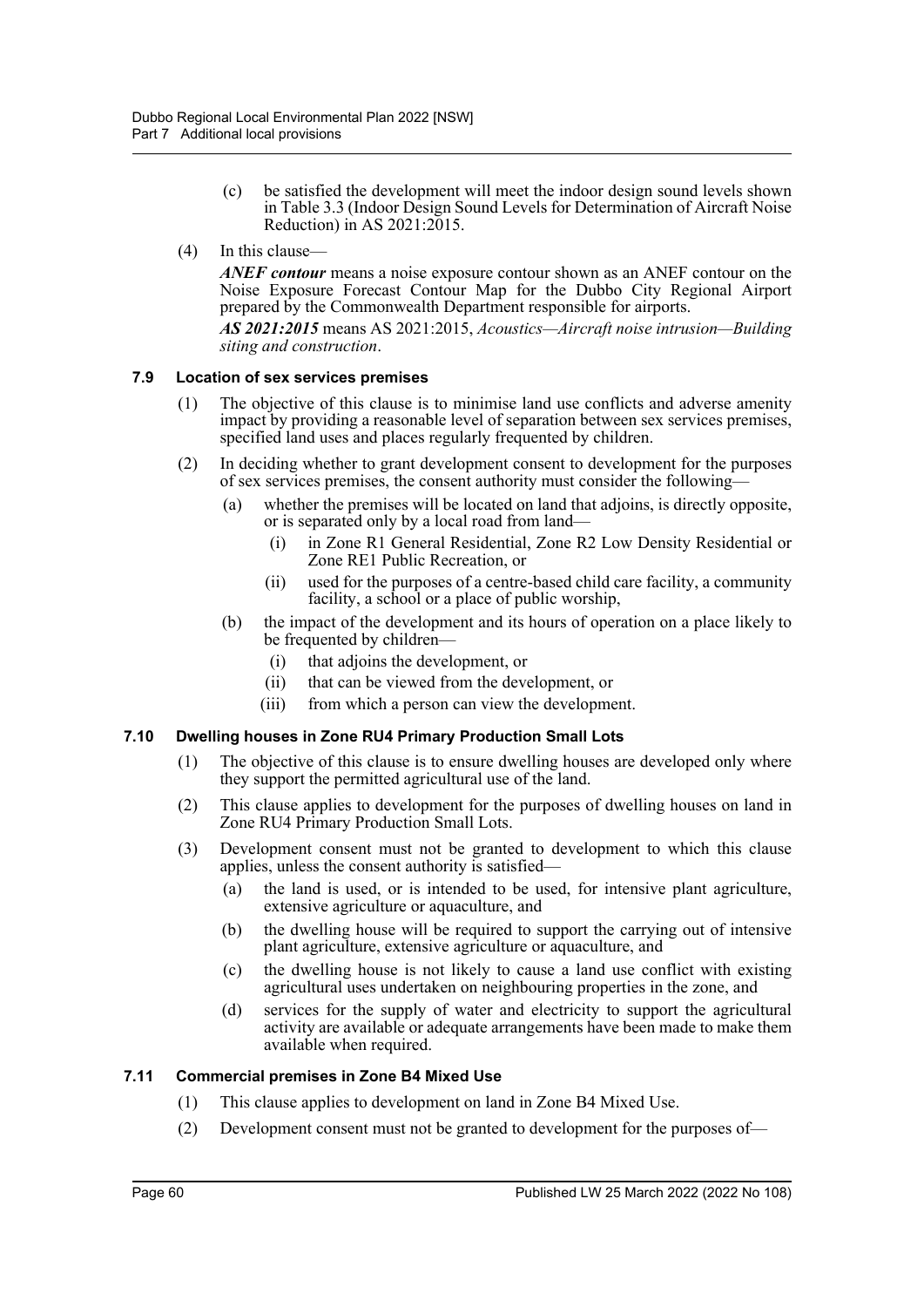- (a) business premises or office premises if the gross floor area is greater than  $200m^2$ , or
- (b) retail premises if the gross floor area is greater than  $150m^2$ .
- (3) Subclause (2)(a) does not apply to development involving a building that existed immediately before 11 November 2011.

## **7.12 Shops in Zone B1 Neighbourhood Centre**

- (1) The objective of this clause is to maintain the commercial centres hierarchy of Dubbo by encouraging retail development of an appropriate scale in neighbourhood centres.
- (2) Development consent must not be granted to development for the purposes of retail premises on land in Zone B1 Neighbourhood Centre if the gross floor area of the development will exceed 1,000m<sup>2</sup> .
- (3) In deciding whether to grant development consent to development for the purposes of shops with a gross floor area of  $500m<sup>2</sup>$  or greater, in 1 or more tenancies, the consent authority must—
	- (a) consider the economic impact of the development, and
	- (b) be satisfied the development is consistent with the commercial centres hierarchy of Dubbo.

## **7.13 Retail premises on certain land at Boundary Road, Dubbo**

- (1) This clause applies to the part of Lot 501, DP 1255115 at Boundary Road, Dubbo—
	- (a) in Zone B1 Neighbourhood Centre, and
	- (b) identified as "5" on the Additional Permitted Uses Map.
- (2) Development consent must not be granted to the erection of a building with a gross floor area greater than  $1,000m^2$  but less than  $5,000m^2$  on land to which this clause applies unless the development is for the purposes of retail premises.
- (3) In deciding whether to grant development consent, the consent authority must—
	- (a) consider the economic impact of the development, and
	- (b) be satisfied that the development is consistent with the commercial centres hierarchy of Dubbo.

#### **7.14 Dwelling houses on certain land at Warrie Road, Dubbo**

- (1) This clause applies to Lots 147 and 148, DP 754331, Warrie Road, Dubbo.
- (2) The use of a manufactured home is permitted with development consent on the land to which this clause applies.
- (3) Development consent must not be granted to development for the purposes of a manufactured home estate on land to which this clause applies unless the consent authority is satisfied—
	- (a) the lots are consolidated into 1 lot, and
	- (b) the manufactured home estate contains 1 manufactured home only, and
	- (c) the development will be ancillary to development for the purposes of intensive livestock agriculture.

#### **7.15 Use of certain land at Camp Road, Dubbo**

(1) The objectives of this clause are to ensure development on land to which this clause applies—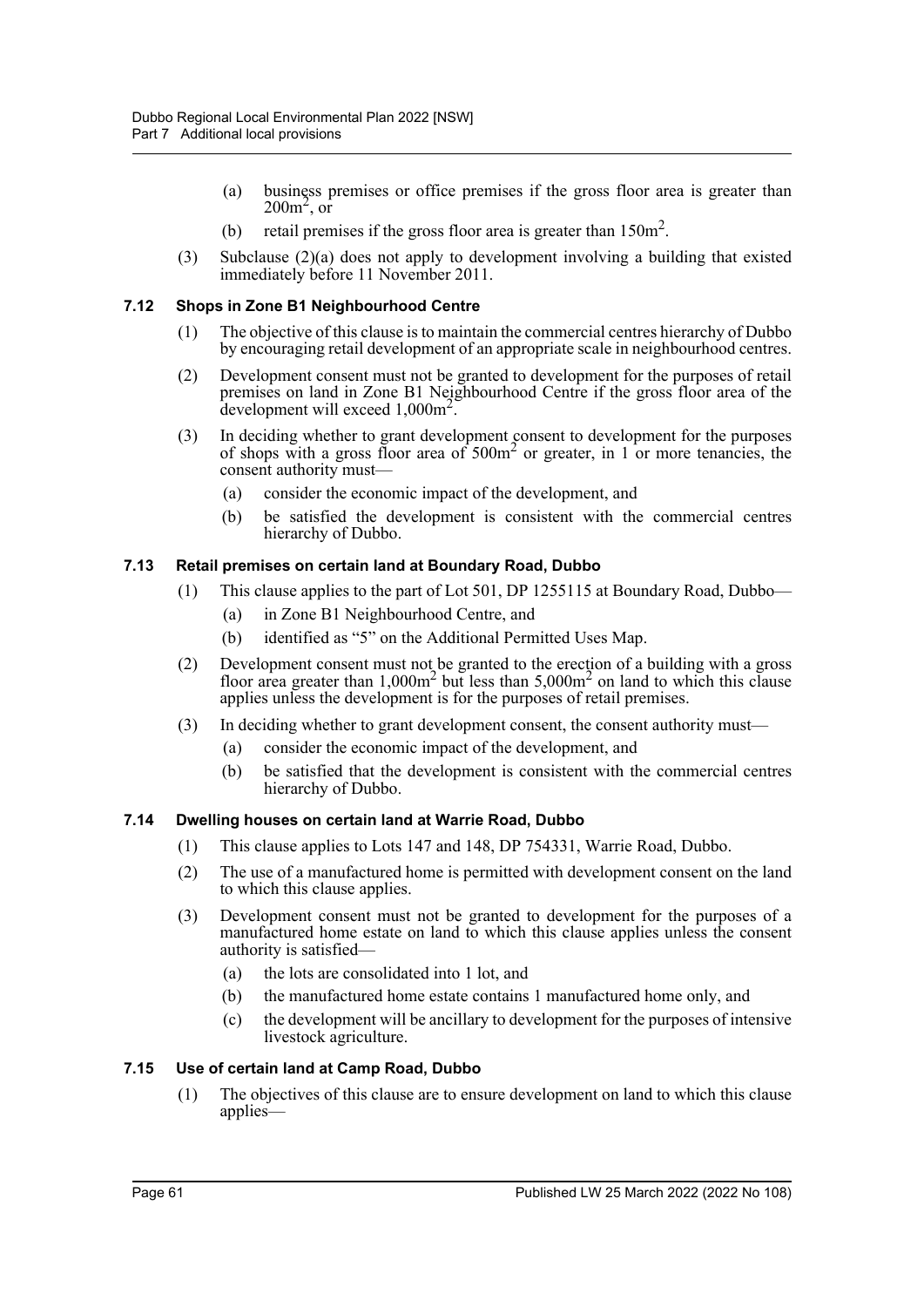- (a) minimises light pollution and does not impinge on the functioning of the Dubbo Observatory, and
- (b) incorporates appropriate noise mitigation measures, and
- (c) minimises land use conflict with adjoining land uses, and
- (d) does not adversely impact on vegetation on land designated as a buffer zone.
- (2) This clause applies to Lot 8, DP1063425, 4L Camp Road, Dubbo.
- (3) The land to which this clause applies is identified as being in a buffer area for the purposes of *State Environmental Planning Policy (Exempt and Complying Development Codes)* 2008, clause  $1.19(1)(e)(i)$  and  $(5)(f)(i)$ .
- (4) Development consent must not be granted to development on land to which this clause applies that is identified on the Lighting Controls Map as "Subject to lighting controls in proximity to Dubbo Observatory" unless the consent authority is satisfied the development does not involve the following—
	- (a) a skylight in a dwelling,
	- (b) more than 2 outdoor light fittings per dwelling,
	- (c) an outdoor light that is not controlled by a motion sensor,
	- (d) an outdoor light that is not shielded or directed downward to prevent upward or horizontal light,
	- (e) an outdoor light emitting more than 940 lumens.

**Note—** 940 lumens is equivalent to 75 watts maximum for an incandescent light bulb or 10 watts for an LED light bulb.

- (5) Development consent must not be granted to prescribed development on land to which this clause applies, unless the consent authority is satisfied the development will incorporate appropriate noise mitigation measures to reduce noise reaching the land from Morris Park Speedway.
- (6) Development consent must not be granted to prescribed development on land to which this clause applies that borders a buffer zone unless the consent authority is satisfied—
	- (a) all dwellings will be located outside the buffer zone, and
	- (b) vegetation in the buffer zone will be retained and adequately managed.
- (7) In this clause—

*buffer zone* means land identified as a buffer zone on the Dubbo Regional Local Environmental Plan 2022 Buffer Map.

*Lighting Controls Map* means the Dubbo Regional Local Environmental Plan 2022 Lighting Controls Map.

*prescribed development* means development for the following purposes—

- (a) dwelling houses,
- (b) shop top housing,
- (c) tourist and visitor accommodation.

#### **7.16 Restricted premises**

Development consent must not be granted to development for the purposes of restricted premises unless the consent authority has considered the following—

(a) if the development is on land other than land in Zone IN3 Heavy Industrial whether a part of the development, other than an access way or access point, would be located at street level or on the first floor of a building,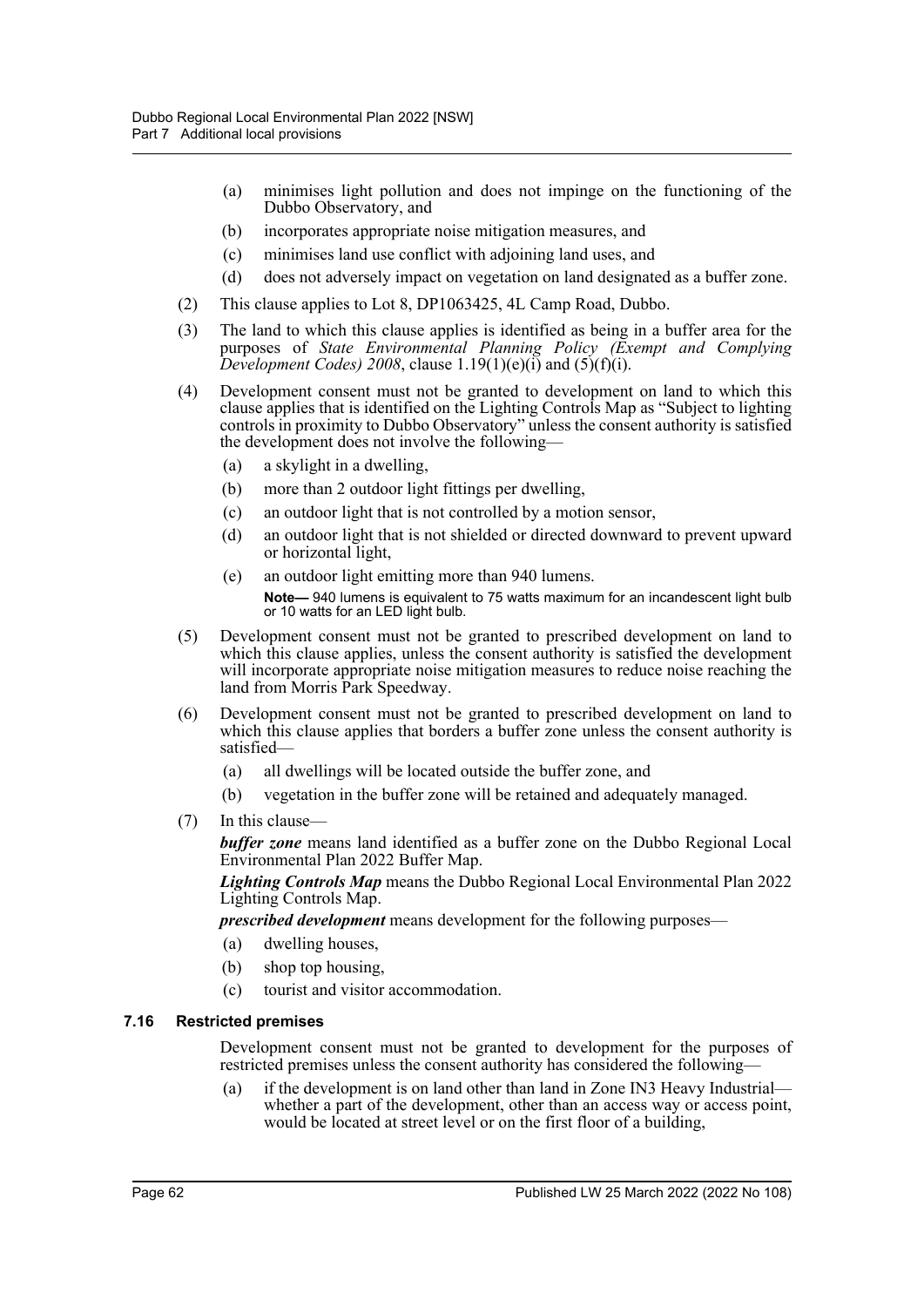- (b) whether a part of a building in which the development will be situated is being, or is proposed to be, used for the purposes of residential accommodation,
- (c) the impact of the development on places of high pedestrian activity,
- (d) the impact of the development and its hours of operation on a place likely to be regularly frequented by children—
	- (i) that adjoins the development, or
	- (ii) that can be viewed from the development,
- (e) the visual impact of the development and associated signage on the amenity of the locality.

## **7.17 Rural and nature-based tourist facilities**

- (1) The objective of this clause is to ensure tourism development in rural and natural areas is—
	- (a) low scale, and
	- (b) does not adversely impact on the agricultural production, scenic or environmental values of the land.
- (2) This clause applies to land in the following zones—
	- (a) Zone RU1 Primary Production,
	- (b) Zone RU2 Rural Landscape,
	- (c) Zone R5 Large Lot Residential.
- (3) Development consent must not be granted to development for the purposes of tourist facilities on land to which this clause applies unless the consent authority is satisfied—
	- (a) adequate access exists or will be provided to service the facility from a road other than a classified road, taking into account the scale of the development, and
	- (b) the development will not create a land use conflict, and
	- (c) the development is complementary to the rural or environmental attributes of the land and its surrounds, and
	- (d) the development will not have a significant adverse impact on agricultural production, the scenic amenity of the locality or significant features of the natural environment, and
	- (e) if the development is located in an unsewered area, adequate on-site wastewater systems will service the land without having an adverse impact on the water quality of the area, and
	- (f) the tourist facility will be managed and operated by the owner or by a site manager who resides on the land.
- (4) In this clause—

*tourist facility* means development for the purposes of providing services or facilities to visitors to the area and includes the following—

- (a) camping grounds,
- (b) eco-tourist facilities,
- (c) hotel or motel accommodation,
- (d) restaurants or cafes.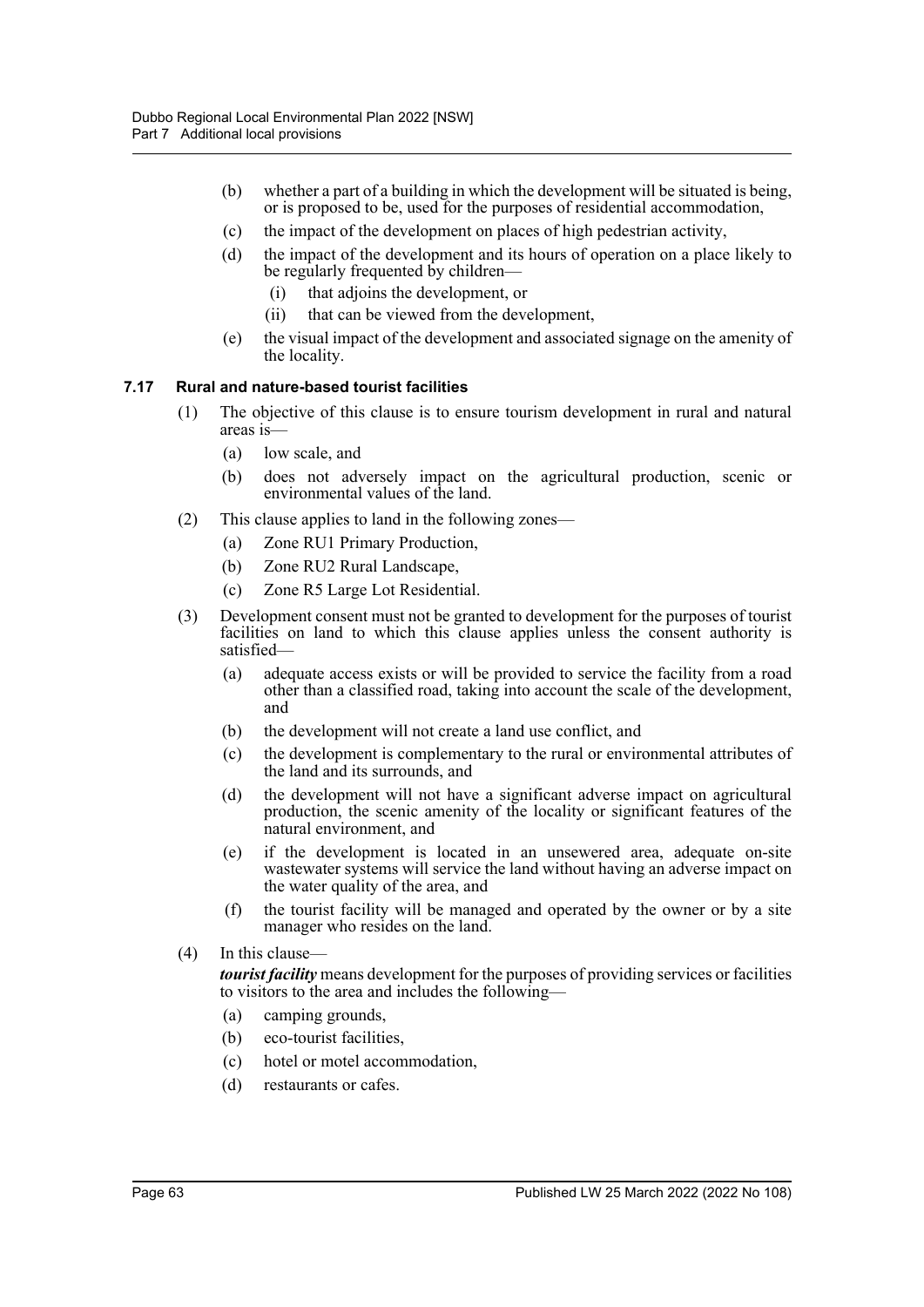## **7.18 Maximum number of lots on certain land at "Area C"**

Development consent must not be granted to the subdivision of land identified on the Lot Size Map as "Area C" if the subdivision would result in more than 196 lots.

## **7.19 Impacts of salinity on particular land at Dubbo**

- (1) This clause applies to the following land at Dubbo—
	- (a) Lots 64 and 65, DP 754287, 16L and 24L Eulomogo Road,
	- (b) Lot 200, DP 825059, 30R Eulomogo Road,
	- (c) Lots 316 and 317, DP 754308, Pinedale Road,
	- (d) Lot 661, DP 565756, 24L Eulomogo Road,
	- (e) Lot 662, DP 565756, 2L Torwood Road.
- (2) In deciding whether to grant development consent to development on land to which this clause applies, the consent authority must consider the potential impacts of salinity on the development and the land, in accordance with the *Salinity Management Strategy, Daisy Hill Rural-Residential Estate*, dated 2 July 2020 and published by the Department.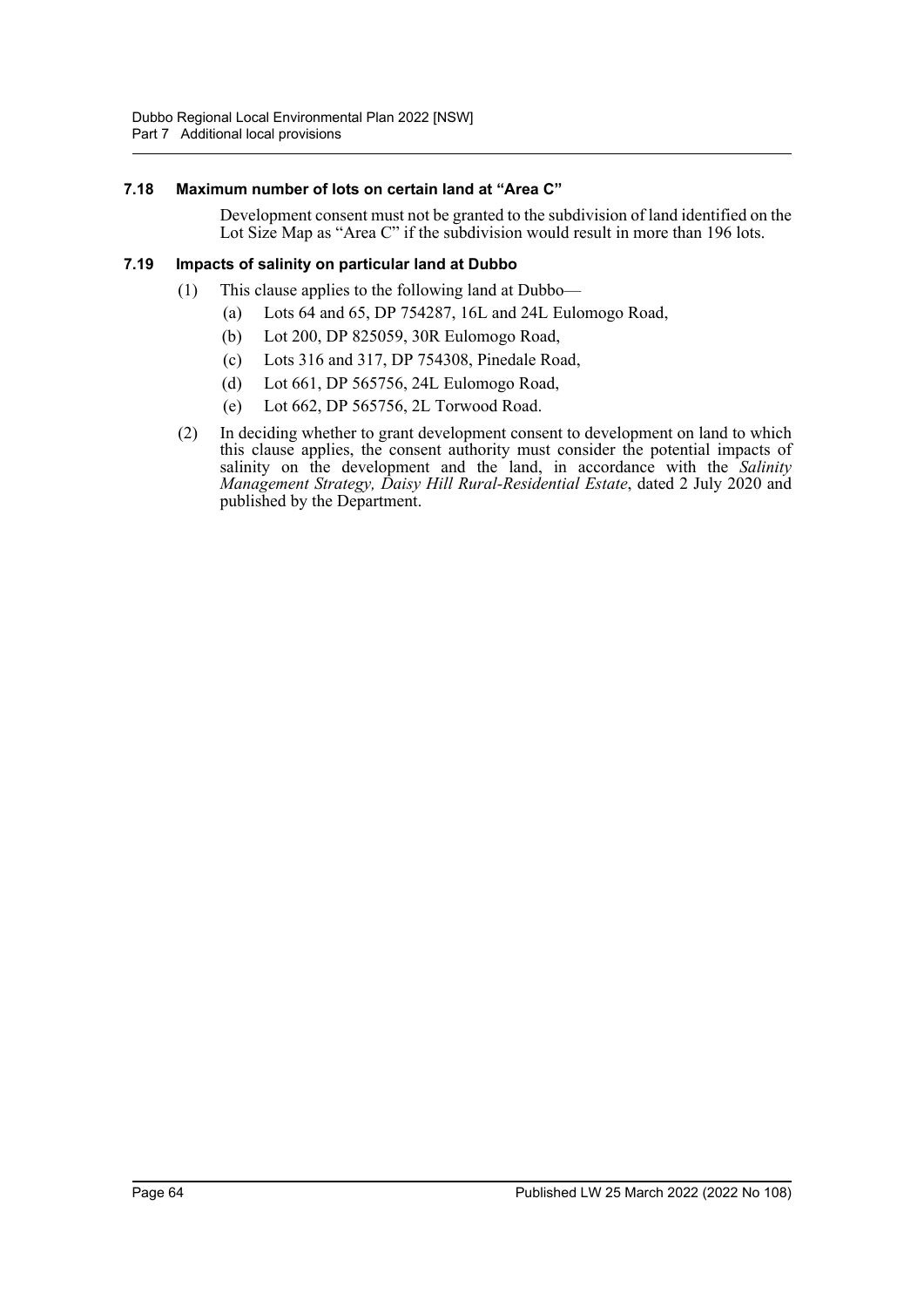## **Schedule 1 Additional permitted uses**

(Clause 2.5)

## **1 Use of certain land at 90–101 Brisbane Street and 27 Erskine Street, Dubbo**

- (1) This clause applies to the following land at Dubbo, identified as "1" on the Additional Permitted Uses Map—
	- (a) Lots A and B, DP 162733, 95 and 97 Brisbane Street,
	- (b) Lot A, DP 62456, 27 Erskine Street,
	- (c) Lot 1, SP 19646, 92 Brisbane Street,
	- (d) Lot 100, DP 808182, 101–105 Brisbane Street,
	- (e) Lot A, DP 162468, 101–105 Brisbane Street.
- (2) Development for the purposes of agricultural produce industries is permitted with development consent.

## **2 Use of certain land at 120L Narromine Road, Dubbo**

- (1) This clause applies to part of Lot 304, DP 1236020, 120L Narromine Road, Dubbo, identified as "2" on the Additional Permitted Uses Map.
- (2) Development for the purposes of a single dwelling house is permitted with development consent.

## **3 Use of certain land at 1 Torvean Avenue, Dubbo**

- (1) This clause applies to Lot 100, DP 1168671, 1 Torvean Avenue, Dubbo, identified as "3" on the Additional Permitted Uses Map.
- (2) Development for the purposes of recreation facilities (indoor) is permitted with development consent.

## **4 Use of certain land at 10–12 Victoria Street, Dubbo**

- (1) This clause applies to Lots 3 and 4, DP 1258588, 10–12 Victoria Street, Dubbo, identified as "4" on the Additional Permitted Uses Map.
- (2) Development for the purposes of office premises is permitted with development consent.

## **5 Use of certain land at Darling Street, Dubbo**

- (1) This clause applies to Lot 5, DP 1006205, Darling Street, Dubbo, identified as "5" on the Additional Permitted Uses Map.
- (2) Development for the purposes of car parks is permitted with development consent.

## **6 Use of certain land at Palmer Street, Dubbo**

- (1) This clause applies to part of Lot 11, DP 1050240, Palmer Street, Dubbo—
	- (a) identified as "6" on the Additional Permitted Uses Map, and
	- (b) within 50m of the boundary between—
		- (i) the part of the land that is in Zone SP3 Tourist, and
		- (ii) the part of the land that is in Zone R1 General Residential.
- (2) Development for the purposes permitted in Zone R1 General Residential is permitted with development consent on the land to which this clause applies that is in Zone SP3 Tourist.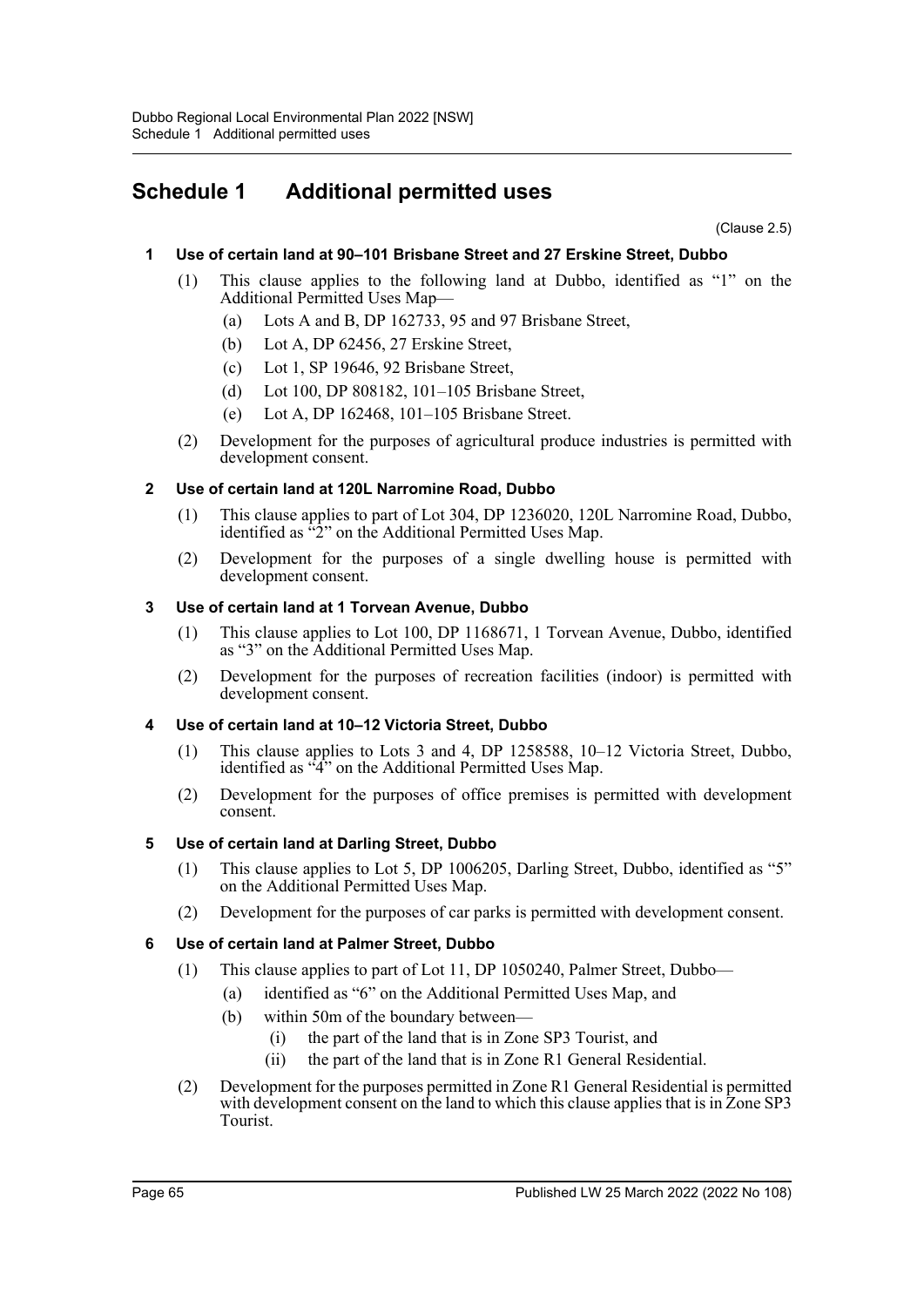- (3) Development for the purposes permitted in Zone SP3 Tourist is permitted with development consent on the land to which this clause applies that is in Zone R1 General Residential.
- (4) Development consent must not be granted unless the consent authority is satisfied that—
	- (a) the development is not inconsistent with the objectives for development in both zones, and
	- (b) the carrying out of the development is desirable, considering planning principles relating to the efficient and timely development of land, including the following—
		- (i) compatible land use planning,
		- (ii) infrastructure capacity.

## **7 Use of certain land at 20L Chapmans Road, Dubbo**

- (1) This clause applies to Lot 3, DP 554158, 20L Chapmans Road, Dubbo, identified as "7" on the Additional Permitted Uses Map.
- (2) Development for the purposes of hotel or motel accommodation is permitted with development consent.

## **8 Use of certain land at Boundary Road, Dubbo**

- (1) This clause applies to part of Lot 501, DP 1255115, Boundary Road, Dubbo, identified as " $\hat{8}$ " on the Additional Permitted Uses Map.
- (2) Development for the following purposes is permitted with development consent—
	- (a) a single recreation facility (indoor),
	- (b) a single pub.

## **9 Use of certain land at 31 Merrilea Road, Dubbo**

- (1) This clause applies to Lot 12, DP 1154493, 31 Merrilea Road, Dubbo, identified as "9" on the Additional Permitted Uses Map.
- (2) Development for the purposes of animal boarding or training establishments is permitted with development consent.

#### **10 Use of certain land at 4L Camp Road, Dubbo**

- (1) This clause applies to part of Lot 8, DP 1063425, 4L Camp Road, Dubbo, identified as "10" on the Additional Permitted Uses Map.
- (2) Development for the following purposes is permitted with development consent—
	- (a) dwelling houses,
	- (b) home occupations.

#### **11 Use of certain land at 63 Fitzroy Street and 2R Gilgandra Road, Dubbo**

- (1) This clause applies to the following land at Dubbo, identified as "11" on the Additional Permitted Uses Map—
	- (a) part of Lot 1, DP 197736 and part of Lot 69, DP 259061, 63 Fitzroy Street,
	- (b) part of Lot 31, DP 1263665, 2R Gilgandra Road.
- (2) Development for the purposes of light industries is permitted with development consent if the development involves the manufacture of manufactured homes and similar moveable structures.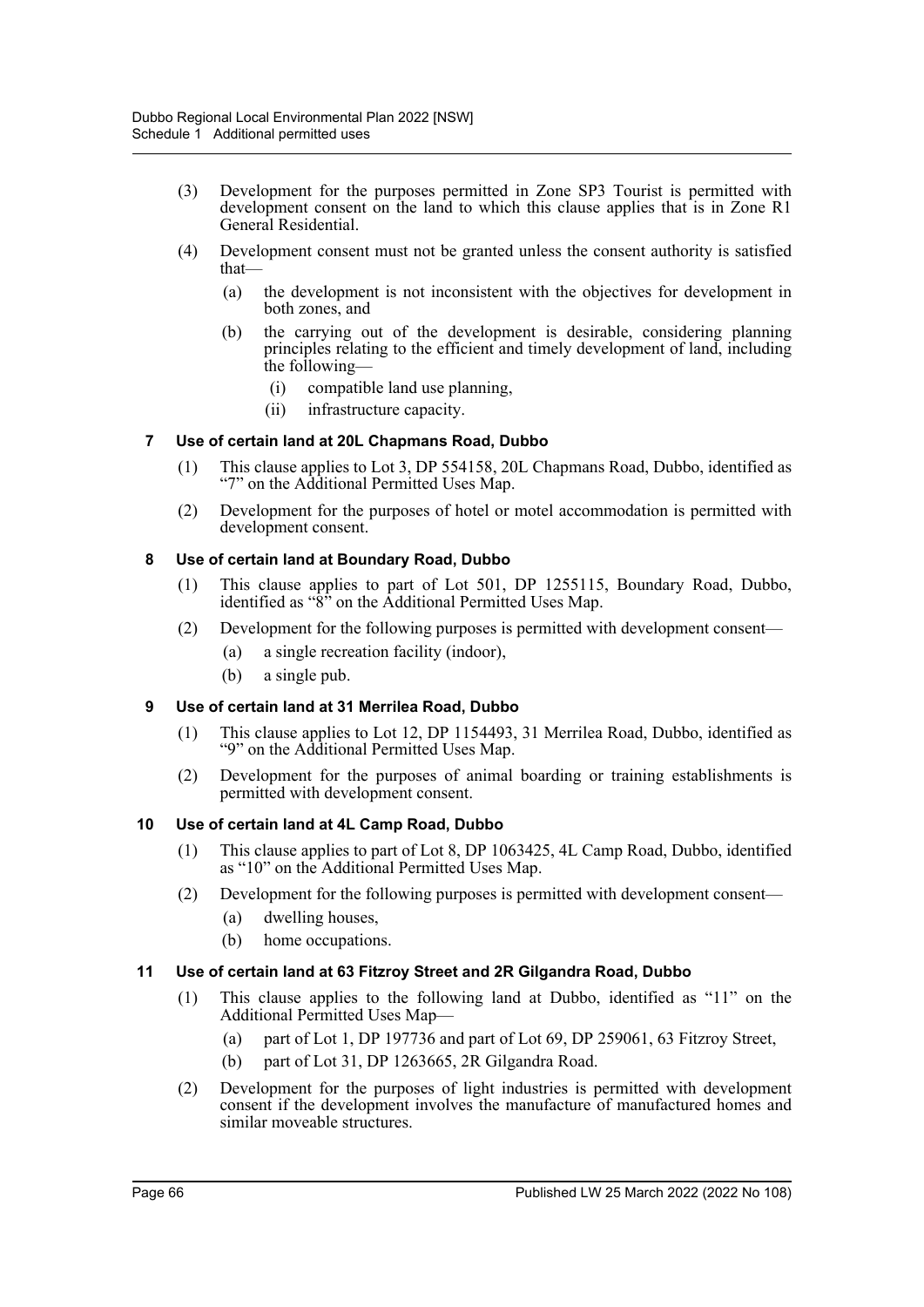## **12 Use of certain land at 10 Commercial Avenue, Dubbo**

- (1) This clause applies to Lot 701, DP 1254944, 10 Commercial Avenue, Dubbo, identified as "12" on the Additional Permitted Uses Map.
- (2) Development for the purposes of pubs is permitted with development consent.

## **13 Use of certain land at Boundary Road, Dubbo**

- (1) This clause applies to part of Lot 500, DP 1260295, Boundary Road, Dubbo, identified as "13" on the Additional Permitted Uses Map.
- (2) Development for the following purposes is permitted with development consent—
	- (a) recreation facilities (outdoor),
	- (b) registered clubs.

#### **14 Use of certain land at 20 Mitchell Street, Wellington**

- (1) This clause applies to Lot 21, DP 3831, 20 Mitchell Street, Wellington, identified as "14" on the Additional Permitted Uses Map.
- (2) Development for the purposes of recreation facilities (indoor) is permitted with development consent.

## **15 Use of certain land at 14–16 Lee Street, Wellington**

- (1) This clause applies to Lot 3, DP 214773, 14–16 Lee Street, Wellington, identified as "15" on the Additional Permitted Uses Map.
- (2) Development for the purposes of retail premises is permitted with development consent.

#### **16 Use of certain land at 44–48 Curtis Street, Wellington**

- (1) This clause applies to Lot 2, DP 773253, 44–48 Curtis Street, Wellington, identified as "16" on the Additional Permitted Uses Map.
- (2) Development for the purposes of caravan parks is permitted with development consent.

#### **17 Use of certain land at 104 Gladstone Road, Bodangora**

- (1) This clause applies to Lot 6, DP 750760 at 104 Gladstone Road, Bodangora, identified as "17" on the Additional Permitted Uses Map.
- (2) Development for the purposes of livestock processing industries that are poultry abattoirs is permitted with development consent.

#### **18 Use of certain land at Wellington**

- (1) This clause applies to land at Wellington identified as "18" on the Additional Permitted Uses Map.
- (2) Development for the purposes of residential accommodation is permitted with development consent.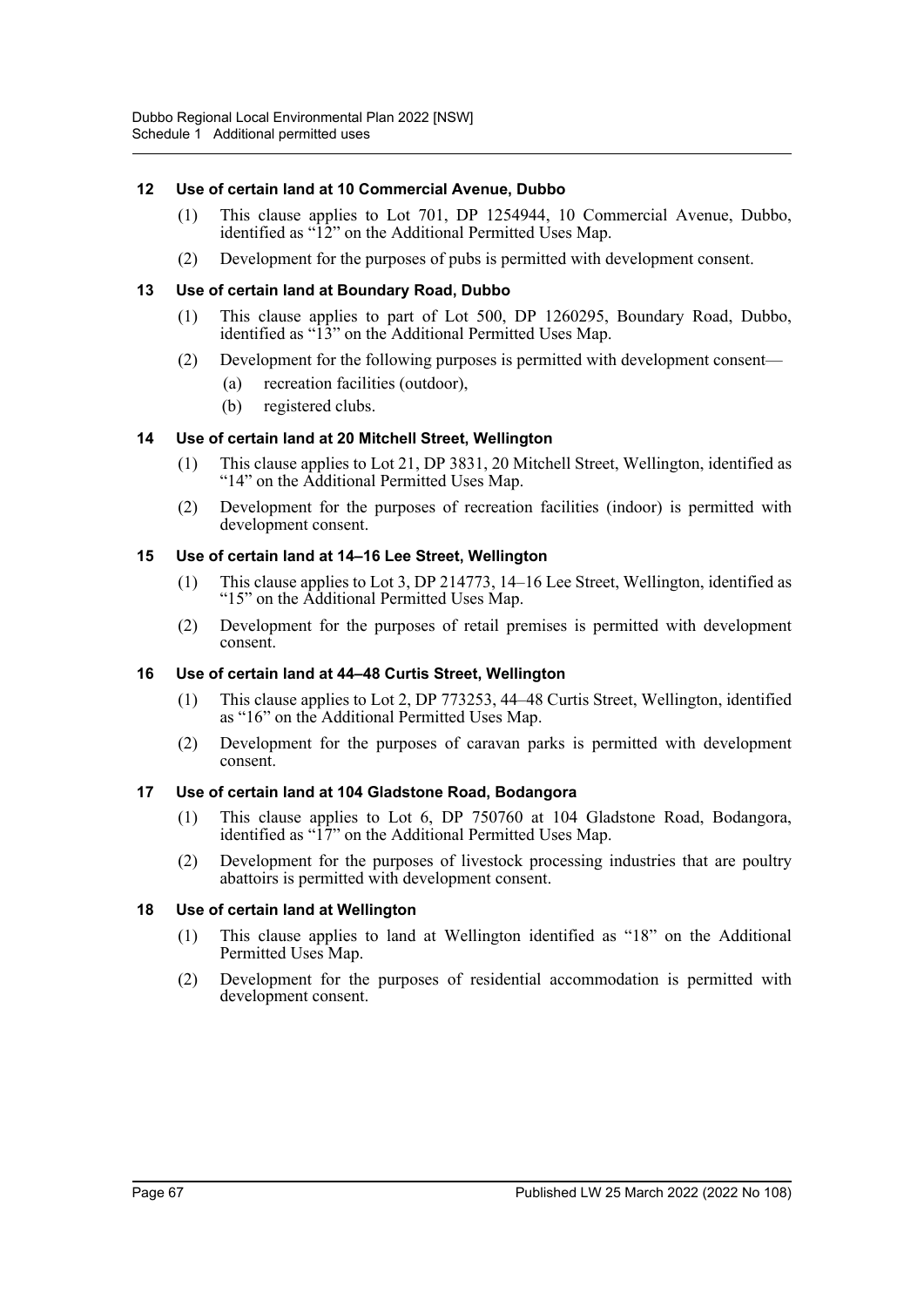# **Schedule 2 Exempt development**

(Clause 3.1)

**Note 1—** *State Environmental Planning Policy (Exempt and Complying Development Codes) 2008* specifies exempt development under that Policy. The Policy has State-wide application. This Schedule contains additional exempt development not specified in that Policy.

**Note 2—** Exempt development may be carried out without the need for development consent under the Act. Such development is not exempt from any approval, licence, permit or authority that is required under any other Act and adjoining owners' property rights and the common law still apply.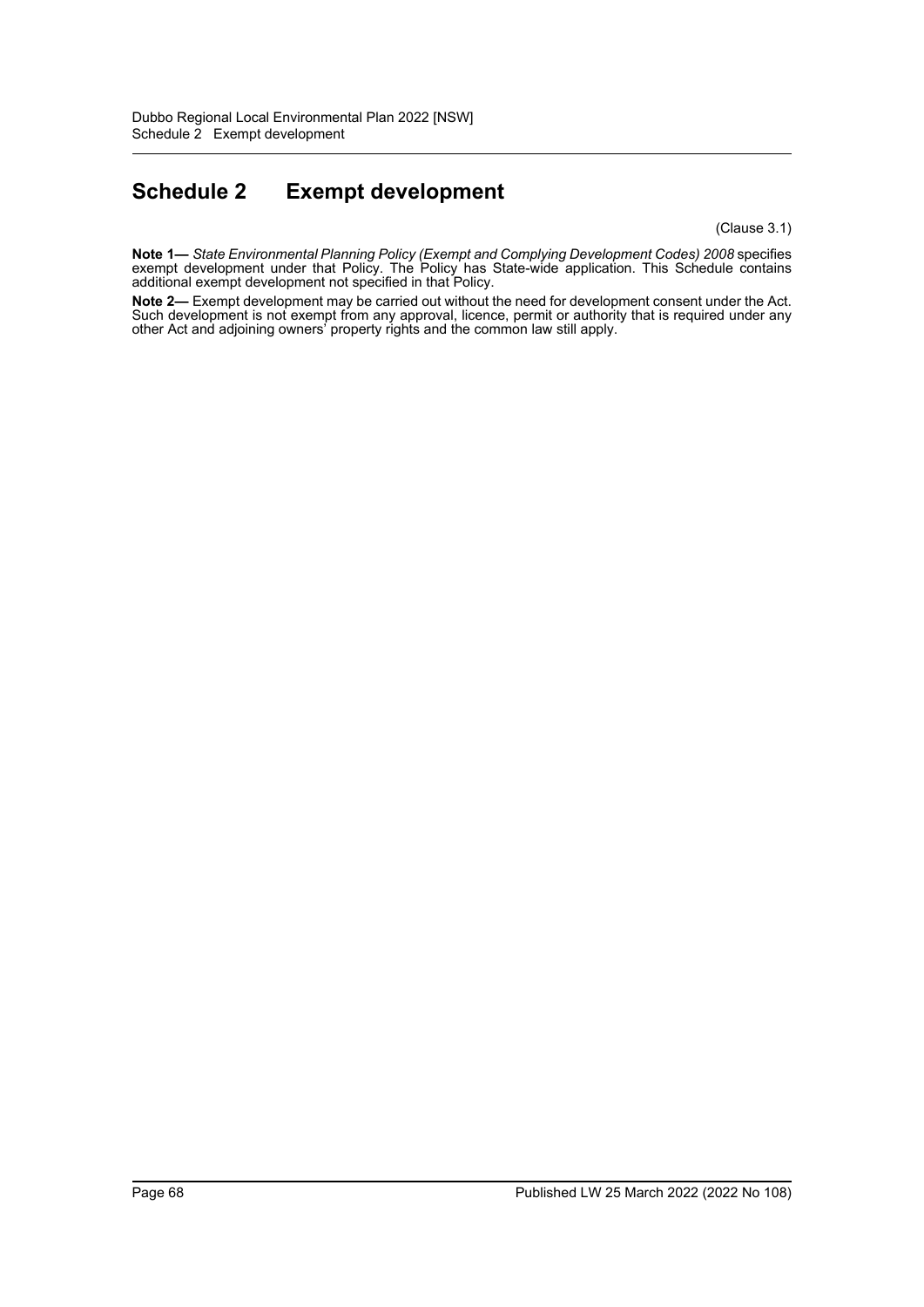# **Schedule 3 Complying development**

(Clause 3.2)

**Note—** *State Environmental Planning Policy (Exempt and Complying Development Codes) 2008* specifies complying development and the complying development conditions for that development under that Policy. The Policy has State-wide application. This Schedule contains additional complying development not specified in that Policy.

## **Part 1 Types of development**

(When this Plan was made this Part was blank)

## **Part 2 Complying development certificate conditions**

**Note—** Complying development must comply with the requirements of the Act, the regulations under the Act and this Plan.

## **General conditions**

Any development specified in Part 1 is subject to the same conditions set out in Schedule 6 to *State Environmental Planning Policy (Exempt and Complying Development Codes) 2008*.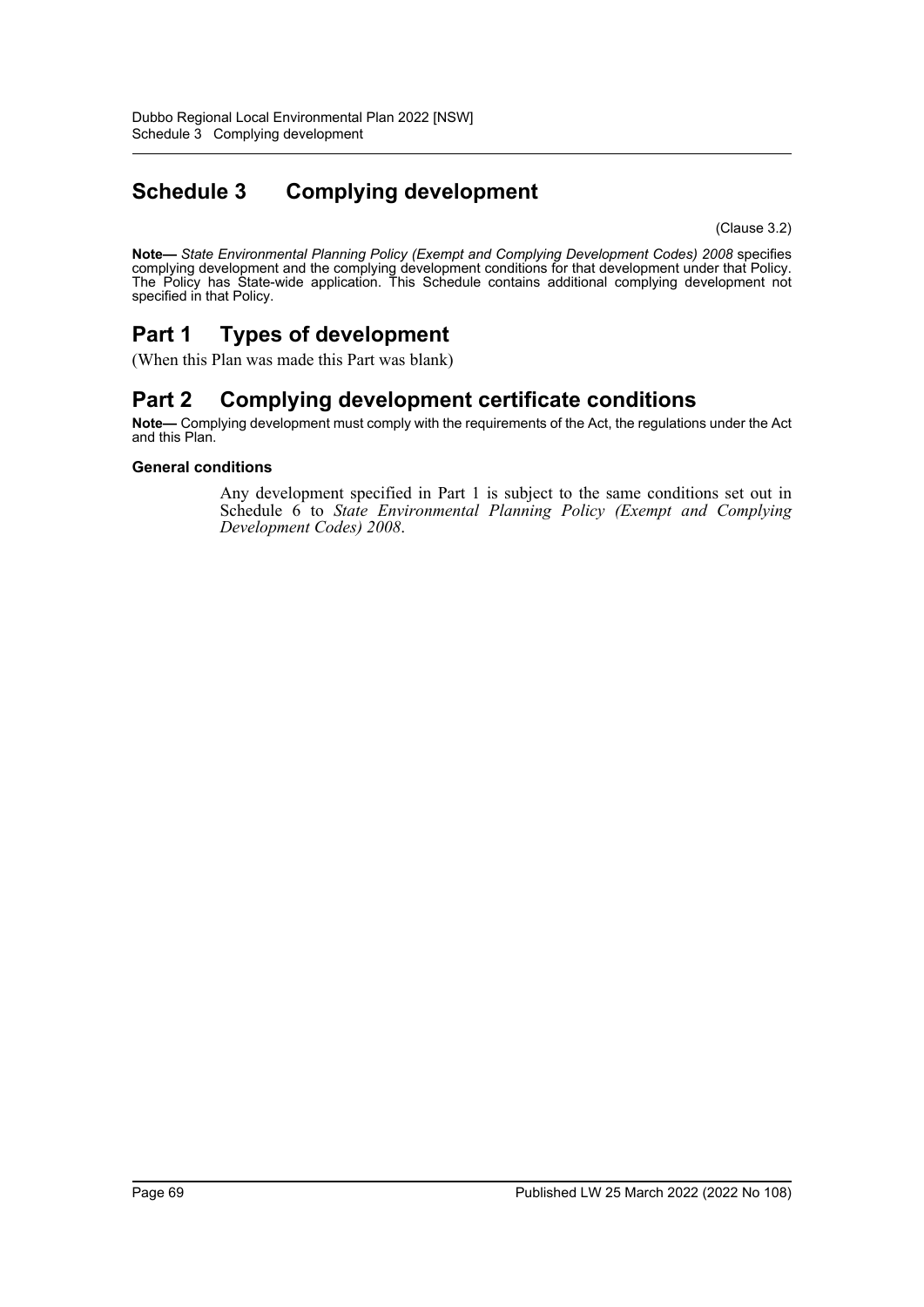## **Schedule 4 Classification and reclassification of public land**

(Clause 5.2)

## **Part 1 Land classified, or reclassified, as operational land—no interests changed**

| Column 1 | Column 2           |
|----------|--------------------|
| Locality | <b>Description</b> |
| Nil      |                    |

## **Part 2 Land classified, or reclassified, as operational land interests changed**

| Column 1   | Column 2           | Column 3                         |
|------------|--------------------|----------------------------------|
| Locality   | <b>Description</b> | Any trusts etc not<br>discharged |
| <b>Nil</b> |                    |                                  |

## **Part 3 Land classified, or reclassified, as community land**

| Column 1 | Column 2           |
|----------|--------------------|
| Locality | <b>Description</b> |
| Nil      |                    |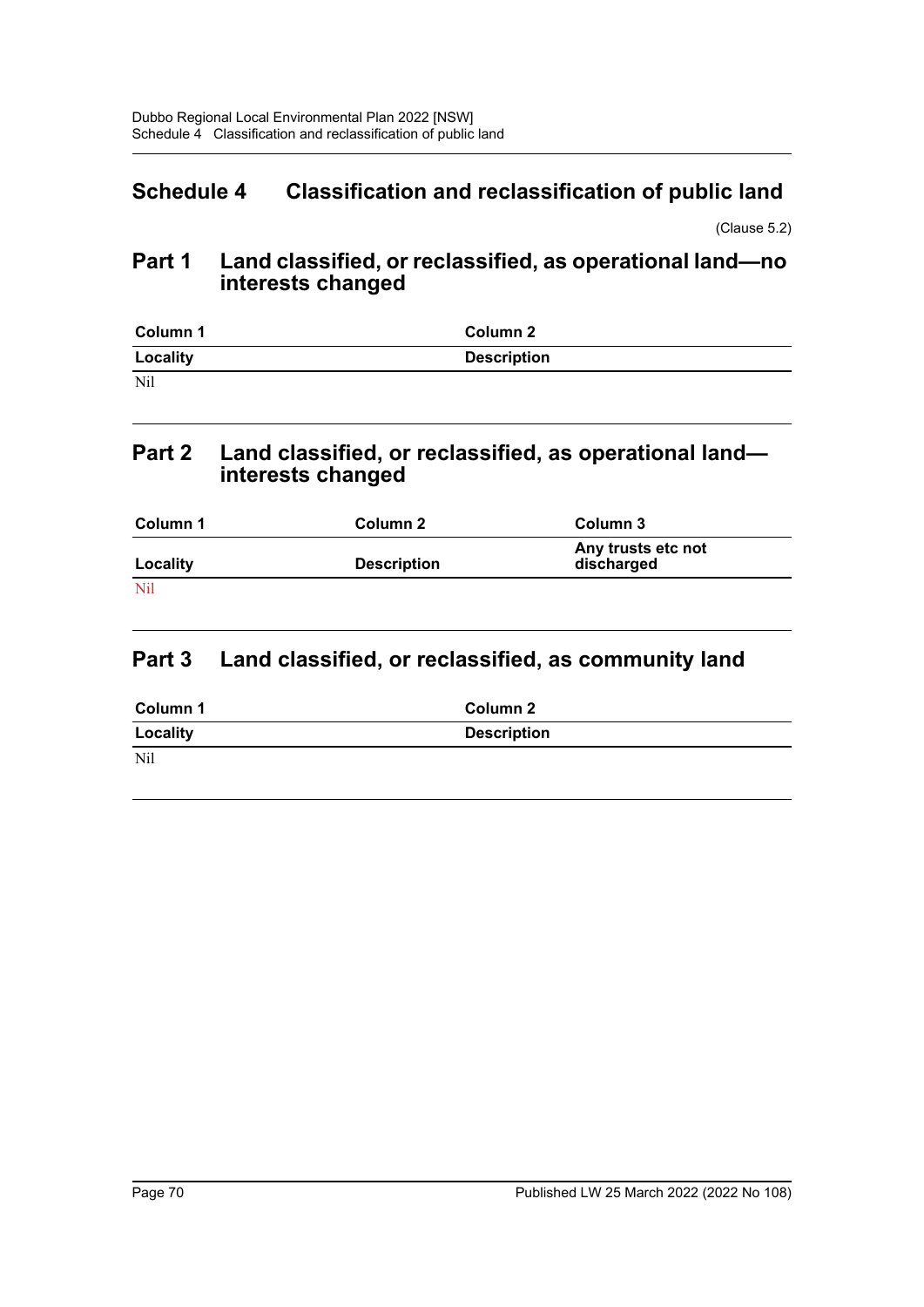## **Schedule 5 Environmental heritage**

(Clause 5.10)

## **Part 1 Heritage items**

| Suburb              | <b>Item Name</b>                                      | <b>Address</b>                                | <b>Property</b><br><b>Description</b>                       | Significance | Item No        |
|---------------------|-------------------------------------------------------|-----------------------------------------------|-------------------------------------------------------------|--------------|----------------|
| Apsley              | "Wellington<br>Caves"<br>limestone/<br>phosphate mine | 101 Caves Road Lot 1, DP                      | 1243034; Lot<br>302, DP 756920                              | Local        | I <sub>1</sub> |
| <b>Bakers</b> Swamp | Gowan Green<br>Overfold                               | "Oakville".<br>1064 Gowan<br>Green Road       | Lot 1, DP<br>175753                                         | Local        | 12             |
| <b>Bakers Swamp</b> | Naroogal Park<br>homestead<br>buildings               | "Naroogal<br>Park", 853<br>Naroogal Road      | Lot $1,DP$<br>1012352                                       | Local        | 13             |
| Ballimore           | Cemetery and<br>surveyor's<br>stump                   | A'Courts Road                                 | Lot 7017, DP<br>1122209                                     | Local        | 14             |
| Ballimore           | Ballimore<br>school                                   | 22 Bomen<br>Street and<br><b>Rymer Street</b> | Lot 1, Section 9, Local<br>DP 758046; Lot<br>118, DP 754322 |              | I5             |
| Ballimore           | Soda Springs                                          | "Melrose".<br>Dunedoo Road                    | Lot $5$ , DP<br>754285                                      | Local        | 16             |
| Ballimore           | Barbigal Hill                                         | 169R Dunedoo<br>Road                          | Lot $5, DP$<br>1007412                                      | Local        | 17             |
| Ballimore           | "Barbigal"<br>homestead and<br>woolshed               | 210 Dunedoo<br>Road                           | Lot 111, DP<br>754286                                       | Local        | I8             |
| Ballimore           | Ballimore Inn<br>(The Royal)<br>Hotel)                | 26 Federation<br><b>Street</b>                | Lot 1, DP<br>959816                                         | Local        | 19             |
| Ballimore           | "Fettlers Hut"<br>slab hut                            | Firbank Street                                | Lot 86, DP<br>754322                                        | Local        | I10            |
| Ballimore           | Muronbung<br>Mineral Springs                          | "Shirley", 5399<br>Golden<br>Highway          | Lot 1, DP<br>1242648                                        | Local        | 111            |
| Benalong            | Shepherd's Hill                                       | Strathmore<br>Road                            | Lot 7001, DP<br>1019838                                     | Local        | 112            |
| Bodangora           | <b>Survey Tree</b><br>(Sturt 1828)                    | "Glen<br>Mitchell", 1196<br>Bodangora<br>Road | Lot 2, DP<br>880633                                         | Local        | <b>I13</b>     |
| Bodangora           | St Paul's<br>Catholic Church Street                   | 16 Church                                     | Lots 92 and 93, Local<br>DP 754290                          |              | I14            |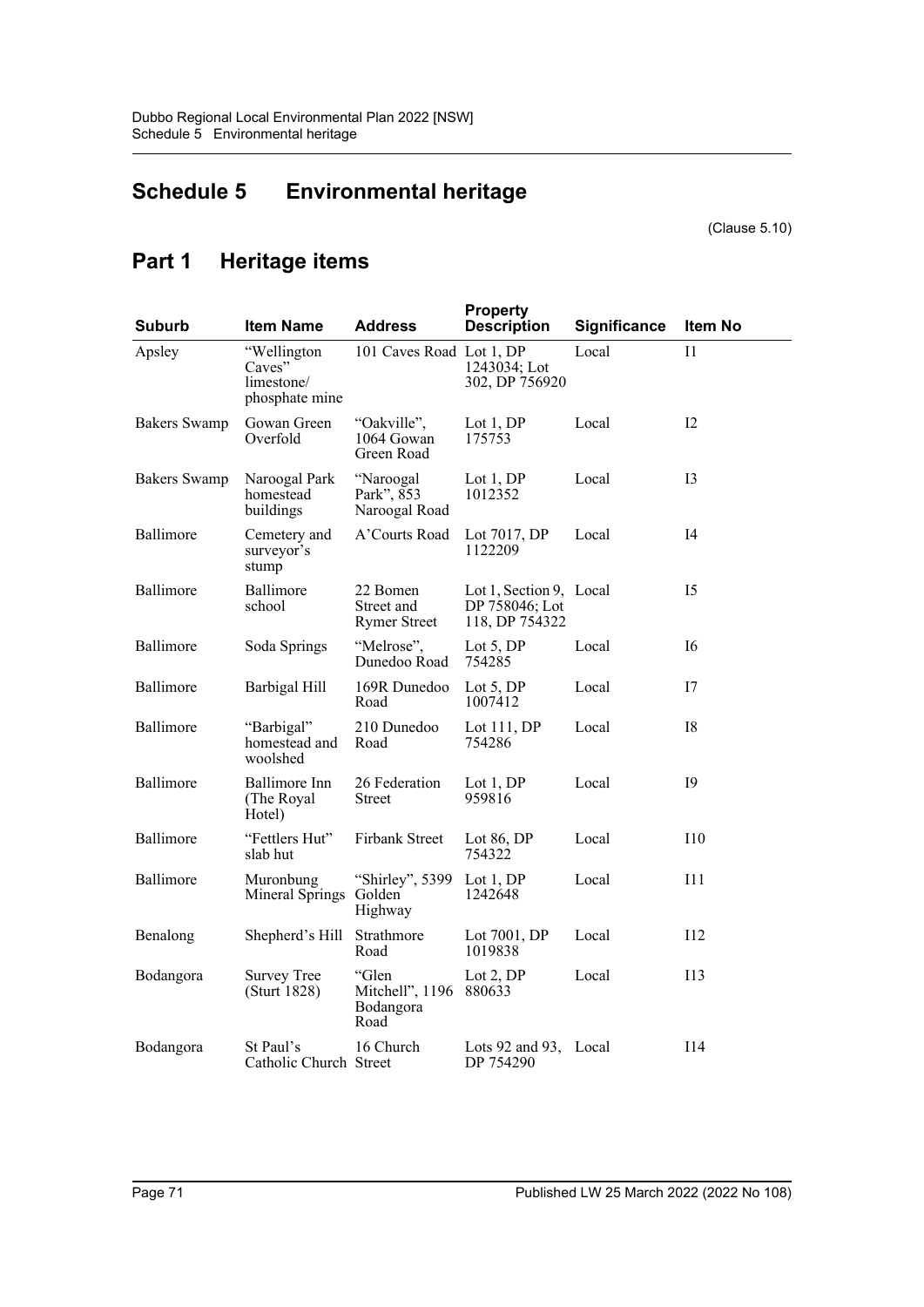| <b>Suburb</b> | <b>Item Name</b>                                                                          | <b>Address</b>                                         | <b>Property</b><br><b>Description</b>               | <b>Significance</b> | <b>Item No</b> |
|---------------|-------------------------------------------------------------------------------------------|--------------------------------------------------------|-----------------------------------------------------|---------------------|----------------|
| Bodangora     | Former<br>Bodangora Gold Dick Street<br>Mine-<br>chimney, shaft<br>and engine<br>footings | "Gold Hill", 251 Lot 1, DP                             | 947683; Lot 17,<br>DP 750760                        | Local               | I15            |
| Bodangora     | Kaiser Mine site "Ahwahnee",                                                              | 49 Gillinghall<br>Road                                 | Lot $1,DP$<br>133286                                | Local               | 116            |
| Bodangora     | Noonee Nyrang<br>homestead                                                                | "Noonee<br>Nyrang", 6444<br>Goolma Road                | Lot 84, DP 2987 Local                               |                     | 117            |
| Bodangora     | Bodangora War 16 Memorial<br>Memorial                                                     | Lane                                                   | Lot 97, $DP$<br>750760                              | Local               | I18            |
| Bodangora     | Bodangora<br>Cemetery                                                                     | 120 Mine Road Lots 7001 and                            | 7002, DP<br>$1020117$ ; Lot<br>7010, DP<br>1023438  | Local               | I19            |
| Boothenba     | Woolshed and<br>silo                                                                      | Boothenba<br>Road                                      | Lots 1051 and<br>1052, DP<br>605363                 | Local               | I20            |
| Comobella     | Comobella Hall 16 Forestvale                                                              | Road                                                   | Lot $115$ , DP<br>754327                            | Local               | 121            |
| Curra Creek   | Curra Creek<br>Cemetery,<br>former<br>Murrumbong                                          | 40 Cosier Lane                                         | Lot 136, $DP$<br>753253                             | Local               | I22            |
| Curra Creek   | Curra Creek<br>Union Church                                                               | 1161 Curra<br>Creek Road                               | Lot $1,DP$<br>136818                                | Local               | I23            |
| Curra Creek   | "Three Eras"<br>Road<br>Formations                                                        | "Elysian Farm", Lot 2, DP<br>737 Renshaw<br>McGirr Way | 519851                                              | Local               | I24            |
| Curra Creek   | Roselayne<br>Cemetery                                                                     | 15 Tillings Lane Lot B, DP                             | 314163                                              | Local               | 125            |
| Dripstone     | Dripstone<br>Railway Cutting Way, behind<br>geological site                               | Burrendong<br>Mack Station                             | Road/Rail<br>Reserve, Lot<br>7003, DP<br>1209930    | Local               | <b>I26</b>     |
| Dripstone     | Former St<br>Agnes of the<br><b>Springs</b><br>Catholic Church                            | 8087<br>Burrendong<br>Way                              | Lot $90, DP$<br>756882                              | Local               | 127            |
| Dubbo         | Old Dubbo<br>Pioneer<br>Cemetery                                                          | Angle Road                                             | Lot $181, DP$<br>754331                             | Local               | <b>I28</b>     |
| Dubbo         | <b>Butlers Falls</b><br>river crossing                                                    | Angle and<br>Cumboogle<br>Roads                        | Lot 7005, DP<br>1019857; Lot<br>7300, DP<br>1153463 | Local               | I29            |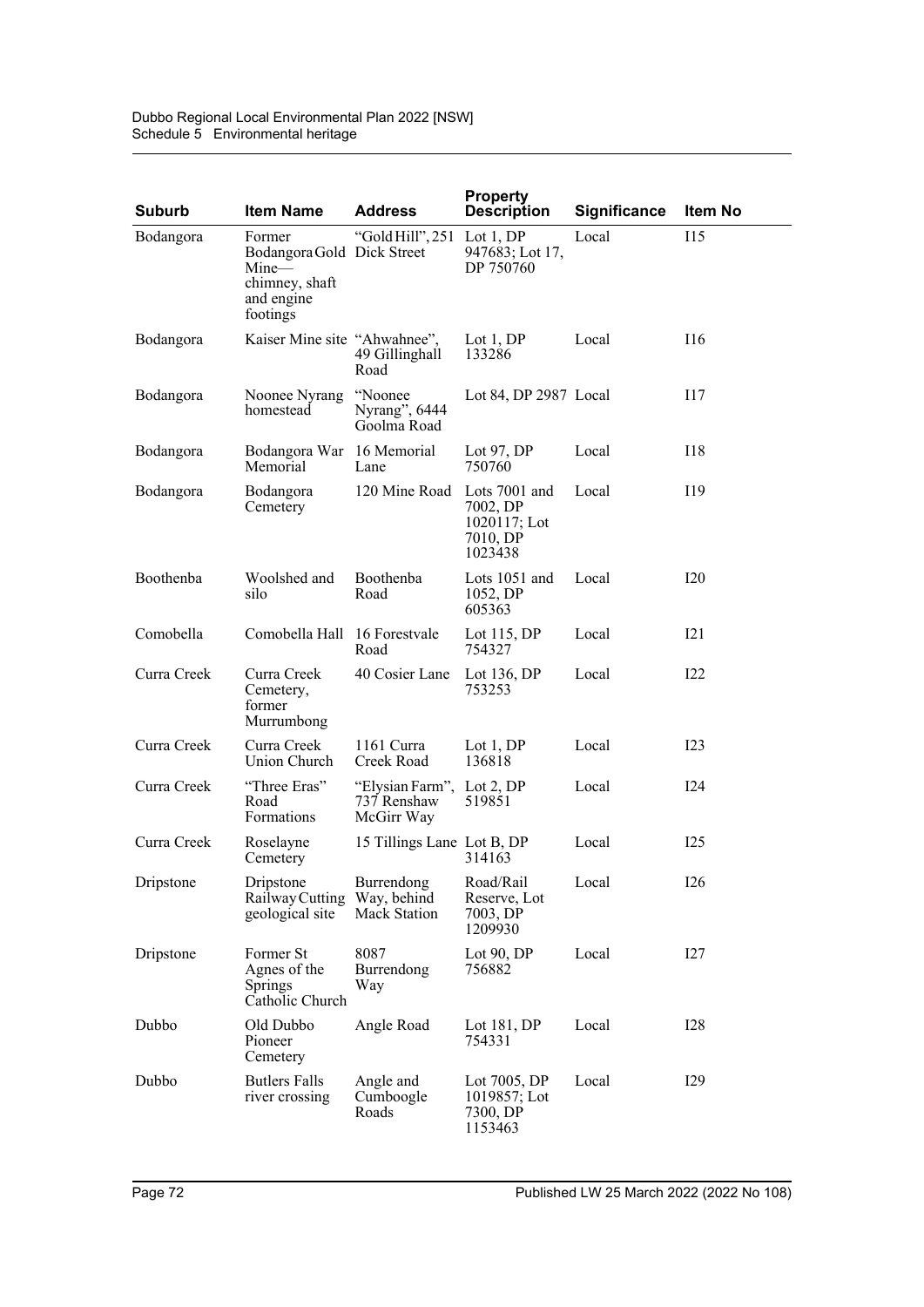| Dubbo Regional Local Environmental Plan 2022 [NSW] |
|----------------------------------------------------|
| Schedule 5 Environmental heritage                  |

| <b>Suburb</b> | <b>Item Name</b>                           | <b>Address</b>                                                 | <b>Property</b><br><b>Description</b>                | <b>Significance</b> | Item No    |
|---------------|--------------------------------------------|----------------------------------------------------------------|------------------------------------------------------|---------------------|------------|
| Dubbo         | "Regand Park"                              | 7 Avalon Place                                                 | Lot $32$ , DP<br>1100758                             | Local               | <b>I30</b> |
| Dubbo         | Edwardian<br>house                         | 7 Belmore<br><b>Street</b>                                     | Lots $7$ and $8$ ,<br>Section 5, DP<br>907           | Local               | <b>I31</b> |
| Dubbo         | Woolshed and<br>shearers' hut              | 6L Benolong<br>Road and part of 902, DP<br>90 Benelong<br>Road | Lots 901 and<br>1236500                              | Local               | <b>I32</b> |
| Dubbo         | Edwardian<br>house                         | 19 Bishop Street Lot N, DP                                     | 383165                                               | Local               | <b>I33</b> |
| Dubbo         | Vertical<br>weatherboard<br>cottage        |                                                                | 37 Bishop Street Lot 10, Section Local<br>3, DP 2860 |                     | I34        |
| Dubbo         | Railway bridge                             | <b>Bligh Street</b>                                            |                                                      | Local               | I35        |
| Dubbo         | "Ranelagh"                                 | <b>Bourke Street</b>                                           | Lot $518$ , DP<br>603598                             | Local               | I36        |
| Dubbo         | "Tantallon"                                | 21 Bourke<br>Street                                            | Lots 210 and<br>211, DP<br>1263026                   | Local               | <b>I37</b> |
| Dubbo         | "Mayvilla"                                 | 80 Bourke<br><b>Street</b>                                     | Lot 5, Section<br>A, DP 2683                         | Local               | <b>I38</b> |
| Dubbo         | "Emoh Ruo"                                 | 84 Bourke<br>Street                                            | Lot 11, DP 3113 Local                                |                     | I39        |
| Dubbo         | "Montana"                                  | 106 Bourke<br>Street                                           | Lot 18, DP $5855$ Local                              |                     | I40        |
| Dubbo         | Edwardian<br>cottage                       | 108 Bourke<br><b>Street</b>                                    | Lot 17, DP 5855 Local                                |                     | I41        |
| Dubbo         | Cottage                                    | 110 Bourke<br>Street                                           | Lot 16, DP 5855 Local                                |                     | I42        |
| Dubbo         | "Eastonville"                              | 122 Bourke<br>Street                                           | Lot 17, DP 1541 Local                                |                     | I43        |
| Dubbo         | "Yalarbon"<br>Victorian house Street       | 133 Bourke                                                     | Lot $10, DP$<br>628609                               | Local               | I44        |
| Dubbo         | Cottage                                    | 135 Bourke<br><b>Street</b>                                    | Lot $3$ , DP<br>1089262                              | Local               | I45        |
| Dubbo         | Cottage                                    | 137 Bourke<br><b>Street</b>                                    | Lot $1, DP$<br>996193                                | Local               | I46        |
| Dubbo         | Former<br>Macquarie<br>Brewery             | 72 Brisbane<br><b>Street</b>                                   | Lot $2,DP$<br>580341                                 | Local               | I47        |
| Dubbo         | "Hub of the<br>West Lodge",<br>brick house | 79 Brisbane<br><b>Street</b>                                   | Lot 781, DP<br>997786                                | Local               | I48        |
| Dubbo         | Ben Furney<br>Flour Mills                  | 101 Brisbane<br><b>Street</b>                                  | Lot $100$ , DP<br>808182                             | Local               | I49        |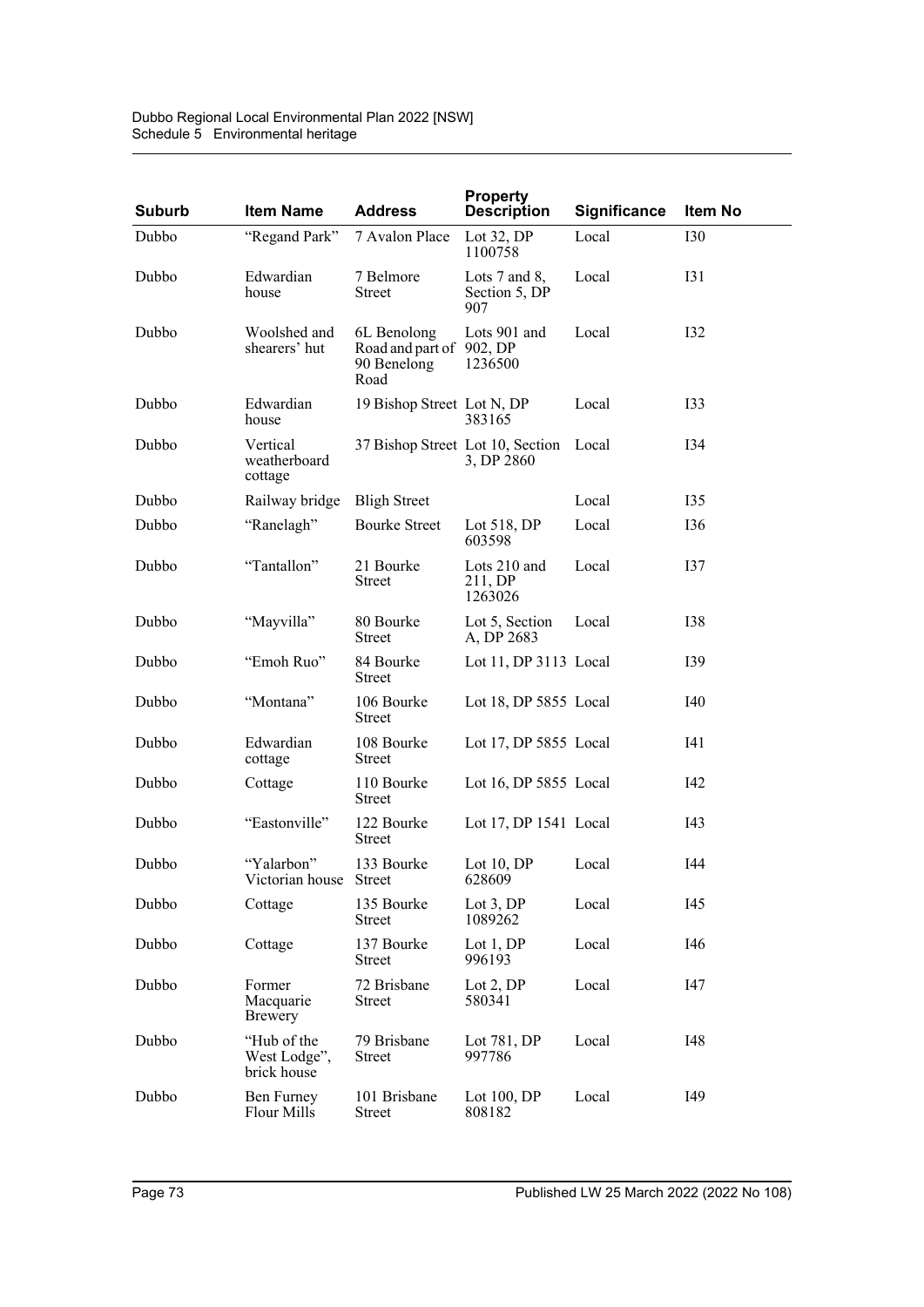| <b>Suburb</b> | <b>Item Name</b>                                      | <b>Address</b>                            | <b>Property</b><br><b>Description</b>                                           | <b>Significance</b> | Item No         |
|---------------|-------------------------------------------------------|-------------------------------------------|---------------------------------------------------------------------------------|---------------------|-----------------|
| Dubbo         | Dubbo<br>Courthouse                                   | 137 Brisbane<br>Street                    | Lot $7, DP$<br>40398; Lot 15,<br>Section 4, DP<br>758361; Lot 13,<br>DP 1134035 | Local               | <b>I50</b>      |
| Dubbo         | Dubbo Lands<br>Office                                 | 142 Brisbane<br><b>Street</b>             | Lot $3,DP$<br>1128529                                                           | Local               | I51             |
| Dubbo         | Dwelling house 144 Brisbane<br>and retail<br>premises | <b>Street</b>                             | Lot 1, DP $10863$ Local                                                         |                     | I <sub>52</sub> |
| Dubbo         | <b>Holy Trinity</b><br>Anglican<br>Church             | 160 Brisbane<br><b>Street</b>             | Lots $6$ and $7$ ,<br>Section 10, DP<br>758361                                  | Local               | I53             |
| Dubbo         | Commercial<br>Hotel                                   | 161 Brisbane<br>Street                    | Lot A, DP<br>164067                                                             | Local               | I54             |
| Dubbo         | Brotherhood<br>House                                  | 162 Brisbane<br>Street                    | Lot 5, Section<br>10, DP 758361                                                 | Local               | I55             |
| Dubbo         | "Westbury"                                            | 169 Brisbane<br><b>Street</b>             | Lot $3,DP$<br>507416                                                            | Local               | I <sub>56</sub> |
| Dubbo         | "Rathgorrah"                                          | 193 Brisbane<br><b>Street</b>             | Lot 1, DP 13679 Local                                                           |                     | 157             |
| Dubbo         | Victorian house 201 Brisbane                          | Street                                    | Lot $1,DP$<br>794729                                                            | Local               | <b>I58</b>      |
| Dubbo         | "Aberdour"                                            | 203 Brisbane<br>Street                    | Lot $1, DP$<br>794604                                                           | Local               | I59             |
| Dubbo         | "Araluen"                                             | 234 Brisbane<br>Street                    | Lot $1, DP$<br>137398                                                           | Local               | I60             |
| Dubbo         | "Moira"                                               | 236 Brisbane<br>Street                    | Lot $11, DP$<br>1242163                                                         | Local               | I61             |
| Dubbo         | Edwardian<br>house                                    | 268 and 270<br><b>Brisbane Street</b>     | Lots 1 and 2,<br>Section A, DP<br>9489                                          | Local               | I <sub>62</sub> |
| Dubbo         | Convent of<br>Mercy                                   |                                           | 41 Bultje Street Lot 9, Section 8, Local<br>DP 758361                           |                     | I63             |
| Dubbo         | Former St<br>Brigids Catholic<br>Church               |                                           | 41 Bultje Street Lot 8, Section 8, Local<br>DP 758361                           |                     | <b>I64</b>      |
| Dubbo         | St Brigids<br>Presbytery                              |                                           | 41 Bultje Street Lot 6, Section 8, Local<br>DP 758361                           |                     | I65             |
| Dubbo         | "Iownit"                                              | 52 Bultje Street Lot 5, DP 6604           |                                                                                 | Local               | I66             |
| Dubbo         |                                                       | Dwelling house 81 Bultje Street Lot 1, DP | 718457                                                                          | Local               | I67             |
| Dubbo         | Dwelling house 101 Bultje                             | <b>Street</b>                             | Lot 3, DP 491<br>and Lot A, DP<br>360699                                        | Local               | <b>I68</b>      |
| Dubbo         | Dwelling house 104 Bultje                             | <b>Street</b>                             | Lot A, DP<br>390552                                                             | Local               | I69             |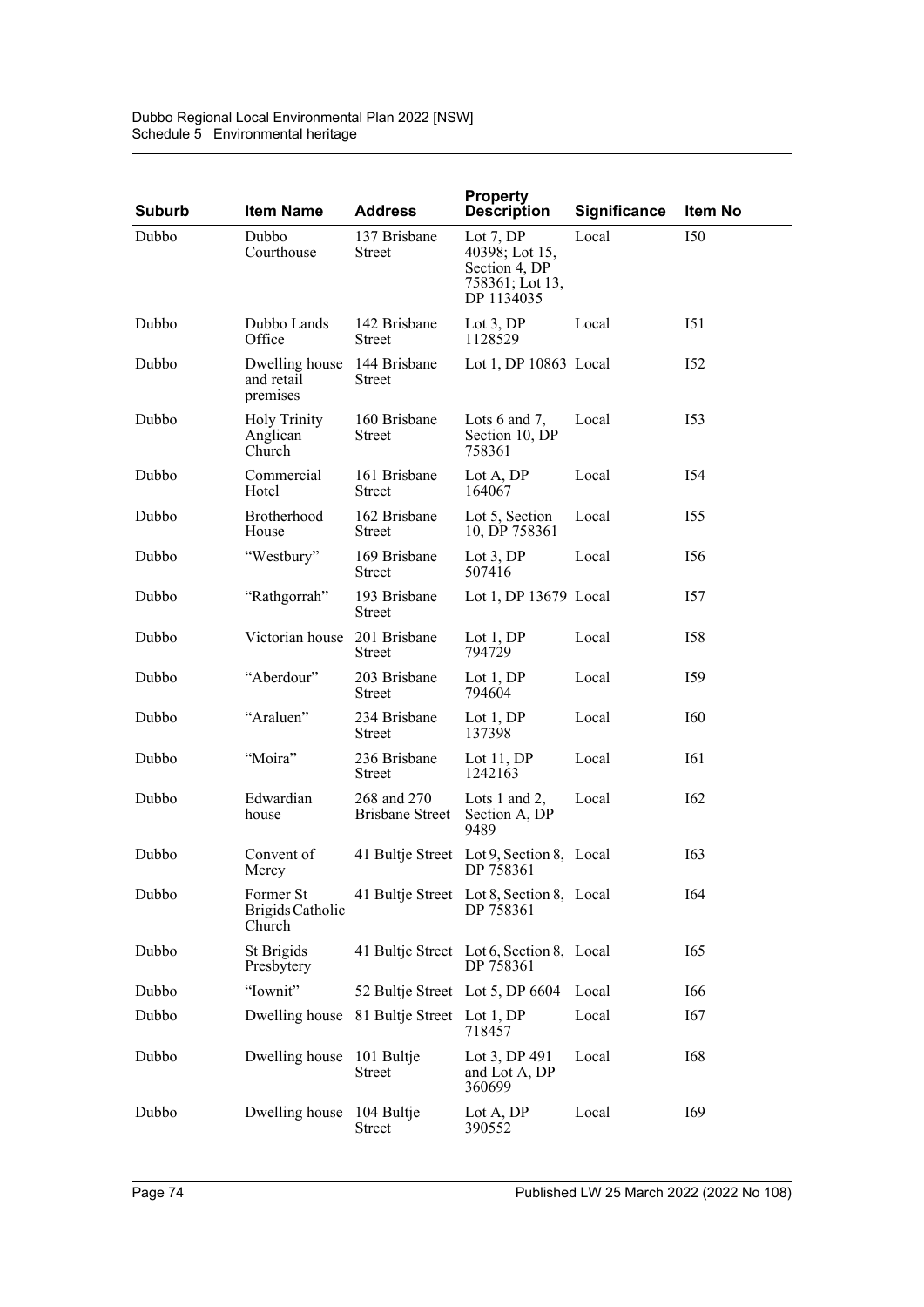| <b>Suburb</b> | <b>Item Name</b>                                                | <b>Address</b>                                 | <b>Property</b><br><b>Description</b>         | <b>Significance</b> | Item No    |
|---------------|-----------------------------------------------------------------|------------------------------------------------|-----------------------------------------------|---------------------|------------|
| Dubbo         | Federation<br>house                                             | 105 Bultje<br><b>Street</b>                    | Lots 6 and 7, DP Local<br>491                 |                     | I70        |
| Dubbo         | "Suva"                                                          | 106 Bultje<br><b>Street</b>                    | Lot $1, DP$<br>225613                         | Local               | I71        |
| Dubbo         | Victorian house                                                 | 108 Bultje<br>Street                           | Lot $2,DP$<br>225613                          | Local               | I72        |
| Dubbo         | Dwelling house                                                  | 110 Bultje<br><b>Street</b>                    | Lot $3,DP$<br>225613                          | Local               | 173        |
| Dubbo         | Dwelling house                                                  | 112 Bultje<br><b>Street</b>                    | Lot 4, $DP$<br>225613                         | Local               | I74        |
| Dubbo         | "Dalkeith"                                                      | 114 Bultje<br><b>Street</b>                    | Lot $5, DP$<br>225613                         | Local               | I75        |
| Dubbo         | "Pretoria"                                                      | 117 Bultje<br><b>Street</b>                    | Lot 4, $DP$<br>978043                         | Local               | I76        |
| Dubbo         | "Hazeldene"                                                     | 122 Bultje<br>Street                           | Lot $2,DP$<br>579472                          | Local               | 177        |
| Dubbo         | "Mount Olive"                                                   | 6R<br>Bunglegumbie<br>Road                     | Lot $31,DP$<br>1219695; Lot<br>32, DP 1219695 | Local               | I78        |
| Dubbo         | Former Bungle<br>Gumbie<br>homestead                            | 50R<br>Bunglegumbie<br>Road                    | Lot $156, DP$<br>753233                       | Local               | I79        |
| Dubbo         | Old Buninyong<br>School                                         | 49 Buninyong<br>Road                           | Lot $302$ , DP<br>754308                      | Local               | <b>I80</b> |
| Dubbo         | Terramungmine 63 and 63L<br>homestead and<br>woolshed           | Burraway Road                                  | Lot 8, DP<br>1205114; Lot<br>272, DP 883881   | Local               | <b>I81</b> |
| Dubbo         | Dwelling house 6 Cadell Street                                  |                                                | Lot 12, DP<br>740060                          | Local               | <b>I82</b> |
| Dubbo         | "Mayville"                                                      | 40 Carrington<br>Avenue                        | Lot 12, DP $2335$ Local                       |                     | <b>I83</b> |
| Dubbo         | "The Drop Inn"<br>and Wesley<br><b>Centre Uniting</b><br>Church | Church Street                                  | Lot A, DP<br>376141                           | Local               | I84        |
| Dubbo         | N & N<br>Chambers,<br>office premises                           | 20 Church<br><b>Street</b>                     | Lot 1, DP<br>198091                           | Local               | I85        |
| Dubbo         | Former<br>"Masonic Hall"                                        | 31 Church<br><b>Street</b>                     | Lot 12, DP<br>531603                          | Local               | <b>I86</b> |
| Dubbo         | Salvation Army<br>Citadel                                       | 36 Church<br><b>Street</b>                     | Lot 1, DP 67318 Local                         |                     | I87        |
| Dubbo         | Victorian<br>cottage                                            | 86 Church<br><b>Street</b>                     | Lot 10, DP<br>13133                           | Local               | <b>I88</b> |
| Dubbo         | "The Sheiling"                                                  | 44 and 46 Cobra Lots A and B,<br><b>Street</b> | DP 406488                                     | Local               | I89        |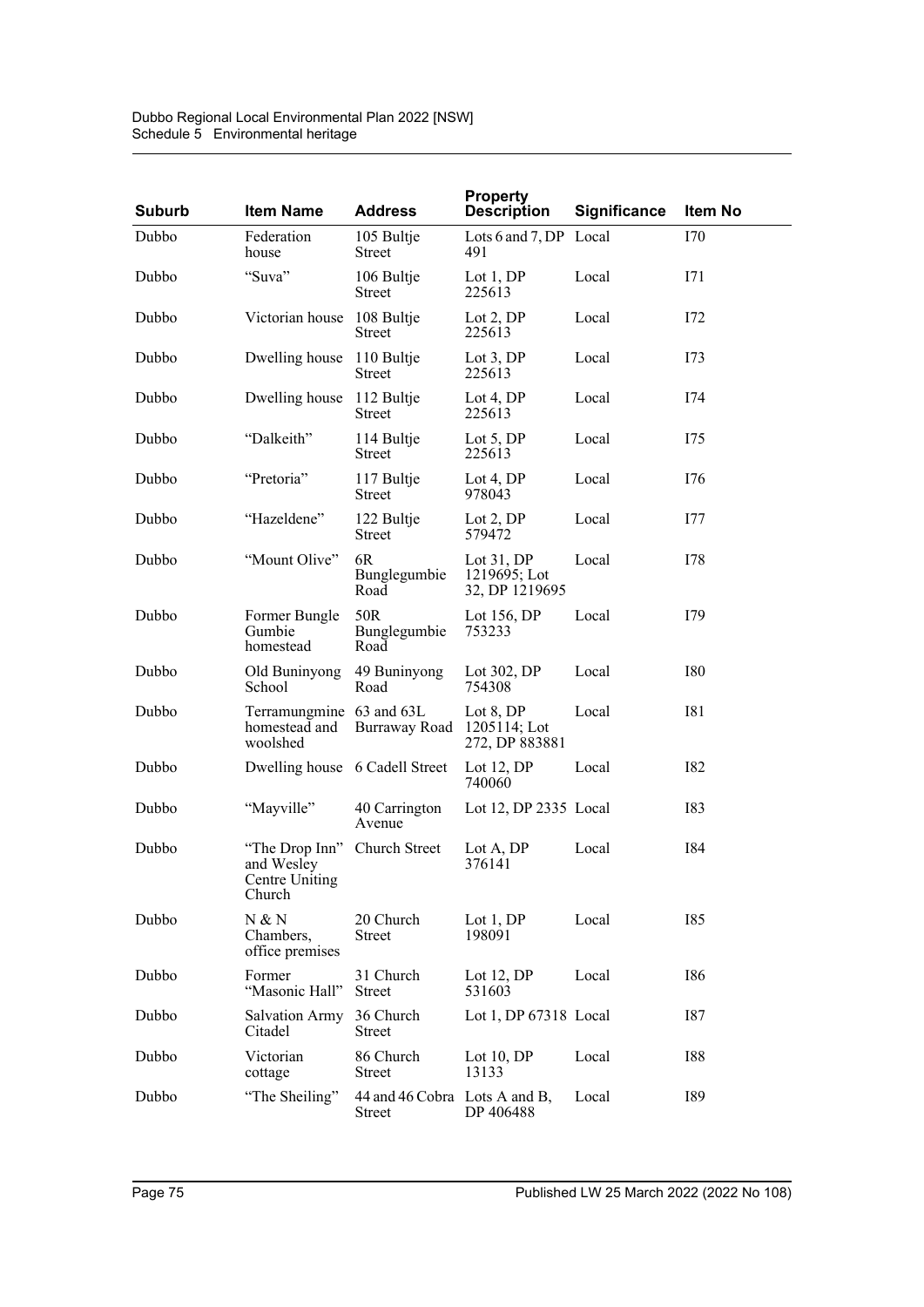| <b>Suburb</b> | <b>Item Name</b>                                         | <b>Address</b>                                    | <b>Property</b><br><b>Description</b>                   | <b>Significance</b> | Item No     |
|---------------|----------------------------------------------------------|---------------------------------------------------|---------------------------------------------------------|---------------------|-------------|
| Dubbo         | Bungalow                                                 | 78 Cobra Street Lot 11, DP                        | 16564                                                   | Local               | <b>I90</b>  |
| Dubbo         | "Yandoya"                                                |                                                   | 91 Cobra Street Lot 3, Section 1, Local<br>DP 6278      |                     | <b>I91</b>  |
| Dubbo         | Edwardian brick 117 Cobra<br>dwelling house              | <b>Street</b>                                     | Lot 7, Section 1, Local<br>DP 907                       |                     | <b>I92</b>  |
| Dubbo         | Edwardian<br>house                                       | 121 Cobra<br>Street                               | Lot A, DP<br>191927                                     | Local               | <b>I93</b>  |
| Dubbo         | Dubbo City<br>Regional<br>Airport                        | 4 Cooreena<br>Road                                | Lot $2,DP$<br>1267927; part of<br>Lot $1,DP$<br>1267927 | Local               | <b>I94</b>  |
| Dubbo         | Stone house                                              | 7 Crum Avenue Lot 1, DP                           | 207464                                                  | Local               | <b>I95</b>  |
| Dubbo         | "Lowana"                                                 | 18B Dalton<br><b>Street</b>                       | Lot $31,DP$<br>1053233                                  | Local               | I96         |
| Dubbo         |                                                          | Dwelling house 38 Dalton Street Lot G, DP         | 419151                                                  | Local               | <b>197</b>  |
| Dubbo         | Californian<br>bungalow                                  | 54 Darling<br><b>Street</b>                       | Lot 3, DP 37494 Local                                   |                     | <b>I98</b>  |
| Dubbo         | Edwardian<br>house                                       | 75 Darling<br>Street                              | Lot 5, DP 38299 Local                                   |                     | <b>I99</b>  |
| Dubbo         | Row of three<br>two-storey<br>terrace dwelling<br>houses | 82, 84 and 86<br>Darling Street                   | Lots 21, 22 and Local<br>23, DP 595680                  |                     | <b>I100</b> |
| Dubbo         | Railway cottage 106 Darling                              | Street                                            | Lot 4, $DP$<br>1006205                                  | Local               | <b>I101</b> |
| Dubbo         | Police residence 111 Darling                             | Street                                            | Lot $11, DP$<br>1090052                                 | Local               | I102        |
| Dubbo         | Former fire<br>station                                   | 116 Darling<br><b>Street</b>                      | Lot $1,DP$<br>1038705                                   | Local               | I103        |
| Dubbo         | Former<br>Headmaster's<br>house                          | 179 Darling<br>Street                             | Lot 12, Section Local<br>10, DP 758361                  |                     | I104        |
| Dubbo         | Dubbo Public<br>School                                   | 181 Darling<br><b>Street</b>                      | Lot $1,DP$<br>724331                                    | Local               | <b>I105</b> |
| Dubbo         | Georgian<br>cottage                                      | 207 Darling<br>Street                             | Lot 1, DP $3138$ Local                                  |                     | I106        |
| Dubbo         | Row of four<br>terrace dwelling Street<br>houses         | 209, 211, 213<br>two-storey brick and 215 Darling | Lots A, B, C and Local<br>D, DP 435243                  |                     | I107        |
| Dubbo         | Victorian house 212 Darling                              | <b>Street</b>                                     | Lot C, DP<br>398000                                     | Local               | I108        |
| Dubbo         | Bungalow<br>house                                        | 224 Darling<br><b>Street</b>                      | Lot $80, DP$<br>555353                                  | Local               | I109        |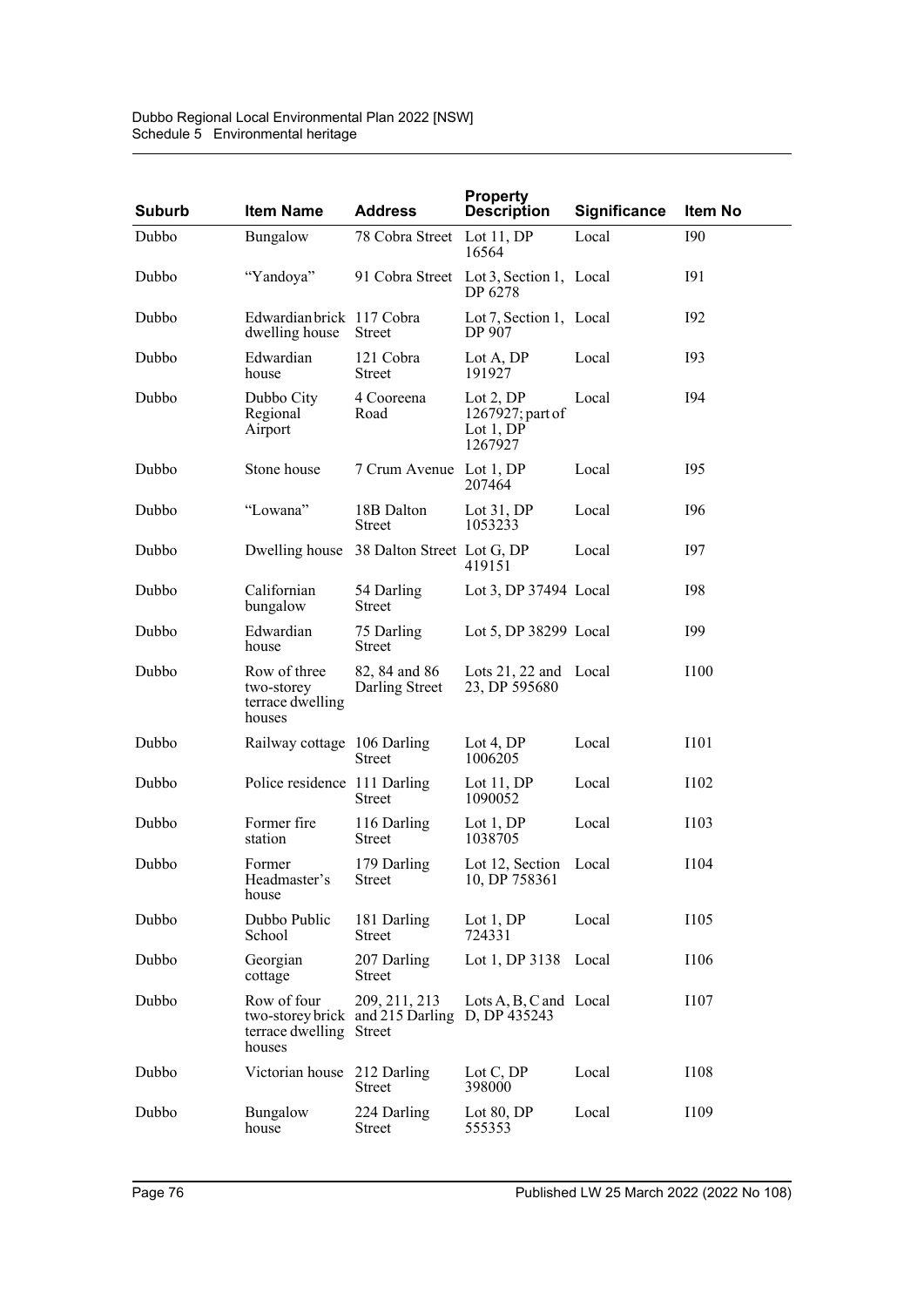| <b>Suburb</b> | <b>Item Name</b>                          | <b>Address</b>               | <b>Property</b><br><b>Description</b>                          | <b>Significance</b> | Item No     |
|---------------|-------------------------------------------|------------------------------|----------------------------------------------------------------|---------------------|-------------|
| Dubbo         | Bungalow                                  | 230 Darling<br><b>Street</b> | Lot 14, $DP$<br>540094                                         | Local               | <b>I110</b> |
| Dubbo         | Edwardian<br>house                        | 233 Darling<br>Street        | Lot $1, DP$<br>125286                                          | Local               | I111        |
| Dubbo         | Californian<br>bungalow                   | 331 Darling<br><b>Street</b> | Lot $102$ , DP<br>569156                                       | Local               | I112        |
| Dubbo         | "Dulcidene"                               | 22 Dulcidene<br>Road         | Lot $211$ , DP<br>601766                                       | Local               | I113        |
| Dubbo         | Bungalow<br>house                         | 12 Dulhunty<br>Avenue        | Lot $20, DP$<br>10150                                          | Local               | I114        |
| Dubbo         | Beni Church                               | Dunedoo Road                 | Lot $74, DP$<br>754287                                         | Local               | I115        |
| Dubbo         | Beni Crossing                             | Dunedoo Road                 | Between Lot<br>7005, DP<br>1020226; Lot<br>7002, DP<br>1019797 | Local               | I116        |
| Dubbo         | Former police<br>residence                | 28 Erskine<br><b>Street</b>  | Lots $1, 2$ and $3$ , Local<br>SP 37281                        |                     | I117        |
| Dubbo         | Former police<br>station and<br>residence | 49 Erskine<br>Street         | Lot $11, DP$<br>1090052                                        | Local               | I118        |
| Dubbo         | Western Star<br>Hotel                     | 62 Erskine<br><b>Street</b>  | Lot $513$ , DP<br>878055                                       | Local               | I119        |
| Dubbo         | Semi-detached<br>house                    | 68 Erskine<br>Street         | Lot $100$ , DP<br>1196548                                      | Local               | I120        |
| Dubbo         | Pise house                                | 24L Eulomogo<br>Road         | Lot $65$ , DP<br>754287                                        | Local               | I121        |
| Dubbo         | Stone cottage                             | 120 Fitzroy<br><b>Street</b> | Lot 3, Section 1, Local<br><b>DP 286</b>                       |                     | I122        |
| Dubbo         | Timber cottage                            | 146 Fitzroy<br>Street        | Lot 2, Section 2, Local<br>DP 286                              |                     | I123        |
| Dubbo         | Californian<br>bungalow                   | 167 Fitzroy<br>Street        | Lot 10, DP 589 Local                                           |                     | I124        |
| Dubbo         | Cottage                                   | 222 Fitzroy<br><b>Street</b> | Lot $311, DP$<br>115770                                        | Local               | I125        |
| Dubbo         | Shop building                             | 225 Fitzroy<br>Street        | Lot 3, DP $11646$ Local                                        |                     | <b>I126</b> |
| Dubbo         | Cottage                                   | 239 Fitzroy<br><b>Street</b> | Lot 1, Section<br>A, DP 2860                                   | Local               | I127        |
| Dubbo         | Residence and<br>shop                     | 251 Fitzroy<br>Street        | Lot $101$ , DP<br>1182508                                      | Local               | I128        |
| Dubbo         | Edwardian<br>house                        | 253 Fitzroy<br>Street        | Lot $100$ , DP<br>1182508                                      | Local               | I129        |
| Dubbo         | "Tutuila"                                 | 261 Fitzroy<br><b>Street</b> | Lot A, DP<br>414981                                            | Local               | I130        |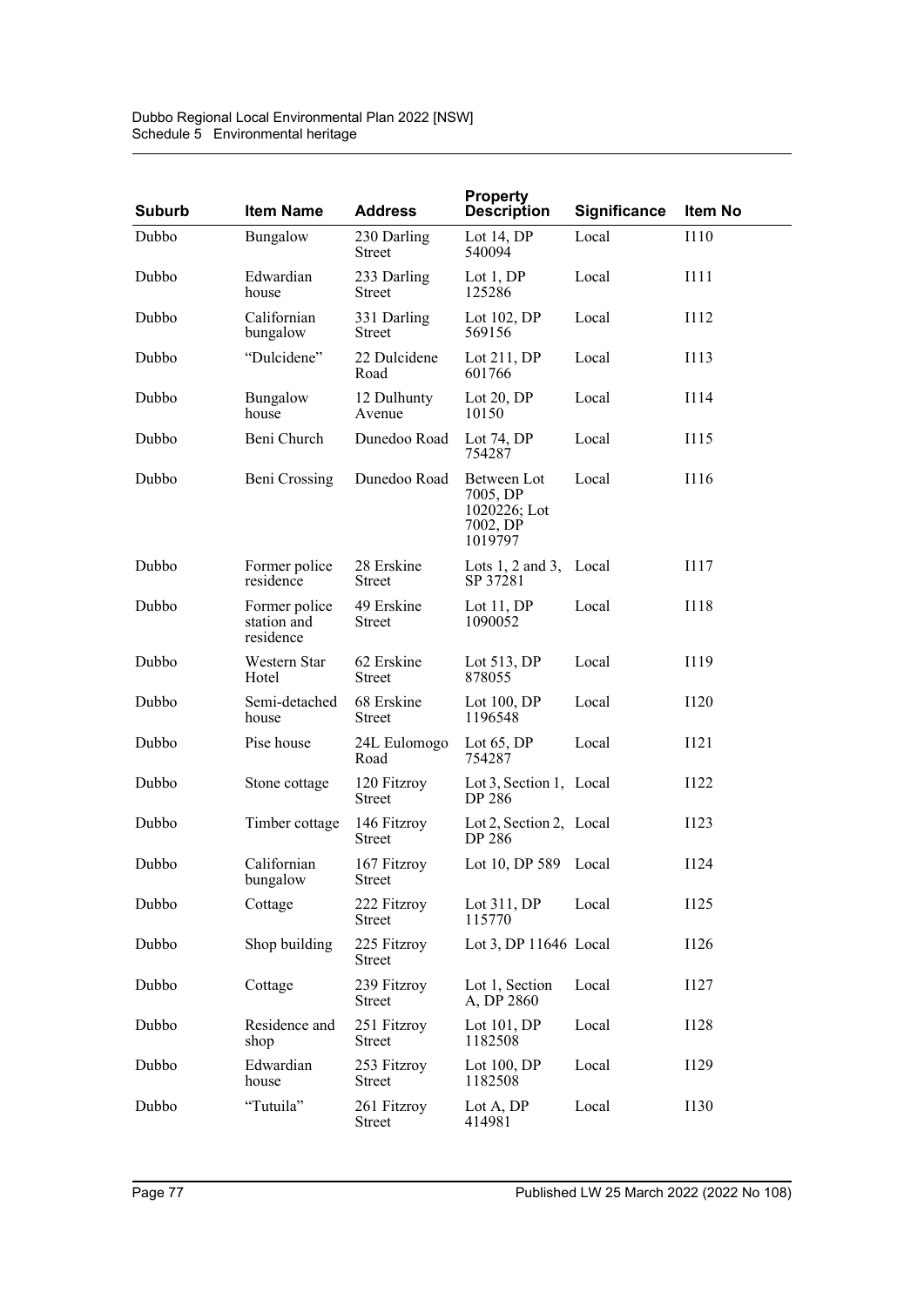| Dubbo Regional Local Environmental Plan 2022 [NSW] |
|----------------------------------------------------|
| Schedule 5 Environmental heritage                  |

| <b>Suburb</b> | <b>Item Name</b>                           | <b>Address</b>                             | <b>Property</b><br><b>Description</b>               | Significance | <b>Item No</b> |
|---------------|--------------------------------------------|--------------------------------------------|-----------------------------------------------------|--------------|----------------|
| Dubbo         | Cottage                                    | 41 Gipps Street                            | Lot 2, DP 669                                       | Local        | <b>I131</b>    |
| Dubbo         | Row of five<br>terrace houses              | $43 - 51$ Gipps<br>Street                  | Lots $1, 2, 3, 4$<br>and 5, DP<br>226522            | Local        | I132           |
| Dubbo         | Dwelling house                             | 119 Gipps<br>Street                        | Lot C, DP 1165 Local                                |              | I133           |
| Dubbo         | Brick cottage                              | 123 Gipps<br>Street                        | Lot A, DP 1165 Local                                |              | I134           |
| Dubbo         | Three dwelling<br>houses                   | 125A Gipps<br><b>Street</b>                | Lot $1, DP$<br>904148                               | Local        | I135           |
| Dubbo         | Town house                                 | 131 Gipps<br>Street                        | Lot $100$ , DP<br>1084224                           | Local        | I136           |
| Dubbo         | Modern<br>bungalow                         | 148 Gipps<br>Street                        | Lot 3, DP 9051                                      | Local        | I137           |
| Dubbo         | Californian<br>bungalow                    | 155 Gipps<br>Street                        | Lot $1,DP$<br>321360                                | Local        | I138           |
| Dubbo         | <b>Brick</b> house                         | 178 Gipps<br><b>Street</b>                 | Lot $20, DP$<br>1103857                             | Local        | I139           |
| Dubbo         | "Belmont"<br>Victorian house               | 188 Gipps<br><b>Street</b>                 | Lot B, DP<br>398171                                 | Local        | I140           |
| Dubbo         | Cottage                                    | 25 Goode Street Lot 1, DP                  | 552872                                              | Local        | I141           |
| Dubbo         | "Holmwood"                                 | 1L Hennessy<br>Road                        | Lot 302, DP<br>1123136                              | Local        | I142           |
| Dubbo         | Communication Keswich<br>s bunker          | Parkway, 56-70 DP 1266543<br>Durum Circuit | Lots $307 - 315$ ,                                  | Local        | I143           |
| Dubbo         | Row of three<br>cottages                   | 36, 38 and 40<br>Macleay Street            | Lots $1, 2$ and $3$ , Local<br>DP 38299             |              | I144           |
| Dubbo         | Edwardian<br>house                         | 37 Macleay<br><b>Street</b>                | Lot 6, DP<br>999302                                 | Local        | I145           |
| Dubbo         | Victorian house                            | 52 Macleay<br>Street                       | Lot $15, DP$<br>1026106                             | Local        | I146           |
| Dubbo         | Semi-detached<br>building                  | 68 and 70<br>Macleay Street                | Lots A and B,<br>DP 406931                          | Local        | I147           |
| Dubbo         | Victoriantimber 72 Macleay<br>cottage      | <b>Street</b>                              | Lot 7, DP 469                                       | Local        | I148           |
| Dubbo         | Commercial<br>offices                      | 65 Macquarie<br><b>Street</b>              | Lot 1, DP<br>903369; Lot 1,<br>DP 906665            | Local        | I149           |
| Dubbo         | "Macquarie<br>Chambers"<br>office premises | $69 - 73$<br>Macquarie<br><b>Street</b>    | Lot $3$ , DP<br>$654867$ ; Lot 2,<br>DP 654866      | Local        | I150           |
| Dubbo         | Former Bank of 87 Macquarie<br><b>NSW</b>  | Street                                     | Lots 1, 2, 3, 4, 5, Local<br>6 and 7, DP<br>1099966 |              | I151           |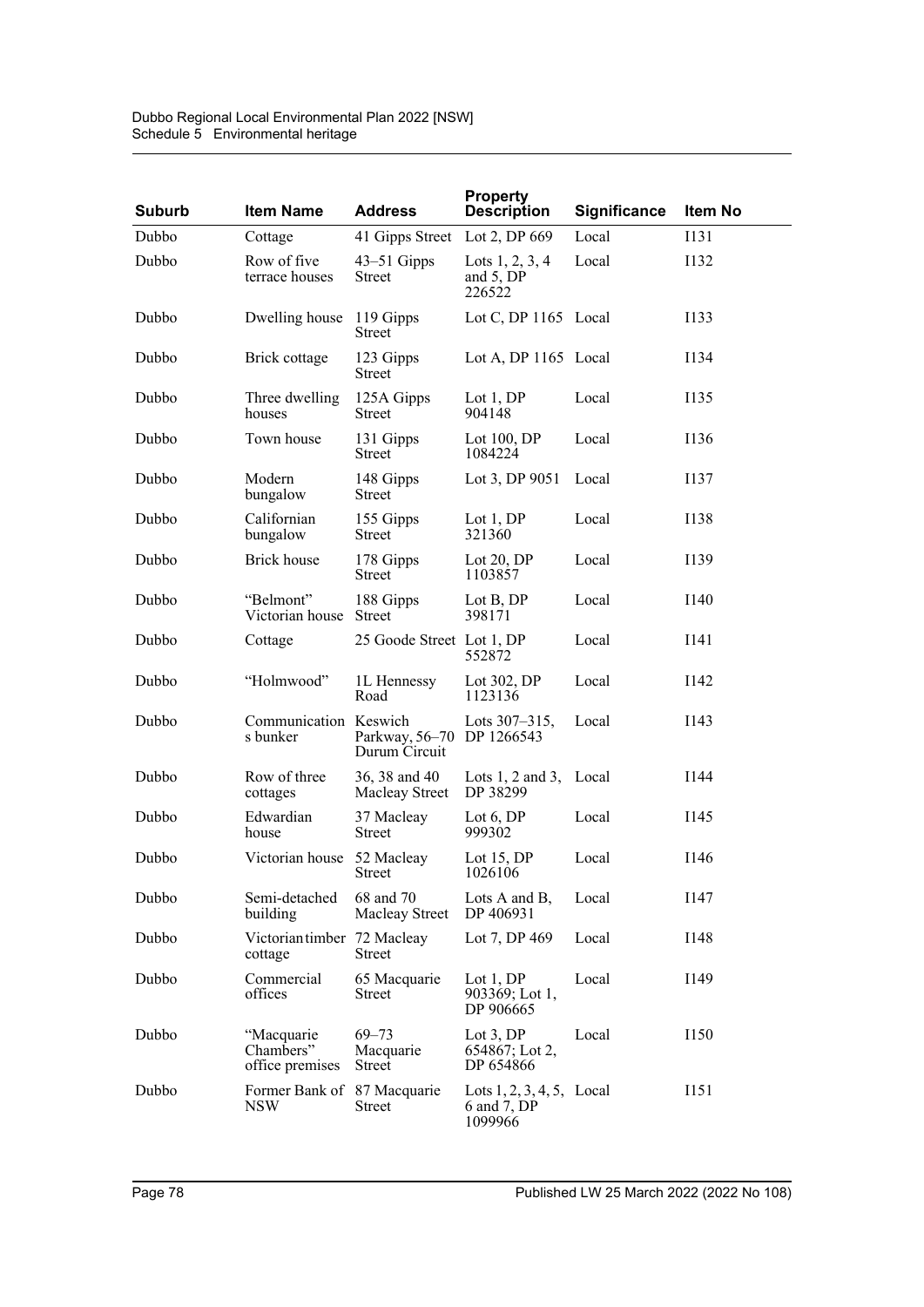| Dubbo Regional Local Environmental Plan 2022 [NSW] |
|----------------------------------------------------|
| Schedule 5 Environmental heritage                  |

| <b>Suburb</b> | <b>Item Name</b>                                | <b>Address</b>                     | <b>Property</b><br><b>Description</b>                                                       | <b>Significance</b> | Item No     |
|---------------|-------------------------------------------------|------------------------------------|---------------------------------------------------------------------------------------------|---------------------|-------------|
| Dubbo         | Old Dubbo Gaol 90 Macquarie                     | Street                             | Lots 1, 4 and 6,<br>and part Lot 2,<br>DP 40398                                             | <b>State</b>        | <b>I152</b> |
| Dubbo         | Former post<br>office                           | 98 Macquarie<br>Street             | Lot $101$ , DP<br>833808                                                                    | Local               | I153        |
| Dubbo         | CBC Bank<br>building                            | 110 Macquarie<br>Street            | Lot $1, DP$<br>995606                                                                       | State               | I154        |
| Dubbo         | "Colonial<br>Mutual"<br>business<br>premises    | 116 Macquarie<br><b>Street</b>     | Lot $1, DP$<br>607846                                                                       | State               | I155        |
| Dubbo         | Row of<br>federation shops Macquarie            | $117 - 129$<br>Street              | Lots 1 and 2, DP Local<br>419052; Lot 1,<br>DP 1159233;<br>Lots $1, 2$ and $3,$<br>DP 25452 |                     | I156        |
| Dubbo         | "Fishers"<br>Corner"<br>building                | $122 - 126$<br>Macquarie<br>Street | Lots 1, 2 and 3, Local<br>DP 208042                                                         |                     | I157        |
| Dubbo         | Commercial<br>Union<br>Assurance<br>building    | 131 Macquarie<br>Street            | Lot $1,DP$<br>1012065                                                                       | Local               | I158        |
| Dubbo         | Former "The<br>Western Stores"<br>building      | 146 Macquarie<br><b>Street</b>     | Lot 5, Section 5, Local<br>DP 758361; Lot<br>1, DP 906696                                   |                     | I159        |
| Dubbo         | Italianate<br>commercial<br>building            | $174 - 176$<br>Macquarie<br>Street | Lot $1, DP$<br>660345                                                                       | Local               | I160        |
| Dubbo         | Commercial<br>building                          | 178 Macquarie<br>Street            | Lot $1, DP$<br>631112                                                                       | Local               | I161        |
| Dubbo         | Former bank<br>and<br>Shire Council<br>building | 193 Macquarie<br>Street            | Lot $51$ , DP<br>591672                                                                     | State               | I162        |
| Dubbo         | Former<br>"Kemwah"<br>building                  | 195 Macquarie<br><b>Street</b>     | Lot $11, DP$<br>601633                                                                      | State               | I163        |
| Dubbo         | Brick house                                     | 215 Macquarie<br><b>Street</b>     | Lot 9, DP 475                                                                               | Local               | I164        |
| Dubbo         | Former Dubbo<br>Museum                          | 230 Macquarie<br><b>Street</b>     | Part of Lot 100, Local<br>DP 1271426                                                        |                     | I165        |
| Dubbo         | <b>Brick house</b>                              | 302 Macquarie<br><b>Street</b>     | Lot 14, Section Local<br>A, DP 32693                                                        |                     | I166        |
| Dubbo         | "Lilimur"                                       | 315 Macquarie<br>Street            | Part of Lot 105, Local<br>DP 1269223                                                        |                     | I167        |
| Dubbo         | "Wiluna"                                        | 343 Macquarie<br><b>Street</b>     | Lot $22$ , DP<br>815228                                                                     | Local               | I168        |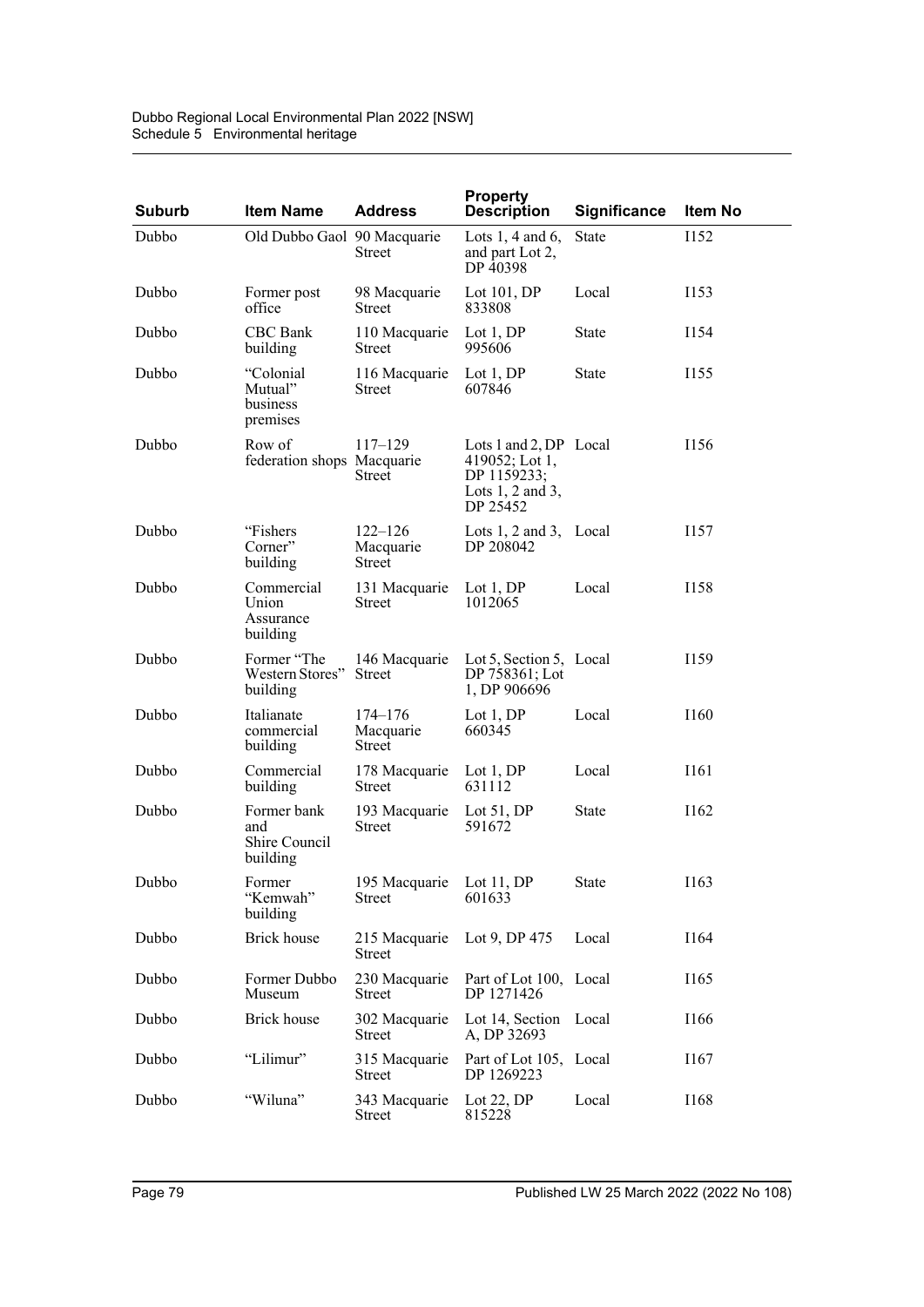| <b>Suburb</b> | <b>Item Name</b>                                     | <b>Address</b>                            | <b>Property</b><br><b>Description</b>             | Significance | Item No     |
|---------------|------------------------------------------------------|-------------------------------------------|---------------------------------------------------|--------------|-------------|
| Dubbo         | "Cardiff"                                            | 380 Macquarie<br>Street                   | Lot $21,DP$<br>595176                             | Local        | I169        |
| Dubbo         | "Bruah"                                              | 75R Mendooran Lot 35, DP<br>Road          | 754296                                            | Local        | I170        |
| Dubbo         | Haystack<br>Pinnacle                                 | 160 Mendooran Lot 11, DP<br>Road          | 563544                                            | Local        | I171        |
| Dubbo         | Cottage                                              | 4 Mitchell<br><b>Street</b>               | Lot $3.DP$<br>816639                              | Local        | I172        |
| Dubbo         | Cottage                                              | 6–8 Mitchell<br>Street                    | Lot $2,DP$<br>816639                              | Local        | I173        |
| Dubbo         | Cottage                                              | 13 Mitchell<br>Street                     | Lot $15$ , DP<br>975591                           | Local        | I174        |
| Dubbo         | Brick house                                          |                                           | 29 Myall Street Lot 6, DP 37776 Local             |              | I175        |
| Dubbo         | Edwardian<br>house                                   | 34 Myall Street                           | Lot $12$ , DP<br>37456                            | Local        | I176        |
| Dubbo         | Semi-detached<br>dwelling houses Street              | $51-53$ Myall                             | Lots 4 and 5, DP Local<br>540998                  |              | I177        |
| Dubbo         | Georgian<br>cottage                                  | 160 and 160A<br>Myall Street              | Lot 52 and part Local<br>of Lot 51, DP<br>1193926 |              | I178        |
| Dubbo         | Dubbo Base<br>Hospital                               | 170 Myall<br><b>Street</b>                | Lots 100 and<br>101, DP<br>1233482                | Local        | I179        |
| Dubbo         | "Bonnie-Rigg"                                        | 8 Nancarrow<br>Street                     | Lot 4, DP 9744 Local                              |              | I180        |
| Dubbo         | "Oxlea"                                              | 95R Narromine Lot 41, DP<br>Road          | 755094                                            | Local        | I181        |
| Dubbo         | Dickygundi Inn                                       | 139L<br>Narromine<br>Road                 | Lot $102$ , DP<br>805732                          | Local        | I182        |
| Dubbo         | Minore Falls                                         | 143R<br>Narromine<br>Road                 | Lot 7007, DP<br>1020296                           | Local        | I183        |
| Dubbo         | Oasis Reserve                                        | 1 Oasis Road                              | Lot 97, DP<br>820726                              | Local        | <b>I184</b> |
| Dubbo         | "Cootha"                                             | 6R Obley Road                             | Lot $9$ , DP<br>753233                            | Local        | I185        |
| Dubbo         | "Dundullimal"                                        | 23 Obley Road                             | Lot 1, DP<br>800756                               | State        | I186        |
| Dubbo         |                                                      | Dwelling house 142 Obley Road Lot 154, DP | 1163936                                           | Local        | I187        |
| Dubbo         | Wambangalang<br>School                               | Obley Road                                | 271R and 272R Lots 60 and 61,<br>DP 753247        | Local        | <b>I188</b> |
| Dubbo         | "Bril Bral Falls" Old Dubbo<br>and river<br>crossing | Road                                      | Lot 7003, DP<br>1023334                           | Local        | I189        |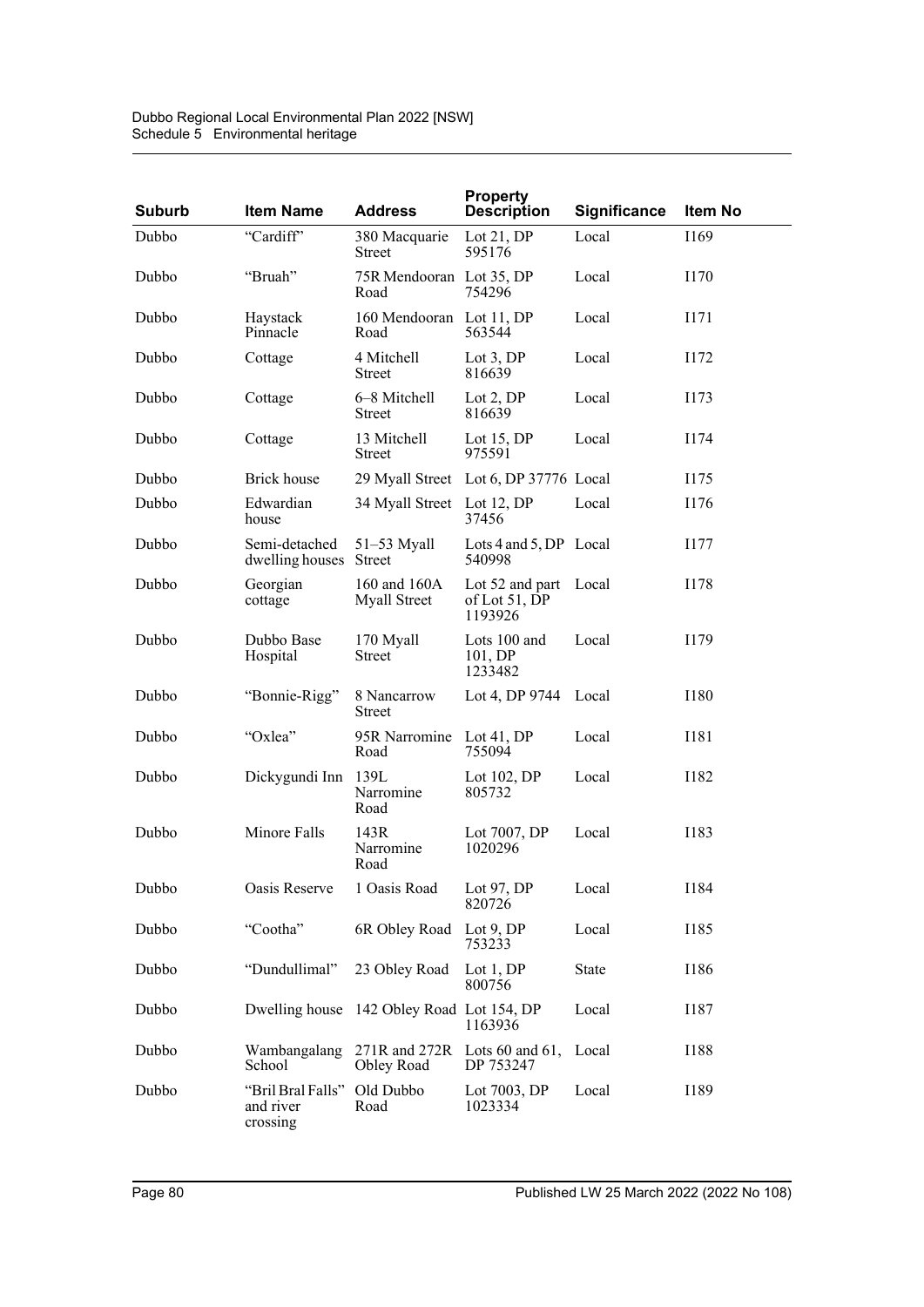| <b>Suburb</b> | <b>Item Name</b>                             | <b>Address</b>               | <b>Property</b><br><b>Description</b>               | Significance | Item No          |
|---------------|----------------------------------------------|------------------------------|-----------------------------------------------------|--------------|------------------|
| Dubbo         | "Miriam"                                     | 2R Old Dubbo<br>Road         | Lot 10, DP<br>1119436                               | Local        | <b>I190</b>      |
| Dubbo         | Old Dubbo<br>homestead                       | 29L Old Dubbo<br>Road        | Lot 31, DP<br>738069                                | Local        | I191             |
| Dubbo         | Eumalga<br>homestead and<br>"Serisier Vault" | 91 Old Dubbo<br>Road         | Lot 2, DP<br>1133976                                | Local        | I192             |
| Dubbo         | Former<br>Murrumbidgeri<br>e coach house     | 196L Old<br>Dubbo Road       | Lot $32$ , DP<br>609278                             | Local        | I193             |
| Dubbo         | <b>RAAF</b> Stores<br>depot                  | Palmer Street                | Lot 11, DP<br>1050240                               | <b>State</b> | I194             |
| Dubbo         | "Cullenburra"<br>shearing shed               | 188R Peak Hill<br>Road       | Lot $4411$ , DP<br>827891                           | Local        | I195             |
| Dubbo         | Rendered<br>cottage                          | 1 Quinn Street               | Lot 18, Section<br>2, DP 6277                       | Local        | I196             |
| Dubbo         | Edwardian<br>bungalow                        | 7 Quinn Street               | Lot 15, Section<br>2, DP 6277                       | Local        | I197             |
| Dubbo         | Edwardian<br>cottage                         |                              | 11 Quinn Street Lot 13, Section<br>2, DP 6277       | Local        | I198             |
| Dubbo         | Edwardian<br>cottage                         | 14 Quinn Street Lot 13, DP   | 529558                                              | Local        | I199             |
| Dubbo         | Edwardian<br>cottage                         |                              | 15 Quinn Street Lot 2, Section 2, Local<br>DP 6278  |              | <b>I200</b>      |
| Dubbo         | Bungalow                                     | 16 Quinn Street Lot 1, DP    | 210658                                              | Local        | <b>I201</b>      |
| Dubbo         | Federation<br>house                          |                              | 19 Quinn Street Lot 4, Section 2, Local<br>DP 6278  |              | <b>I202</b>      |
| Dubbo         | House                                        |                              | 20 Quinn Street Lot 10, Section Local<br>1, DP 6278 |              | <b>I203</b>      |
| Dubbo         | "Westcliff"                                  |                              | 23 Quinn Street Lot 6, Section 2, Local<br>DP 6278  |              | <b>I204</b>      |
| Dubbo         | Californian<br>bungalow                      |                              | 31 Quinn Street Lot 7, DP 9051 Local                |              | <b>I205</b>      |
| Dubbo         | Cottage                                      | 2A Roper Street Lot 1, DP    | 1148881                                             | Local        | <b>I206</b>      |
| Dubbo         | House                                        | 12 Short Street              | Lot 10, Section<br>41, DP 758361                    | Local        | I207             |
| Dubbo         | Californian<br>bungalow                      | 13 Smith Street              | Lot 21, Section<br>A, DP 32693                      | Local        | <b>I208</b>      |
| Dubbo         | House                                        | 16 Smith Street              | Lot 1, Section<br>D, DP 33637                       | Local        | I <sub>209</sub> |
| Dubbo         | Early<br>Macquarie<br>River crossing         | South Street,<br>Sandy Beach | Adjoining Lot<br>24, DP 754308                      | Local        | <b>I210</b>      |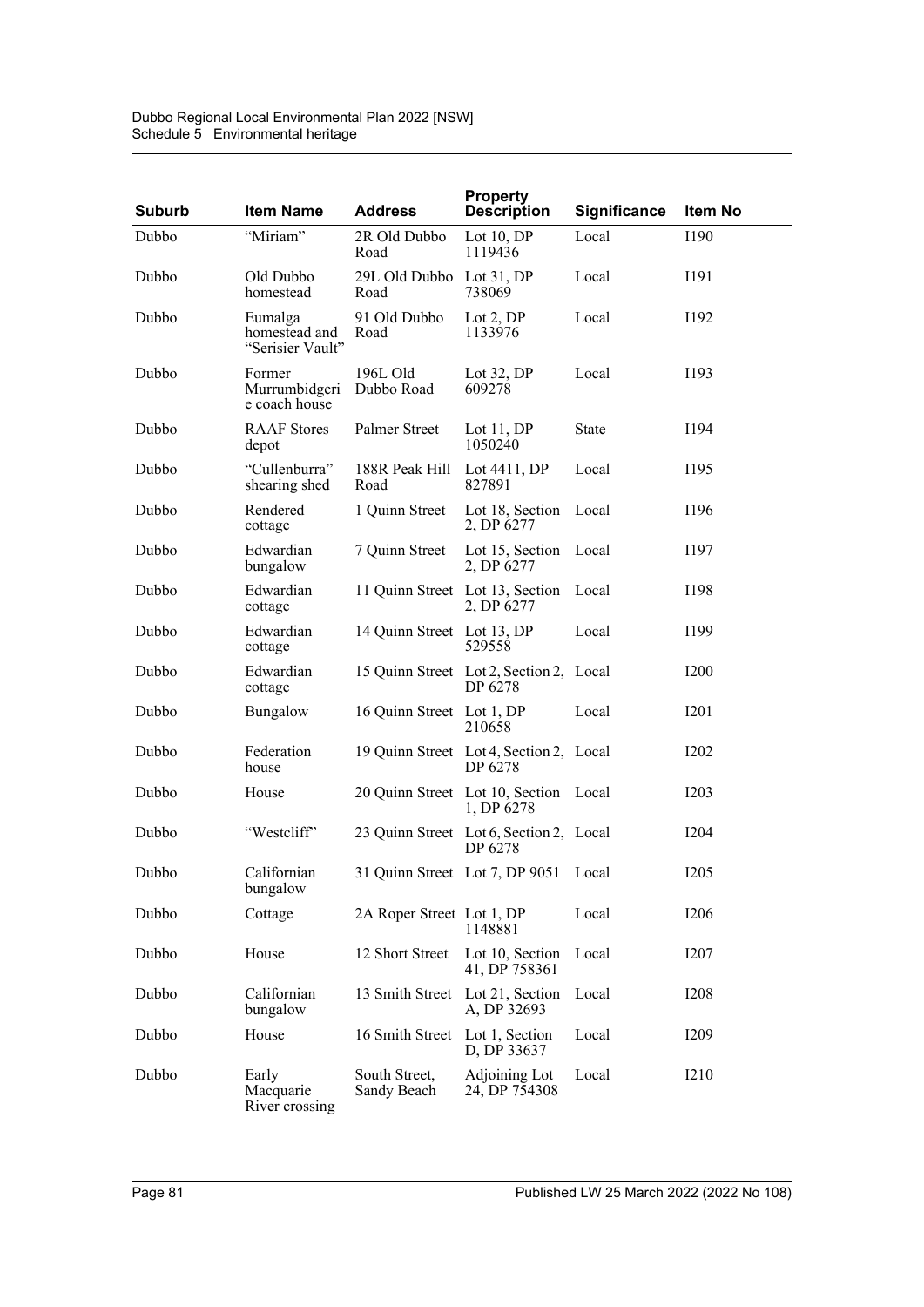| <b>Suburb</b> | <b>Item Name</b>                            | <b>Address</b>                             | <b>Property</b><br><b>Description</b>   | <b>Significance</b> | Item No          |
|---------------|---------------------------------------------|--------------------------------------------|-----------------------------------------|---------------------|------------------|
| Dubbo         | House                                       | 13 Sterling<br><b>Street</b>               | Lot $C, DP$<br>347439                   | Local               | I211             |
| Dubbo         | House                                       | 22 Sterling<br><b>Street</b>               | Lot 80, DP<br>669267                    | Local               | I212             |
| Dubbo         | "Kamarrah"                                  | 56 Sterling<br>Street                      | Lot 24, Section<br>3, DP 2047           | Local               | I213             |
| Dubbo         | Dubbo Railway<br>Station                    | Talbragar Street Lot RAIL, DP              | 758361                                  | State               | I214             |
| Dubbo         | Former Station<br>Master's<br>residence     | Talbragar Street Lot 2, DP                 | 1006205                                 | Local               | I215             |
| Dubbo         | Castlereagh<br>Hotel                        | 79–91 Talbragar Lot 1, DP<br>Street        | 1116282                                 | Local               | I216             |
| Dubbo         | Pastoral Hotel                              | 112 Talbragar<br>Street                    | Lot 2, DP 82915 Local                   |                     | I217             |
| Dubbo         | Drift Wells Park Tamworth                   | Street cnr<br><b>Brisbane Street</b>       | Lot $51, DP$<br>614390                  | Local               | I218             |
| Dubbo         | Californian<br>bungalow                     | 27 Tamworth<br>Street                      | Lot 3, DP 10150 Local                   |                     | I219             |
| Dubbo         | House                                       | 39 Tamworth<br>Street                      | Lot 91, DP<br>591302                    | Local               | <b>I220</b>      |
| Dubbo         | Bungalow<br>house                           | 44 Tamworth<br>Street                      | Lots 13 and 14, Local<br>DP 249150      |                     | I221             |
| Dubbo         | Bungalow                                    | 45 Tamworth<br><b>Street</b>               | Lot 3, DP 15230 Local                   |                     | I222             |
| Dubbo         | "Chesney"                                   | 47 Tamworth<br>Street                      | Lot 4, DP 15230 Local                   |                     | I223             |
| Dubbo         | "Waratah"<br>(formerly)<br>"Barinya")       | 63 Tamworth<br><b>Street</b>               | Lot $340, DP$<br>718588                 | Local               | I224             |
| Dubbo         | Californian<br>bungalow/cotta<br>ge         | 69 Tamworth<br><b>Street</b>               | Lot 1, DP<br>323434                     | Local               | I225             |
| Dubbo         | Three cottages                              | 73, 75 and 77<br>Tamworth<br><b>Street</b> | Lots $1, 2$ and $3$ , Local<br>DP 27802 |                     | I226             |
| Dubbo         | Federation<br>building                      | 62 Taylor Street Lot 11, DP                | 510310                                  | Local               | I227             |
| Dubbo         | Georgian house                              | 8 Thorby<br>Avenue                         | Lot $1, DP$<br>516023                   | Local               | <b>I228</b>      |
| Dubbo         | "Woonah<br>Court"                           | 46 Wingewarra<br>Street                    | Lot 1, DP 13483 Local                   |                     | I229             |
| Dubbo         | <b>St Andrews</b><br>Church and Hall Street | 72 Wingewarra                              | Lot $19, DP$<br>1062953                 | Local               | I <sub>230</sub> |
| Dubbo         | Former Dubbo<br>High School                 | 76 Wingewarra<br>Street                    | Lot $4601$ , DP<br>1091311              | Local               | I231             |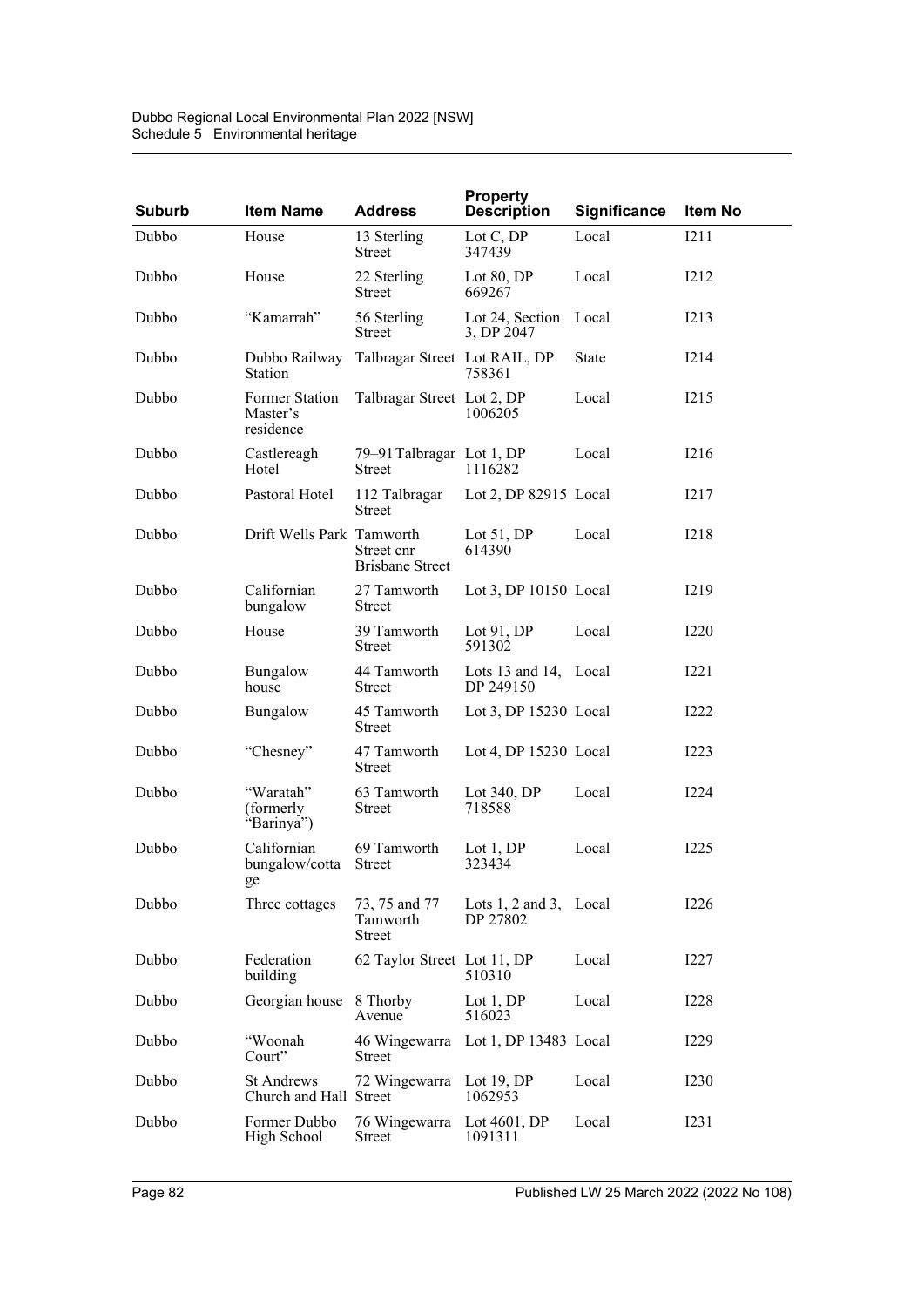| Dubbo Regional Local Environmental Plan 2022 [NSW] |
|----------------------------------------------------|
| Schedule 5 Environmental heritage                  |

| <b>Suburb</b> | <b>Item Name</b>                                                                               | <b>Address</b>                     | <b>Property</b><br><b>Description</b>                                                                                                  | <b>Significance</b> | Item No     |
|---------------|------------------------------------------------------------------------------------------------|------------------------------------|----------------------------------------------------------------------------------------------------------------------------------------|---------------------|-------------|
| Dubbo         | CWA rooms                                                                                      | 83 Wingewarra<br>Street            | Lot $1,DP$<br>1135469                                                                                                                  | Local               | <b>I232</b> |
| Dubbo         | Former house                                                                                   | 93 Wingewarra<br><b>Street</b>     | Lot $1, DP$<br>350237                                                                                                                  | Local               | I233        |
| Dubbo         | Former house                                                                                   | 95 Wingewarra<br>Street            | Lot $1, DP$<br>668818                                                                                                                  | Local               | I235        |
| Dubbo         | Victorian house                                                                                | 133<br>Wingewarra<br>Street        | Lot $10, DP$<br>872973                                                                                                                 | Local               | <b>I236</b> |
| Dubbo         | Bungalow<br>house                                                                              | 149<br>Wingewarra<br>Street        | Lot 1, DP 1541 Local                                                                                                                   |                     | I237        |
| Dubbo         | "Weeroona"                                                                                     | 173<br>Wingewarra<br><b>Street</b> | Lot 1, Section 1, Local<br>DP 10770                                                                                                    |                     | 1238        |
| Dubbo         | Macquarie<br>River Rail<br>Bridge (west of<br>railway station)                                 | Other                              | Lot RAIL, DP<br>758361                                                                                                                 | State               | I239        |
| Elong Elong   | Elong Elong<br>General<br>Cemetery                                                             | 3587 Golden<br>Highway             | Lot 7003, DP<br>93137; Lot<br>7302, DP<br>1162822                                                                                      | Local               | I240        |
| Euchareena    | Nubrygyn Inn<br>and Cemetery                                                                   | 2531<br>Euchareena<br>Road         | Lot $1,DP$<br>770849                                                                                                                   | <b>State</b>        | I241        |
| Euchareena    | Former St<br>Brigid's<br>Catholic Church                                                       | 8 Euchareena<br>Tip Road           | Lot $99, DP$<br>756916                                                                                                                 | Local               | I242        |
| Euchareena    | Euchareena<br>General<br>Cemetery                                                              | 65 Maroombah<br>Road               | Lots 7008 and<br>7009, DP<br>1020807; Lot<br>7301, DP<br>1142380                                                                       | Local               | I243        |
| Euchareena    | <b>St Thomas</b><br>Anglican<br>Church                                                         | 7 Nubrigyn<br>Street               | Lot $90, DP$<br>756916                                                                                                                 | Local               | <b>I244</b> |
| Euchareena    | Beehive<br>Classroom,<br>Euchareena<br>Public School                                           | 2 Walter Street                    | Lot $163$ , DP<br>756916                                                                                                               | Local               | I245        |
| Eumungerie    | Eumungerie<br>church                                                                           | 1 Balladoran<br><b>Street</b>      | Lot 1, Section 4, Local<br>DP 758397                                                                                                   |                     | I246        |
| Eumungerie    | Old Harbour<br>Lagoon, Old<br>Granary,<br><b>Settlers Cottage</b><br>and "Maiala"<br>Homestead | Road                               | 152-162 Maiala Lots 8 and 9, DP Local<br>259748; Lot 51,<br>DP 721786;<br>Lots 11, 16 and<br>30, DP 754307;<br>Lot $55$ , DP<br>728744 |                     | I247        |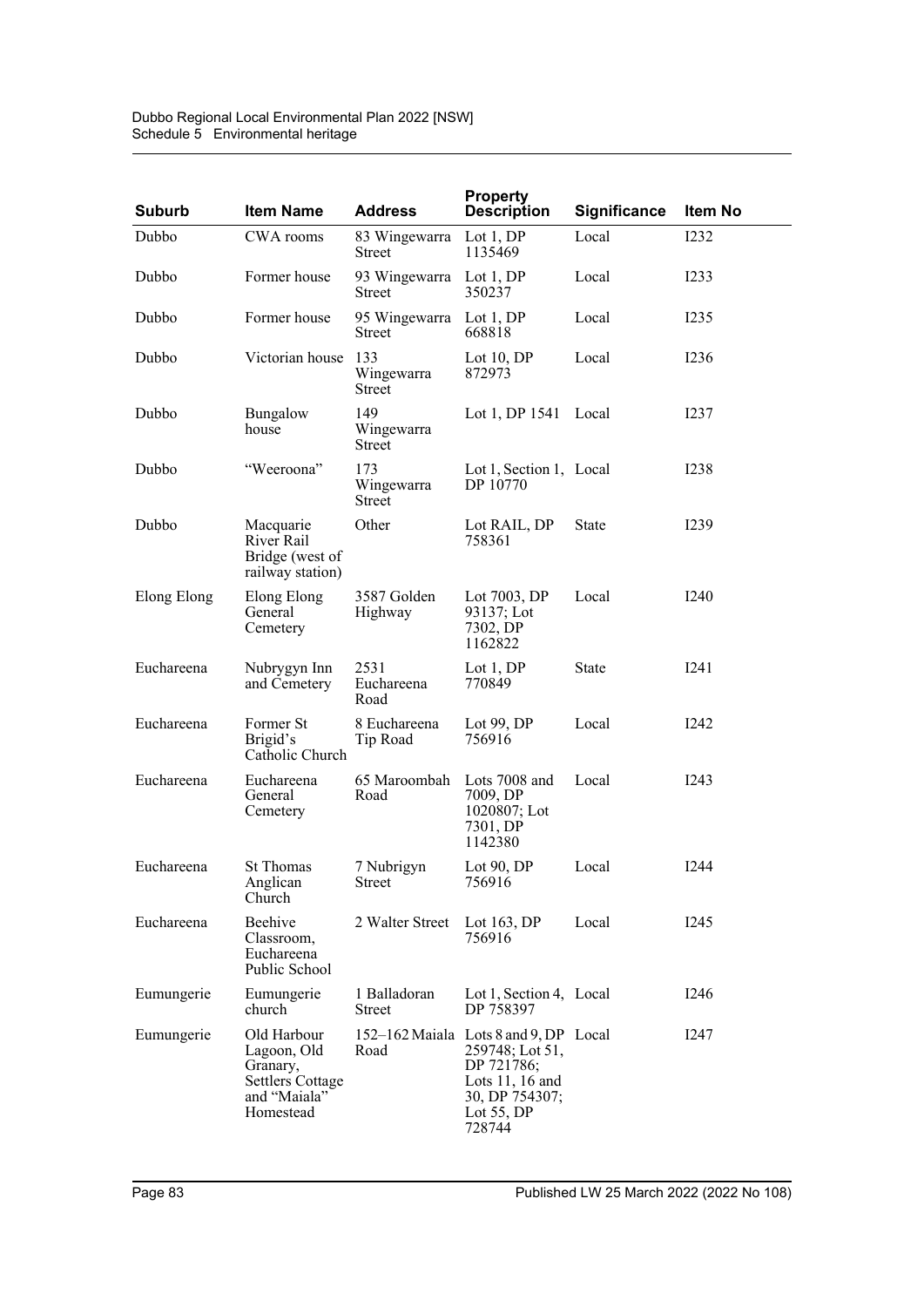| <b>Suburb</b> | <b>Item Name</b>                                                      | <b>Address</b>                                     | <b>Property</b><br><b>Description</b>                 | <b>Significance</b> | Item No          |
|---------------|-----------------------------------------------------------------------|----------------------------------------------------|-------------------------------------------------------|---------------------|------------------|
| Eumungerie    | Cemetery and<br>survey marker                                         | Mogriguy Road<br>in Road reserve                   | Marker adjoins<br>Lot $7011$ , DP<br>94707            | Local               | <b>I248</b>      |
| Eumungerie    | Old cottage                                                           |                                                    | 6 Moonul Street Lot 1, Section 8, Local<br>DP 758397  |                     | I <sub>249</sub> |
| Eumungerie    | Cottage                                                               | 21–23 Railway<br><b>Street</b>                     | Lot 1, Section 2, Local<br>DP 758397                  |                     | I <sub>250</sub> |
| Eumungerie    | Bakers shop and 19 Railway<br>cottage                                 | Street                                             | Lot 3, Section 2, Local<br>DP 758397                  |                     | I251             |
| Eumungerie    | Eumungerie<br>Hall                                                    | 29 Railway<br>Street                               | Lot 4, Section 3, Local<br>DP 758397                  |                     | I252             |
| Farnham       | Farnham Post<br>Office and out<br>buildings                           | 106 Farnham<br>Road                                | Lot $106, DP$<br>756866                               | Local               | I <sub>253</sub> |
| Farnham       | Nicholls Farm<br>buildings                                            | 143 Farnham<br>Road<br>("Farnham")                 | Lots 60 and 116, Local<br>DP 756866                   |                     | I254             |
| Geurie        | Scabbing Flat<br><b>Bridge</b>                                        | Arthurville<br>Road (across<br>Macquarie<br>River) | Road Reserve                                          | Local               | I <sub>255</sub> |
| Geurie        | Commercial<br>premises and<br>residence                               | 35 Buckenbah<br>Street                             | Lot B, DP<br>393815                                   | Local               | I256             |
| Geurie        | Commercial<br>premises<br>(former Geurie)<br>Heritage Garden<br>Café) | 55 Buckenbah<br>Street                             | Lot $2,DP$<br>1018066                                 | Local               | I257             |
| Geurie        | St Matthew's<br>Anglican<br>Church                                    | $45 - 47$<br>Chambers Street 13, DP 758438         | Lot 8, Section                                        | Local               | I258             |
| Geurie        | St Matthew's<br>Anglican<br>Rectory                                   | 46 Chambers<br>Street                              | Lot $1, DP$<br>1079411                                | Local               | I <sub>259</sub> |
| Geurie        | Holy Name<br>Catholic Church Street                                   | 57–59 Jennings Lot 6, Section                      | 29, DP 758438                                         | Local               | <b>I260</b>      |
| Geurie        | Geurie Police<br>Station, lock-up<br>and house                        | 58-60 Jennings<br>Street                           | Lot 2, Section<br>22, DP 758438                       | Local               | I261             |
| Geurie        | Spillsbury's<br>house                                                 | 37–39 Lime<br><b>Street</b>                        | Lot 5, Section<br>13, DP 758438                       | Local               | I262             |
| Geurie        | Geurie General<br>Cemetery                                            | 2043 Mitchell<br>Highway                           | Lot 7017, DP<br>$1030361;$ Lot<br>7013, DP<br>1030362 | Local               | I263             |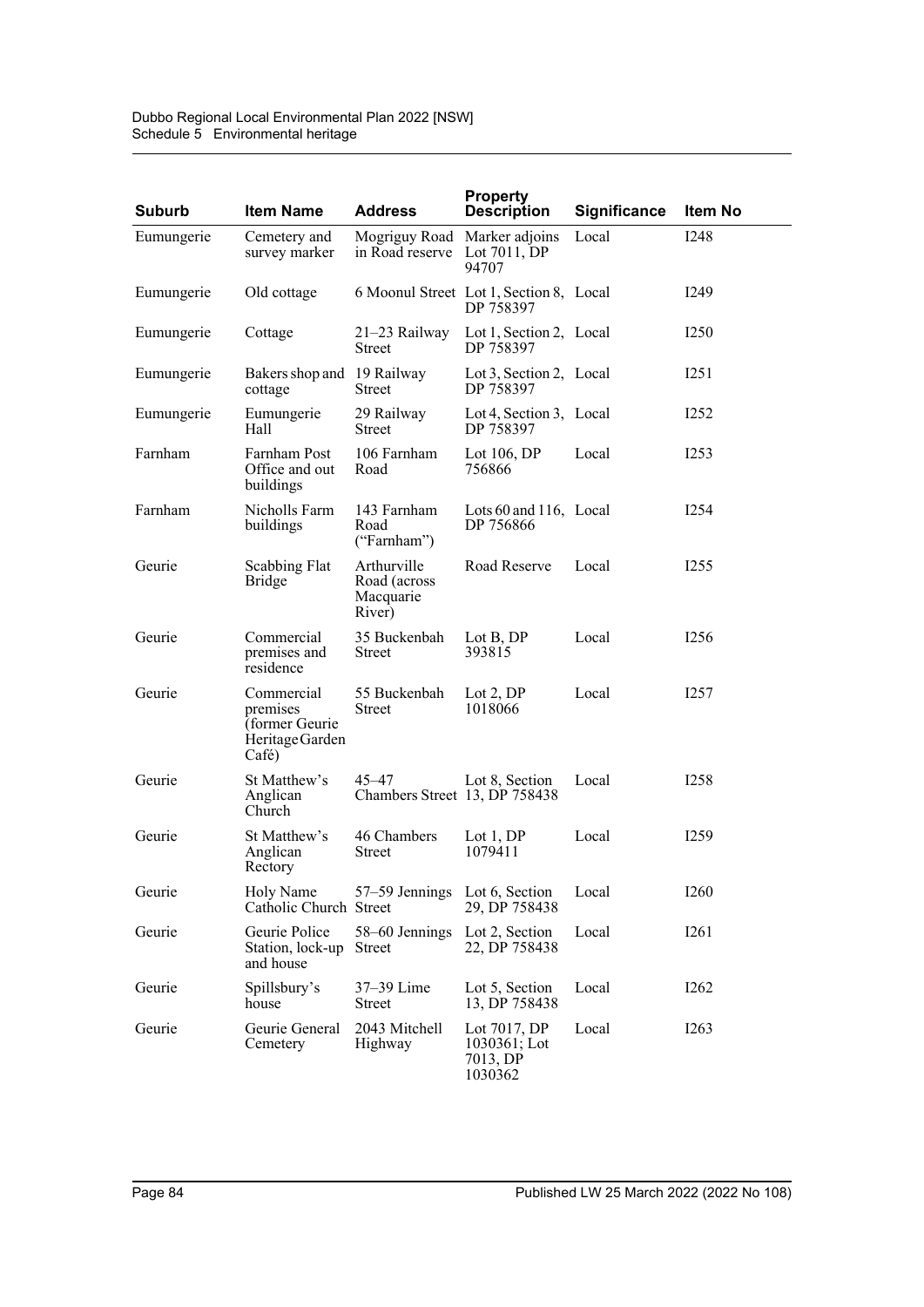Dubbo Regional Local Environmental Plan 2022 [NSW] Schedule 5 Environmental heritage

| <b>Suburb</b> | <b>Item Name</b>                                                   | <b>Address</b>                                   | <b>Property</b><br><b>Description</b>                            | <b>Significance</b> | Item No          |
|---------------|--------------------------------------------------------------------|--------------------------------------------------|------------------------------------------------------------------|---------------------|------------------|
| Geurie        | Commercial<br>premises<br>(former Geurie)<br>Antiques<br>building) | 37 Mitchell<br><b>Street</b>                     | Lot B, DP<br>354405                                              | Local               | I264             |
| Geurie        | Geurie War<br>Memorial Hall                                        | 36 Narragal<br><b>Street</b>                     | Lot $1,DP$<br>1092993                                            | Local               | I <sub>265</sub> |
| Geurie        | Geurie Public<br>School                                            | 60 Narragal<br><b>Street</b>                     | Lots 1 and 2, DP Local<br>1239671; Lots 6<br>and 8, DP<br>758438 |                     | I <sub>266</sub> |
| Geurie        | Union Church<br>and hall                                           | 82–84 Narragal<br><b>Street</b>                  | Lot 3, Section<br>11, DP 758438                                  | Local               | I267             |
| Geurie        | Geurie<br>Grandstand                                               | 72 Spence<br><b>Street</b>                       | Lots 95 and 171, Local<br>DP 754313                              |                     | <b>I268</b>      |
| Geurie        | Former CBC<br>Bank                                                 | 52 Wellington<br><b>Street</b>                   | Lot B, DP<br>405717                                              | Local               | I <sub>269</sub> |
| Geurie        | Geurie Post<br>Office                                              | 57 Wellington<br><b>Street</b>                   | Lot 30, DP<br>1219293                                            | Local               | I270             |
| Geurie        | Former<br>"Cobborah<br>Shire" building                             | $72 - 74$<br>Wellington<br><b>Street</b>         | Lot 1, Section<br>19, DP 758438                                  | Local               | I271             |
| Gollan        | Gollan Hall and 36 Gollan Hall<br>War Memorial                     | Road                                             | Lot 112, DP<br>754284; Lot<br>111, DP 754284                     | Local               | I272             |
| Goonoo Forest | Old fire<br>monitoring<br>platform                                 | Mogriguy<br>Forest Road<br>near Mendoran<br>Road | Lot 7001, DP<br>1043651                                          | Local               | I273             |
| Kerrs Creek   | All Saints<br>Anglican<br>Church                                   | Road                                             | 331 Kerrs Creek Lot 5, Section 5, Local<br>DP 758562             |                     | I274             |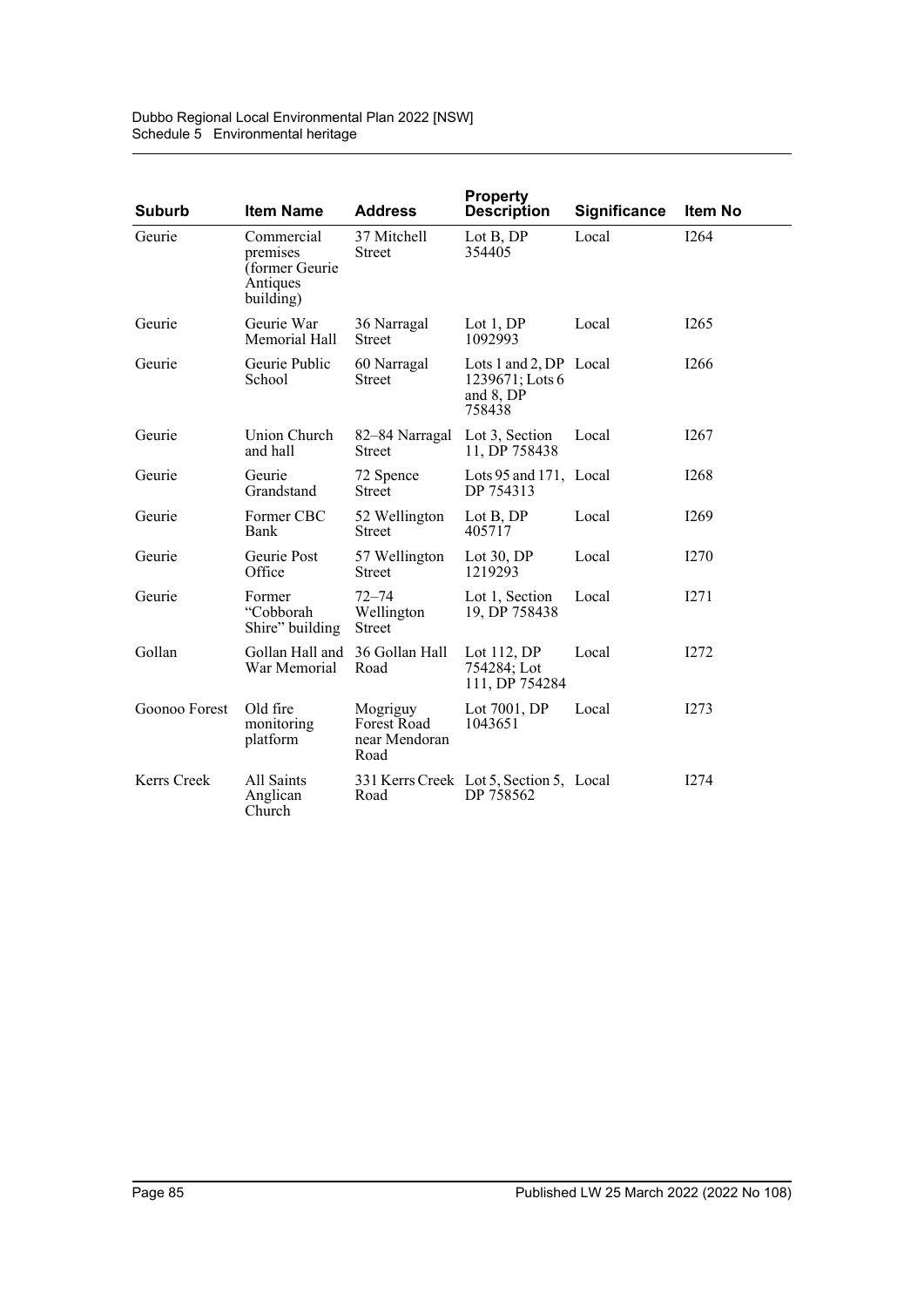| <b>Suburb</b> | <b>Item Name</b>                                                                                      | <b>Address</b>          | <b>Property</b><br><b>Description</b>                                                                                                                                                                                                                                                                                                                                                                                                                                                                            | <b>Significance</b> | <b>Item No</b> |
|---------------|-------------------------------------------------------------------------------------------------------|-------------------------|------------------------------------------------------------------------------------------------------------------------------------------------------------------------------------------------------------------------------------------------------------------------------------------------------------------------------------------------------------------------------------------------------------------------------------------------------------------------------------------------------------------|---------------------|----------------|
| Maryvale      | Sandy Hollow<br>to Maryvale<br>railway line                                                           |                         | Lots $1-7$ , DP<br>$109771$ ; Lot 1,<br>DP 182374:<br>Lots $1-3$ , DP<br>189787; Lot 1,<br>DP 189796;<br>Lots 1 and 2, DP<br>190122; Lot 4,<br>DP 190414; Lot<br>1, DP 190449;<br>Lots 1 and 2, DP<br>191934; Lot 1,<br>DP 430010; Lot<br>$1, DP$ 430011;<br>Lots $4-6$ , DP<br>430012; Lot 1,<br>DP 430115;<br>Lots $1-8$ , DP<br>430477; Lot 5,<br>DP 431174;<br>Lots 1 and 2, $DP$<br>431185; Lots<br>$1-6, DP$<br>431693; Lots<br>$1-4$ , DP<br>$431694$ ; Lot 1,<br>DP 434579;<br>Lots $1-4$ , DP<br>450199 | Local               | I275           |
| Montefiores   | Former Wards<br>Commercial<br>Hotel                                                                   | 8 Gipps Street          | Lot $20, DP$<br>127721                                                                                                                                                                                                                                                                                                                                                                                                                                                                                           | Local               | I276           |
| Montefiores   | "Narrawa"                                                                                             | 6916 Goolma<br>Road     | Lot 90, DP 2987 Local                                                                                                                                                                                                                                                                                                                                                                                                                                                                                            |                     | I277           |
| Montefiores   | "Keston"                                                                                              | 6938 Goolma<br>Road     | Lots 1 and 2, DP Local<br>588075                                                                                                                                                                                                                                                                                                                                                                                                                                                                                 |                     | I278           |
| Montefiores   | "Nanima"                                                                                              | 7009 Goolma<br>Road     | Lot $2,DP$<br>806578                                                                                                                                                                                                                                                                                                                                                                                                                                                                                             | Local               | I279           |
| Montefiores   | "Strathraye"                                                                                          | 7084 Goolma<br>Road     | Lot $201, DP$<br>832147                                                                                                                                                                                                                                                                                                                                                                                                                                                                                          | Local               | <b>I280</b>    |
| Montefiores   | "Macquarie<br>Farm" (former<br>Wellington<br>Police Station<br>and barracks)<br>and entrance<br>gates | 1 Lay Street            | Lot $1, DP$<br>386348; Lot<br>272, DP<br>560497; Lot 48,<br>DP 754318                                                                                                                                                                                                                                                                                                                                                                                                                                            | Local               | <b>I281</b>    |
| Montefiores   | "Last Duel" site "Teamsters"<br>monument                                                              | Park", 10 Lay<br>Street | Lot $7007$ , DP<br>1020648                                                                                                                                                                                                                                                                                                                                                                                                                                                                                       | Local               | <b>I282</b>    |
| Montefiores   | Former<br>Stragglers Inn<br>Hotel                                                                     | 4 Mitchell<br>Highway   | Lot $45$ , DP<br>551526                                                                                                                                                                                                                                                                                                                                                                                                                                                                                          | Local               | <b>I283</b>    |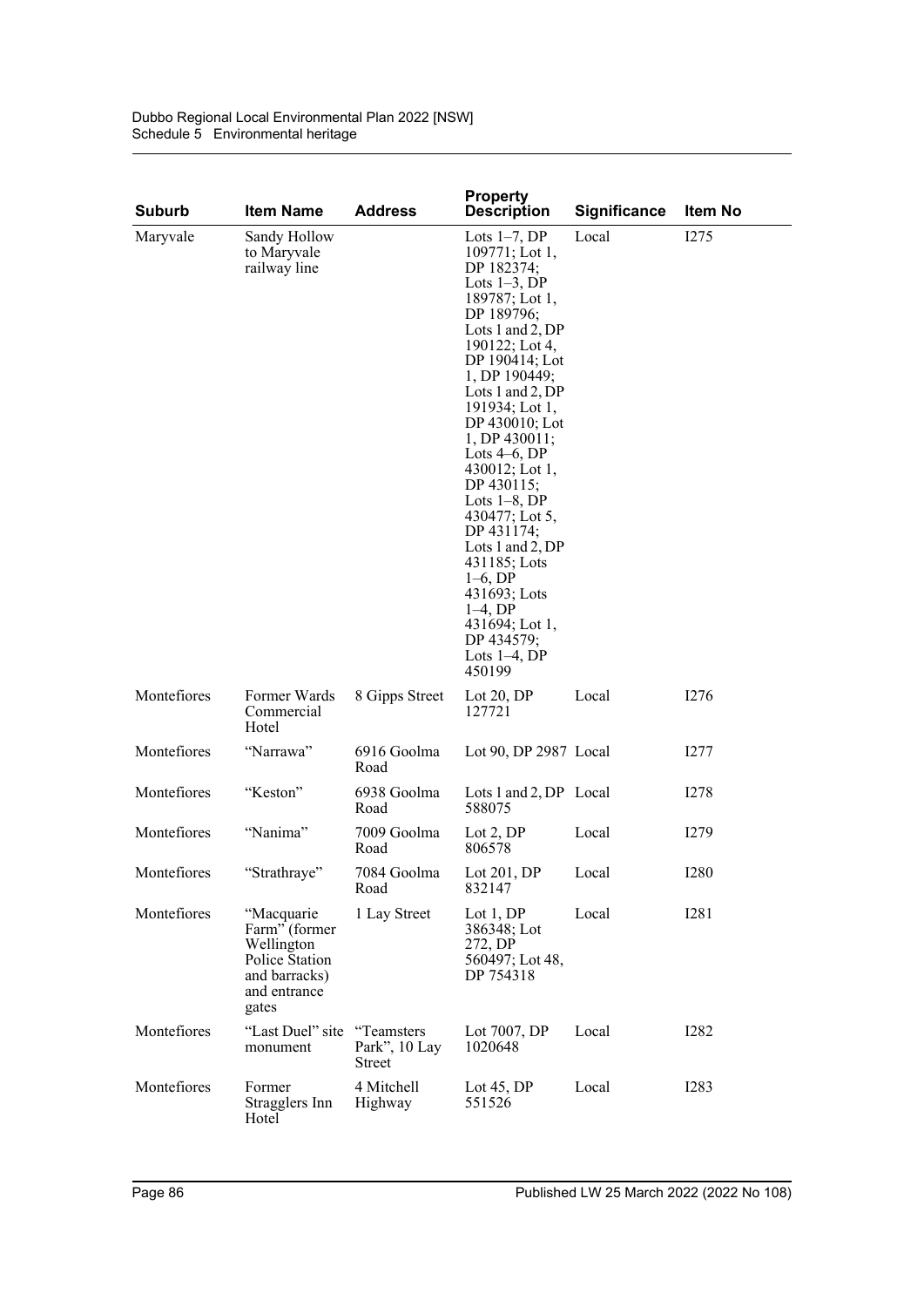| <b>Suburb</b> | <b>Item Name</b>                                                                          | <b>Address</b>                                              | <b>Property</b><br><b>Description</b>                                                                                                                     | <b>Significance</b> | Item No           |
|---------------|-------------------------------------------------------------------------------------------|-------------------------------------------------------------|-----------------------------------------------------------------------------------------------------------------------------------------------------------|---------------------|-------------------|
| Montefiores   | "Gobolion"                                                                                | 403 Mitchell<br>Highway                                     | Lot $1,DP$<br>1103197                                                                                                                                     | Local               | <b>I284</b>       |
| Montefiores   | The Lion of<br>Waterloo Hotel                                                             | 93 Montefiores<br><b>Street</b>                             | Lot 11, DP<br>816670                                                                                                                                      | Local               | I <sub>2</sub> 85 |
| Mount Arthur  | Wellington<br>Showground                                                                  | 29 Bushrangers<br>Creek Road                                | Lot $1,DP$<br>660722; Lots<br>13, 14, 22 and<br>23, DP 998687                                                                                             | Local               | I <sub>286</sub>  |
| Mount Arthur  | "Glenrock"                                                                                | 66 Bushrangers<br>Creek Road                                | Lots 1 and 2, DP Local<br>1217578                                                                                                                         |                     | I287              |
| Mount Arthur  | "Curra Creek<br>Cemetery",<br>Holy Family<br>Catholic<br>Cemetery                         | 44 Renshaw<br>McGirr Way                                    | Lots 10, 38 and Local<br>146, DP<br>753238; Lot<br>7009, DP<br>1020635                                                                                    |                     | <b>I288</b>       |
| Mount Arthur  | Mount Arthur<br>Reservoir<br>(partially)<br>demolished)                                   | 64 Shady Rest<br>Road                                       | Lot 7304, DP<br>1134089                                                                                                                                   | Local               | I <sub>289</sub>  |
| Mount Arthur  | "Warrengunyah 200<br>", formerly<br>"Whitwell"                                            | Warrengunyah<br>Road                                        | Lot $1,DP$<br>306996                                                                                                                                      | Local               | <b>I290</b>       |
| Mumbil        | St Mary the<br>Virgin Anglican Crescent<br>Church                                         | 23 Apsley                                                   | Lot A, DP<br>313934                                                                                                                                       | Local               | I291              |
| Mumbil        | Burrendong<br>Arboretum                                                                   | 90 Tara Road<br>and 486<br>Fashions Mount Lot 2, DP<br>Road | Lot $1, DP$<br>168550; part of<br>728700; Lot<br>201, DP<br>756871; Lot 1,<br>DP 1123925;<br>Lot 7310, DP<br>1169331; part of<br>Lot $23$ , DP<br>1214832 | Local               | <b>I292</b>       |
| Neurea        | "Dalkeith",<br>including<br>dwelling house,<br>stables, post<br>office, store and<br>shed | 54 Kinghorn<br>Street                                       | Lot 10, DP Local<br>1268498                                                                                                                               |                     | <b>I293</b>       |
| Neurea        | "Glenmore"                                                                                | 7844 Mitchell<br>Highway                                    | Lot 68, DP<br>753241                                                                                                                                      | Local               | <b>I294</b>       |
| Neurea        | "Camelford<br>Park"                                                                       | 8745 Mitchell<br>Highway                                    | Lots $1, 2$ and $5,$<br>DP 1176677;<br>Lot 124, DP<br>756896                                                                                              | Local               | I295              |
| Neurea        | "Mountain<br>View"                                                                        | 646 Mountain<br>Valley Road                                 | Lot $8,DP$<br>753230                                                                                                                                      | Local               | <b>I296</b>       |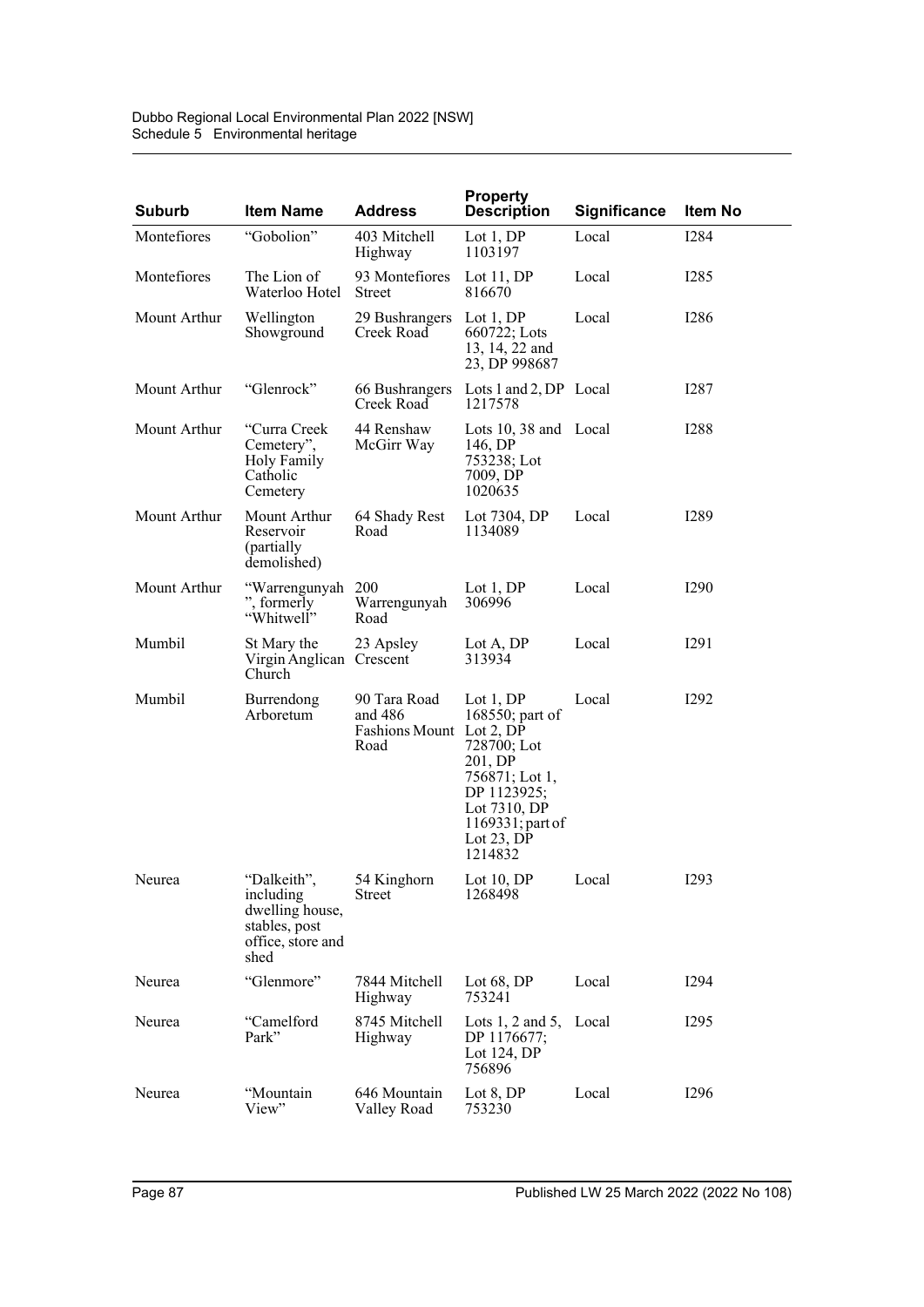| <b>Suburb</b>      | <b>Item Name</b>                                    | <b>Address</b>                    | <b>Property</b><br><b>Description</b>                         | <b>Significance</b> | <b>Item No</b>   |
|--------------------|-----------------------------------------------------|-----------------------------------|---------------------------------------------------------------|---------------------|------------------|
| Neurea             | Mumbil Water<br>Supply-pump Park", 553<br>houses    | "Catombal<br>Neurea Road          | Lot $51, DP$<br>618206                                        | Local               | I297             |
| Neurea             | Neurea Union<br>Church                              | 8 Simpson<br>Street               | Lot 2, Section 4, Local<br>DP 758772                          |                     | <b>I298</b>      |
| North Yeoval       | "Goonoo"<br>homestead,<br>formerly<br>"Ganoo Ganoo" | 3258 Renshaw<br>McGirr Way        | Lot $1,DP$<br>770858                                          | Local               | I <sub>299</sub> |
| North Yeoval       | Yeoval General 68 Tremain<br>Cemetery               | Drive                             | Lot 7300, DP<br>1145965                                       | Local               | <b>I300</b>      |
| Ponto              | Old bridge<br>remains                               | River Road                        | Road Reserve                                                  | Local               | <b>I301</b>      |
| Ponto              | "Terrabella"                                        | 918 Terrabella<br>Road            | Lots 10 and 11, Local<br>DP 1232639                           |                     | <b>I302</b>      |
| Rawsonville        | "Immarna"                                           | 12 Coolbaggie<br>Road             | Lot 362, DP<br>609785                                         | Local               | <b>I303</b>      |
| Rawsonville        | Rawsonville<br><b>Bridge</b>                        | Rawsonville<br><b>Bridge Road</b> | North of Lot 29, Local<br>DP 258845                           |                     | I304             |
| Rawsonville        | Rawsonville<br>Cemetery                             | Rawsonville<br>Road               | Lots 90 and 91, Local<br>DP 754303                            |                     | <b>I305</b>      |
| Rawsonville        | Rawsonville<br>Soldiers<br>Memorial Hall            | 46R<br>Rawsonville<br>Road        | Lot $163$ , DP<br>754303                                      | Local               | <b>I306</b>      |
| Rawsonville        | Whylandra<br>Crossing                               | Whylandra<br>Crossing             | North of Lot<br>7001, DP<br>1020560                           | Local               | I307             |
| Spicers Creek      | Spicers Creek<br>Cemetery                           | 4057 Goolma<br>Road               | Lot 7002, DP<br>1020656; Lots<br>7301 and 7302,<br>DP 1164794 | Local               | <b>I308</b>      |
| Spicers Creek      | Spicers Creek<br>School<br>residence                | 4101 Goolma<br>Road               | Lot $35,DP$<br>754320                                         | Local               | I309             |
| Spicers Creek      | "Glenwood"                                          | 2220 Twelve<br>Mile Road          | Lot $69$ , DP<br>750776                                       | Local               | <b>I310</b>      |
| <b>Stuart Town</b> | Railway<br>Gatekeeper's<br>cottage                  | 27 Alexander<br><b>Street</b>     | Lot $191, DP$<br>809276                                       | Local               | <b>I311</b>      |
| <b>Stuart Town</b> | Former Yee<br>Lee's Store                           | 38 Alexander<br><b>Street</b>     | Lot $115$ , DP<br>756886                                      | Local               | <b>I312</b>      |
| <b>Stuart Town</b> | Crick's Store<br>building                           | 1 Bell Street                     | Lot $72$ , DP<br>217685                                       | Local               | <b>I313</b>      |
| <b>Stuart Town</b> | Boehme's Hall                                       | 21 Bell Street                    | Lot $323$ , DP<br>756886                                      | Local               | I314             |
| <b>Stuart Town</b> | St John the<br><b>Baptist Catholic</b><br>Church    | 1 Liddell Street                  | Lot 14, DP<br>563909                                          | Local               | I315             |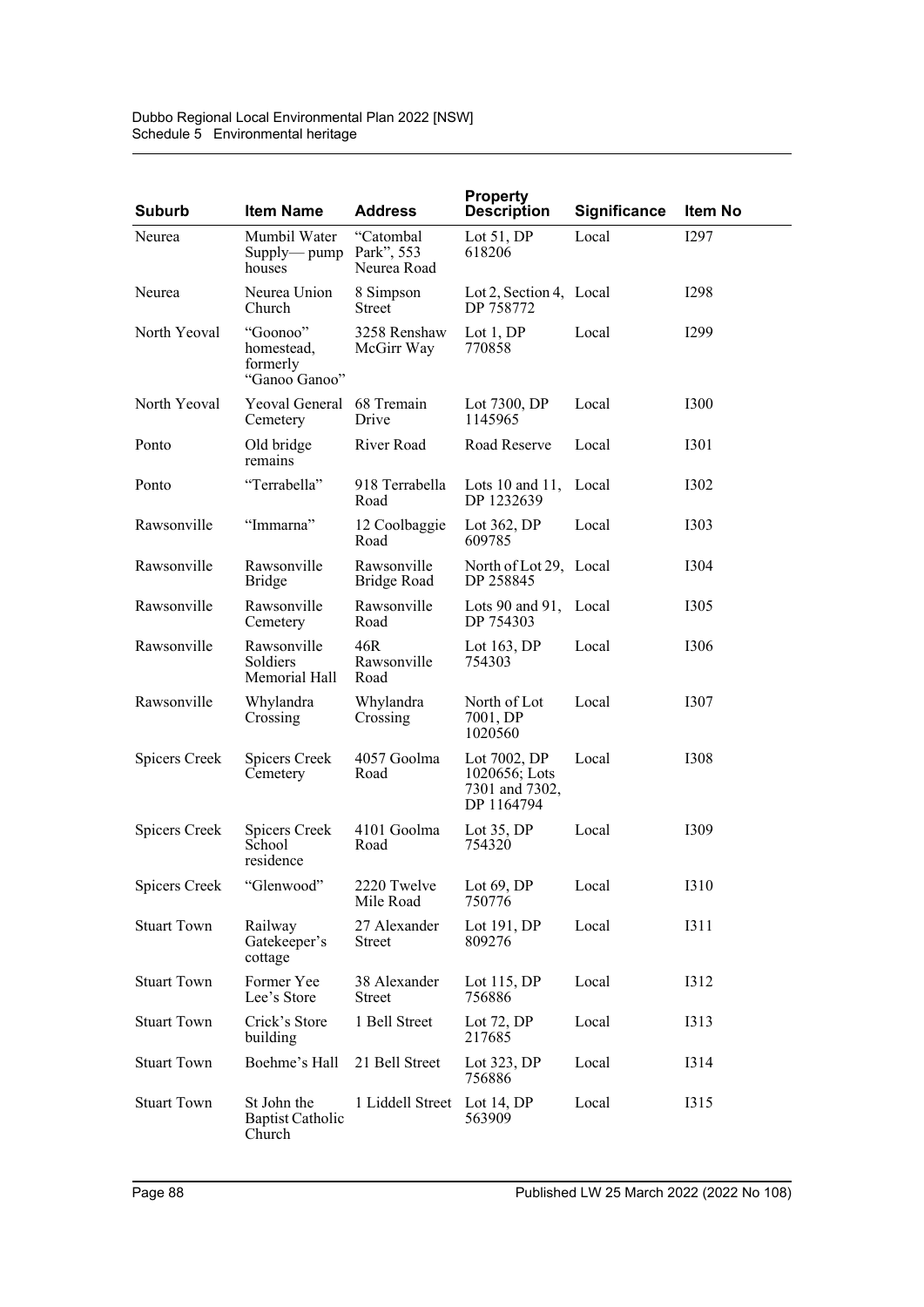| <b>Suburb</b>                  | <b>Item Name</b>                                                                           | <b>Address</b>                           | <b>Property</b><br><b>Description</b>                                                       | Significance | Item No     |
|--------------------------------|--------------------------------------------------------------------------------------------|------------------------------------------|---------------------------------------------------------------------------------------------|--------------|-------------|
| <b>Stuart Town</b>             | <b>Stuart Town</b><br>Railway Station Railway<br>Group                                     | Main Western                             | Railway<br>Reserve                                                                          | State        | I316        |
| <b>Stuart Town</b>             | Hotel                                                                                      | Former Railway 5 Molong Street Lot 1, DP | 131607                                                                                      | Local        | I317        |
| <b>Stuart Town</b>             | <b>Stuart Town</b><br>School of Arts                                                       | 32 Molong<br>Street                      | Lots 4 and 5,<br>Section 16, DP<br>758932                                                   | Local        | <b>I318</b> |
| <b>Stuart Town</b>             | Former Stuart<br>Town Bakery<br>(dwelling house)<br>and artist<br>studio)                  | 37 Molong<br>Street                      | Lot 4, Section<br>18, DP 758932                                                             | Local        | I319        |
| <b>Stuart Town</b>             | Australia Hotel<br>(former)<br>Carrington<br>Hotel)                                        | 42 Molong<br>Street                      | Lot 12, Section Local<br>16, DP 758932                                                      |              | I320        |
| <b>Stuart Town</b>             | <b>Stuart Town</b><br>gold mining<br>area and<br>common                                    | 20 Mookerawa<br>Road                     | Lot 7004, DP<br>1019744                                                                     | Local        | I321        |
| <b>Stuart Town</b>             | <b>Stuart Town</b><br>General<br>Cemetery                                                  | 49 Wallaroi<br>Road                      | Lots 5 and 7, DP Local<br>756886; Lot 1,<br>DP 1124896;<br>Lots<br>7311-7313, DP<br>1142071 |              | I322        |
| <b>Stuart Town</b>             | St Michael and<br>All the Angels<br>Anglican<br>Church and<br>Convict Bell A               | 33 Wellington<br>Street                  | Lot $108$ , DP<br>756886                                                                    | Local        | I323        |
| e                              | Terramungamin Coolbaggie Hall 88R Collie                                                   | Road                                     | Lot $58$ , DP<br>754304                                                                     | Local        | I324        |
| Terramungamin "Dulcidene"<br>e |                                                                                            | 22L Dulcidene<br>Road                    | Lot $211, DP$<br>601766                                                                     | Local        | I325        |
| Toongi                         | "Cockleshell<br>Corner"                                                                    | 26L Eulandool<br>Road                    | Lot $23$ , DP<br>753252                                                                     | Local        | <b>I326</b> |
| Toongi                         | Carved tree<br>(Aboriginal<br>object)                                                      | 29L Nullawa<br>Road                      | Lots 1 and 2, DP Local<br>1235458                                                           |              | <b>I327</b> |
| Toongi                         | "Cranbrook"<br>cottage,<br>Blacksmith's<br>shop, Shearer's<br>quarters and<br>outbuildings | 177R Obley<br>Road                       | Lots 1 and 2, DP Local<br>$121964$ ; Lot 1,<br>DP 207722; Lot<br>33, DP 753244              |              | <b>I328</b> |
| Toongi                         | "Eulandool"                                                                                | 319R Obley<br>Road                       | Lot $1, DP$<br>1040580                                                                      | Local        | <b>I329</b> |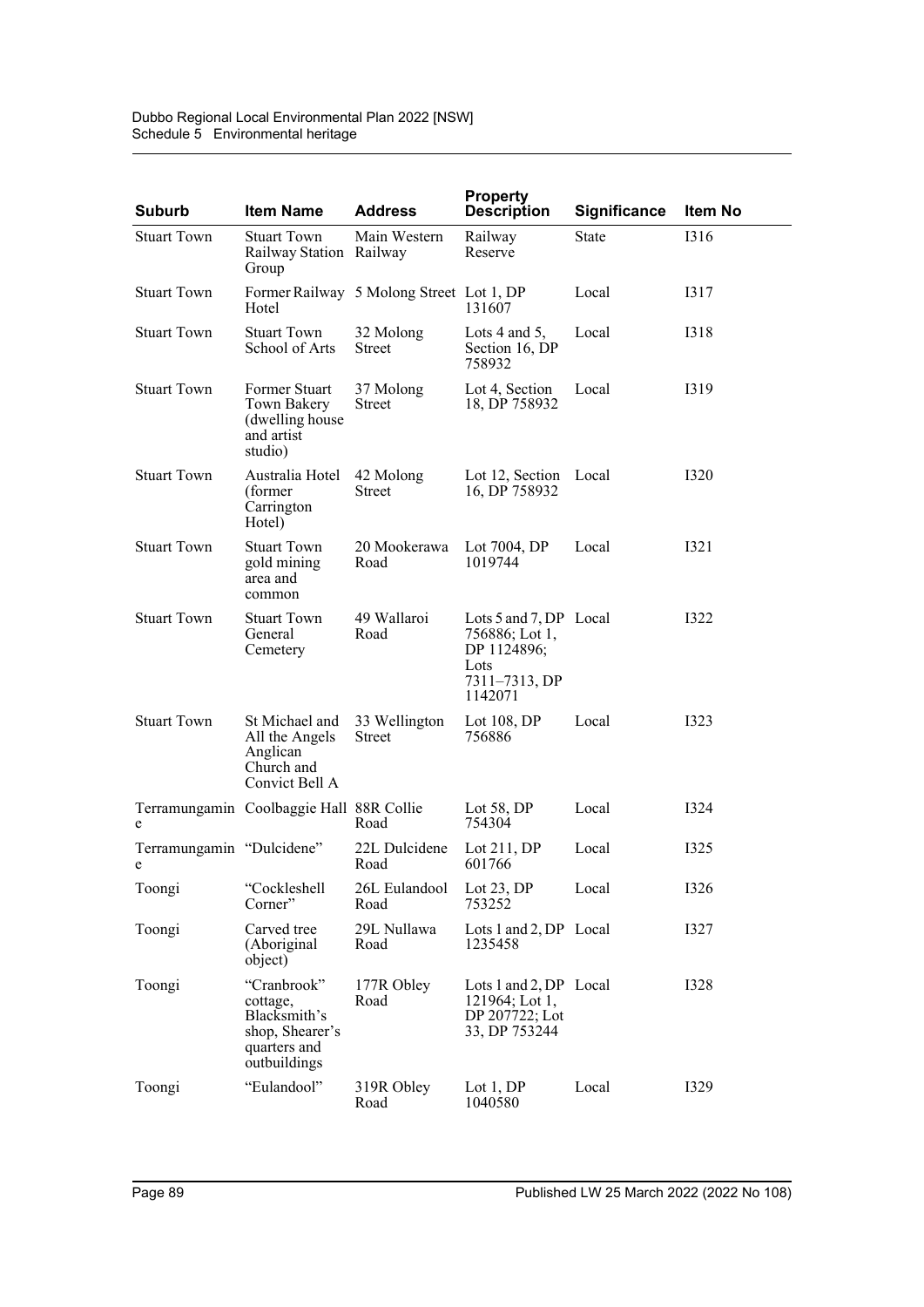| <b>Suburb</b> | <b>Item Name</b>                                                                                    | <b>Address</b>                                             | <b>Property</b><br><b>Description</b>                                                                                 | <b>Significance</b>                                         | <b>Item No</b> |
|---------------|-----------------------------------------------------------------------------------------------------|------------------------------------------------------------|-----------------------------------------------------------------------------------------------------------------------|-------------------------------------------------------------|----------------|
| Toongi        | "The Springs"                                                                                       | The Springs<br>Road                                        | Lot 4, $DP$<br>753236                                                                                                 | Local                                                       | 1330           |
| Wambangalang  | St John's<br>Anglican<br>Church                                                                     | 273R Obley<br>Road                                         | Lot 59, DP<br>753247                                                                                                  | Local                                                       | <b>I331</b>    |
|               | Wambangalang "The Meadows" 373R Obley                                                               | Road                                                       | Lot $1,DP$<br>753247                                                                                                  | Local                                                       | I332           |
| Wellington    | John Fowler<br>7nhp steam road Wellington<br>locomotive,<br>Britstand grader<br>and hopper<br>wagon | 9 Amaroo Dr,<br>Council Depot                              | Lot $1,DP$<br>711298                                                                                                  | State<br>(locomotive)<br>and Local<br>(grader and<br>wagon) | <b>I333</b>    |
| Wellington    | Federal Hotel                                                                                       | Street                                                     | 100–102 Arthur Lot 8, DP 1506                                                                                         | Local                                                       | I334           |
| Wellington    | Wellington<br>Primary School, Street<br>Convict Bell C<br>and Gould<br>League elm tree              | 103 Arthur                                                 | Lot 6, Section<br>79, DP 759073                                                                                       | Local                                                       | I335           |
| Wellington    | <b>St Andrews</b><br>Presbyterian<br>Church                                                         | 105 Arthur<br><b>Street</b>                                | Lot 3, Section<br>79, DP 759073                                                                                       | Local                                                       | 1336           |
| Wellington    | Former<br>Macquarie Shire Street<br>Council<br>Chambers                                             | 116 Arthur                                                 | Lot $1, DP$<br>801842                                                                                                 | Local                                                       | <b>I337</b>    |
| Wellington    | Wellington<br>Convict and<br>Mission site,<br>"Maynggu<br>Ganai"                                    | $106 - 128$ Curtis<br>Street (and<br>Barton Street)        | Lot $1, DP$<br>$120160$ ; Lots 1<br>and $2$ , DP<br>129997; Lot<br>355, DP<br>531300; Lots 49<br>and 50, DP<br>756920 | State                                                       | <b>I338</b>    |
| Wellington    | Former brewery 7 Gisborne<br>and brewery<br>stables                                                 | Street                                                     | Lots $6$ and $7$ ,<br>Section 73, DP<br>759073                                                                        | Local                                                       | 1339           |
| Wellington    | Railway Bridge                                                                                      | Gobolion Street Railway<br>(across)<br>Macquarie<br>River) | Reserve                                                                                                               | Local                                                       | I340           |
| Wellington    | Dwelling house, 2 Lee Street<br>former Bridge<br>Hotel                                              |                                                            | Lot $12, DP$<br>538976                                                                                                | Local                                                       | I341           |
| Wellington    | Salvation Army 68 Lee Street<br>Citadel                                                             |                                                            | Lot 1, DP $69598$ Local                                                                                               |                                                             | I342           |
| Wellington    | Wellesley<br>Lodge, Masonic Street<br>Hall                                                          | $105 - 107$ Lee                                            | Lots 1 and 2, DP Local<br>998596                                                                                      |                                                             | I343           |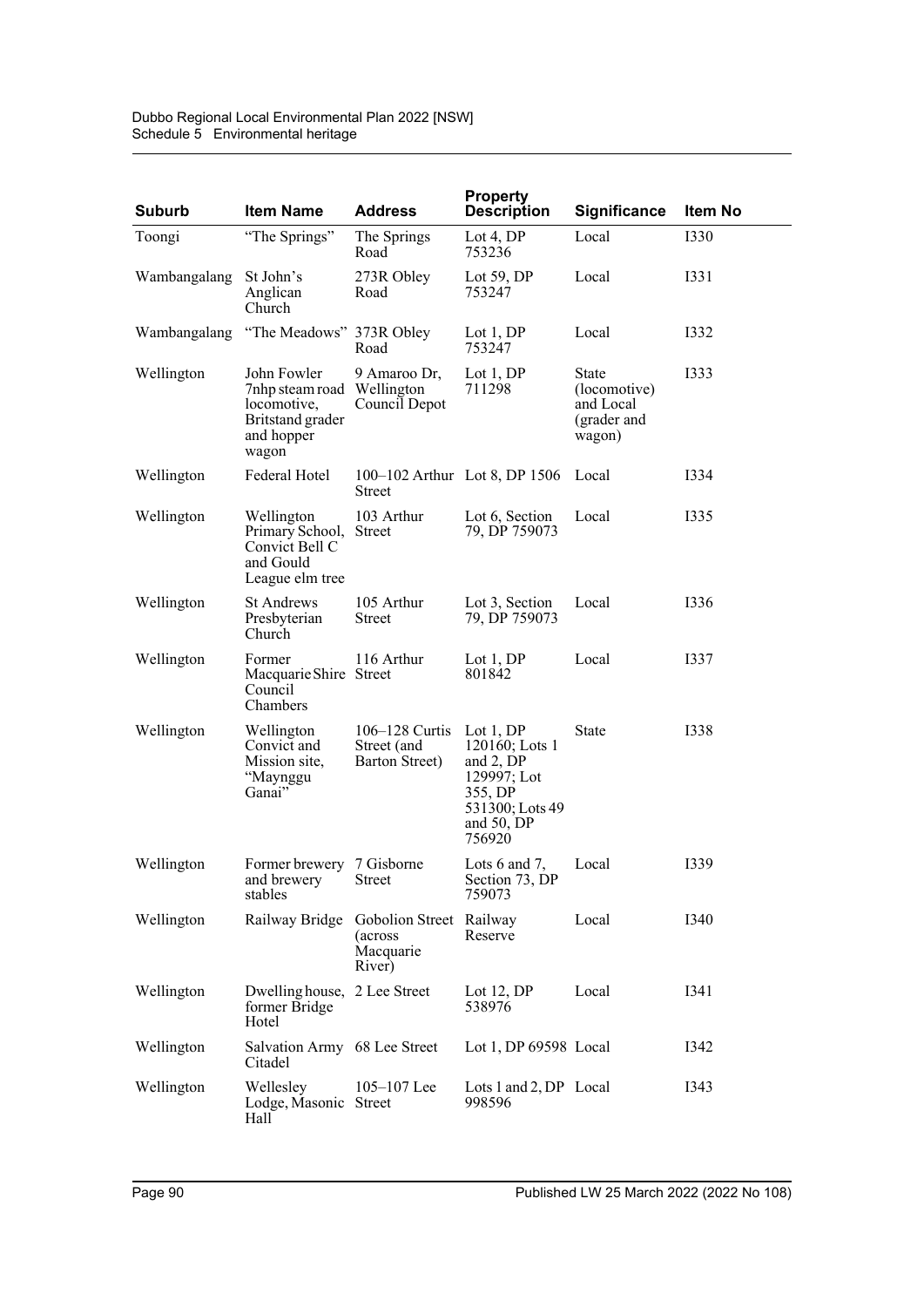| <b>Suburb</b> | <b>Item Name</b>                                                                                                           | <b>Address</b>                          | <b>Property</b><br><b>Description</b>                             | <b>Significance</b> | Item No     |
|---------------|----------------------------------------------------------------------------------------------------------------------------|-----------------------------------------|-------------------------------------------------------------------|---------------------|-------------|
| Wellington    | Former Tait's<br>Bakery,<br>commercial<br>premises and<br>residence                                                        | 114 Lee Street                          | Lot $1,DP$<br>196271                                              | Local               | 1344        |
| Wellington    | Commercial<br>premises (Don<br>Wood Dental<br>Surgery)                                                                     | $116 - 118$ Lee<br><b>Street</b>        | Lot $1,DP$<br>799975                                              | Local               | I345        |
| Wellington    | Club House<br>Hotel                                                                                                        | 135 Lee Street                          | Lot $2,DP$<br>707635                                              | Local               | I346        |
| Wellington    | Old police<br>station                                                                                                      | 5 Maughan<br>Street                     | Lot $2,DP$<br>1206548                                             | Local               | I347        |
| Wellington    | Post office                                                                                                                | 19 Maughan<br>Street                    | Lot 12, DP<br>771582                                              | State               | I348        |
| Wellington    | Courthouse                                                                                                                 | 23 Maughan<br>Street                    | Lot 5, Section<br>79, DP 759073                                   | Local               | I349        |
| Wellington    | TAFE building                                                                                                              | 39–41 Maughan Lot 1, DP<br>Street       | 861268                                                            | Local               | <b>I350</b> |
| Wellington    | Commercial<br>premises                                                                                                     | 54 Maughan<br>Street                    | Lot $3,DP$<br>1110327                                             | Local               | I351        |
| Wellington    | Reinhard<br>building                                                                                                       | 68 Maughan<br>Street                    | Lot $92, DP$<br>1226962                                           | Local               | I352        |
| Wellington    |                                                                                                                            | Wellington silos 100A Maughan<br>Street | Lot $1, DP$<br>819895                                             | Local               | I353        |
| Wellington    | "Hermitage<br>Hill", Former<br>Wellington<br>District Hospital                                                             | 135 Maxwell<br>Street                   | Lots 72, 243 and Local<br>285, DP<br>756920; Lot 1,<br>DP 1102671 |                     | I354        |
| Wellington    | Wellington<br>General<br>Cemetery                                                                                          | 9700 Mitchell<br>Highway                | Lots 7305 and<br>7306, DP<br>1139087                              | Local               | <b>I355</b> |
| Wellington    | Wellington<br>Pioneer<br>Cemetery                                                                                          | 9700 Mitchell<br>Highway                | Lot 7018, DP<br>1020768                                           | Local               | <b>I356</b> |
| Wellington    | Former band<br>hall, including<br>Christian<br>bookshop,<br>gazette office,<br>tobacco sign<br>and Larum's<br>Corner Group | 1 Nanima<br>Crescent                    | Lot $5,DP$<br>1104354                                             | Local               | I357        |
| Wellington    | Former Fong<br>Lee Group<br>commercial<br>premises (NJ<br>Jewellers)                                                       | 7A Nanima<br>Crescent                   | Lot $F, DP$<br>408809                                             | Local               | <b>I358</b> |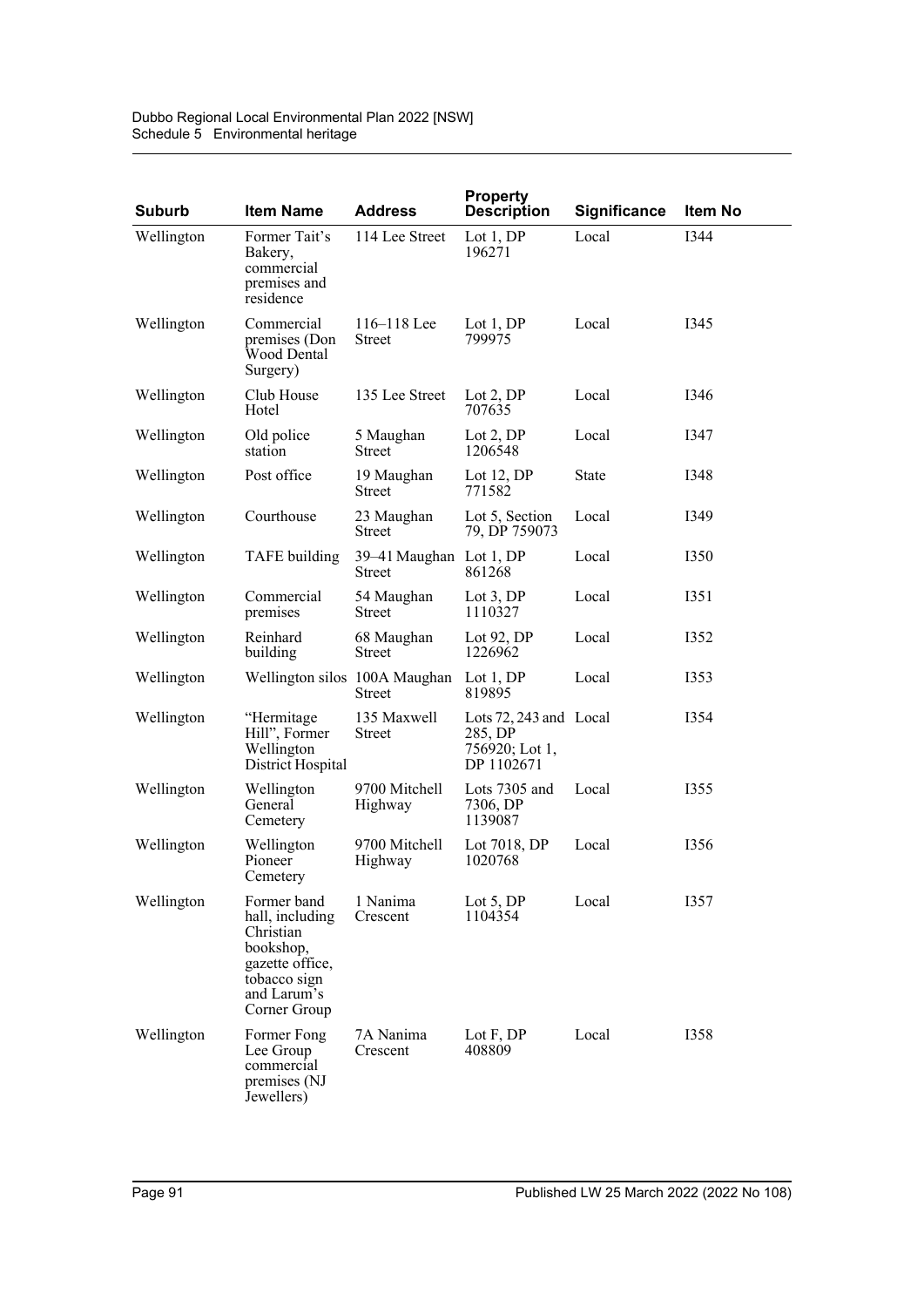| <b>Suburb</b> | <b>Item Name</b>                                      | <b>Address</b>                                       | <b>Property</b><br><b>Description</b>                          | <b>Significance</b> | Item No     |
|---------------|-------------------------------------------------------|------------------------------------------------------|----------------------------------------------------------------|---------------------|-------------|
| Wellington    | Former Fong<br>Lee Group<br>commercial<br>premises    | 8 Nanima<br>Crescent                                 | Lot $E$ , DP<br>408809                                         | Local               | 1359        |
| Wellington    | Former Fong<br>Lee Group<br>commercial<br>premises    | 9-10 Nanima<br>Crescent                              | Lot D, DP<br>408809                                            | Local               | <b>I360</b> |
| Wellington    | Former Fong<br>Lee Group<br>commercial<br>premises    | 12 Nanima<br>Crescent                                | Lot G, DP<br>408809                                            | Local               | I361        |
| Wellington    | Cameron and<br><b>Bell Parks</b>                      | 13A Nanima<br>Crescent                               | Lot 9, Section<br>76, DP 759073;<br>Lot 701, DP<br>1020780     | Local               | 1362        |
| Wellington    | Quirk Baker<br>Solicitors office Crescent<br>premises | 25 Nanima                                            | Lot $1,DP$<br>935406                                           | Local               | 1363        |
| Wellington    | Former ANZ<br>Bank                                    | 27-28 Nanima<br>Crescent                             | Lot $13, DP$<br>668177                                         | Local               | 1364        |
| Wellington    | Former<br>Commercial<br>Bank of<br>Australia          | 30 Nanima<br>Crescent                                | Lot A, DP<br>323745                                            | Local               | I365        |
| Wellington    | Former Western 33–40 Nanima<br>Stores building        | Crescent                                             | Lot 1, Section<br>77, DP 759073                                | Local               | 1366        |
| Wellington    | Bluestone kerb<br>and guttering                       | Percy Street and Road Reserve<br><b>Warne Street</b> |                                                                | Local               | I367        |
| Wellington    | Walker's<br>Terrace<br>residential<br>buildings       | $21-27$ Percy<br>Street                              | Lot $1,DP$<br>371395; Lot 1,<br>DP 384732; Lot<br>1, DP 437676 | Local               | 1368        |
| Wellington    | St Ignatius<br>Convent of<br>Mercy                    | $43-45$ Percy<br><b>Street</b>                       | Lot 13, Section Local<br>4, DP 759073                          |                     | 1369        |
| Wellington    | St Patrick's<br>Catholic Church                       | 45 Percy Street                                      | Lots $11-13$ ,<br>Section 4, DP<br>759073                      | Local               | I370        |
| Wellington    | Former<br>Wellington<br>Times office                  | 78A Percy<br>Street                                  | Lot $1, DP$<br>999796                                          | Local               | I371        |
| Wellington    | Former Apsley<br><b>Bowling Club</b>                  | 99 Percy Street                                      | Lot 10, Section<br>76, DP 759073                               | Local               | I372        |
| Wellington    | Former Golden<br>Key Fountain<br>View                 | 116 Percy Street Lot A, DP                           | 156623                                                         | Local               | I373        |
| Wellington    | Former M.M.<br>Co store                               |                                                      | 152 Percy Street Lot 1, DP 69903 Local                         |                     | I374        |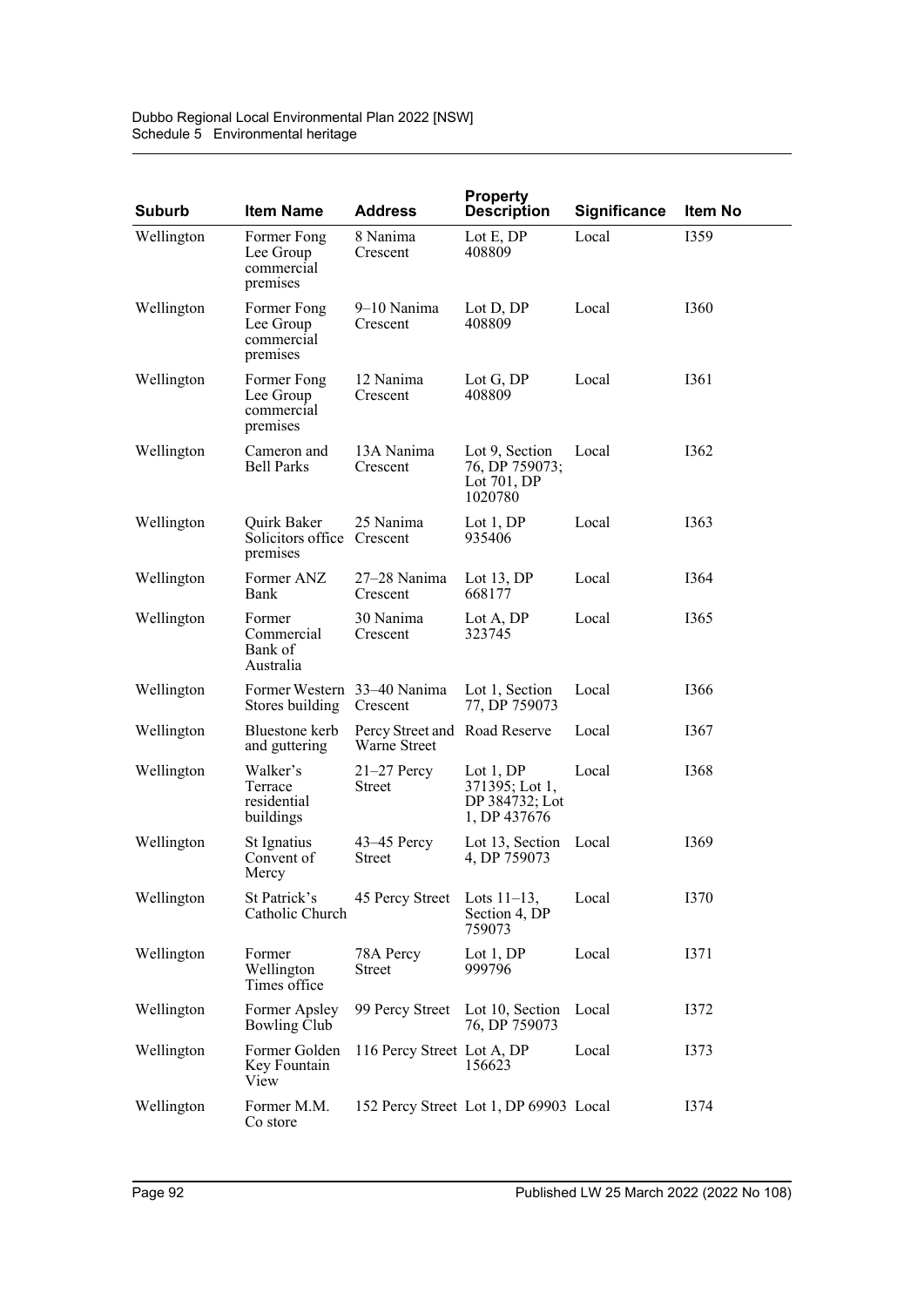| <b>Suburb</b> | <b>Item Name</b>                                                                      | <b>Address</b>                                | <b>Property</b><br><b>Description</b>                        | Significance | Item No     |
|---------------|---------------------------------------------------------------------------------------|-----------------------------------------------|--------------------------------------------------------------|--------------|-------------|
| Wellington    | Former butter<br>factory,<br>dwelling house                                           | 11 Raymond<br>Street                          | Lots $1$ and $2$ , DP<br>1238657                             | Local        | I375        |
| Wellington    | Letter receiver                                                                       | Swift Street and Road Reserve<br>Percy Street |                                                              | Local        | I376        |
| Wellington    | Commercial<br>premises (Bank<br>of NSW)                                               | 1 Swift Street                                | Lot $1,DP$<br>223340                                         | Local        | <b>I377</b> |
| Wellington    | National<br>Australia Bank<br>building                                                | 14 Swift Street                               | Lot $1,DP$<br>986888                                         | Local        | I378        |
| Wellington    | Swift House                                                                           | $20 - 22$ Swift<br>Street                     | Lot $1,DP$<br>789245                                         | Local        | I379        |
| Wellington    | Macquarie<br>Theatre                                                                  | $36-42$ Swift<br>Street                       | Lot $1,DP$<br>1069741                                        | Local        | <b>I380</b> |
| Wellington    | Former Mayfair 52 Swift Street<br>Theatre                                             |                                               | Lot $1,DP$<br>730554                                         | Local        | <b>I381</b> |
| Wellington    | Wellington<br>Auto Service<br>building (Dicko<br>and Batho)                           | 54 Swift Street                               | Lot $2,DP$<br>730554                                         | Local        | <b>I382</b> |
| Wellington    | Former<br>Methodist<br>Church                                                         | 55 Swift Street                               | Lot 3, DP $2352$ ; Local<br>Lot 13, Section<br>22, DP 759073 |              | <b>I383</b> |
| Wellington    | Wellington<br>Hotel                                                                   | $56-60$ Swift<br>Street                       | Lot $1, DP$<br>708699                                        | Local        | I384        |
| Wellington    | Wellington<br>Railway<br>Station,<br>footbridge and<br>timber manual<br>railway crane | 70 Swift Street                               | Lot $2,DP$<br>$1017045$ ; Lot 1,<br>DP 819895                | Local        | <b>I385</b> |
| Wellington    | Wellington<br><b>Baptist Church</b>                                                   | 77 Swift Street                               | Lot 4, $DP$<br>940307                                        | Local        | <b>I386</b> |
| Wellington    | <b>Blacks Camp</b>                                                                    | $49 - 50$<br>University Road 728783; Lot      | Lot 337, DP<br>7017, DP<br>1020743                           | State        | I387        |
| Wellington    | Letter receiver                                                                       | Warne Street<br>and Nanima<br>Crescent        | Road Reserve                                                 | Local        | <b>I388</b> |
| Wellington    | Former<br>Commercial<br>Hotel.<br>residential<br>terraces                             | 12 Warne Street Lot 2, DP                     | 508621                                                       | Local        | <b>I389</b> |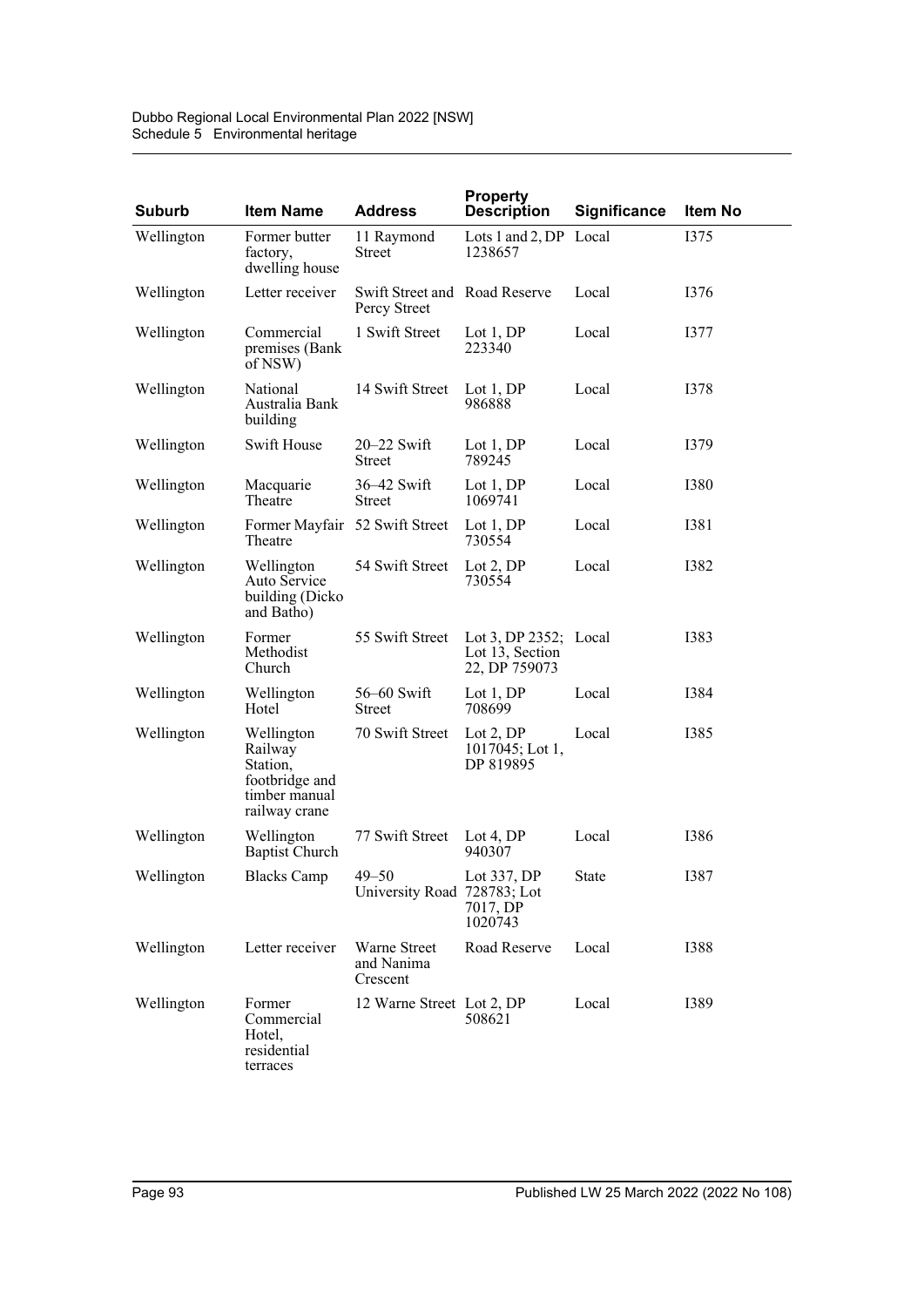Dubbo Regional Local Environmental Plan 2022 [NSW] Schedule 5 Environmental heritage

| <b>Suburb</b> | <b>Item Name</b>                                                  | <b>Address</b>                                       | <b>Property</b><br><b>Description</b>                 | <b>Significance</b> | Item No     |
|---------------|-------------------------------------------------------------------|------------------------------------------------------|-------------------------------------------------------|---------------------|-------------|
| Wellington    | Former Fong<br>Lee Warehouse<br>and former<br>Ling's<br>Residence |                                                      | 29 Warne Street Lot 5, DP 18002 Local                 |                     | 1390        |
| Wellington    | Former school<br>(Cactus Café)                                    | 33 Warne Street Lot 10, Section                      | 77, DP 759073                                         | Local               | <b>I391</b> |
| Wellington    | Former Bank of 37–39 Warne<br><b>NSW</b>                          | Street                                               | Lots $8$ and $9$ ,<br>Section 77, DP<br>759073        | Local               | I392        |
| Wellington    | St John the<br><b>Baptist</b><br>Anglican<br>Church               | 41 Warne Street Lot 11, Section                      | 10, DP 759073                                         | Local               | I393        |
| Wellington    | Kimbells<br>Kitchen<br>commercial<br>premises                     | 44 Warne Street Lot 1, DP                            | 995547                                                | Local               | I394        |
| Wellington    | St John the<br><b>Baptist</b><br>Anglican<br>Rectory              |                                                      | 61 Warne Street Lot 5, DP 17390 Local                 |                     | I395        |
| Wellington    | "Narrawah"                                                        | 64 Warne Street Lot 1, DP                            | 1137532                                               | Local               | 1396        |
| Wellington    | "Lorne"                                                           |                                                      | 66 Warne Street Lot 15, Section Local<br>9, DP 759073 |                     | I397        |
| Wellington    | "Logiealmond"                                                     | 75 Warne Street Lot 19, Section                      | 23, DP 759073                                         | Local               | <b>I398</b> |
| Wellington    | Station and<br>Convict Bell B                                     | Wellington Fire 76 Warne Street Lot 21, Section      | 9, DP 759073                                          | Local               | I399        |
| Wongarbon     | "Mountain<br>View"                                                | 82L Barbigal<br>Road                                 | Lot 132, DP<br>583564                                 | Local               | <b>I400</b> |
| Wongarbon     | Former police<br>residence                                        | 15 Boberah<br><b>Street</b>                          | Lot 3, Section<br>31, DP 759109                       | Local               | I401        |
| Wongarbon     | Cottage<br>Peppercorn and<br>Craft Shop<br>building               | 35 Boberah<br>Street, faces<br><b>Gundong Street</b> | Lot $1,DP$<br>1077714                                 | Local               | <b>I402</b> |
| Wongarbon     | Wongarbon<br>water supply<br>and nature<br>reserve                | 30 Derribong<br><b>Street</b>                        | Lot $206$ , DP<br>48387                               | Local               | I403        |
| Wongarbon     | Wongarbon<br>Hall                                                 | 4 Gundong<br><b>Street</b>                           | Lot 16, $DP$<br>566808                                | Local               | I404        |
| Wongarbon     | Post Office and<br>General Store                                  | 5 Gundong<br><b>Street</b>                           | Lot $1, DP$<br>772739                                 | Local               | I405        |
| Wongarbon     | Former Crown<br>Store                                             | 8 Gundong<br>Street                                  | Lot $52$ , DP<br>570868                               | Local               | I406        |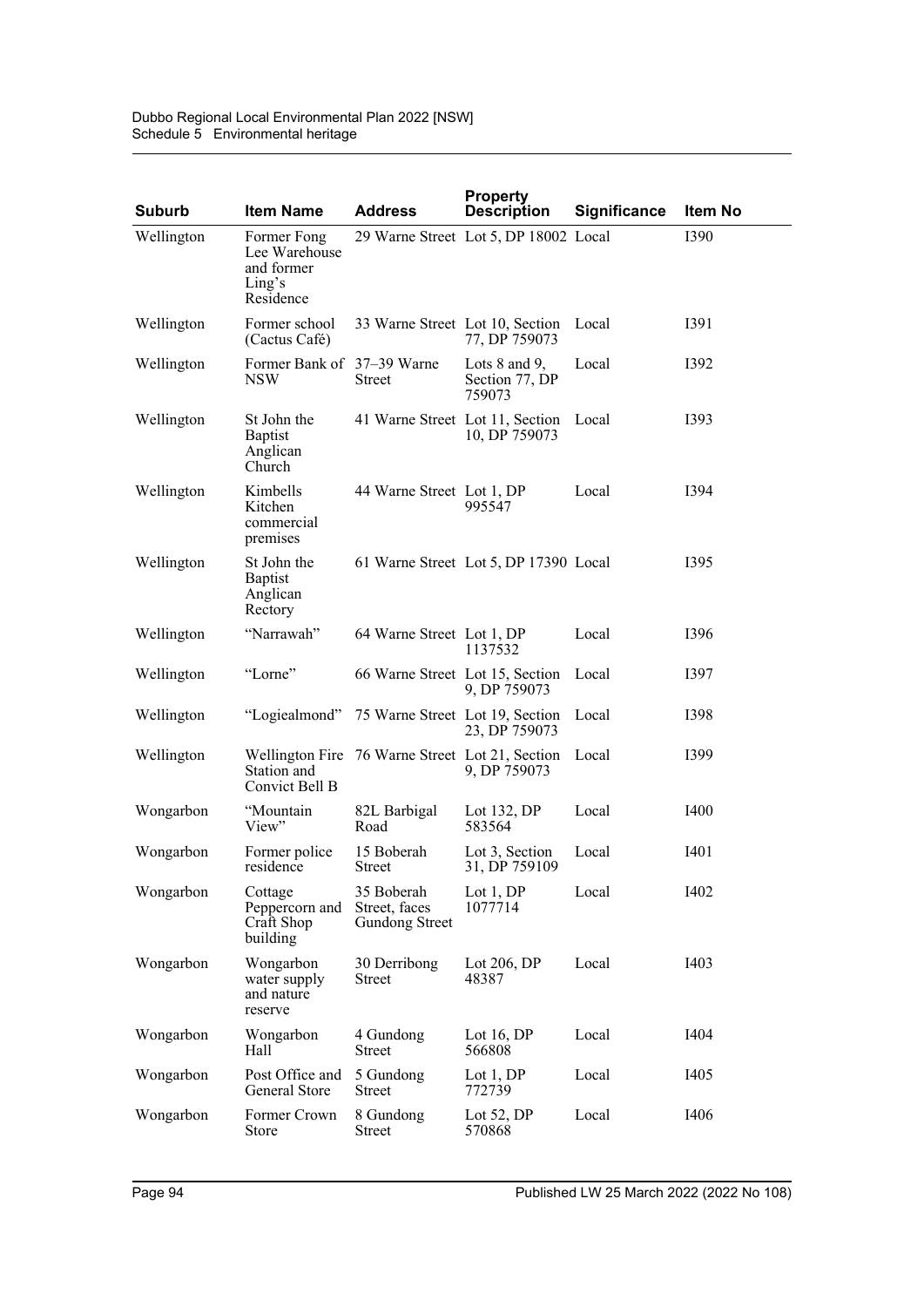| <b>Suburb</b> | <b>Item Name</b>                                  | <b>Address</b>                        | <b>Property</b><br><b>Description</b>                             | <b>Significance</b> | <b>Item No</b> |
|---------------|---------------------------------------------------|---------------------------------------|-------------------------------------------------------------------|---------------------|----------------|
| Wongarbon     | Soldiers<br>Memorial and<br>Wongarbon<br>School   | 28 Railway<br><b>Street</b>           | Lot 8, Section<br>30, DP 759109                                   | Local               | I407           |
| Wongarbon     | Former Western 32 Railway St<br>Stores shop front |                                       | Lot $17$ , DP<br>566808                                           | Local               | I408           |
| Wongarbon     | Former<br>"Hillview"                              | 1L River Road                         | Lot $640$ , DP<br>131521                                          | Local               | I409           |
| Wongarbon     | "Pine Avon"                                       | 6R River Road                         | Lot $1,DP$<br>926569; Lot 12,<br>DP 132180; Lot<br>146, DP 754321 | Local               | I410           |
| Wongarbon     | Cottage                                           | 37 Umangla<br><b>Street</b>           | Lot 4, Section<br>24, DP 759109                                   | Local               | I411           |
| Wongarbon     | Wongarbon<br>Cemetery                             | Veechs Road                           | Lot 7008, DP<br>1023343                                           | Local               | I412           |
| Wongarbon     | Former<br><b>Braithwaite</b><br>Dairy             | 1L Westella<br>Road                   | Lot 194, DP<br>754321                                             | Local               | I413           |
| Wongarbon     | Wongarbon<br>nature reserve                       | Woodleys Road Lot 54, DP              | 754321; Lot 24,<br>DP 1195592                                     | Local               | I414           |
| Wuuluman      | Ziera obcordata<br>(threatened)<br>plant species) | "Bulbudgeree",<br>451 Uungula<br>Road | Lot 127, DP<br>750778                                             | Local               | I415           |

# **Part 2 Heritage conservation areas**

| Name of heritage<br>conservation area            | <b>Identification on Heritage</b><br>Map                                | <b>Significance</b> |
|--------------------------------------------------|-------------------------------------------------------------------------|---------------------|
| Town of Wellington Heritage<br>Conservation Area | Shown by a heavy red outline with Local<br>red hatching and marked "C1" |                     |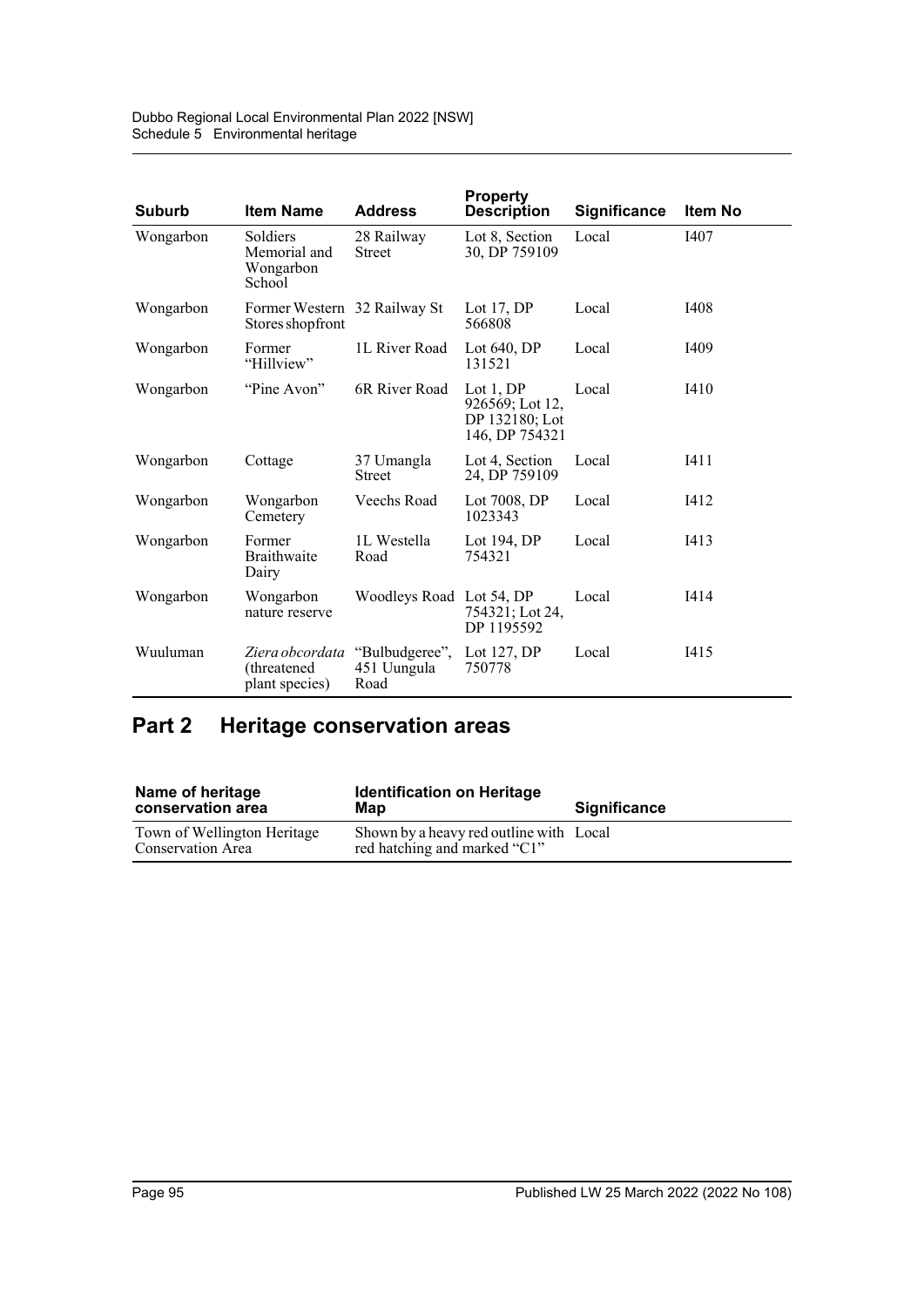## **Schedule 6 Pond-based and tank-based aquaculture**

(Clause 5.19)

## **Part 1 Pond-based and tank-based aquaculture**

### **Division 1 Site location requirements**

### **1 Conservation exclusion zones**

- (1) Must not be carried out on the following land, except to the extent necessary to gain access to water—
	- (a) land declared an area of outstanding biodiversity value under the *Biodiversity Conservation Act 2016*,
	- (b) vacant Crown land,
	- (c) land within a wetland of international significance declared under the Ramsar Convention on Wetlands.
- (2) Must not be carried out on the following land, except for the purposes of minimal infrastructure to support the extraction of water from, and discharge of water to, the land concerned—
	- (a) land declared as an aquatic reserve under the *Marine Estate Management Act 2014*,
	- (b) land declared as a marine park under the *Marine Estate Management Act 2014*.

**Note—** Nothing in this clause affects any requirement under an Act relating to land specified in this clause to obtain a licence or other authority under that Act for development of the land.

### **Division 2 Operational requirements**

### **2 Species selection**

Species of fish or marine vegetation cultivated or kept must be consistent with the relevant aquaculture industry development plan (within the meaning of clause 5.19).

### **3 Pond-based aquaculture that is also intensive aquaculture—pond design**

For pond-based aquaculture that is also intensive aquaculture—ponds must be capable of being drained or pumped and then completely dried.

#### **4 Pond-based aquaculture and tank-based aquaculture that is also intensive aquaculture—freshwater discharges**

For pond-based aquaculture and tank-based aquaculture that is also intensive aquaculture—no discharge of freshwater used to intensively cultivate or keep fish to natural waterbodies or wetlands is permitted, except freshwater discharge from open flow through systems.

### **5 Outlets from culture ponds etc**

All outlets from culture ponds, tanks and other culture facilities must be screened to avoid the escape of fish.

### **6 Definition**

In this Division—

*intensive aquaculture* has the same meaning as it has in the *Fisheries Management (Aquaculture) Regulation 2017*.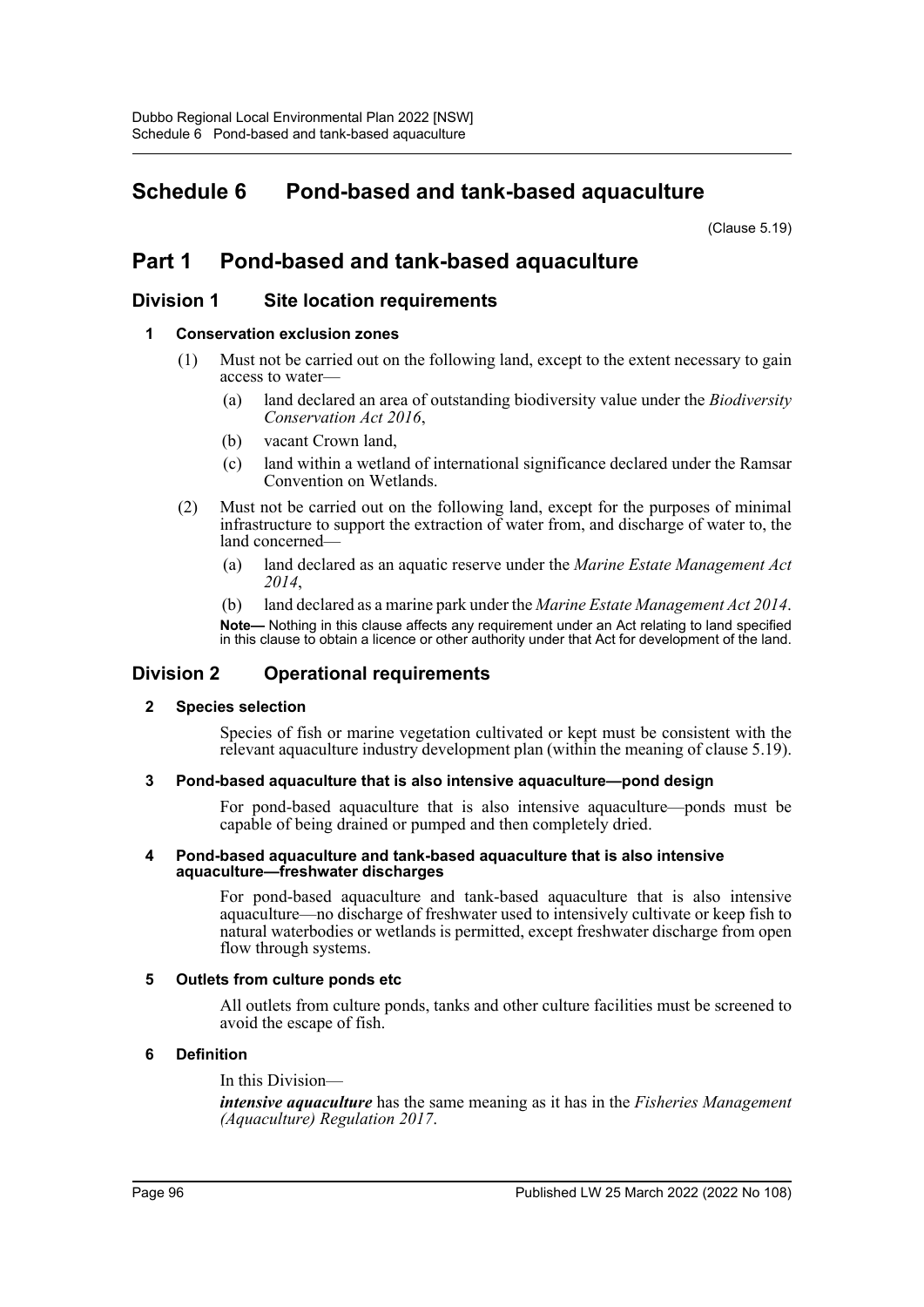# **Part 2 Extensive pond-based aquaculture**

## **Division 1 Site location requirements**

### **7 Conservation exclusion zones**

- (1) Must not be carried out on the following land, except to the extent necessary to gain access to water—
	- (a) land declared an area of outstanding biodiversity value under the *Biodiversity Conservation Act 2016*,
	- (b) vacant Crown land,
	- (c) land within a wetland of international significance declared under the Ramsar Convention on Wetlands.

**Note—** Nothing in this clause affects any requirement under an Act relating to land specified in this clause to obtain a licence or other authority under that Act for development of the land.

### **8 Flood liability**

Must be designed or constructed on land so that it will not be inundated by the discharge of a 1:100 ARI (average recurrent interval) flood event.

## **Division 2 Operational requirements**

### **9 Species selection**

Species of fish or marine vegetation cultivated or kept must be consistent with the relevant aquaculture industry development plan (within the meaning of clause 5.19).

### **10 Pond design**

- (1) Must not require the construction of new ponds, water storages, dams or buildings.
- (2) Must not be located on permanent watercourses, creeks, billabongs or isolated outreaches of creeks or rivers.
- (3) Must be capable of preventing the escape of stock into natural waterbodies or wetlands.

### **11 Culture water**

Must use freshwater.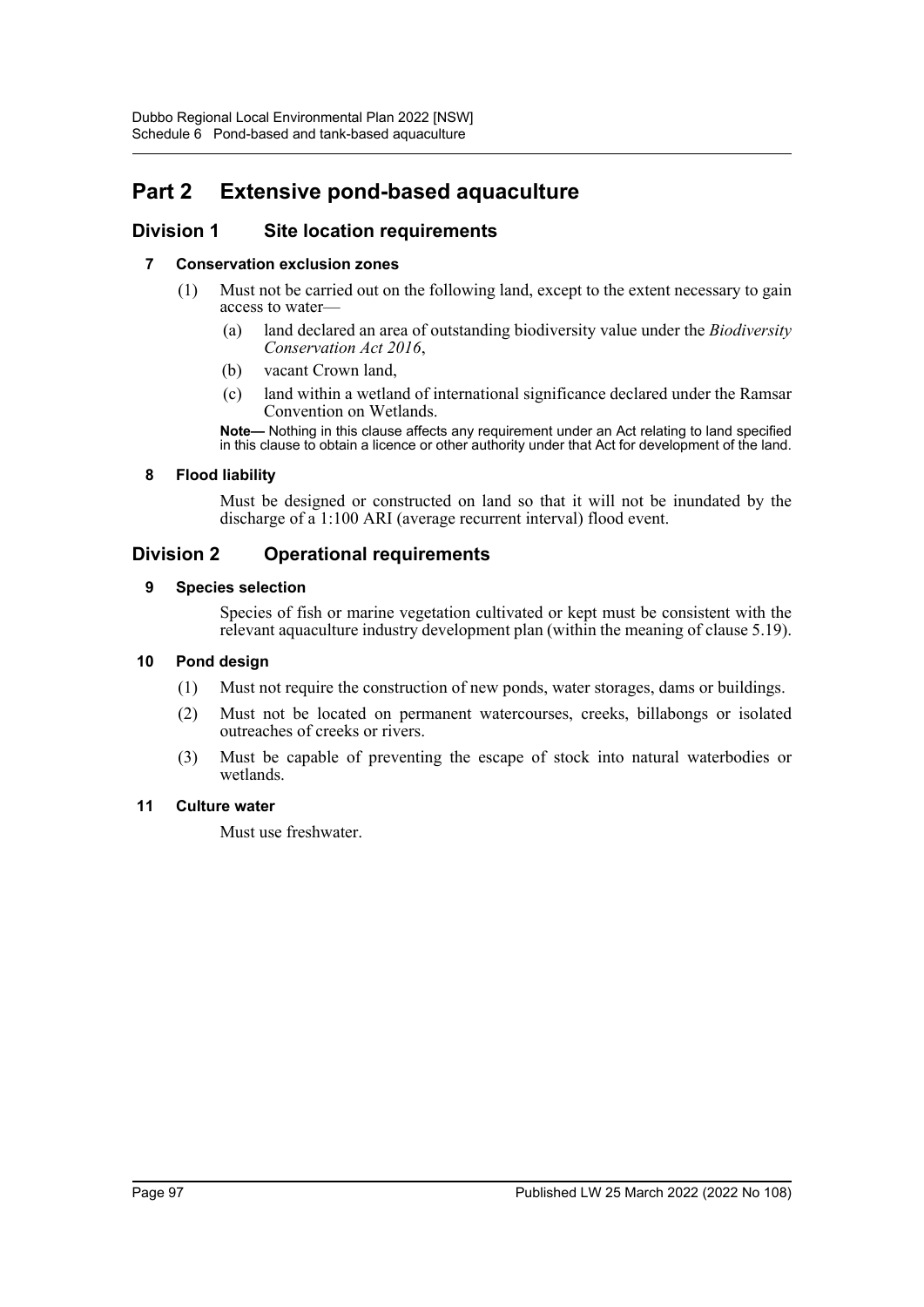## **Dictionary**

(Clause 1.4)

*Aboriginal object* means any deposit, object or other material evidence (not being a handicraft made for sale) relating to the Aboriginal habitation of an area of New South Wales, being habitation before or concurrent with (or both) the occupation of that area by persons of non-Aboriginal extraction, and includes Aboriginal remains.

*Aboriginal place of heritage significance* means an area of land, the general location of which is identified in an Aboriginal heritage study adopted by the Council after public exhibition and that may be shown on the Heritage Map, that is-

- (a) the site of one or more Aboriginal objects or a place that has the physical remains of pre-European occupation by, or is of contemporary significance to, the Aboriginal people. It may (but need not) include items and remnants of the occupation of the land by Aboriginal people, such as burial places, engraving sites, rock art, midden deposits, scarred and sacred trees and sharpening grooves, or
- (b) a natural Aboriginal sacred site or other sacred feature. It includes natural features such as creeks or mountains of long-standing cultural significance, as well as initiation, ceremonial or story places or areas of more contemporary cultural significance.

**Note—** The term may include (but is not limited to) places that are declared under section 84 of the *National* Parks and Wildlife Act 1974 to be Aboriginal places for the purposes of that Act.

*acid sulfate soils* means naturally occurring sediments and soils containing iron sulfides (principally pyrite) or their precursors or oxidation products, whose exposure to oxygen leads to the generation of sulfuric acid (for example, by drainage or excavation).

*Acid Sulfate Soils Manual* means the manual by that name published by the Acid Sulfate Soils Management Advisory Committee and made publicly available.

*Additional Permitted Uses Map* means the Dubbo Regional Local Environmental Plan 2022 Additional Permitted Uses Map.

*advertisement* has the same meaning as in the Act.

**Note—** The term is defined as a sign, notice, device or representation in the nature of an advertisement visible from any public place or public reserve or from any navigable water.

*advertising structure* has the same meaning as in the Act.

**Note—** The term is defined as a structure used or to be used principally for the display of an advertisement. Advertising structures are a type of *signage*—see the definition of that term in this Dictionary.

*affordable housing* has the same meaning as in the Act.

**Note—** The term is defined as housing for very low income households, low income households or moderate income households, being such households as are prescribed by the regulations or as are provided for in an environmental planning instrument.

*agricultural produce industry* means a building or place used for the handling, treating, processing or packing, for commercial purposes, of produce from agriculture (including dairy products, seeds, fruit, vegetables or other plant material), and includes wineries, flour mills, cotton seed oil plants, cotton gins, feed mills, cheese and butter factories, and juicing or canning plants, but does not include a livestock processing industry.

**Note—** Agricultural produce industries are a type of *rural industry*—see the definition of that term in this Dictionary.

*agriculture* means any of the following—

- (a) aquaculture,
- (b) extensive agriculture,
- (c) intensive livestock agriculture,
- (d) intensive plant agriculture.

**Note—** Part 6 of the *Plantations and Reafforestation Act 1999* provides that exempt farm forestry within the meaning of that Act is not subject to the *Environmental Planning and Assessment Act 1979*.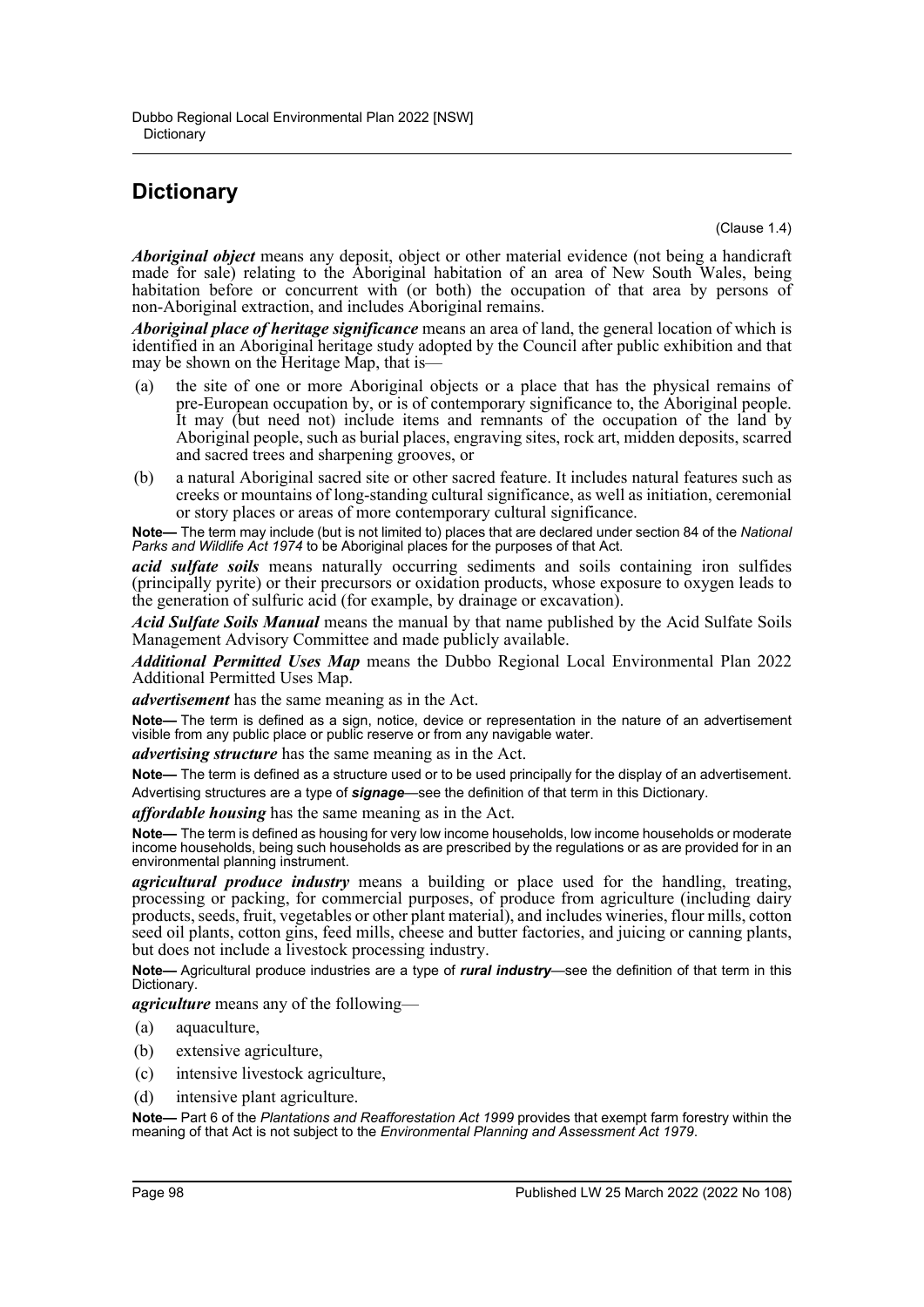*air transport facility* means an airport or a heliport that is not part of an airport, and includes associated communication and air traffic control facilities or structures.

*airport* means a place that is used for the landing, taking off, parking, maintenance or repair of aeroplanes, and includes associated buildings, installations, facilities and movement areas and any heliport that is part of the airport.

**Note—** Airports are a type of *air transport facility*—see the definition of that term in this Dictionary.

*airstrip* means a single runway for the landing, taking off or parking of aeroplanes for private aviation only, but does not include an airport, heliport or helipad.

*amusement centre* means a building or place (not being part of a pub or registered club) used principally for playing—

- (a) billiards, pool or other like games, or
- (b) electronic or mechanical amusement devices, such as pinball machines, computer or video games and the like.

*animal boarding or training establishment* means a building or place used for the breeding, boarding, training, keeping or caring of animals for commercial purposes (other than for the agistment of horses), and includes any associated riding school or ancillary veterinary hospital.

*aquaculture* has the same meaning as in the *Fisheries Management Act 1994*. It includes oyster aquaculture, pond-based aquaculture and tank-based aquaculture.

**Note—** Aquaculture is a type of *agriculture*—see the definition of that term in this Dictionary.

*archaeological site* means a place that contains one or more relics.

*artisan food and drink industry* means a building or place the principal purpose of which is the making or manufacture of boutique, artisan or craft food or drink products only. It must also include at least one of the following—

- (a) a retail area for the sale of the products,
- (b) a restaurant or cafe,
- (c) facilities for holding tastings, tours or workshops.

**Note—** See clause 5.4 for controls in certain zones relating to the retail floor area of an artisan food and drink industry.

Artisan food and drink industries are a type of *light industry*—see the definition of that term in this Dictionary. *attached dwelling* means a building containing 3 or more dwellings, where—

- (a) each dwelling is attached to another dwelling by a common wall, and
- (b) each of the dwellings is on its own lot of land, and
- (c) none of the dwellings is located above any part of another dwelling.

**Note—** Attached dwellings are a type of *residential accommodation*—see the definition of that term in this Dictionary.

*attic* means any habitable space, but not a separate dwelling, contained wholly within a roof above the ceiling line of the storey immediately below, except for minor elements such as dormer windows and the like.

*backpackers' accommodation* means a building or place that—

- (a) provides temporary or short-term accommodation on a commercial basis, and
- (b) has shared facilities, such as a communal bathroom, kitchen or laundry, and
- (c) provides accommodation on a bed or dormitory-style basis (rather than by room).

**Note—** Backpackers' accommodation is a type of *tourist and visitor accommodation*—see the definition of that term in this Dictionary.

*basement* means the space of a building where the floor level of that space is predominantly below ground level (existing) and where the floor level of the storey immediately above is less than 1 metre above ground level (existing).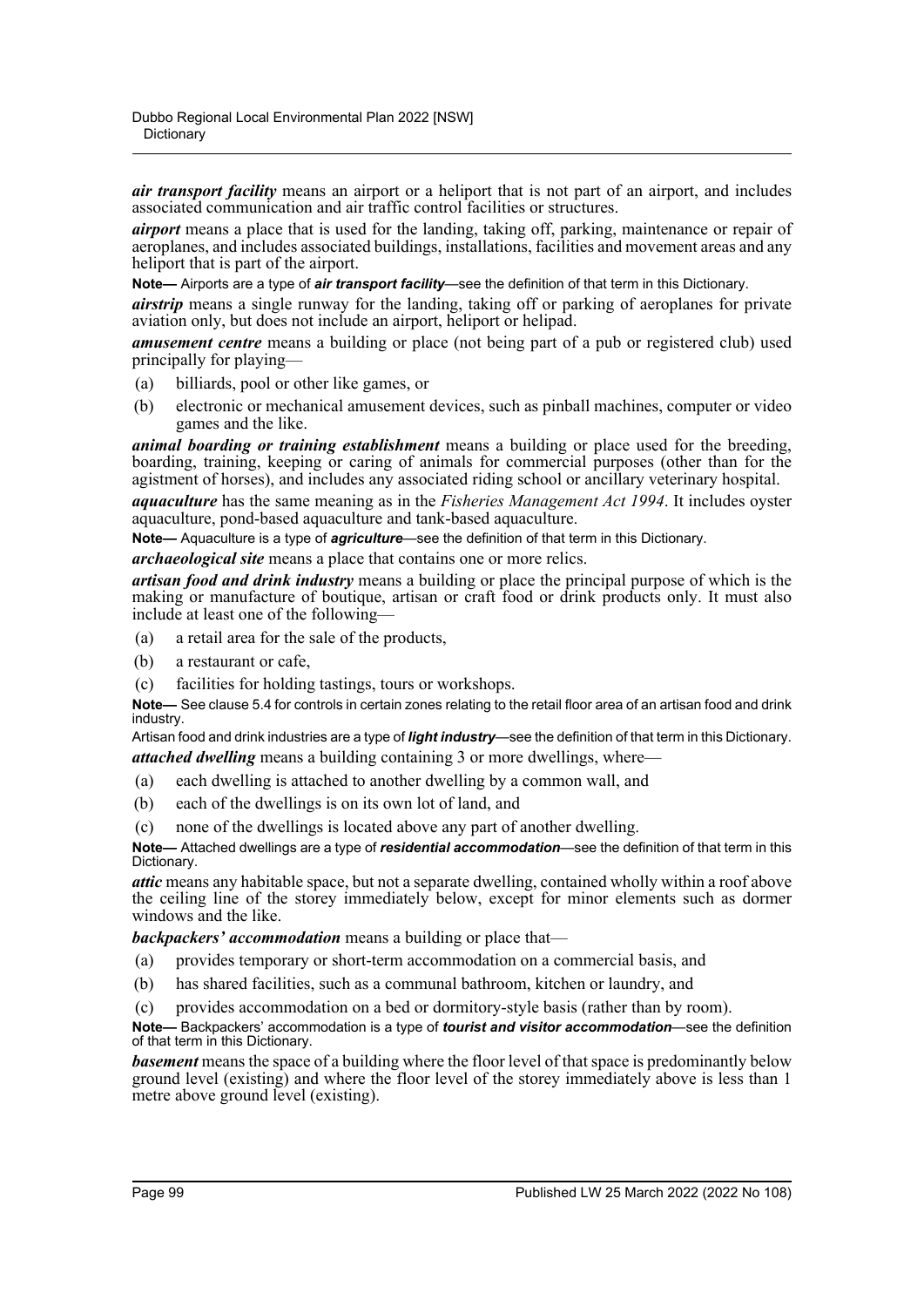*bed and breakfast accommodation* means an existing dwelling in which temporary or short-term accommodation is provided on a commercial basis by the permanent residents of the dwelling and where—

- (a) meals are provided for guests only, and
- (b) cooking facilities for the preparation of meals are not provided within guests' rooms, and
- (c) dormitory-style accommodation is not provided.

**Note—** See clause 5.4 for controls relating to the number of bedrooms for bed and breakfast accommodation.

Bed and breakfast accommodation is a type of *tourist and visitor accommodation*—see the definition of that term in this Dictionary.

*bee keeping* means a building or place used for the keeping and breeding of bees for commercial purposes.

**Note—** Bee keeping is a type of *extensive agriculture*—see the definition of that term in this Dictionary.

*biodiversity* or *biological diversity* means the variety of living animal and plant life from all sources, and includes diversity within and between species and diversity of ecosystems.

*biosolids treatment facility* means a building or place used as a facility for the treatment of biosolids from a sewage treatment plant or from a water recycling facility.

**Note—** Biosolids treatment facilities are a type of *sewerage system*—see the definition of that term in this Dictionary.

*boarding house* means a building or place—

- (a) that provides residents with a principal place of residence for at least 3 months, and
- (b) that contains shared facilities, such as a communal living room, bathroom, kitchen or laundry, and
- (c) that contains rooms, some or all of which may have private kitchen and bathroom facilities, and
- (d) used to provide affordable housing, and
- (e) if not carried out by or on behalf of the Land and Housing Corporation—managed by a registered community housing provider,

but does not include backpackers' accommodation, co-living housing, a group home, hotel or motel accommodation, seniors housing or a serviced apartment.

*boat building and repair facility* means any facility (including a building or other structure) used primarily for the construction, maintenance or repair of boats, whether or not including the storage, sale or hire of boats, but does not include a marina or boat shed.

*boat launching ramp* means a structure designed primarily for the launching of trailer borne recreational vessels, and includes associated car parking facilities.

*boat shed* means a building or other structure used for the storage and routine maintenance of a boat or boats and that is associated with a private dwelling or non-profit organisation, and includes any skid used in connection with the building or other structure.

*brothel* has the same meaning as in the Act.

**Note—** This definition is relevant to the definitions of *home occupation (sex services)* and *sex services premises* in this Dictionary.

*building* has the same meaning as in the Act.

**Note—** The term is defined to include part of a building and any structure or part of a structure, but not including a manufactured home, a moveable dwelling or associated structure (or part of a manufactured home, moveable dwelling or associated structure).

### *building height* (or *height of building*) means—

- (a) in relation to the height of a building in metres—the vertical distance from ground level (existing) to the highest point of the building, or
- (b) in relation to the RL of a building—the vertical distance from the Australian Height Datum to the highest point of the building,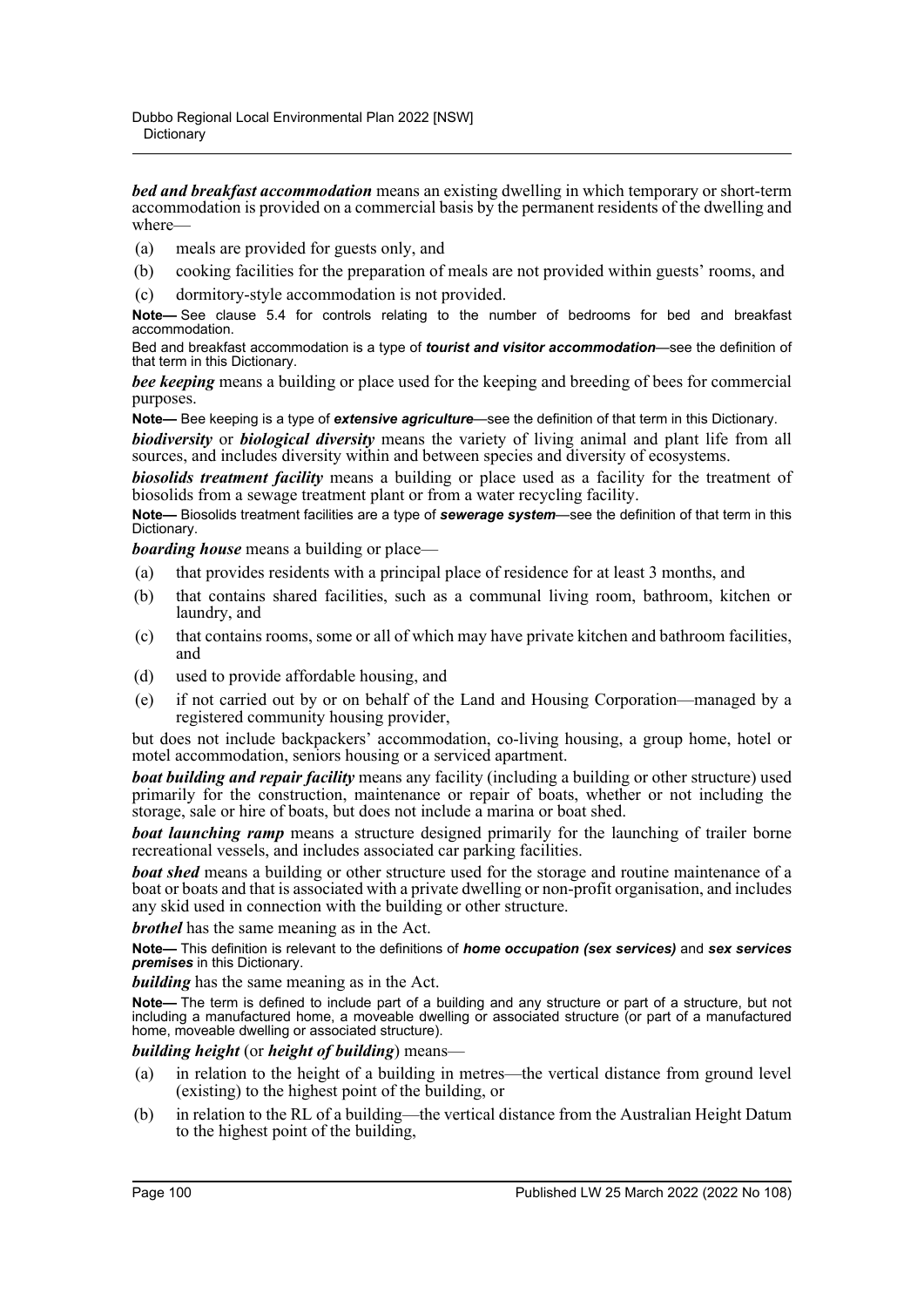including plant and lift overruns, but excluding communication devices, antennae, satellite dishes, masts, flagpoles, chimneys, flues and the like.

*building identification sign* means a sign that identifies or names a building and that may include the name of a building, the street name and number of a building, and a logo or other symbol but does not include general advertising of products, goods or services.

**Note—** Building identification signs are a type of *signage*—see the definition of that term in this Dictionary. *building line* or *setback* means the horizontal distance between the property boundary or other stated boundary (measured at 90 degrees from the boundary) and—

- (a) a building wall, or
- (b) the outside face of any balcony, deck or the like, or
- (c) the supporting posts of a carport or verandah roof,

whichever distance is the shortest.

*bush fire hazard reduction work* has the same meaning as in the *Rural Fires Act 1997*.

**Note—** The term is defined as follows—

- *bush fire hazard reduction work* means—
- (a) the establishment or maintenance of fire breaks on land, and
- (b) the controlled application of appropriate fire regimes or other means for the reduction or modification of available fuels within a predetermined area to mitigate against the spread of a bush fire,

but does not include construction of a track, trail or road.

*bush fire prone land* has the same meaning as in the Act.

**Note—** The term is defined, in relation to an area, as land recorded for the time being as bush fire prone land on a map for the area certified as referred to in section 10.3(2) of the Act.

*bush fire risk management plan* means a plan prepared under Division 4 of Part 3 of the *Rural Fires Act 1997* for the purpose referred to in section 54 of that Act.

*business identification sign* means a sign—

- (a) that indicates—
	- (i) the name of the person or business, and
	- (ii) the nature of the business carried on by the person at the premises or place at which the sign is displayed, and
- (b) that may include the address of the premises or place and a logo or other symbol that identifies the business,

but that does not contain any advertising relating to a person who does not carry on business at the premises or place.

**Note—** Business identification signs are a type of *signage*—see the definition of that term in this Dictionary. *business premises* means a building or place at or on which—

- (a) an occupation, profession or trade (other than an industry) is carried on for the provision of services directly to members of the public on a regular basis, or
- (b) a service is provided directly to members of the public on a regular basis,

and includes funeral homes, goods repair and reuse premises and, without limitation, premises such as banks, post offices, hairdressers, dry cleaners, travel agencies, betting agencies and the like, but does not include an entertainment facility, home business, home occupation, home occupation (sex services), medical centre, restricted premises, sex services premises or veterinary hospital.

#### **Note—** Business premises are a type of *commercial premises*—see the definition of that term in this Dictionary.

*camping ground* means an area of land that has access to communal amenities and on which campervans or tents, annexes or other similar portable and lightweight temporary shelters are, or are to be, installed, erected or placed for short term use, but does not include a caravan park.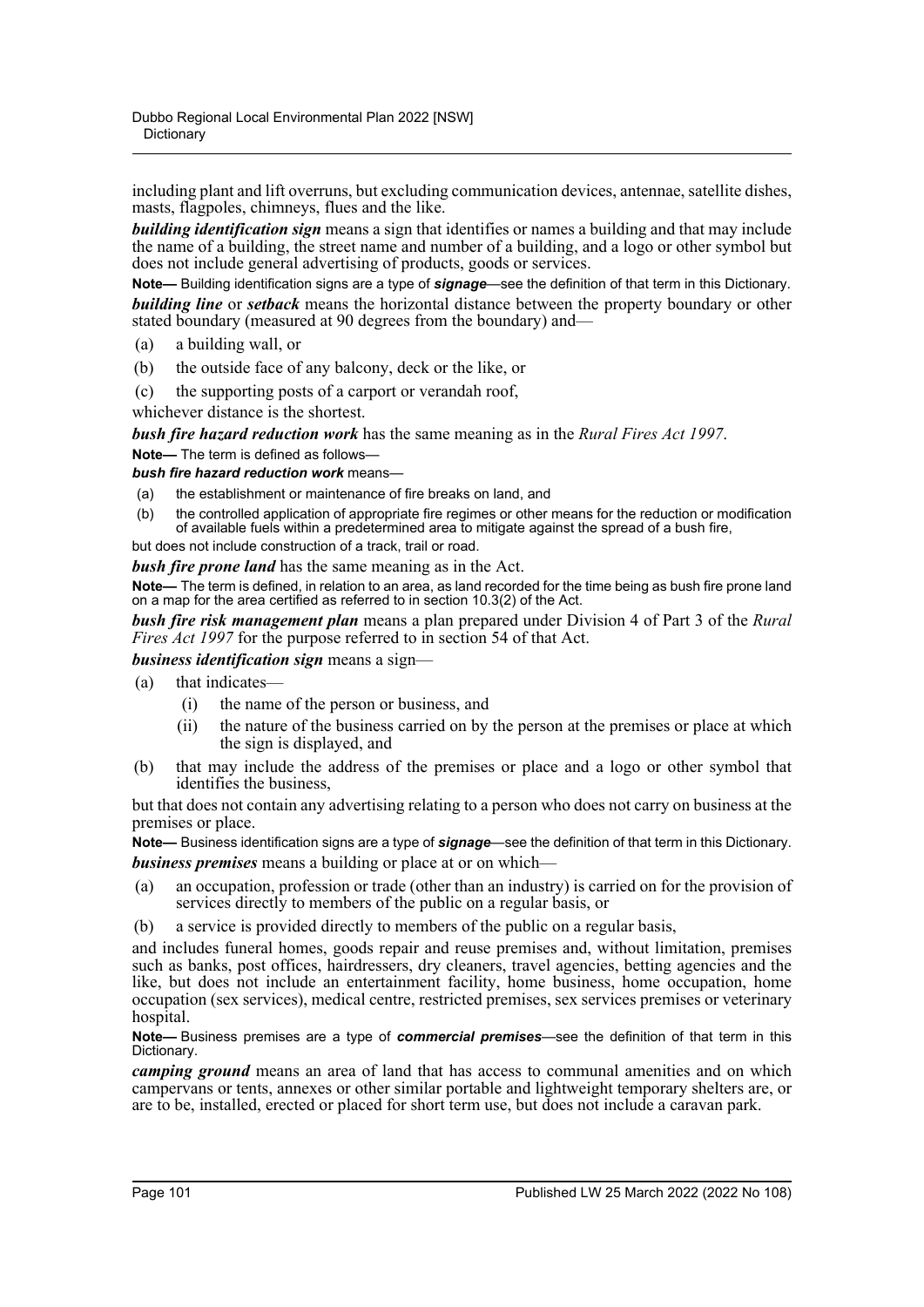*canal estate development* means development that incorporates wholly or in part a constructed canal, or other waterway or waterbody, that is inundated by or drains to a natural waterway or natural waterbody by surface water or groundwater movement (not being works of drainage, or for the supply or treatment of water, that are constructed by or with the authority of a person or body responsible for those functions and that are limited to the minimal reasonable size and capacity to meet a demonstrated need for the works), and that either—

- (a) includes the construction of dwellings (which may include tourist and visitor accommodation) of a kind other than, or in addition to—
	- (i) dwellings that are permitted on rural land, and
	- (ii) dwellings that are used for caretaker or staff purposes, or
- (b) requires the use of a sufficient depth of fill material to raise the level of all or part of that land on which the dwellings are (or are proposed to be) located in order to comply with requirements relating to residential development on flood prone land.

*car park* means a building or place primarily used for the purpose of parking motor vehicles, including any manoeuvring space and access thereto, whether operated for gain or not.

*caravan park* means land (including a camping ground) on which caravans (or caravans and other moveable dwellings) are, or are to be, installed or placed.

*catchment action plan* has the same meaning as in the *Catchment Management Authorities Act 2003*.

**Note—** The term is defined as a catchment action plan of an authority that has been approved by the Minister under Part 4 of the *Catchment Management Authorities Act 2003*.

*cellar door premises* means a building or place that is used to sell wine by retail and that is situated on land on which there is a commercial vineyard, and where most of the wine offered for sale is produced in a winery situated on that land or is produced predominantly from grapes grown in the surrounding area.

**Note—** Cellar door premises are a type of *retail premises*—see the definition of that term in this Dictionary. *cemetery* means a building or place used primarily for the interment of deceased persons or pets or their ashes, whether or not it contains an associated building for conducting memorial services.

*centre-based child care facility* means—

- (a) a building or place used for the education and care of children that provides any one or more of the following—
	- (i) long day care,
	- (ii) occasional child care,
	- (iii) out-of-school-hours care (including vacation care),
	- (iv) preschool care, or
- (b) an approved family day care venue (within the meaning of the *Children (Education and Care Services) National Law (NSW)*),

**Note—** An approved family day care venue is a place, other than a residence, where an approved family day care service (within the meaning of the *Children (Education and Care Services) National Law (NSW)*) is provided.

but does not include—

- (c) a building or place used for home-based child care or school-based child care, or
- (d) an office of a family day care service (within the meanings of the *Children (Education and Care Services) National Law (NSW)*), or
- (e) a babysitting, playgroup or child-minding service that is organised informally by the parents of the children concerned, or
- (f) a child-minding service that is provided in connection with a recreational or commercial facility (such as a gymnasium) to care for children while the children's parents are using the facility, or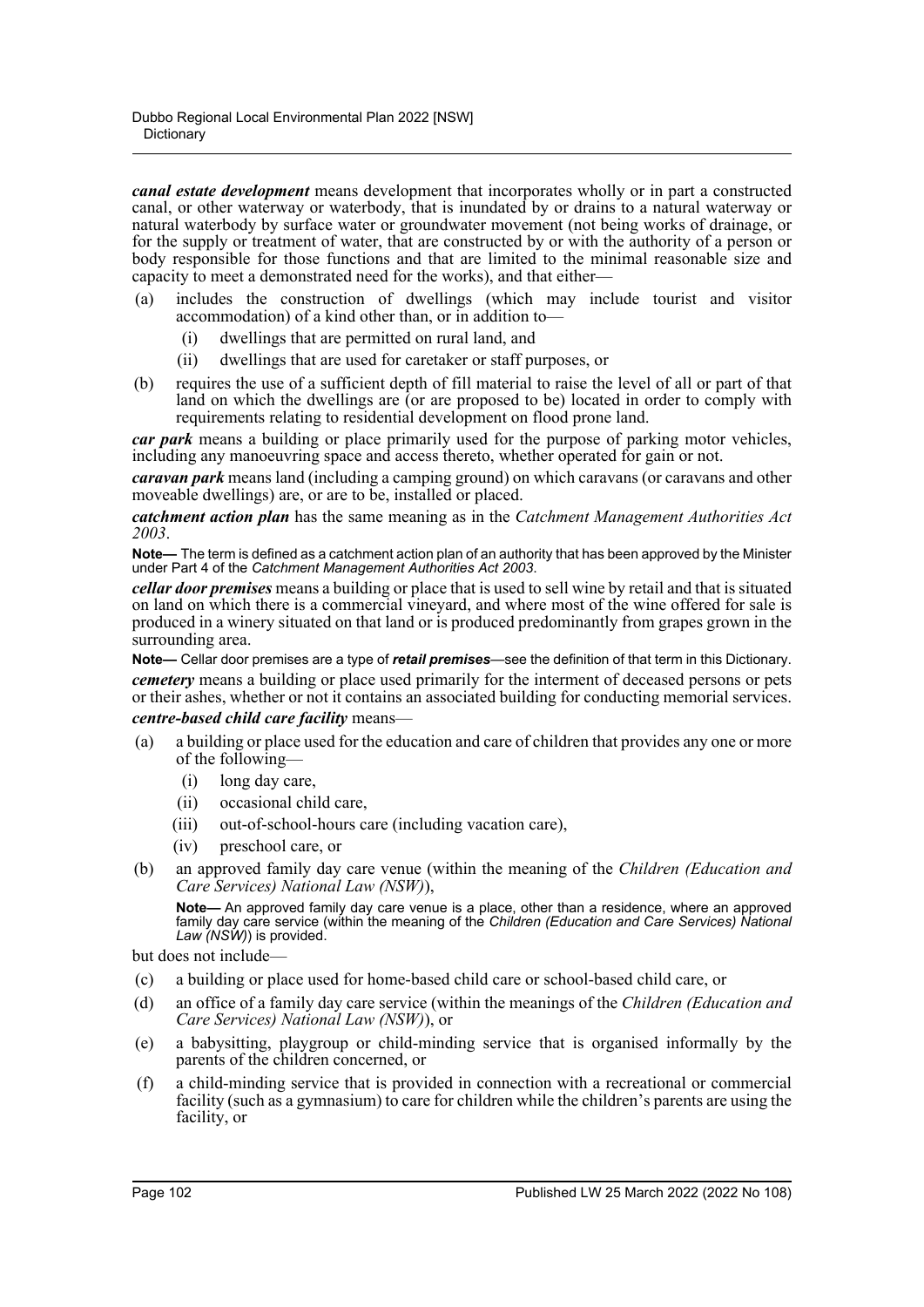- (g) a service that is concerned primarily with providing lessons or coaching in, or providing for participation in, a cultural, recreational, religious or sporting activity, or providing private tutoring, or
- (h) a child-minding service that is provided by or in a health services facility, but only if the service is established, registered or licensed as part of the institution operating in the facility.

**Note—** Centre-based child care facilities are a type of *early education and child care facility*—see the definition of that term in this Dictionary.

*charter and tourism boating facility* means any facility (including a building or other structure) used for charter boating or tourism boating purposes, being a facility that is used only by the operators of the facility and that has a direct structural connection between the foreshore and the waterway, but does not include a marina.

*classified road* has the same meaning as in the *Roads Act 1993*.

**Note—** The term is defined as follows—

*classified road* means any of the following—

- (a) a main road,
- (b) a highway,
- (c) a freeway,
- (d) a controlled access road,
- (e) a secondary road,
- (f) a tourist road,
- (g) a tollway,
- (h) a transitway,
- (i) a State work.

(See *Roads Act 1993* for meanings of these terms.)

*clearing native vegetation* has the same meaning as in Part 5A of the *Local Land Services Act 2013*.

*clearing vegetation* has the same meaning as in *State Environmental Planning Policy (Biodiversity and Conservation) 2021*, Chapter 2.

*coastal hazard* has the same meaning as in the *Coastal Management Act 2016*.

*coastal lake* means a body of water identified in Schedule 1 to *State Environmental Planning Policy (Resilience and Hazards) 2021*, Schedule 1.

*coastal protection works* has the same meaning as in the *Coastal Management Act 2016*.

*coastal waters of the State*—see section 58 of the *Interpretation Act 1987*.

*coastal zone* has the same meaning as in the *Coastal Management Act 2016*.

*co-living housing* means a building or place that—

- (a) has at least 6 private rooms, some or all of which may have private kitchen and bathroom facilities, and
- (b) provides occupants with a principal place of residence for at least 3 months, and
- (c) has shared facilities, such as a communal living room, bathroom, kitchen or laundry, maintained by a managing agent, who provides management services 24 hours a day,

but does not include backpackers' accommodation, a boarding house, a group home, hotel or motel accommodation, seniors housing or a serviced apartment.

**Note—** Co-living housing is a type of *residential accommodation*—see the definition of that term in this Dictionary.

*commercial centres hierarchy*, of Dubbo, means the commercial centres hierarchy of Dubbo as set out in the *Employment Lands Strategy* published by Dubbo Regional Council on 2 July 2019. *commercial premises* means any of the following—

(a) business premises,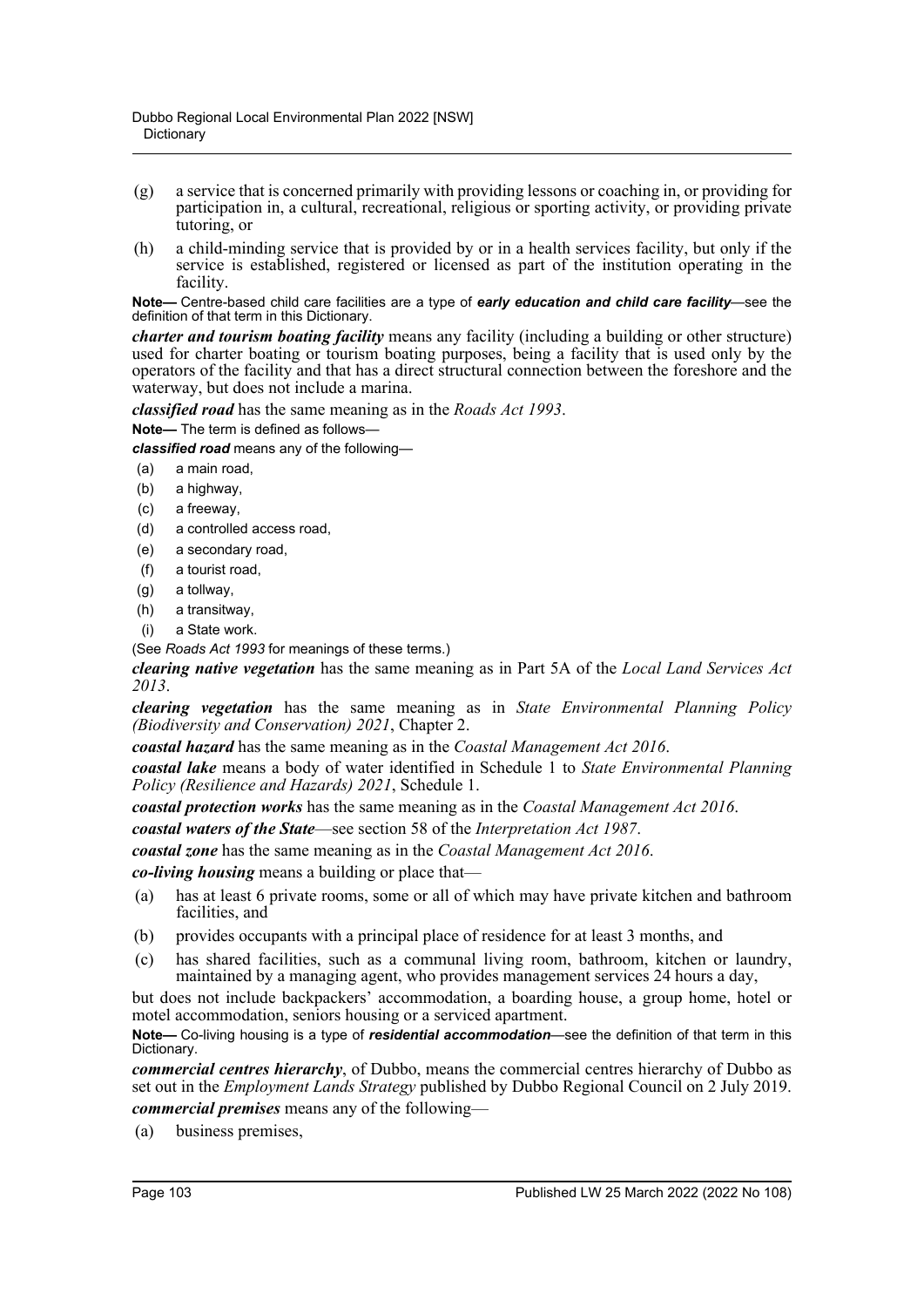- (b) office premises,
- (c) retail premises.

*community facility* means a building or place—

- (a) owned or controlled by a public authority or non-profit community organisation, and
- (b) used for the physical, social, cultural or intellectual development or welfare of the community,

but does not include an educational establishment, hospital, retail premises, place of public worship or residential accommodation.

*community land* has the same meaning as in the *Local Government Act 1993*.

*correctional centre* means—

- (a) any premises declared to be a correctional centre by a proclamation in force under section 225 of the *Crimes (Administration of Sentences) Act 1999*, including any juvenile correctional centre or periodic detention centre, and
- (b) any premises declared to be a detention centre by an order in force under section 5(1) of the *Children (Detention Centres) Act 1987*,

but does not include any police station or court cell complex in which a person is held in custody in accordance with any Act.

*Council* means the Dubbo Regional Council.

*creative industry* means a building or place the principal purpose of which is to produce or demonstrate arts, crafts, design or other creative products, and includes artists' studios, recording studios, and set design and production facilities.

**Note—** Creative industries are a type of *light industry*—see the definition of that term in this Dictionary.

*crematorium* means a building or place in which deceased persons or pets are cremated or processed by alkaline hydrolysis, whether or not the building or place contains an associated building for conducting memorial services.

*curtilage*, in relation to a heritage item or conservation area, means the area of land (including land covered by water) surrounding a heritage item, a heritage conservation area, or building, work or place within a heritage conservation area, that contributes to its heritage significance.

*dairy (pasture-based)* means a dairy that is conducted on a commercial basis where the only restriction facilities present are milking sheds and holding yards and where cattle generally feed by grazing on living grasses and other plants on the land and are constrained for no more than 10 hours in any 24 hour period (excluding during any period of drought or similar emergency relief). **Note—** Dairies (pasture-based) are a type of *extensive agriculture*—see the definition of that term in this Dictionary.

*dairy (restricted)* means a dairy that is conducted on a commercial basis where restriction facilities (in addition to milking sheds and holding yards) are present and where cattle have access to grazing for less than  $10$  hours in any 24 hour period (excluding during any period of drought or similar emergency relief). It may comprise the whole or part of a restriction facility.

**Note—** Dairies (restricted) are a type of *intensive livestock agriculture*—see the definition of that term in this Dictionary.

*data centre* means a building or place the principal purpose of which is to collect, distribute, process or store electronic data using information technology.

**Note—** Data centres are a type of *high technology industry*—see the definition of that term in this Dictionary.

*demolish*, in relation to a heritage item or an Aboriginal object, or a building, work, relic or tree within a heritage conservation area, means wholly or partly destroy, dismantle or deface the heritage item, Aboriginal object or building, work, relic or tree.

*depot* means a building or place used for the storage (but not sale or hire) of plant, machinery or other goods (that support the operations of an existing undertaking) when not required for use, but does not include a farm building.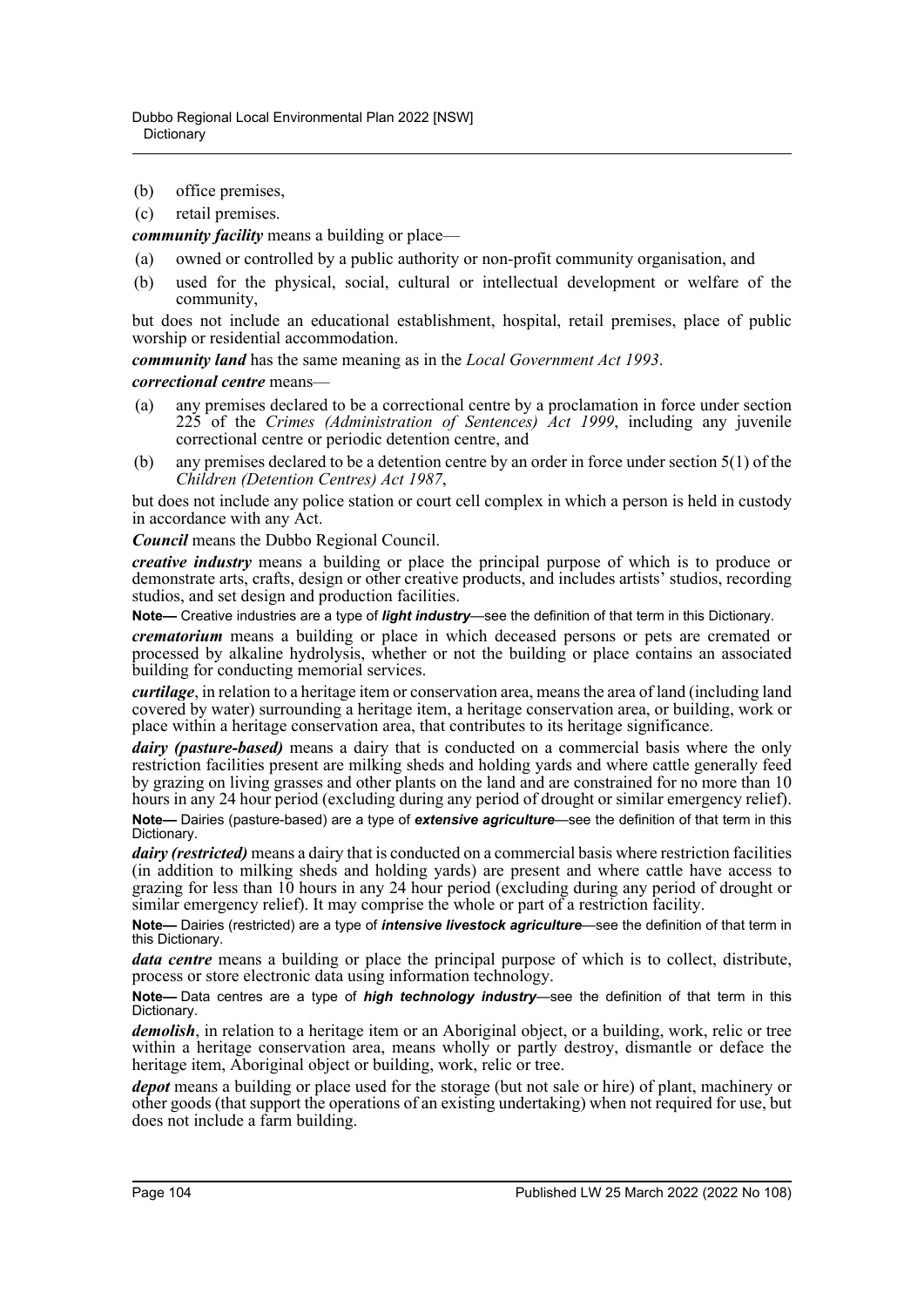*drainage* means any activity that intentionally alters the hydrological regime of any locality by facilitating the removal of surface or ground water. It may include the construction, deepening, extending, opening, installation or laying of any canal, drain or pipe, either on the land or in such a manner as to encourage drainage of adjoining land.

*dual occupancy* means a dual occupancy (attached) or a dual occupancy (detached).

**Note—** Dual occupancies are a type of *residential accommodation*—see the definition of that term in this Dictionary.

*dual occupancy (attached)* means 2 dwellings on one lot of land that are attached to each other, but does not include a secondary dwelling.

**Note—** Dual occupancies (attached) are a type of *dual occupancy*—see the definition of that term in this Dictionary.

*dual occupancy (detached)* means 2 detached dwellings on one lot of land, but does not include a secondary dwelling.

**Note—** Dual occupancies (detached) are a type of *dual occupancy*—see the definition of that term in this Dictionary.

*dwelling* means a room or suite of rooms occupied or used or so constructed or adapted as to be capable of being occupied or used as a separate domicile.

*dwelling house* means a building containing only one dwelling.

**Note—** Dwelling houses are a type of *residential accommodation*—see the definition of that term in this Dictionary.

*early education and care facility* means a building or place used for the education and care of children, and includes any of the following—

- (a) a centre-based child care facility,
- (b) home-based child care,
- (c) school-based child care.

*earthworks* means excavation or filling.

*ecologically sustainable development* has the same meaning as in the Act.

*eco-tourist facility* means a building or place that—

- (a) provides temporary or short-term accommodation to visitors on a commercial basis, and
- (b) is located in or adjacent to an area with special ecological or cultural features, and
- (c) is sensitively designed and located so as to minimise bulk, scale and overall physical footprint and any ecological or visual impact.

It may include facilities that are used to provide information or education to visitors and to exhibit or display items.

**Note—** See clause 5.13 for requirements in relation to the granting of development consent for eco-tourist facilities.

Eco-tourist facilities are not a type of *tourist and visitor accommodation*—see the definition of that term in this Dictionary.

*educational establishment* means a building or place used for education (including teaching), being—

- (a) a school, or
- (b) a tertiary institution, including a university or a TAFE establishment, that provides formal education and is constituted by or under an Act.

*electricity generating works* means a building or place used for the purpose of—

- (a) making or generating electricity, or
- (b) electricity storage.

*emergency services facility* means a building or place (including a helipad) used in connection with the provision of emergency services by an emergency services organisation.

*emergency services organisation* means any of the following—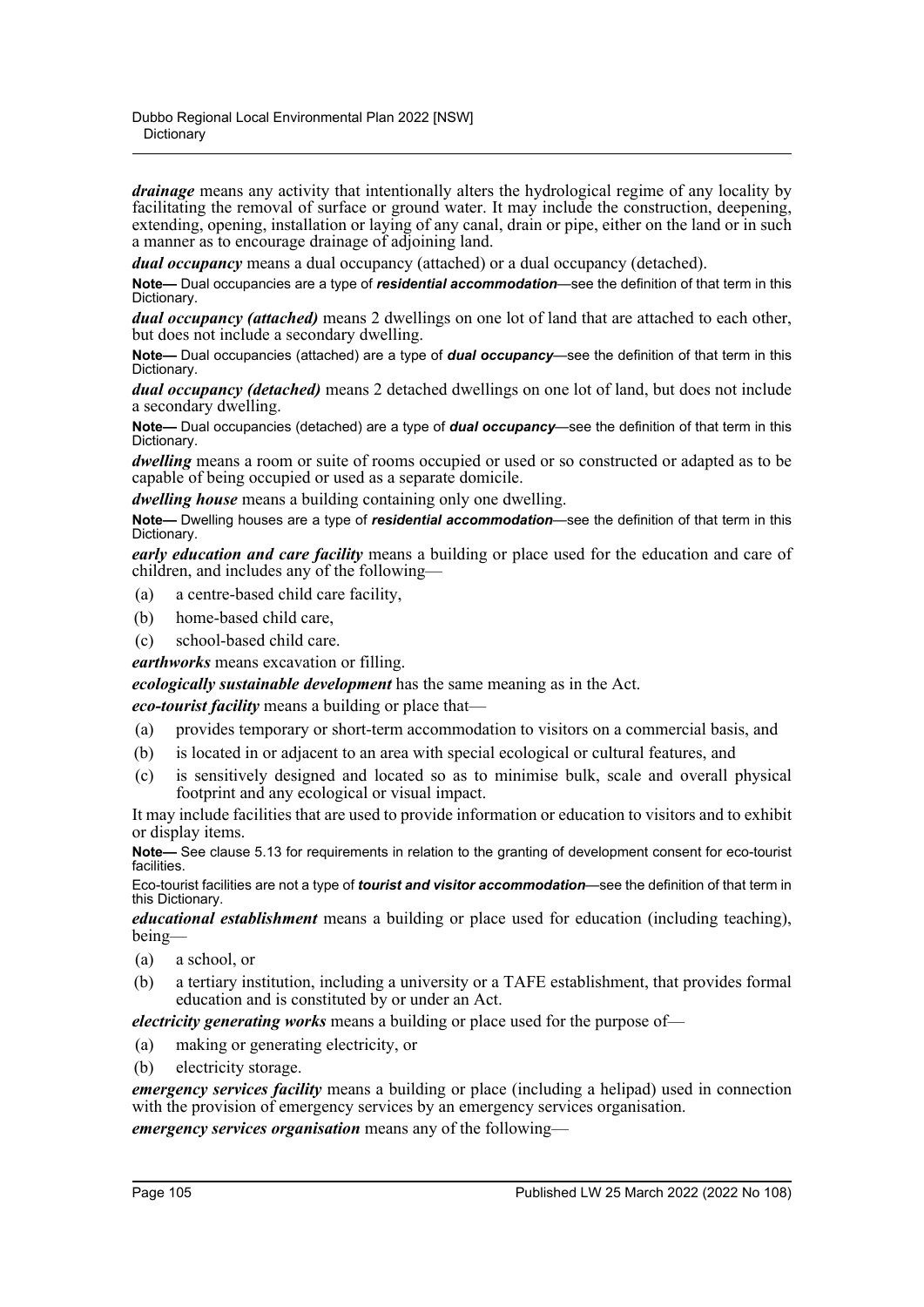- (a) Ambulance Service of New South Wales,
- (b) Fire and Rescue NSW,
- (c) NSW Rural Fire Service,
- (d) NSW Police Force,
- (e) State Emergency Service,
- (f) New South Wales Volunteer Rescue Association Incorporated,
- (g) New South Wales Mines Rescue Brigade established under the *Coal Industry Act 2001*,
- (h) an accredited rescue unit within the meaning of the *State Emergency and Rescue Management Act 1989*.

*entertainment facility* means a theatre, cinema, music hall, concert hall, dance hall and the like, but does not include a pub or registered club.

*environmental facility* means a building or place that provides for the recreational use or scientific study of natural systems, and includes walking tracks, seating, shelters, board walks, observation decks, bird hides or the like, and associated display structures.

*environmental protection works* means works associated with the rehabilitation of land towards its natural state or any work to protect land from environmental degradation, and includes bush regeneration works, wetland protection works, erosion protection works, dune restoration works and the like, but does not include coastal protection works.

*estuary* has the same meaning as in the *Water Management Act 2000*.

**Note—** The term is defined as follows—

*estuary* means—

- (a) any part of a river whose level is periodically or intermittently affected by coastal tides, or
- (b) any lake or other partially enclosed body of water that is periodically or intermittently open to the sea, or
- (c) anything declared by the regulations (under the *Water Management Act 2000*) to be an estuary,

but does not include anything declared by the regulations (under the *Water Management Act 2000*) not to be an estuary.

*excavation* means the removal of soil or rock, whether moved to another part of the same site or to another site, but does not include garden landscaping that does not significantly alter the shape, natural form or drainage of the land.

*exhibition home* means a dwelling built for the purposes of the public exhibition and marketing of new dwellings, whether or not it is intended to be sold as a private dwelling after its use for those purposes is completed, and includes any associated sales or home finance office or place used for displays.

*exhibition village* means 2 or more exhibition homes and associated buildings and places used for house and land sales, site offices, advisory services, car parking, food and drink sales and other associated purposes.

*extensive agriculture* means any of the following—

- (a) the production of crops or fodder (including irrigated pasture and fodder crops) for commercial purposes,
- (b) the grazing of livestock (other than pigs and poultry) for commercial purposes on living grasses and other plants on the land as their primary source of dietary requirements, and any supplementary or emergency feeding, or temporary agistment or housing for weaning, dipping, tagging or similar husbandry purposes, of the livestock,
- (c) bee keeping,
- (d) a dairy (pasture-based) where the animals generally feed by grazing on living grasses and other plants on the land as their primary source of dietary requirements, and any supplementary or emergency feeding, or temporary agistment or housing for weaning, dipping, tagging or similar husbandry purposes, of the animals.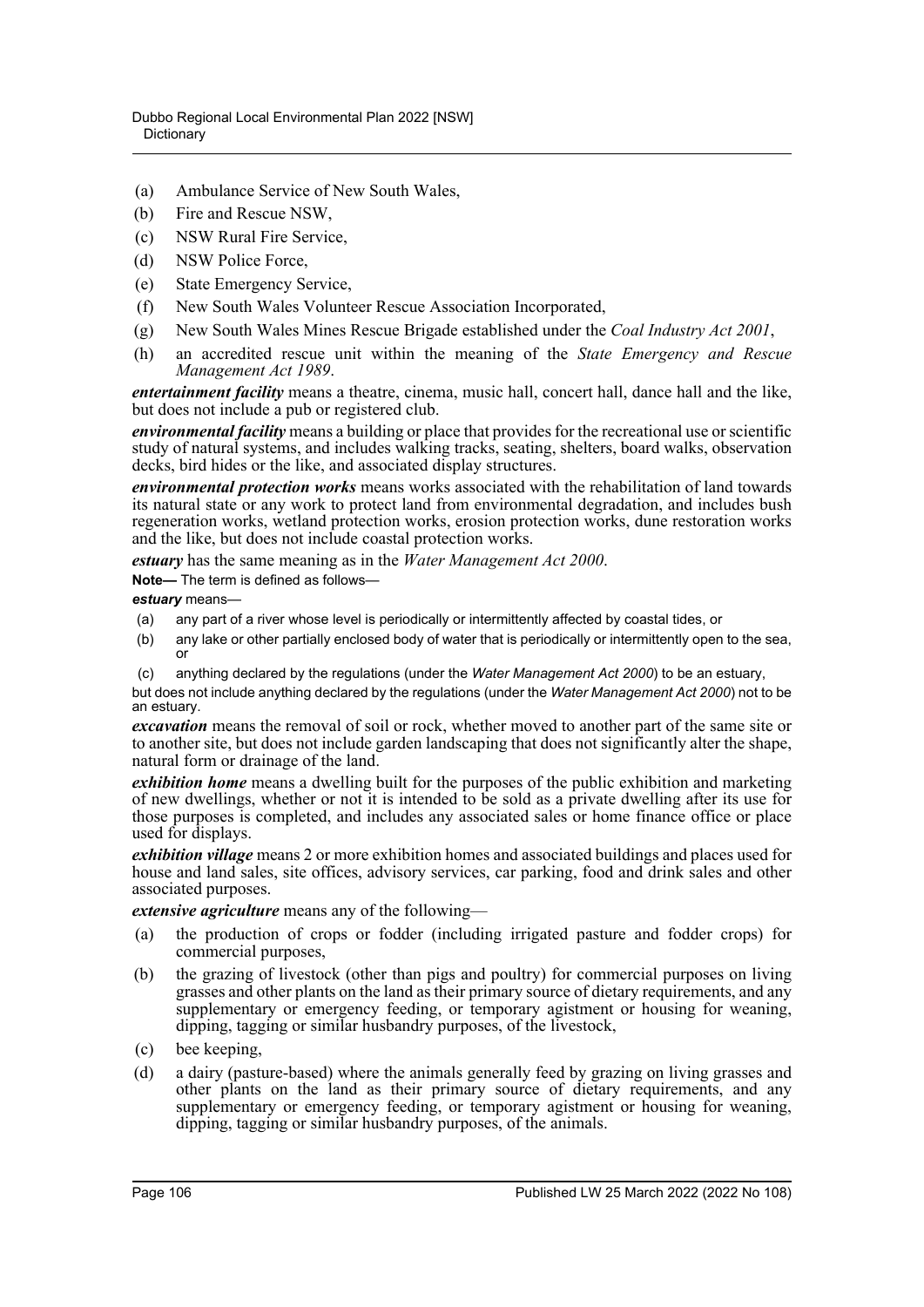**Note—** Extensive agriculture is a type of *agriculture*—see the definition of that term in this Dictionary.

*extractive industry* means the winning or removal of extractive materials (otherwise than from a mine) by methods such as excavating, dredging, tunnelling or quarrying, including the storing, stockpiling or processing of extractive materials by methods such as recycling, washing, crushing, sawing or separating, but does not include turf farming.

**Note—** Extractive industries are not a type of *industry*—see the definition of that term in this Dictionary.

*extractive material* means sand, soil, gravel, rock or similar substances that are not minerals within the meaning of the *Mining Act 1992*.

*farm building* means a structure the use of which is ancillary to an agricultural use of the landholding on which it is situated and includes a hay shed, stock holding yard, machinery shed, shearing shed, silo, storage tank, outbuilding or the like, but does not include a dwelling.

*farm stay accommodation* means a building or place that provides temporary or short-term accommodation to paying guests on a working farm as a secondary business to primary production.

**Note—** See clause 5.4 for controls relating to the number of bedrooms.

Farm stay accommodation is a type of *tourist and visitor accommodation*—see the definition of that term in this Dictionary.

*feedlot* means a confined or restricted area that is operated on a commercial basis to rear and fatten cattle, sheep or other animals, but does not include a poultry farm, dairy or pig farm.

**Note—** Feedlots are a type of *intensive livestock agriculture*. Intensive livestock agriculture does not include *extensive agriculture*. See the definitions of those terms in this Dictionary.

*fill* means the depositing of soil, rock or other similar extractive material obtained from the same or another site, but does not include—

- (a) the depositing of topsoil or feature rock imported to the site that is intended for use in garden landscaping, turf or garden bed establishment or top dressing of lawns and that does not significantly alter the shape, natural form or drainage of the land, or
- (b) the use of land as a waste disposal facility.

*filming* means recording images (whether on film or video tape or electronically or by other means) for exhibition or broadcast (such as by cinema, television or the internet or by other means), but does not include—

- (a) still photography, or
- (b) recording images of a wedding ceremony or other private celebration or event principally for the purpose of making a record for the participants in the ceremony, celebration or event, or
- (c) recording images as a visitor or tourist for non-commercial purposes, or
- (d) recording for the immediate purposes of a television program that provides information by way of current affairs or daily news.

*fish* has the same meaning as in the *Fisheries Management Act 1994*.

**Note—** The term is defined as follows—

### **Definition of "fish"**

- (1) *Fish* means marine, estuarine or freshwater fish or other aquatic animal life at any stage of their life history (whether alive or dead).
- (2) *Fish* includes—
	- (a) oysters and other aquatic molluscs, and
	- (b) crustaceans, and
	- (c) echinoderms, and
	- (d) beachworms and other aquatic polychaetes.
- (3) *Fish* also includes any part of a fish.
- (4) However, *fish* does not include whales, mammals, reptiles, birds, amphibians or other things excluded from the definition by the regulations under the *Fisheries Management Act 1994*.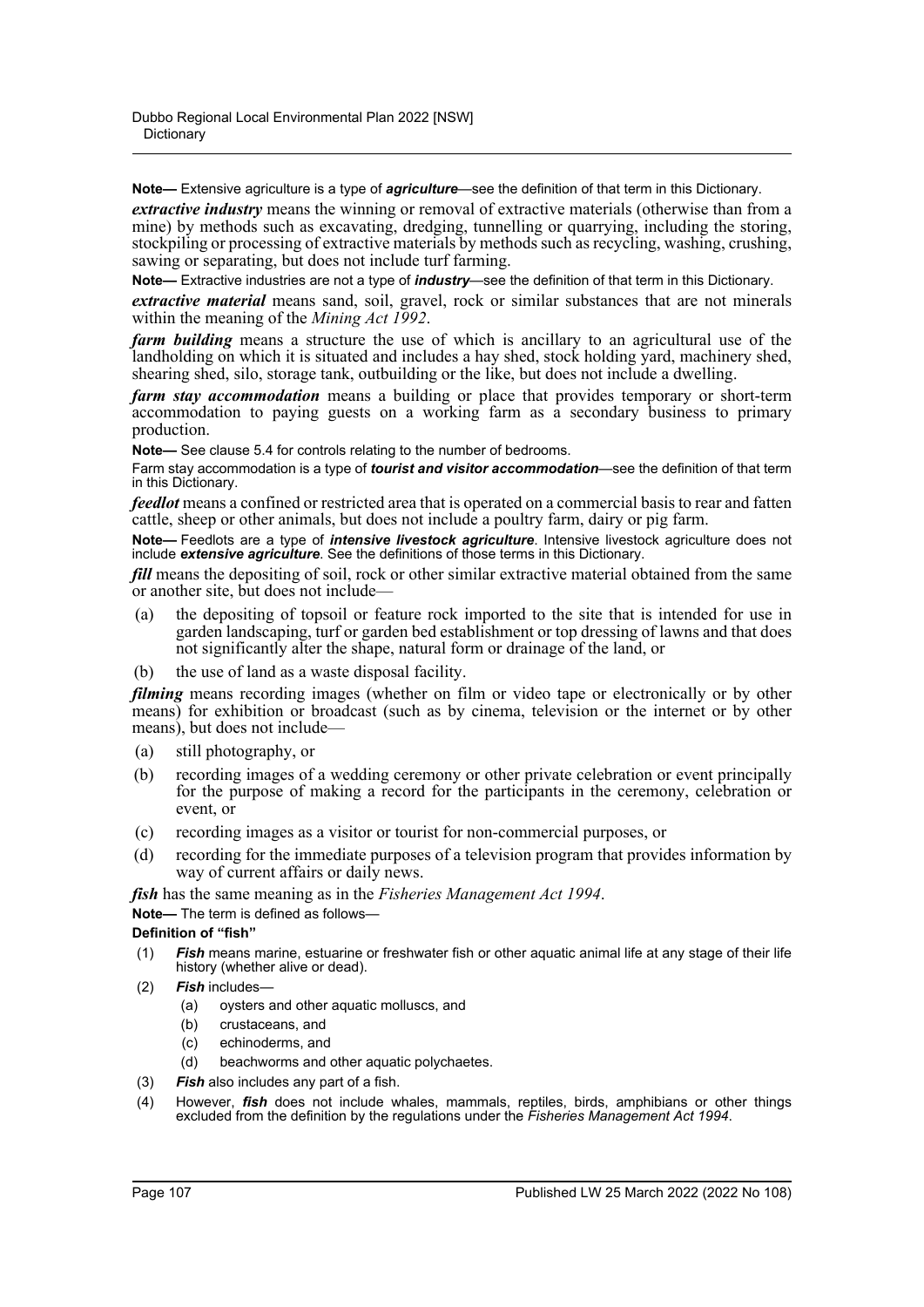*flood mitigation work* means work designed and constructed for the express purpose of mitigating flood impacts. It involves changing the characteristics of flood behaviour to alter the level, location, volume, speed or timing of flood waters to mitigate flood impacts. Types of works may include excavation, construction or enlargement of any fill, wall, or levee that will alter riverine flood behaviour, local overland flooding, or tidal action so as to mitigate flood impacts.

*floor space ratio*—see clause 4.5.

*Floor Space Ratio Map* means the Dubbo Regional Local Environmental Plan 2022 Floor Space Ratio Map.

*food and drink premises* means premises that are used for the preparation and retail sale of food or drink (or both) for immediate consumption on or off the premises, and includes any of the following—

- (a) a restaurant or cafe,
- (b) take away food and drink premises,
- (c) a pub,
- (d) a small bar.

**Note—** Food and drink premises are a type of *retail premises*—see the definition of that term in this Dictionary.

*forestry* means forestry operations within the meaning of the *Forestry Act 2012* or Part 5B of the *Local Land Services Act 2013*.

*freight transport facility* means a facility used principally for the bulk handling of goods for transport by road, rail, air or sea, including any facility for the loading and unloading of vehicles, aircraft, vessels or containers used to transport those goods and for the parking, holding, servicing or repair of those vehicles, aircraft or vessels or for the engines or carriages involved.

*function centre* means a building or place used for the holding of events, functions, conferences and the like, and includes convention centres, exhibition centres and reception centres, but does not include an entertainment facility.

*funeral home* means premises that are used to arrange, conduct and cater for funerals and memorial services, whether or not the premises include facilities for the short-term storage, dressing and viewing of bodies of deceased persons.

**Note—** Funeral homes are a type of *business premises*—see the definition of that term in this Dictionary.

*garden centre* means a building or place the principal purpose of which is the retail sale of plants and landscaping and gardening supplies and equipment. It may include a restaurant or cafe and the sale of any of the following-

- (a) outdoor furniture and furnishings, barbecues, shading and awnings, pools, spas and associated supplies, and items associated with the construction and maintenance of outdoor areas,
- (b) pets and pet supplies,
- (c) fresh produce.

**Note—** Garden centres are a type of *retail premises*—see the definition of that term in this Dictionary.

*general industry* means a building or place (other than a heavy industry or light industry) that is used to carry out an industrial activity.

**Note—** General industries are a type of *industry*—see the definition of that term in this Dictionary.

*goods repair and reuse premises* means a building or place the principal purpose of which is to collect, repair or refurbish goods, including furniture and appliances, for the purposes of sale, hire or swap, and includes premises known as op shops.

**Note—** Goods repair and reuse premises are a type of *business premises*—see the definition of that term in this Dictionary.

*gross floor area* means the sum of the floor area of each floor of a building measured from the internal face of external walls, or from the internal face of walls separating the building from any other building, measured at a height of 1.4 metres above the floor, and includes—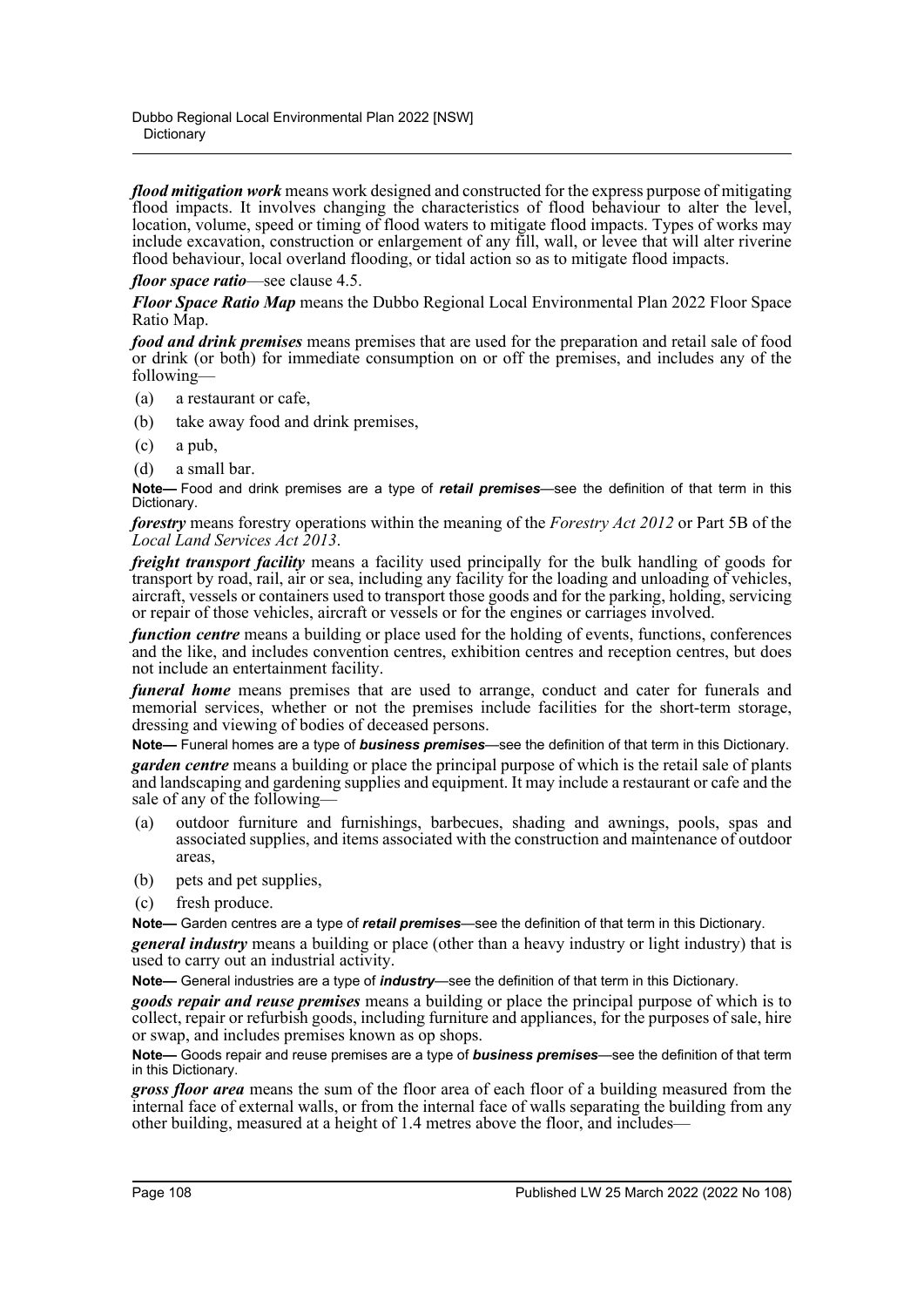- (a) the area of a mezzanine, and
- (b) habitable rooms in a basement or an attic, and
- (c) any shop, auditorium, cinema, and the like, in a basement or attic,

but excludes-

- (d) any area for common vertical circulation, such as lifts and stairs, and
- (e) any basement—
	- (i) storage, and
	- (ii) vehicular access, loading areas, garbage and services, and
- (f) plant rooms, lift towers and other areas used exclusively for mechanical services or ducting, and
- (g) car parking to meet any requirements of the consent authority (including access to that car parking), and
- (h) any space used for the loading or unloading of goods (including access to it), and
- (i) terraces and balconies with outer walls less than 1.4 metres high, and
- (j) voids above a floor at the level of a storey or storey above.

*ground level (existing)* means the existing level of a site at any point.

*ground level (finished)* means, for any point on a site, the ground surface after completion of any earthworks (excluding any excavation for a basement, footings or the like) for which consent has been granted or that is exempt development.

*ground level (mean)* means, for any site on which a building is situated or proposed, one half of the sum of the highest and lowest levels at ground level (finished) of the outer surface of the external walls of the building.

*group home* means a permanent group home or a transitional group home.

**Note—** Group homes are a type of *residential accommodation*—see the definition of that term in this Dictionary.

*group home (permanent)* or *permanent group home* means a dwelling—

- (a) that is occupied by persons as a single household with or without paid supervision or care and whether or not those persons are related or payment for board and lodging is required, and
- (b) that is used to provide permanent household accommodation for people with a disability or people who are socially disadvantaged,

but does not include development to which *State Environmental Planning Policy (Housing) 2021*, Chapter 3, Part 5 applies.

**Note—** Permanent group homes are a type of *group home*—see the definition of that term in this Dictionary. *group home (transitional)* or *transitional group home* means a dwelling—

- (a) that is occupied by persons as a single household with or without paid supervision or care and whether or not those persons are related or payment for board and lodging is required, and
- (b) that is used to provide temporary accommodation for the relief or rehabilitation of people with a disability or for drug or alcohol rehabilitation purposes, or that is used to provide half-way accommodation for persons formerly living in institutions or temporary accommodation comprising refuges for men, women or young people,

but does not include development to which *State Environmental Planning Policy (Housing) 2021*, Chapter 3, Part 5 applies.

**Note—** Transitional group homes are a type of *group home*—see the definition of that term in this Dictionary.

*hardware and building supplies* means a building or place the principal purpose of which is the sale or hire of goods or materials, such as household fixtures, timber, tools, paint, wallpaper,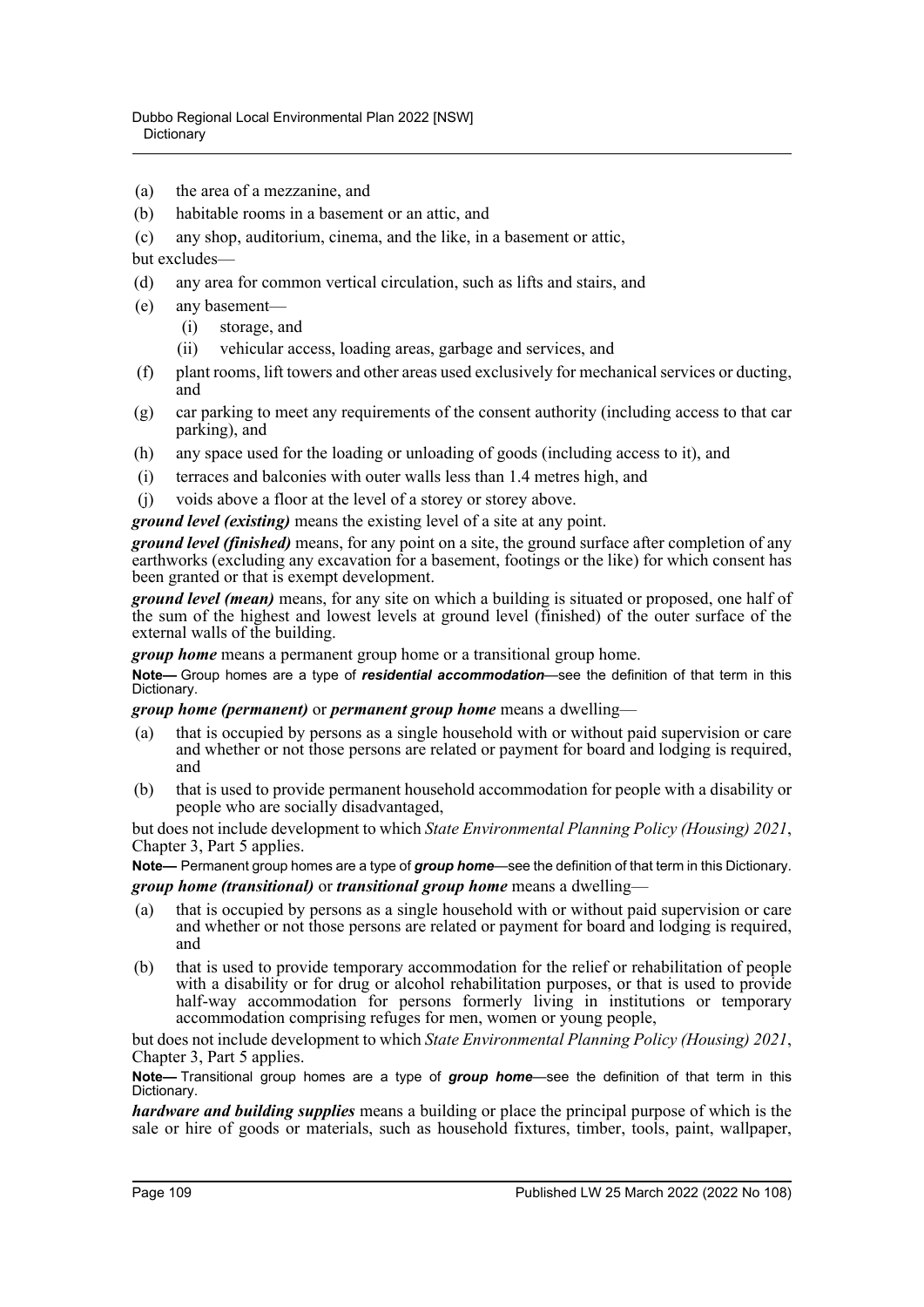plumbing supplies and the like, that are used in the construction and maintenance of buildings and adjacent outdoor areas.

**Note—** Hardware and building supplies are a type of *retail premises*—see the definition of that term in this Dictionary.

*hazardous industry* means a building or place used to carry out an industrial activity that would, when carried out and when all measures proposed to reduce or minimise its impact on the locality have been employed (including, for example, measures to isolate the activity from existing or likely future development on other land in the locality), pose a significant risk in the locality—

(a) to human health, life or property, or

(b) to the biophysical environment.

**Note—** Hazardous industries are a type of *heavy industry*—see the definition of that term in this Dictionary. *hazardous storage establishment* means a building or place that is used for the storage of goods, materials or products and that would, when in operation and when all measures proposed to reduce or minimise its impact on the locality have been employed (including, for example, measures to isolate the building or place from existing or likely future development on other land in the locality), pose a significant risk in the locality—

(a) to human health, life or property, or

(b) to the biophysical environment.

**Note—** Hazardous storage establishments are a type of *heavy industrial storage establishment*—see the definition of that term in this Dictionary.

*headland* includes a promontory extending from the general line of the coastline into a large body of water, such as a sea, coastal lake or bay.

*health care professional* means any person registered under an Act for the purpose of providing health care.

*health consulting rooms* means premises comprising one or more rooms within (or within the curtilage of) a dwelling house used by not more than  $\overline{3}$  health care professionals at any one time. **Note—** Health consulting rooms are a type of *health services facility*—see the definition of that term in this Dictionary.

*health services facility* means a building or place used to provide medical or other services relating to the maintenance or improvement of the health, or the restoration to health, of persons or the prevention of disease in or treatment of injury to persons, and includes any of the following—

- (a) a medical centre,
- (b) community health service facilities,
- (c) health consulting rooms,
- (d) patient transport facilities, including helipads and ambulance facilities,
- (e) hospital.

*heavy industrial storage establishment* means a building or place used for the storage of goods, materials, plant or machinery for commercial purposes and that requires separation from other development because of the nature of the processes involved, or the goods, materials, plant or machinery stored, and includes any of the following—

- (a) a hazardous storage establishment,
- (b) a liquid fuel depot,
- (c) an offensive storage establishment.

*heavy industry* means a building or place used to carry out an industrial activity that requires separation from other development because of the nature of the processes involved, or the materials used, stored or produced, and includes—

- (a) hazardous industry, or
- (b) offensive industry.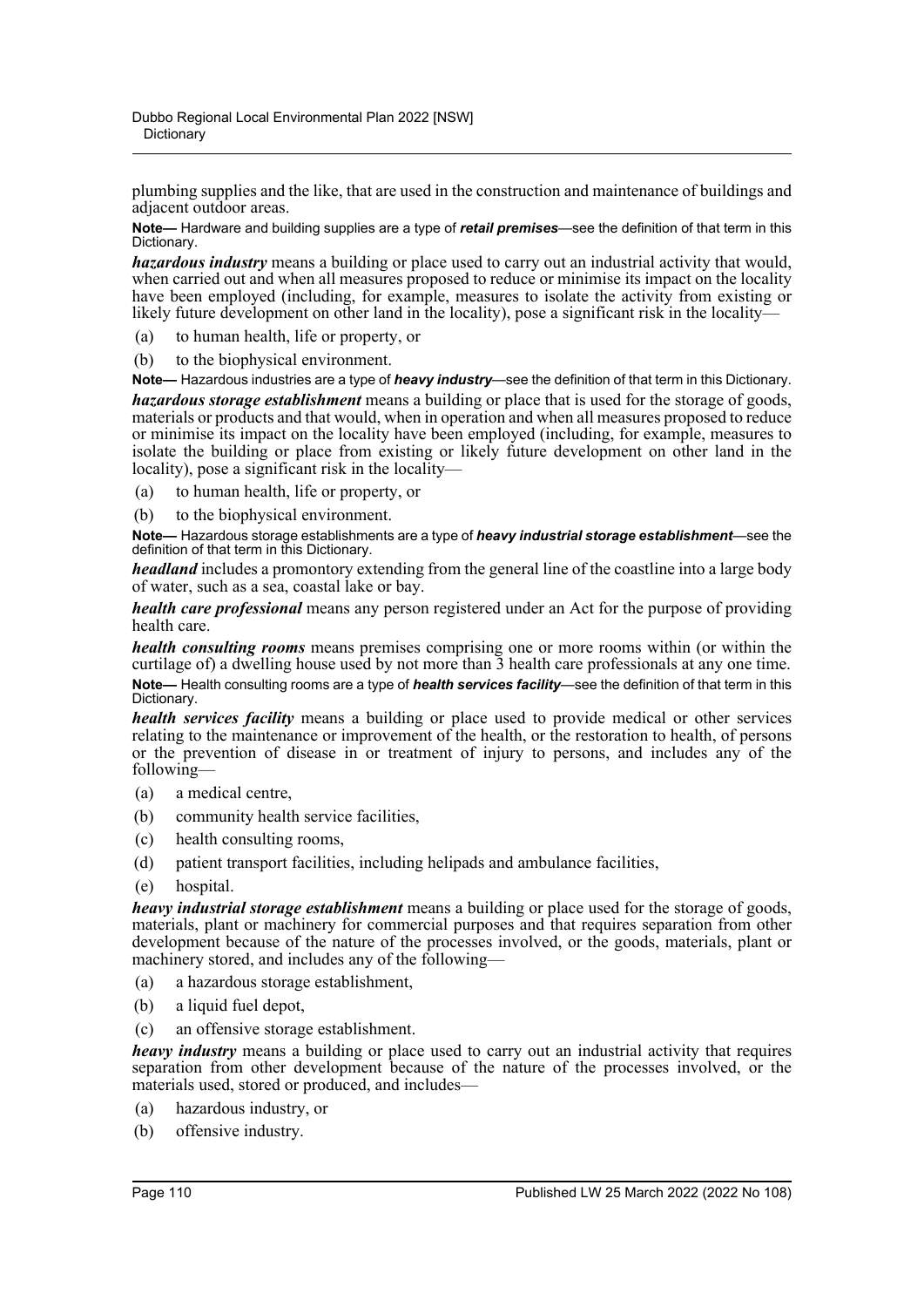It may also involve the use of a hazardous storage establishment or offensive storage establishment.

**Note—** Heavy industries are a type of *industry*—see the definition of that term in this Dictionary.

*Height of Buildings Map* means the Dubbo Regional Local Environmental Plan 2022 Height of Buildings Map.

*helipad* means a place not open to the public used for the taking off and landing of helicopters.

*heliport* means a place open to the public that is used for the taking off and landing of helicopters, whether or not it includes—

- (a) a terminal building, or
- (b) facilities for the parking, storage or repair of helicopters.

**Note—** Heliports are a type of *air transport facility*—see the definition of that term in this Dictionary. *heritage conservation area* means an area of land of heritage significance—

(a) shown on the Heritage Map as a heritage conservation area, and

(b) the location and nature of which is described in Schedule 5,

and includes any heritage items situated on or within that area.

*heritage conservation management plan* means a document prepared in accordance with guidelines prepared by the Public Service agency responsible to the Minister administering the *Heritage Act 1977* that documents the heritage significance of an item, place or heritage conservation area and identifies conservation policies and management mechanisms that are appropriate to enable that significance to be retained.

*heritage impact statement* means a document consisting of—

- (a) a statement demonstrating the heritage significance of a heritage item or heritage conservation area, and
- (b) an assessment of the impact that proposed development will have on that significance, and

(c) proposals for measures to minimise that impact.

*heritage item* means a building, work, place, relic, tree, object or archaeological site the location and nature of which is described in Schedule 5.

**Note—** An inventory of heritage items is also available at the office of the Council.

## *heritage management document* means—

- (a) a heritage conservation management plan, or
- (b) a heritage impact statement, or
- (c) any other document that provides guidelines for the ongoing management and conservation of a heritage item, Aboriginal object, Aboriginal place of heritage significance or heritage conservation area.

*Heritage Map* means the Dubbo Regional Local Environmental Plan 2022 Heritage Map.

*heritage significance* means historical, scientific, cultural, social, archaeological, architectural, natural or aesthetic value.

*high technology industry* means a building or place predominantly used to carry out an industrial activity that involves any of the following—

- (a) electronic or micro-electronic systems, goods or components,
- (b) information technology (such as computer software or hardware),
- (c) instrumentation or instruments of a scientific, industrial, technological, medical or similar nature,
- (d) biological, pharmaceutical, medical or paramedical systems, goods or components,
- (e) film, television or multi-media technologies, including any post production systems, goods or components,
- (f) telecommunications systems, goods or components,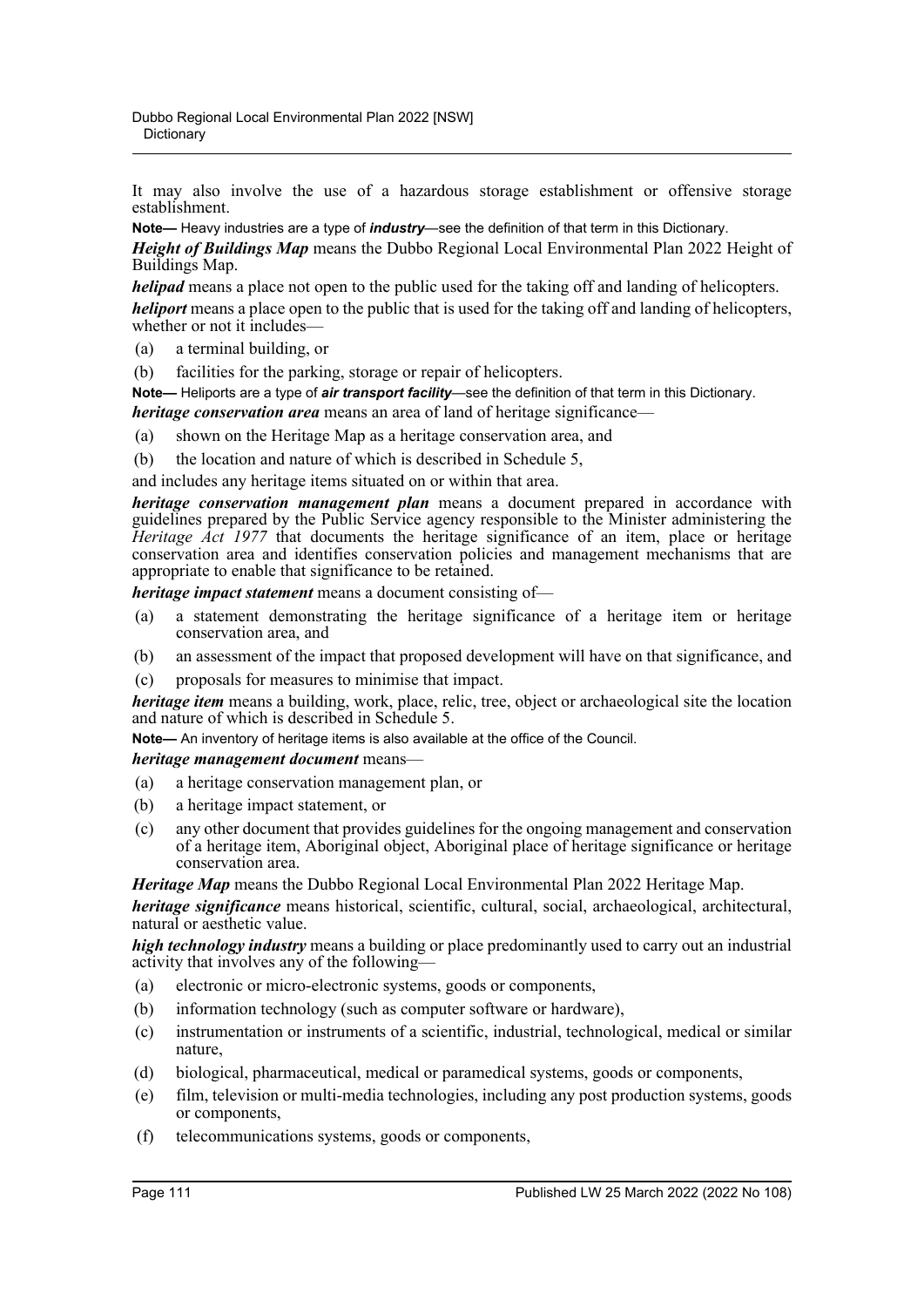- (g) sustainable energy technologies,
- (h) any other goods, systems or components intended for use in a science or technology related field,

and includes a data centre, but does not include a building or place used to carry out an industrial activity that presents a hazard or potential hazard to the neighbourhood or that, because of the scale and nature of the processes involved, interferes with the amenity of the neighbourhood.

**Note—** High technology industries are a type of *light industry*—see the definition of that term in this Dictionary.

*highway service centre* means a building or place used to provide refreshments and vehicle services to highway users. It may include any one or more of the following—

- (a) a restaurant or cafe,
- (b) take away food and drink premises,
- (c) service stations and facilities for emergency vehicle towing and repairs,
- (d) parking for vehicles,
- (e) rest areas and public amenities.

*home-based child care* means a family day care residence (within the meaning of the *Children (Education and Care Services) National Law (NSW)*) at which the education and care service is provided at any one time to no more than 7 children (including any child of the person providing the service) all of whom are under the age of 13 years and no more than 4 of whom are children who do not ordinarily attend school.

**Note 1—** A family day care residence is a residence at which a family day care educator educates and cares for children as part of a family day care service—see the *Children (Education and Care Services) National Law (NSW)*.

**Note 2—** Home-based child care is a type of *early education and child care facility*—see the definition of that term in this Dictionary.

*home business* means a business, whether or not involving the sale of items online, carried on in a dwelling, or in a building ancillary to a dwelling, by 1 or more permanent residents of the dwelling and not involving the following—

- (a) the employment of more than 2 persons other than the residents,
- (b) interference with the amenity of the neighbourhood because of the emission of noise, vibration, smell, fumes, smoke, vapour, steam, soot, ash, dust, waste water, waste products, grit or oil, traffic generation or otherwise,
- (c) the exposure to view, from adjacent premises or from a public place, of unsightly matter,
- (d) the exhibition of signage, other than a business identification sign,
- (e) the retail sale of, or the exposure or offer for retail sale of, items, whether goods or materials, not produced at the dwelling or building, other than by online retailing,

but does not include bed and breakfast accommodation, home occupation (sex services) or sex services premises.

**Note—** See clause 5.4 for controls relating to the floor area used for a home business.

*home industry* means an industrial activity, whether or not involving the sale of items online, carried on in a dwelling, or in a building ancillary to a dwelling, by 1 or more permanent residents of the dwelling and not involving the following—

- (a) the employment of more than 2 persons other than the residents,
- (b) interference with the amenity of the neighbourhood because of the emission of noise, vibration, smell, fumes, smoke, vapour, steam, soot, ash, dust, waste water, waste products, grit or oil, traffic generation or otherwise,
- (c) the exposure to view, from adjacent premises or from a public place, of unsightly matter,
- (d) the exhibition of signage, other than a business identification sign,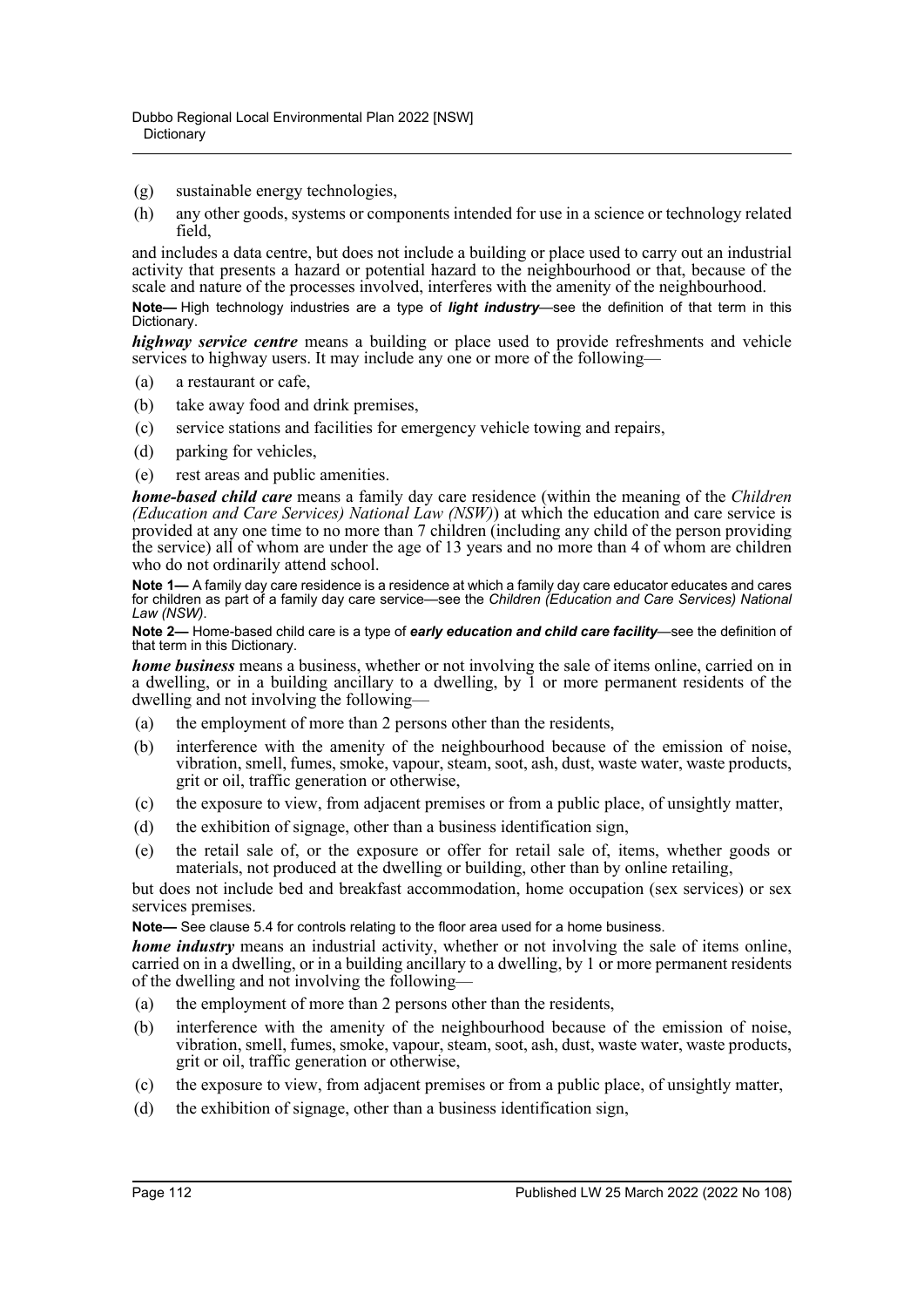(e) the retail sale of, or the exposure or offer for retail sale of, items, whether goods or materials, not produced at the dwelling or building, other than by online retailing,

but does not include bed and breakfast accommodation or sex services premises.

**Note—** See clause 5.4 for controls relating to the floor area used for a home industry.

Home industries are a type of *light industry*—see the definition of that term in this Dictionary.

*home occupation* means an occupation that is carried on in a dwelling, or in a building ancillary to a dwelling, by one or more permanent residents of the dwelling and that does not involve—

- (a) the employment of persons other than those residents, or
- (b) interference with the amenity of the neighbourhood by reason of the emission of noise, vibration, smell, fumes, smoke, vapour, steam, soot, ash, dust, waste water, waste products, grit or oil, traffic generation or otherwise, or
- (c) the display of goods, whether in a window or otherwise, or
- (d) the exhibition of any signage (other than a business identification sign), or
- (e) the sale of items (whether goods or materials), or the exposure or offer for sale of items, by retail,

but does not include bed and breakfast accommodation, home occupation (sex services) or sex services premises.

*home occupation (sex services)* means the provision of sex services in a dwelling that is a brothel, or in a building that is a brothel and is ancillary to such a dwelling, by no more than 2 permanent residents of the dwelling and that does not involve—

- (a) the employment of persons other than those residents, or
- (b) interference with the amenity of the neighbourhood by reason of the emission of noise, traffic generation or otherwise, or
- (c) the exhibition of any signage, or
- (d) the sale of items (whether goods or materials), or the exposure or offer for sale of items, by retail,

but does not include a home business or sex services premises.

*horticulture* means the cultivation of fruits, vegetables, mushrooms, nuts, cut flowers and foliage and nursery products for commercial purposes, but does not include a plant nursery, turf farming or viticulture.

**Note—** Horticulture is a type of *intensive plant agriculture*—see the definition of that term in this Dictionary. *hospital* means a building or place used for the purpose of providing professional health care services (such as preventative or convalescent care, diagnosis, medical or surgical treatment, psychiatric care or care for people with disabilities, or counselling services provided by health care professionals) to people admitted as in-patients (whether or not out-patients are also cared for or treated there), and includes ancillary facilities for (or that consist of) any of the following—

- (a) day surgery, day procedures or health consulting rooms,
- (b) accommodation for nurses or other health care workers,
- (c) accommodation for persons receiving health care or for their visitors,
- (d) shops, kiosks, restaurants or cafes or take away food and drink premises,
- (e) patient transport facilities, including helipads, ambulance facilities and car parking,
- (f) educational purposes or any other health-related use,
- (g) research purposes (whether or not carried out by hospital staff or health care workers or for commercial purposes),
- (h) chapels,
- (i) hospices,
- (j) mortuaries.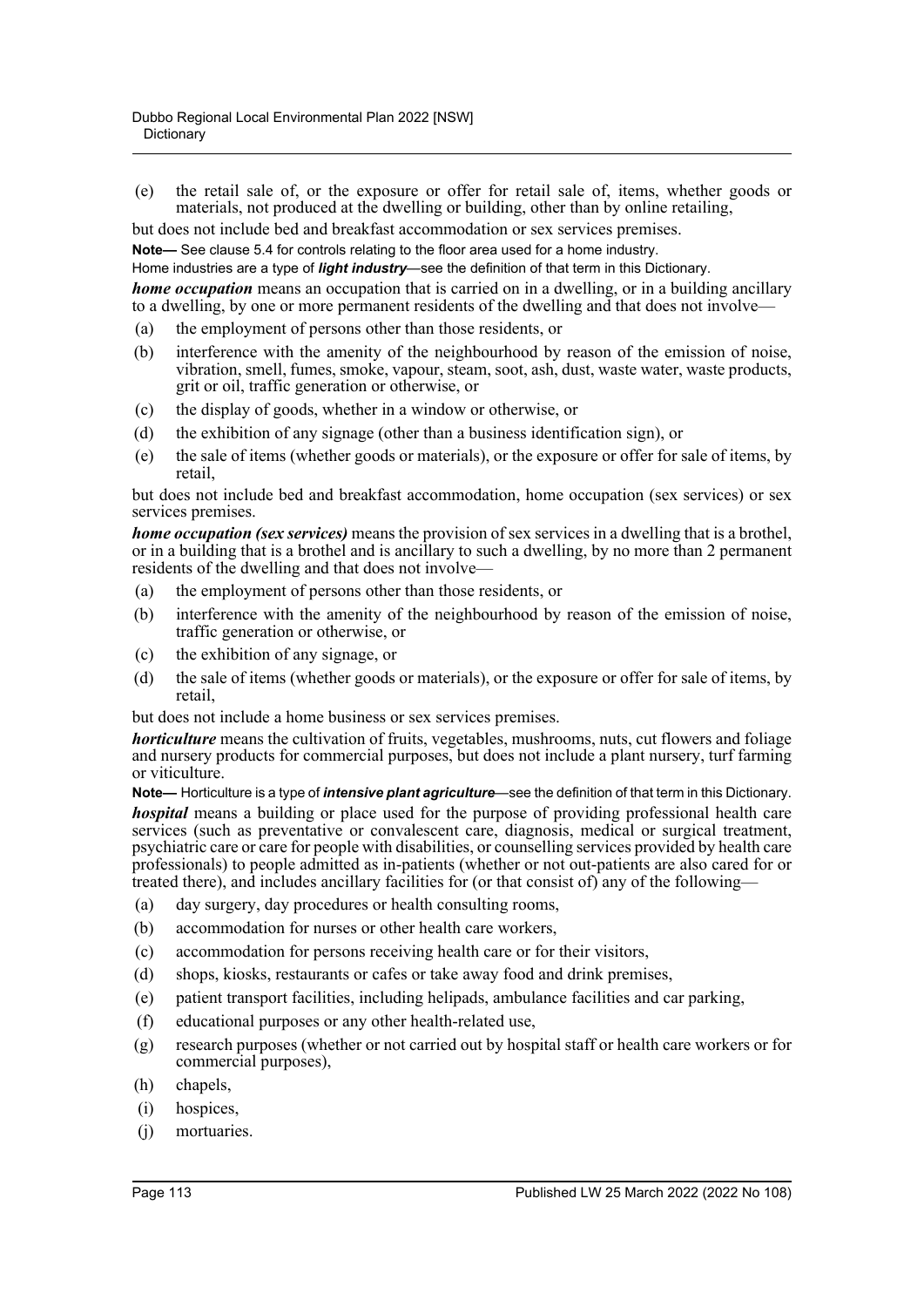**Note—** Hospitals are a type of *health services facility*—see the definition of that term in this Dictionary. *hostel* means premises that are generally staffed by social workers or support providers and at which—

- (a) residential accommodation is provided in dormitories, or on a single or shared basis, or by a combination of them, and
- (b) cooking, dining, laundering, cleaning and other facilities are provided on a shared basis.

**Note—** Hostels are a type of *residential accommodation*—see the definition of that term in this Dictionary.

*hotel or motel accommodation* means a building or place (whether or not licensed premises under the *Liquor Act 2007*) that provides temporary or short-term accommodation on a commercial basis and that—

- (a) comprises rooms or self-contained suites, and
- (b) may provide meals to guests or the general public and facilities for the parking of guests' vehicles,

but does not include backpackers' accommodation, a boarding house, bed and breakfast accommodation or farm stay accommodation.

**Note—** Hotel or motel accommodation is a type of *tourist and visitor accommodation*—see the definition of that term in this Dictionary.

*independent living unit* means a dwelling or part of a building, whether or not attached to another dwelling—

- (a) used to house seniors or people with a disability, and
- (b) containing private facilities for cooking, sleeping and bathing, and
- (c) where clothes washing facilities or other facilities for use in connection with the dwelling or part of a building may be provided on a shared basis,

but does not include a hostel.

**Note—** Independent living units are a type of *seniors housing*—see the definition of that term in this Dictionary.

*industrial activity* means the manufacturing, production, assembling, altering, formulating, repairing, renovating, ornamenting, finishing, cleaning, washing, dismantling, transforming, processing, recycling, adapting or servicing of, or the research and development of, any goods, substances, food, products or articles for commercial purposes, and includes any storage or transportation associated with any such activity.

*industrial retail outlet* means a building or place that—

- (a) is used in conjunction with an industry (other than an artisan food and drink industry) or rural industry, and
- (b) is situated on the land on which the industry or rural industry is located, and
- (c) is used for the display or sale (whether by retail or wholesale) of only those goods that have been manufactured on the land on which the industry or rural industry is located,

but does not include a warehouse or distribution centre.

**Note—** See clause 5.4 for controls relating to the retail floor area of an industrial retail outlet.

*industrial training facility* means a building or place used in connection with vocational training in an activity (such as forklift or truck driving, welding or carpentry) that is associated with an industry, rural industry, extractive industry or mining, but does not include an educational establishment, business premises or retail premises.

*industry* means any of the following—

- (a) general industry,
- (b) heavy industry,
- (c) light industry,

but does not include—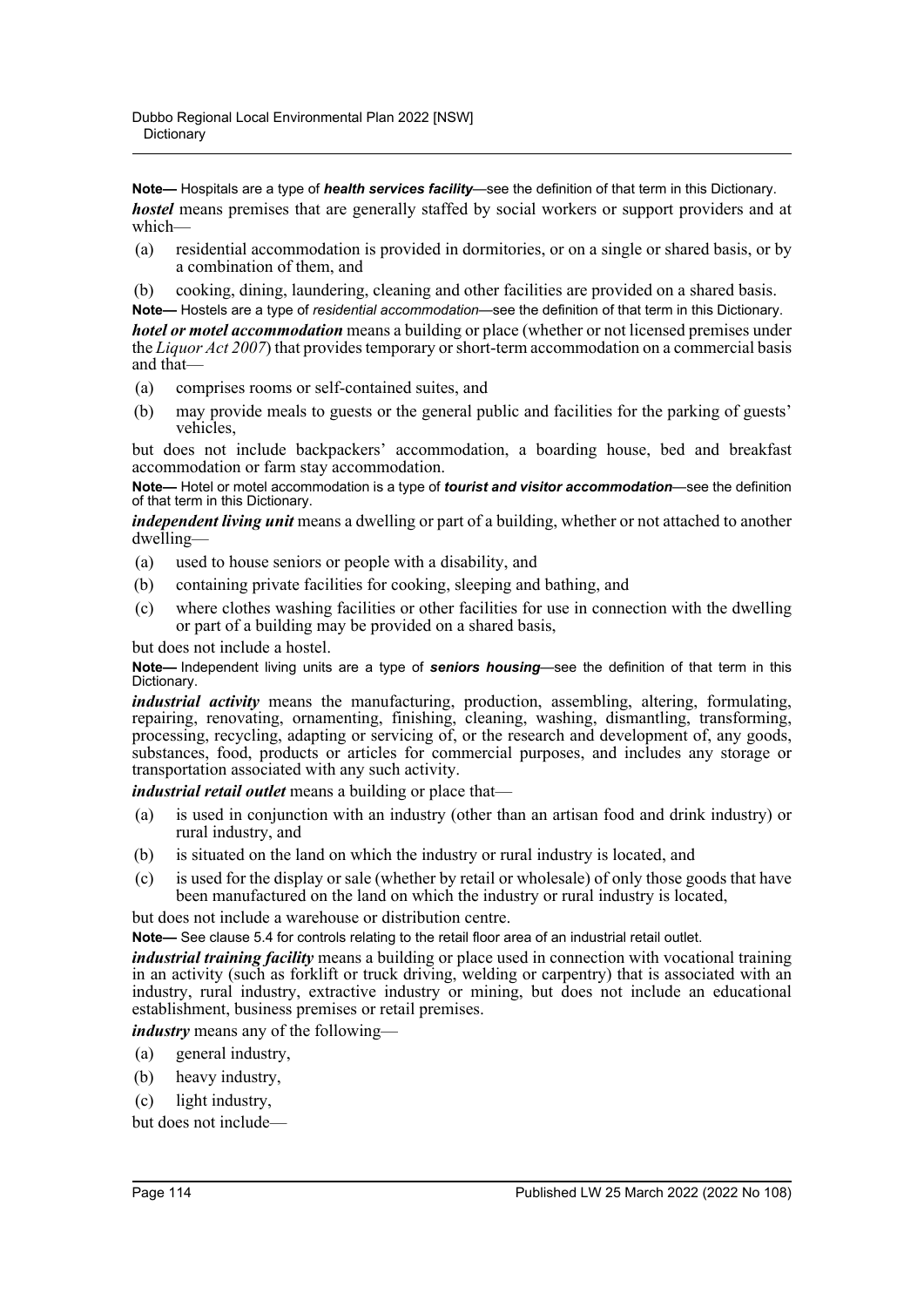- (d) rural industry, or
- (e) extractive industry, or
- (f) mining.

*information and education facility* means a building or place used for providing information or education to visitors, and the exhibition or display of items, and includes an art gallery, museum, library, visitor information centre and the like.

*intensive livestock agriculture* means the keeping or breeding, for commercial purposes, of cattle, poultry, pigs, goats, horses, sheep or other livestock, and includes any of the following—

- (a) dairies (restricted),
- (b) feedlots,
- (c) pig farms,
- (d) poultry farms,

but does not include extensive agriculture, aquaculture or the operation of facilities for drought or similar emergency relief.

**Note—** Intensive livestock agriculture is a type of *agriculture*—see the definition of that term in this Dictionary.

*intensive plant agriculture* means any of the following—

- (a) the cultivation of irrigated crops for commercial purposes (other than irrigated pasture or fodder crops),
- (b) horticulture,
- (c) turf farming,
- (d) viticulture.

**Note—** Intensive plant agriculture is a type of *agriculture*—see the definition of that term in this Dictionary. *jetty* means a horizontal decked walkway providing access from the shore to the waterway and is generally constructed on a piered or piled foundation.

*kiosk* means premises that are used for the purposes of selling food, light refreshments and other small convenience items.

**Note—** See clause 5.4 for controls relating to the gross floor area of a kiosk.

Kiosks are a type of *retail premises*—see the definition of that term in this Dictionary.

*Land Application Map* means the Dubbo Regional Local Environmental Plan 2022 Land Application Map.

*Land Reservation Acquisition Map* means the Dubbo Regional Local Environmental Plan 2022 Land Reservation Acquisition Map.

*Land Zoning Map* means the Dubbo Regional Local Environmental Plan 2022 Land Zoning Map. *landscaped area* means a part of a site used for growing plants, grasses and trees, but does not include any building, structure or hard paved area.

*landscaping material supplies* means a building or place used for the storage and sale of landscaping supplies such as soil, gravel, potting mix, mulch, sand, railway sleepers, screenings, rock and the like.

**Note—** Landscaping material supplies are a type of *retail premises*—see the definition of that term in this Dictionary.

*light industry* means a building or place used to carry out an industrial activity that does not interfere with the amenity of the neighbourhood by reason of noise, vibration, smell, fumes, smoke, vapour, steam, soot, ash, dust, waste water, waste products, grit or oil, or otherwise, and includes any of the following—

- (a) high technology industry,
- (b) home industry,
- (c) artisan food and drink industry,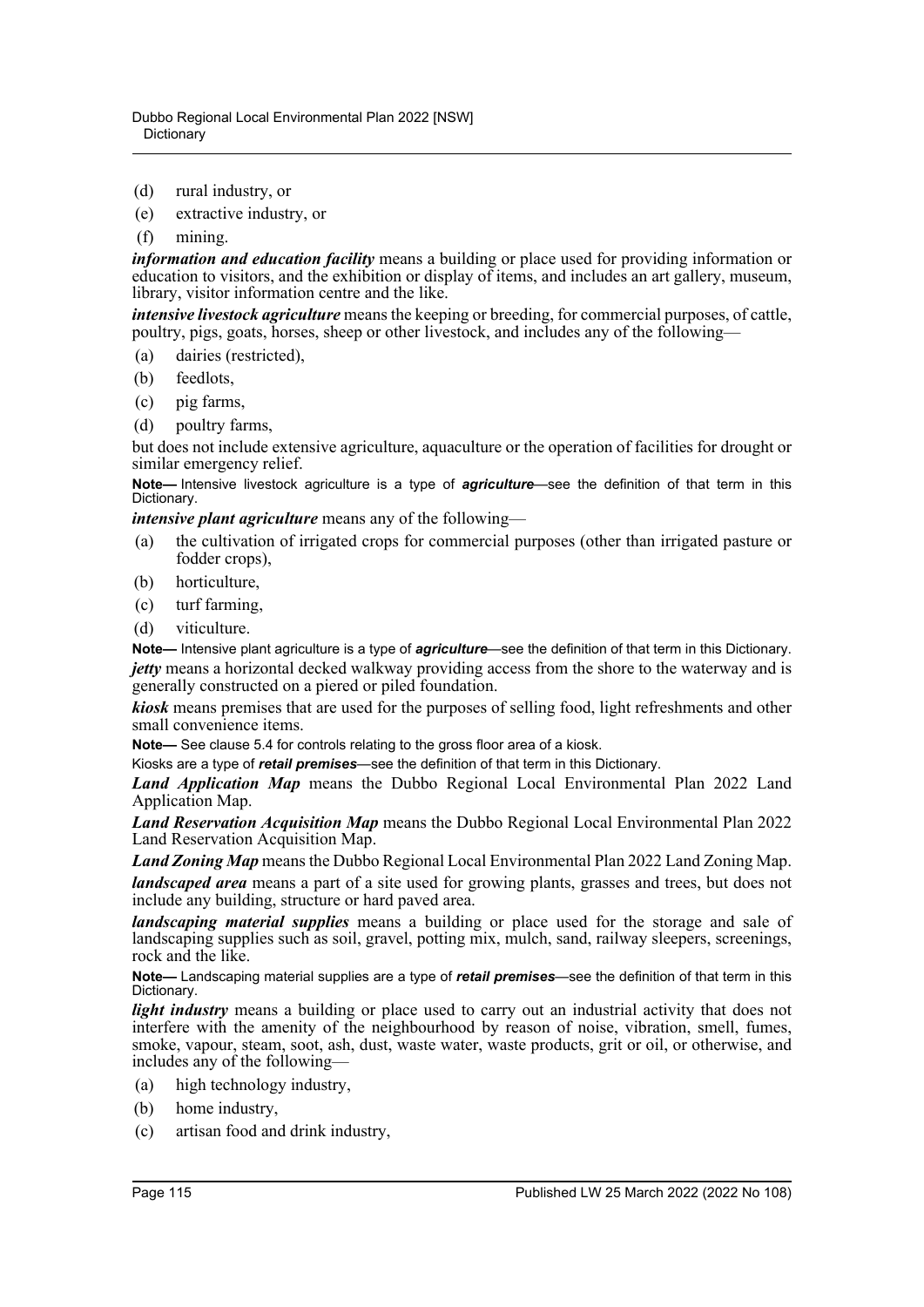(d) creative industry.

**Note—** Light industries are a type of *industry*—see the definition of that term in this Dictionary.

*liquid fuel depot* means premises used for the bulk storage of petrol, oil, petroleum or other inflammable liquid for wholesale distribution and at which no retail trade is conducted.

**Note—** Liquid fuel depots are a type of *heavy industrial storage establishment*—see the definition of that term in this Dictionary.

*livestock processing industry* means a building or place used for the commercial production of products derived from the slaughter of animals (including poultry) or the processing of skins or wool of animals and includes abattoirs, knackeries, tanneries, woolscours and rendering plants.

**Note—** Livestock processing industries are a type of *rural industry*—see the definition of that term in this Dictionary.

*local distribution premises* means a building or place used for the storage or handling of items (whether goods or materials) pending their delivery to people and businesses in the local area, but from which no retail sales are made.

**Note—** Local distribution premises are a type of *warehouse or distribution centre*—see the definition of that term in this Dictionary.

*Lot Size Map* means the Dubbo Regional Local Environmental Plan 2022 Lot Size Map.

*maintenance*, in relation to a heritage item, Aboriginal object or Aboriginal place of heritage significance, or a building, work, archaeological site, tree or place within a heritage conservation area, means ongoing protective care, but does not include the removal or disturbance of existing fabric, alterations (such as carrying out extensions or additions) or the introduction of new materials or technology.

*marina* means a permanent boat storage facility (whether located wholly on land, wholly on a waterway or partly on land and partly on a waterway), and includes any of the following associated facilities—

- (a) any facility for the construction, repair, maintenance, storage, sale or hire of boats,
- (b) any facility for providing fuelling, sewage pump-out or other services for boats,
- (c) any facility for launching or landing boats, such as slipways or hoists,
- (d) any car parking or commercial, tourist or recreational or club facility that is ancillary to the boat storage facility,
- (e) any berthing or mooring facilities.

*market* means an open-air area, or an existing building, that is used for the purpose of selling, exposing or offering goods, merchandise or materials for sale by independent stall holders, and includes temporary structures and existing permanent structures used for that purpose on an intermittent or occasional basis.

**Note—** Markets are a type of *retail premises*—see the definition of that term in this Dictionary.

*mean high water mark* means the position where the plane of the mean high water level of all ordinary local high tides intersects the foreshore, being 1.44m above the zero of Fort Denison Tide Gauge and 0.515m Australian Height Datum.

*medical centre* means premises that are used for the purpose of providing health services (including preventative care, diagnosis, medical or surgical treatment, counselling or alternative therapies) to out-patients only, where such services are principally provided by health care professionals. It may include the ancillary provision of other health services.

**Note—** Medical centres are a type of *health services facility*—see the definition of that term in this Dictionary.

*mezzanine* means an intermediate floor within a room.

*mine* means any place (including any excavation) where an operation is carried on for mining of any mineral by any method and any place on which any mining related work is carried out, but does not include a place used only for extractive industry.

*mine subsidence district* means a mine subsidence district proclaimed under section 15 of the *Mine Subsidence Compensation Act 1961*.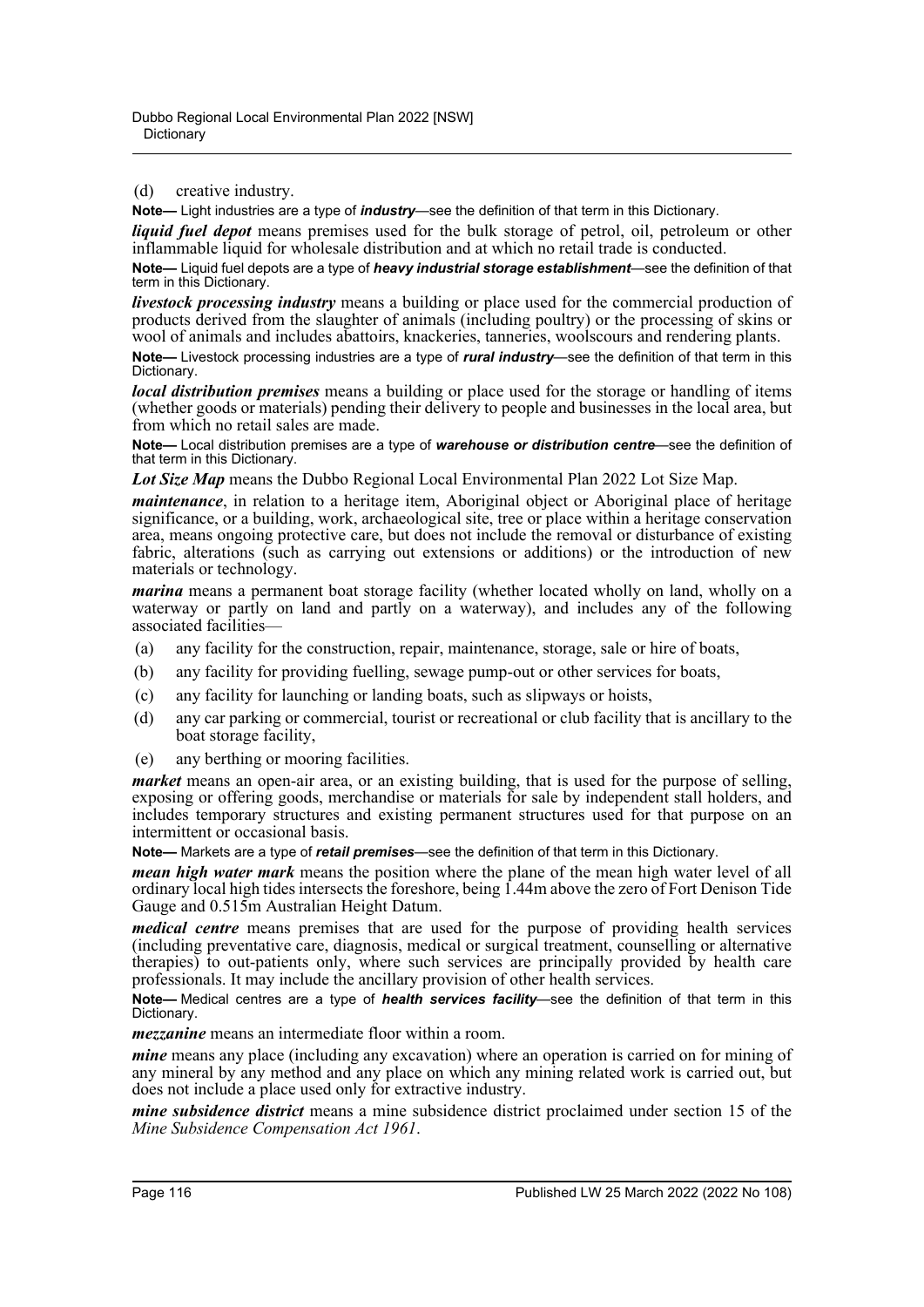*mining* means mining carried out under the *Mining Act 1992* or the recovery of minerals under the *Offshore Minerals Act 1999*, and includes—

- (a) the construction, operation and decommissioning of associated works, and
- (b) the rehabilitation of land affected by mining.

**Note—** Mining is not a type of *industry*—see the definition of that term in this Dictionary.

*mixed use development* means a building or place comprising 2 or more different land uses.

*mooring* means a detached or freestanding apparatus located on or in a waterway and that is capable of securing a vessel, but does not include a mooring pen.

*mooring pen* means an arrangement of freestanding piles or other restraining devices designed or used for the purpose of berthing a vessel.

*mortuary* means premises that are used, or intended to be used, for the receiving, preparation, embalming and storage of bodies of deceased persons pending their interment or cremation.

*moveable dwelling* has the same meaning as in the *Local Government Act 1993*.

**Note—** The term is defined as follows—

*moveable dwelling* means—

- (a) any tent, or any caravan or other van or other portable device (whether on wheels or not), used for human habitation, or
- (b) a manufactured home, or
- (c) any conveyance, structure or thing of a class or description prescribed by the regulations (under the *Local Government Act 1993*) for the purposes of this definition.

*multi dwelling housing* means 3 or more dwellings (whether attached or detached) on one lot of land, each with access at ground level, but does not include a residential flat building.

**Note—** Multi dwelling housing is a type of *residential accommodation*—see the definition of that term in this Dictionary.

*native fauna* means any animal-life that is indigenous to New South Wales or is known to periodically or occasionally migrate to New South Wales, whether vertebrate (including fish) or invertebrate and in any stage of biological development, but does not include humans.

*native flora* means any plant-life that is indigenous to New South Wales, whether vascular or non-vascular and in any stage of biological development, and includes fungi and lichens, and marine vegetation within the meaning of Part 7A of the *Fisheries Management Act 1994*.

*native vegetation* has the same meaning as in Part 5A of the *Local Land Services Act 2013*.

*navigable waterway* means any waterway that is from time to time capable of navigation and is open to or used by the public for navigation, but does not include flood waters that have temporarily flowed over the established bank of a watercourse.

*neighbourhood shop* means premises used for the purposes of selling general merchandise such as foodstuffs, personal care products, newspapers and the like to provide for the day-to-day needs of people who live or work in the local area, but does not include neighbourhood supermarkets or restricted premises.

**Note—** See clause 5.4 for controls relating to the retail floor area of neighbourhood shops.

Neighbourhood shops are a type of *shop*—see the definition of that term in this Dictionary.

*neighbourhood supermarket* means premises the principal purpose of which is the sale of groceries and foodstuffs to provide for the needs of people who live or work in the local area.

**Note—** See clause 5.4 for controls relating to the gross floor area of neighbourhood supermarkets.

Neighbourhood supermarkets are a type of *shop*—see the definition of that term in this Dictionary.

*nominated State heritage item* means a heritage item that—

- (a) has been identified as an item of State significance in a publicly exhibited heritage study adopted by the Council, and
- (b) the Council has, by notice in writing to the Heritage Council, nominated as an item of potential State significance.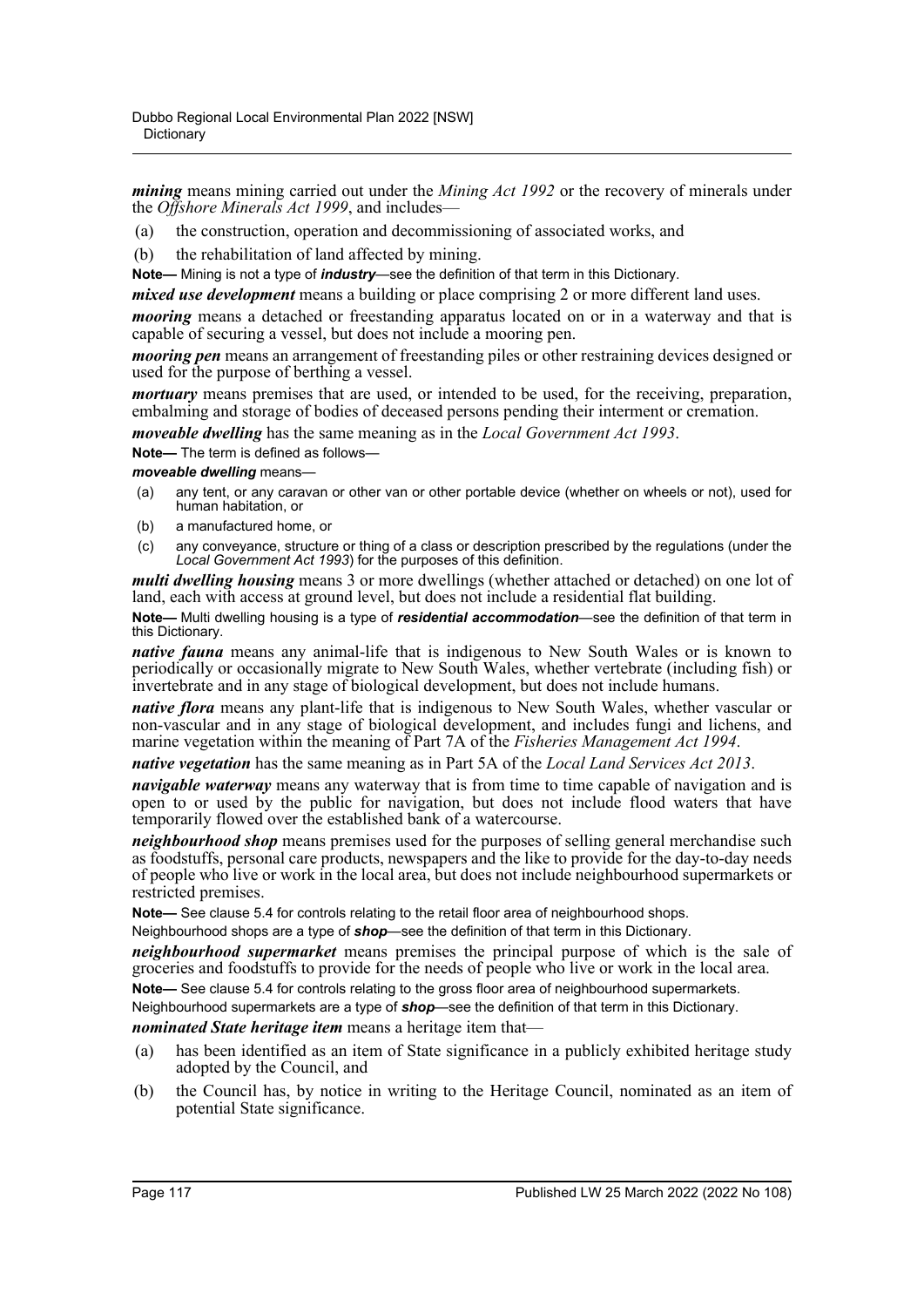*non-potable water* means water that does not meet the standards or values for drinking water recommended from time to time by the National Health and Medical Research Council.

*offensive industry* means a building or place used to carry out an industrial activity that would, when carried out and when all measures proposed to reduce or minimise its impact on the locality have been employed (including, for example, measures to isolate the activity from existing or likely future development on other land in the locality), emit a polluting discharge (including, for example, noise) in a manner that would have a significant adverse impact in the locality or on existing or likely future development on other land in the locality.

**Note—** Offensive industries are a type of *heavy industry*—see the definition of that term in this Dictionary.

*offensive storage establishment* means a building or place that is used for the storage of goods, materials or products and that would, when all measures proposed to reduce or minimise its impact on the locality have been employed (including, for example, measures to isolate the building or place from existing or likely future development on other land in the locality), emit a polluting discharge (including, for example, noise) in a manner that would have a significant adverse impact in the locality or on existing or likely future development on other land in the locality.

**Note—** Offensive storage establishments are a type of *heavy industrial storage establishment*—see the definition of that term in this Dictionary.

*office premises* means a building or place used for the purpose of administrative, clerical, technical, professional or similar activities that do not include dealing with members of the public at the building or place on a direct and regular basis, except where such dealing is a minor activity (by appointment) that is ancillary to the main purpose for which the building or place is used.

**Note—** Office premises are a type of *commercial premises*—see the definition of that term in this Dictionary.

*open cut mining* means mining carried out on, and by excavating, the earth's surface, but does not include underground mining.

*operational land* has the same meaning as in the *Local Government Act 1993*.

*oyster aquaculture* means the cultivation of any species of edible oyster for a commercial purpose.

**Note—** Oyster aquaculture is a type of *aquaculture*—see the definition of that term in this Dictionary.

*parking space* means a space dedicated for the parking of a motor vehicle, including any manoeuvring space and access to it, but does not include a car park.

*passenger transport facility* means a building or place used for the assembly or dispersal of passengers by any form of transport, including facilities required for parking, manoeuvring, storage or routine servicing of any vehicle that uses the building or place.

## *people who are socially disadvantaged* means—

- (a) people who are disadvantaged because of their alcohol or drug dependence, extreme poverty, psychological disorder or other similar disadvantage, or
- (b) people who require protection because of domestic violence or upheaval.

*people with a disability* means people of any age who, as a result of having an intellectual, psychiatric, sensory, physical or similar impairment, or a combination of such impairments, either permanently or for an extended period, have substantially limited opportunities to enjoy full and active lives.

*pig farm* means land that is used to keep or breed pigs for animal production, whether an indoor, outdoor, free-range or other type of operation.

**Note—** Pig farms are a type of *intensive livestock agriculture*—see the definition of that term in this Dictionary.

*place of public worship* means a building or place used for the purpose of religious worship by a congregation or religious group, whether or not the building or place is also used for counselling, social events, instruction or religious training.

*plant nursery* means a building or place the principal purpose of which is the retail sale of plants that are grown or propagated on site or on an adjacent site. It may include the on-site sale of any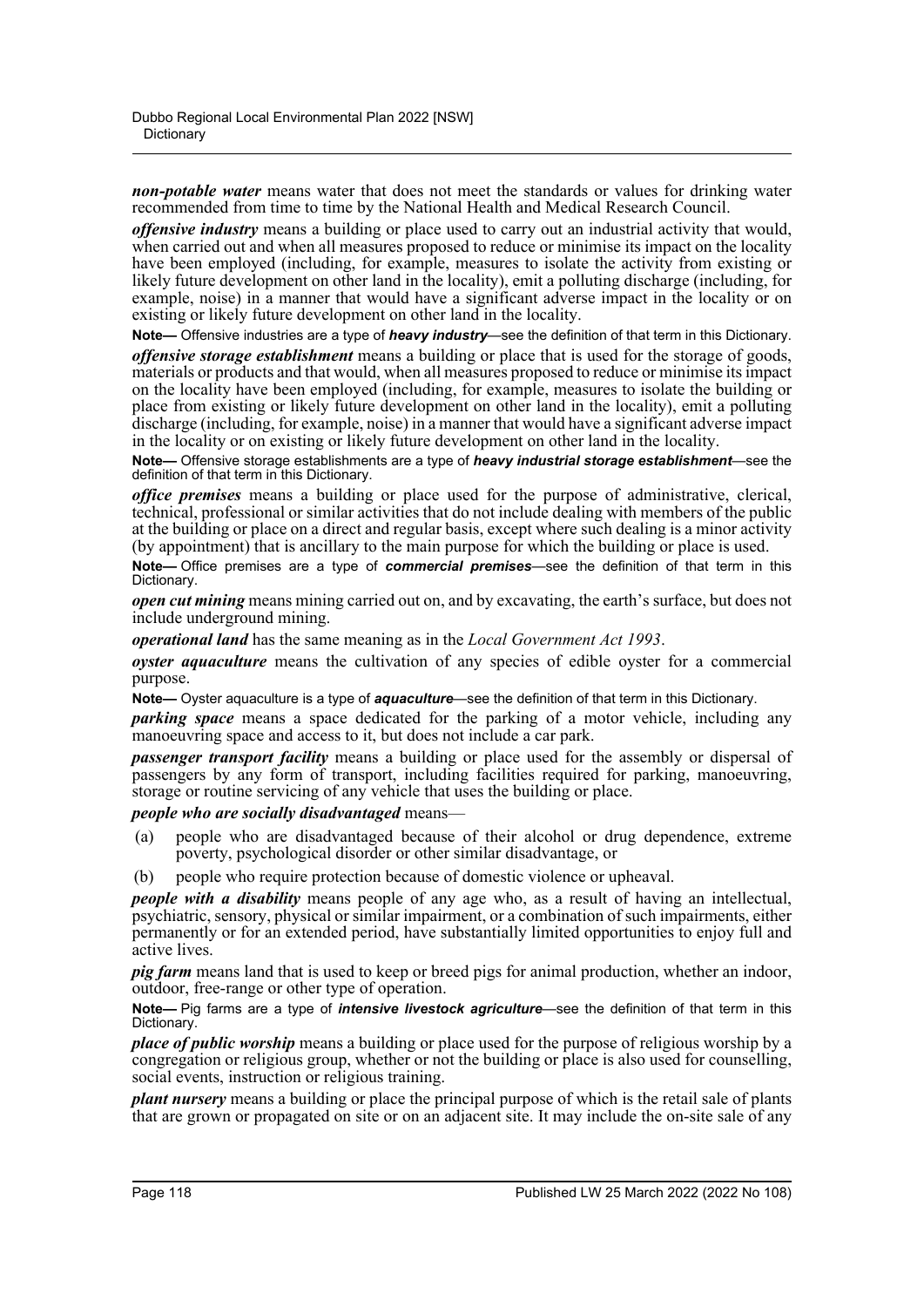such plants by wholesale and, if ancillary to the principal purpose for which the building or place is used, the sale of landscape and gardening supplies and equipment and the storage of these items. **Note—** Plant nurseries are a type of *retail premises*—see the definition of that term in this Dictionary.

*pond-based aquaculture* means aquaculture undertaken predominantly in ponds, raceways or dams (including any part of the aquaculture undertaken in tanks such as during the hatchery or depuration phases), but not including natural water-based aquaculture.

**Note—** Pond-based aquaculture is a type of *aquaculture*—see the definition of that term in this Dictionary. Typical pond-based aquaculture is the pond culture of prawns, yabbies or silver perch.

*port facilities* means any of the following facilities at or in the vicinity of a designated port within the meaning of section 47 of the *Ports and Maritime Administration Act 1995*—

- (a) facilities for the embarkation or disembarkation of passengers onto or from any vessels, including public ferry wharves,
- (b) facilities for the loading or unloading of freight onto or from vessels and associated receival, land transport and storage facilities,
- (c) wharves for commercial fishing operations,
- (d) refuelling, launching, berthing, mooring, storage or maintenance facilities for any vessel,
- (e) sea walls or training walls,
- (f) administration buildings, communication, security and power supply facilities, roads, rail lines, pipelines, fencing, lighting or car parks.

*potable water* means water that meets the standards or values for drinking water recommended from time to time by the National Health and Medical Research Council.

*poultry farm* means land that is used to keep or breed poultry for animal production, whether for meat or egg production (or both) and whether an indoor, outdoor, free-range or other type of operation.

**Note—** Poultry farms are a type of *intensive livestock agriculture*—see the definition of that term in this Dictionary.

*private open space* means an area external to a building (including an area of land, terrace, balcony or deck) that is used for private outdoor purposes ancillary to the use of the building.

*property vegetation plan* mean a property vegetation plan approved under Part 4 of the *Native Vegetation Act 2003* before the repeal of that Act (as continued in force by the regulations under the *Biodiversity Conservation Act 2016*).

*pub* means licensed premises under the *Liquor Act 2007* the principal purpose of which is the retail sale of liquor for consumption on the premises, whether or not the premises include hotel or motel accommodation and whether or not food is sold or entertainment is provided on the premises.

**Note—** Pubs are a type of *food and drink premises*—see the definition of that term in this Dictionary.

*public administration building* means a building used as offices or for administrative or other like purposes by the Crown, a statutory body, a council or an organisation established for public purposes, and includes a courthouse or a police station.

*public authority* has the same meaning as in the Act.

*public land* has the same meaning as in the *Local Government Act 1993*.

*public reserve* has the same meaning as in the *Local Government Act 1993*.

*public utility undertaking* means any of the following undertakings carried on or permitted to be carried on by or by authority of any Public Service agency or under the authority of or in pursuance of any Commonwealth or State Act—

- (a) railway, road transport, water transport, air transport, wharf or river undertakings,
- (b) undertakings for the supply of water, hydraulic power, electricity or gas or the provision of sewerage or drainage services,

and a reference to a person carrying on a public utility undertaking includes a reference to a council, electricity supply authority, Public Service agency, corporation, firm or authority carrying on the undertaking.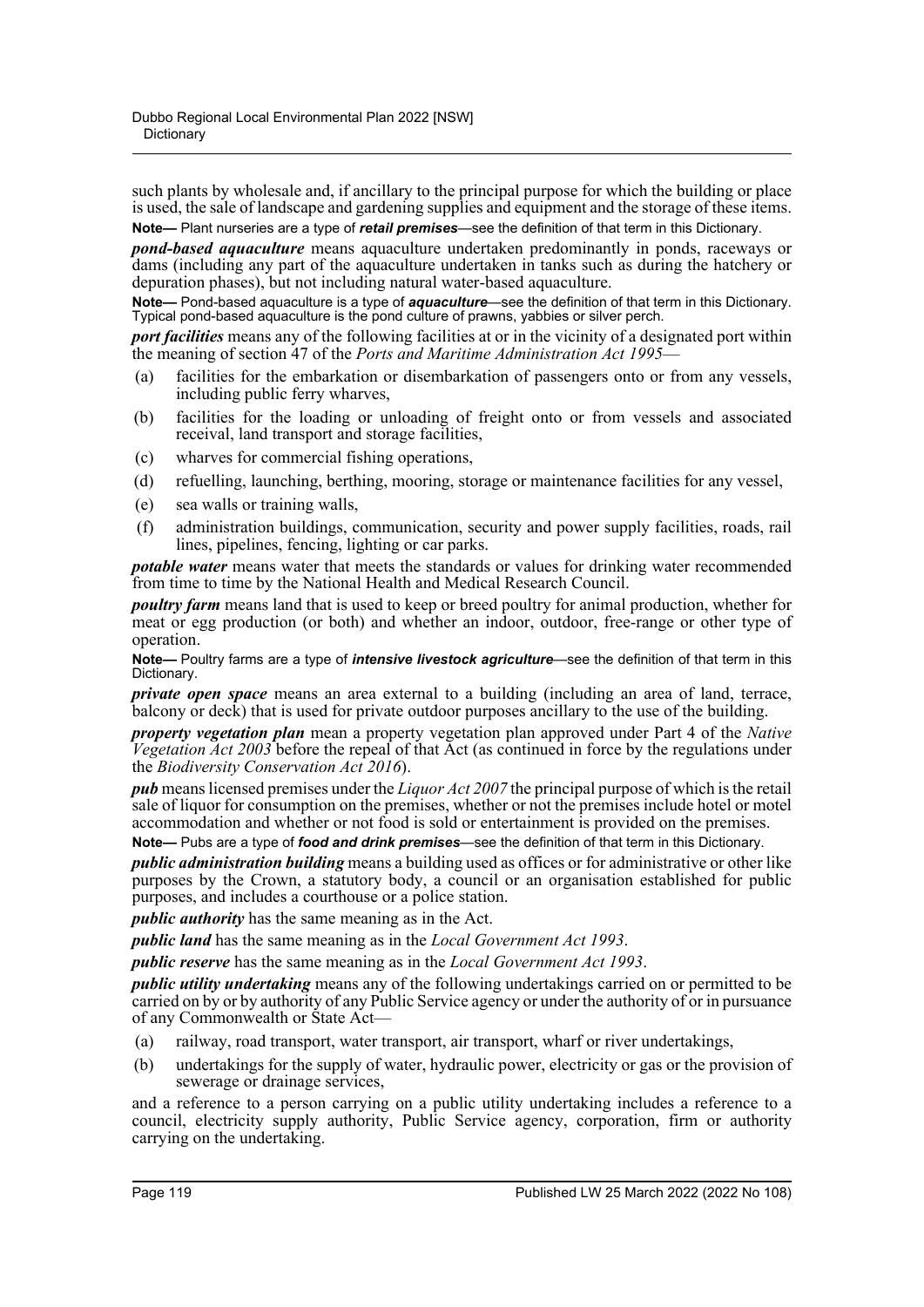*rainwater tank* means a tank designed for the storage of rainwater gathered on the land on which the tank is situated.

*recreation area* means a place used for outdoor recreation that is normally open to the public, and includes—

- (a) a children's playground, or
- (b) an area used for community sporting activities, or
- (c) a public park, reserve or garden or the like,

and any ancillary buildings, but does not include a recreation facility (indoor), recreation facility (major) or recreation facility (outdoor).

*recreation facility (indoor)* means a building or place used predominantly for indoor recreation, whether or not operated for the purposes of gain, including a squash court, indoor swimming pool, gymnasium, table tennis centre, health studio, bowling alley, ice rink or any other building or place of a like character used for indoor recreation, but does not include an entertainment facility, a recreation facility (major) or a registered club.

*recreation facility (major)* means a building or place used for large-scale sporting or recreation activities that are attended by large numbers of people whether regularly or periodically, and includes theme parks, sports stadiums, showgrounds, racecourses and motor racing tracks.

*recreation facility (outdoor)* means a building or place (other than a recreation area) used predominantly for outdoor recreation, whether or not operated for the purposes of gain, including a golf course, golf driving range, mini-golf centre, tennis court, paint-ball centre, lawn bowling green, outdoor swimming pool, equestrian centre, skate board ramp, go-kart track, rifle range, water-ski centre or any other building or place of a like character used for outdoor recreation (including any ancillary buildings), but does not include an entertainment facility or a recreation facility (major).

*Reduced Level (RL)* means height above the Australian Height Datum, being the datum surface approximating mean sea level that was adopted by the National Mapping Council of Australia in May 1971.

*registered club* means a club that holds a club licence under the *Liquor Act 2007*.

*registered community housing provider* has the same meaning as in the *Community Housing Providers (Adoption of National Law) Act 2012*, section 13.

*relic* has the same meaning as in the *Heritage Act 1977*.

**Note—** The term is defined as follows—

*relic* means any deposit, artefact, object or material evidence that—

- (a) relates to the settlement of the area that comprises New South Wales, not being Aboriginal settlement, and
- (b) is of State or local heritage significance.

*research station* means a building or place operated by a public authority for the principal purpose of agricultural, environmental, fisheries, forestry, minerals or soil conservation research, and includes any associated facility for education, training, administration or accommodation.

*residential accommodation* means a building or place used predominantly as a place of residence, and includes any of the following—

- (a) attached dwellings,
- (b) boarding houses,
- (baa) co-living housing,
	- (c) dual occupancies,
	- (d) dwelling houses,
	- (e) group homes,
	- (f) hostels,
	- (g) multi dwelling housing,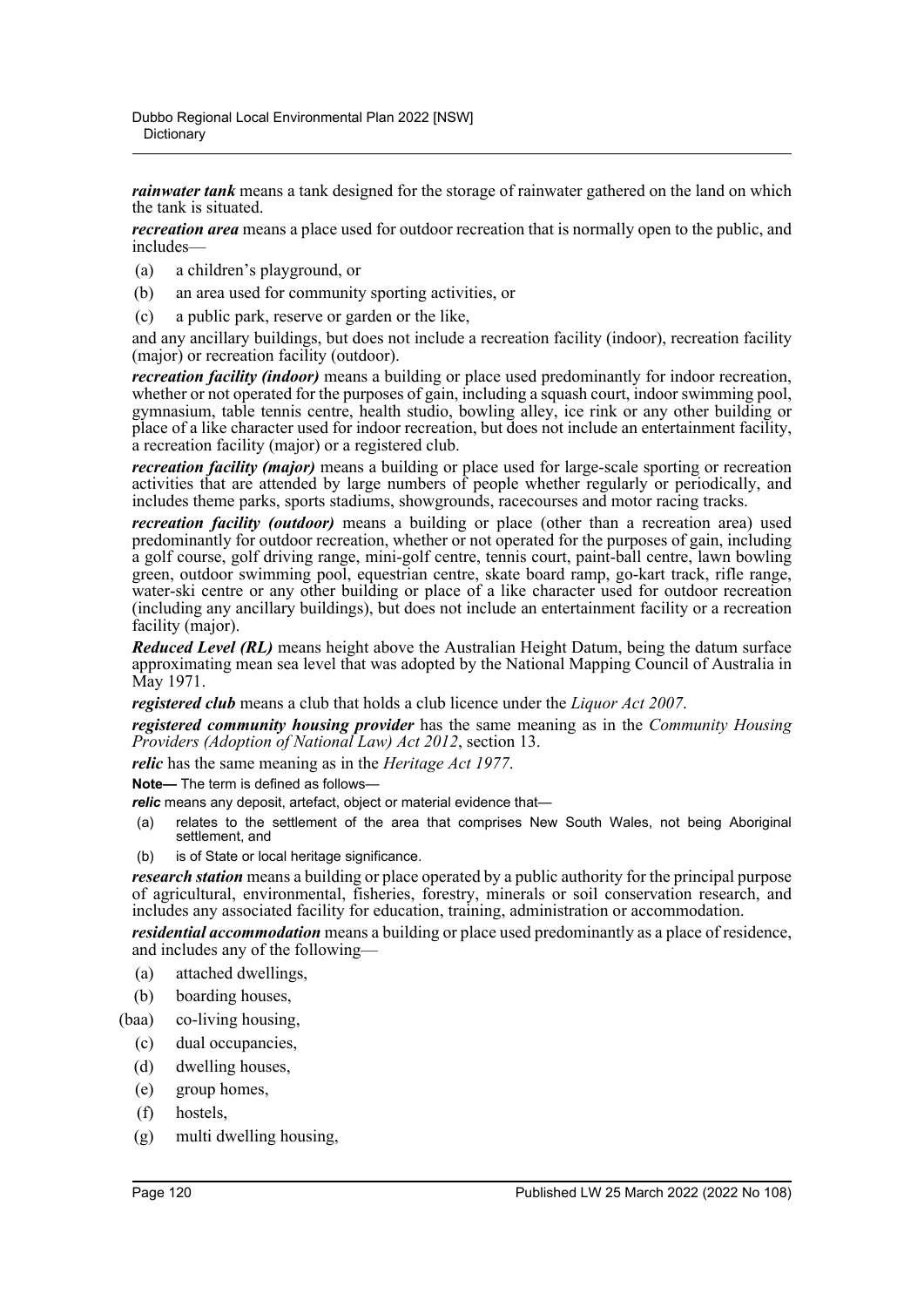- (h) residential flat buildings,
- (i) rural workers' dwellings,
- (j) secondary dwellings,
- (k) semi-detached dwellings,
- (l) seniors housing,
- (m) shop top housing,

but does not include tourist and visitor accommodation or caravan parks.

*residential care facility* means accommodation for seniors or people with a disability that includes—

- (a) meals and cleaning services, and
- (b) personal care or nursing care, or both, and
- (c) appropriate staffing, furniture, furnishings and equipment for the provision of that accommodation and care,

but does not include a dwelling, hostel, hospital or psychiatric facility.

**Note—** Residential care facilities are a type of *seniors housing*—see the definition of that term in this Dictionary.

*residential flat building* means a building containing 3 or more dwellings, but does not include an attached dwelling, co-living housing or multi dwelling housing.

**Note—** Residential flat buildings are a type of *residential accommodation*—see the definition of that term in this Dictionary.

*resource recovery facility* means a building or place used for the recovery of resources from waste, including works or activities such as separating and sorting, processing or treating the waste, composting, temporary storage, transfer or sale of recovered resources, energy generation from gases and water treatment, but not including re-manufacture or disposal of the material by landfill or incineration.

**Note—** Resource recovery facilities are a type of *waste or resource management facility*—see the definition of that term in this Dictionary.

*respite day care centre* means a building or place that is used for the care of seniors or people who have a disability and that does not provide overnight accommodation for people other than those related to the owner or operator of the centre.

*restaurant or cafe* means a building or place the principal purpose of which is the preparation and serving, on a retail basis, of food and drink to people for consumption on the premises, whether or not liquor, take away meals and drinks or entertainment are also provided.

**Note—** Restaurants or cafes are a type of *food and drink premises*—see the definition of that term in this Dictionary.

*restricted premises* means premises that, due to their nature, restrict access to patrons or customers over 18 years of age, and includes sex shops and similar premises, but does not include a pub, hotel or motel accommodation, home occupation (sex services) or sex services premises.

*restriction facilities* means facilities where animals are constrained for management purposes, including milking sheds, pads, feed stalls, holding yards and paddocks where the number of livestock exceeds the ability of vegetation to recover from the effects of grazing in a normal growing season, but does not include facilities for drought or similar emergency relief.

*retail premises* means a building or place used for the purpose of selling items by retail, or hiring or displaying items for the purpose of selling them or hiring them out, whether the items are goods or materials (or whether also sold by wholesale), and includes any of the following—

- (a) (Repealed)
- (b) cellar door premises,
- (c) food and drink premises,
- (d) garden centres,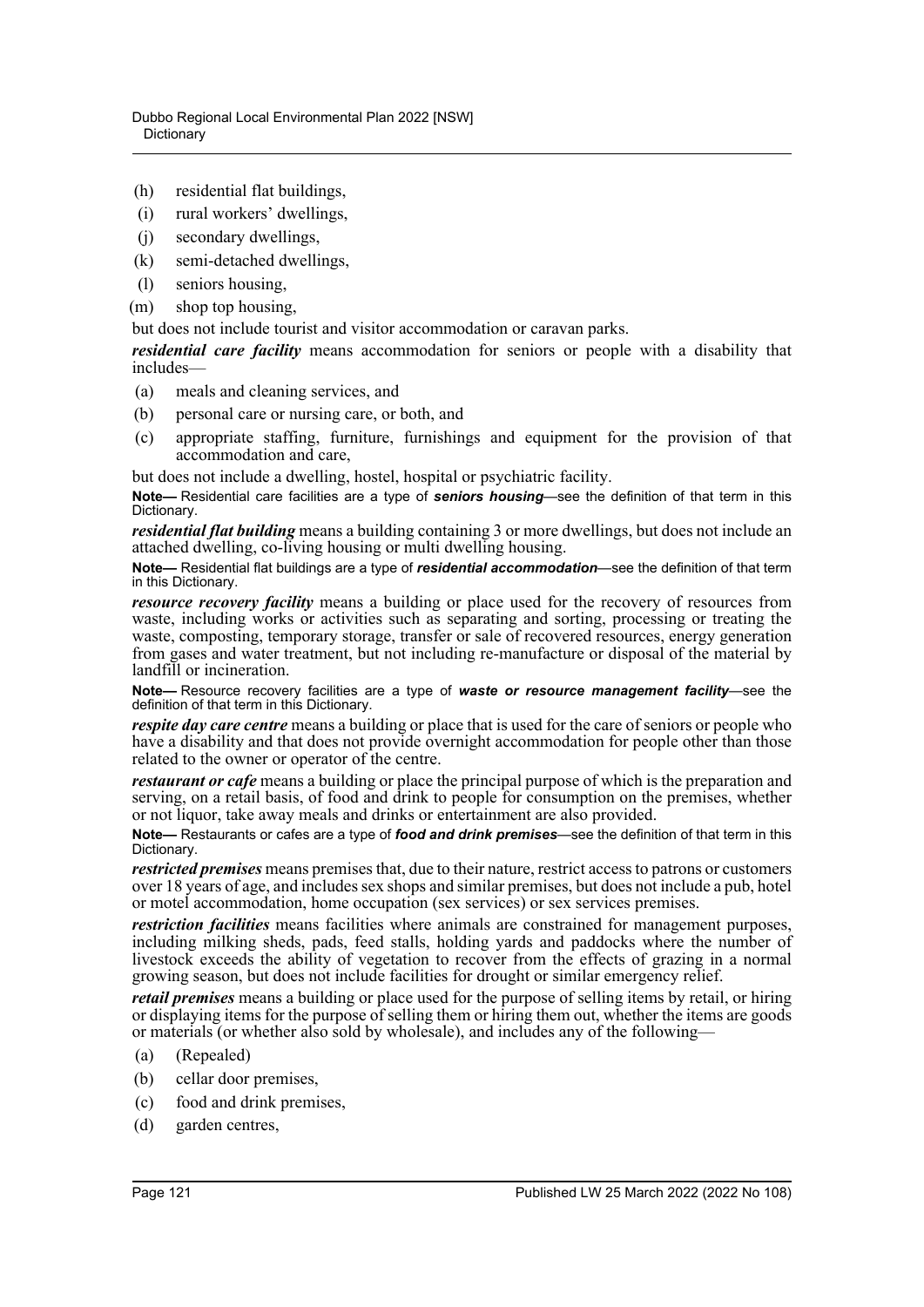- (e) hardware and building supplies,
- (f) kiosks,
- (g) landscaping material supplies,
- (h) markets,
- (i) plant nurseries,
- (j) roadside stalls,
- (k) rural supplies,
- (l) shops,
- (la) specialised retail premises,
- (m) timber yards,
- (n) vehicle sales or hire premises,

but does not include highway service centres, service stations, industrial retail outlets or restricted premises.

**Note—** Retail premises are a type of *commercial premises*—see the definition of that term in this Dictionary.

*road* means a public road or a private road within the meaning of the *Roads Act 1993*, and includes a classified road.

*roadside stall* means a place or temporary structure used for the retail sale of agricultural produce or hand crafted goods (or both) produced from the property on which the stall is situated or from an adjacent property.

**Note—** See clause 5.4 for controls relating to the gross floor area of roadside stalls.

Roadside stalls are a type of *retail premises*—see the definition of that term in this Dictionary.

*rural industry* means the handling, treating, production, processing, storage or packing of animal or plant agricultural products for commercial purposes, and includes any of the following—

- (a) agricultural produce industries,
- (b) livestock processing industries,
- (c) composting facilities and works (including the production of mushroom substrate),
- (d) sawmill or log processing works,
- (e) stock and sale yards,
- (f) the regular servicing or repairing of plant or equipment used for the purposes of a rural enterprise.

**Note—** Rural industries are not a type of *industry*—see the definition of that term in this Dictionary.

*rural supplies* means a building or place used for the display, sale or hire of stockfeeds, grains, seed, fertilizers, veterinary supplies and other goods or materials used in farming and primary industry production.

**Note—** Rural supplies are a type of *retail premises*—see the definition of that term in this Dictionary.

*rural worker's dwelling* means a building or place that is additional to a dwelling house on the same lot and that is used predominantly as a place of residence by persons employed, whether on a long-term or short-term basis, for the purpose of agriculture or a rural industry on that land.

**Note—** Rural workers' dwellings are a type of *residential accommodation*—see the definition of that term in this Dictionary.

*sawmill or log processing works* means a building or place used for handling, cutting, chipping, pulping or otherwise processing logs, baulks, branches or stumps, principally derived from surrounding districts, into timber or other products derived from wood.

**Note—** Sawmill or log processing works are a type of *rural industry*—see the definition of that term in this Dictionary.

*school* means a government school or non-government school within the meaning of the *Education Act 1990*.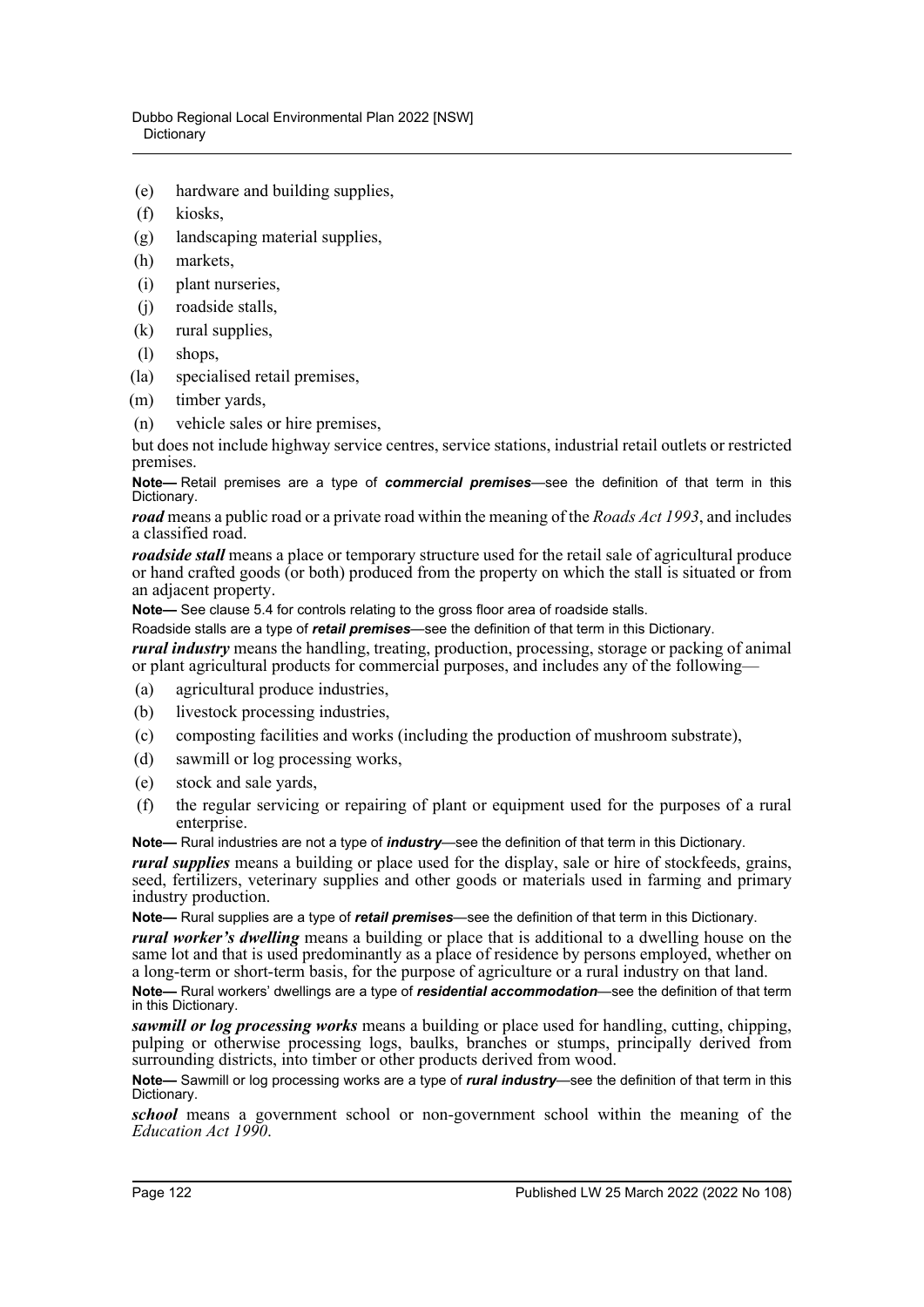**Note—** Schools are a type of *educational establishment*—see the definition of that term in this Dictionary. *school-based child care* means a building or place within a school that is used to provide out-of-school-hours care (including vacation care) for school children only.

**Note 1—** Accordingly, a building or place within a school that is used to provide out-of-school-hours care for both school children and pre-school children is not school-based child care.

**Note 2—** School-based child care is a type of *early education and care facility*—see the definition of that term in this Dictionary.

*secondary dwelling* means a self-contained dwelling that—

- (a) is established in conjunction with another dwelling (the *principal dwelling*), and
- (b) is on the same lot of land as the principal dwelling, and
- (c) is located within, or is attached to, or is separate from, the principal dwelling.

**Note—** See clauses 5.4 and 5.5 for controls relating to the total floor area of secondary dwellings. Secondary dwellings are a type of *residential accommodation*—see the definition of that term in this Dictionary.

*self-storage units* means premises that consist of individual enclosed compartments for storing goods or materials (other than hazardous or offensive goods or materials).

**Note—** Self-storage units are a type of *storage premises*—see the definition of that term in this Dictionary. *semi-detached dwelling* means a dwelling that is on its own lot of land and is attached to only one other dwelling.

**Note—** Semi-detached dwellings are a type of *residential accommodation*—see the definition of that term in this Dictionary.

*seniors housing* means a building or place that is—

- (a) a residential care facility, or
- (b) a hostel within the meaning of *State Environmental Planning Policy (Housing) 2021*, Chapter 3, Part 5, or
- (c) a group of independent living units, or
- (d) a combination of any of the buildings or places referred to in paragraphs  $(a)$ – $(c)$ ,

and that is, or is intended to be, used permanently for—

- (e) seniors or people who have a disability, or
- (f) people who live in the same household with seniors or people who have a disability, or
- (g) staff employed to assist in the administration of the building or place or in the provision of services to persons living in the building or place,

but does not include a hospital.

**Note—** Seniors housing is a type of *residential accommodation*—see the definition of that term in this Dictionary.

*service station* means a building or place used for the sale by retail of fuels and lubricants for motor vehicles, whether or not the building or place is also used for any one or more of the following—

- (a) the ancillary sale by retail of spare parts and accessories for motor vehicles,
- (b) the cleaning of motor vehicles,
- (c) installation of accessories,
- (d) inspecting, repairing and servicing of motor vehicles (other than body building, panel beating, spray painting, or chassis restoration),
- (e) the ancillary retail selling or hiring of general merchandise or services or both.

*serviced apartment* means a building (or part of a building) providing self-contained accommodation to tourists or visitors on a commercial basis and that is regularly serviced or cleaned by the owner or manager of the building or part of the building or the owner's or manager's agents.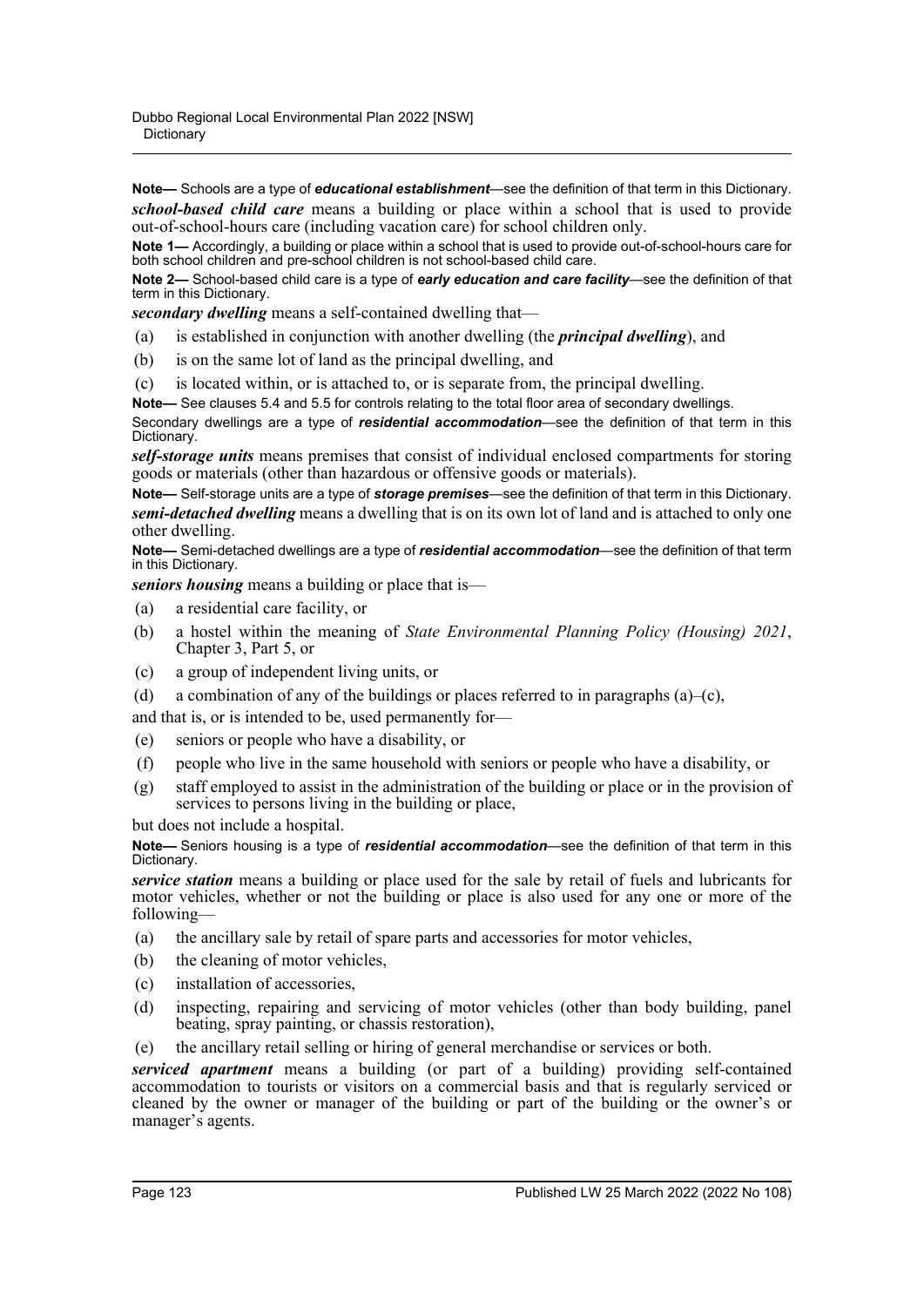**Note—** Serviced apartments are a type of *tourist and visitor accommodation*—see the definition of that term in this Dictionary.

*sewage reticulation system* means a building or place used for the collection and transfer of sewage to a sewage treatment plant or water recycling facility for treatment, or transfer of the treated waste for use or disposal, including associated—

- (a) pipelines and tunnels, and
- (b) pumping stations, and
- (c) dosing facilities, and
- (d) odour control works, and
- (e) sewage overflow structures, and
- (f) vent stacks.

**Note—** Sewage reticulation systems are a type of *sewerage system*—see the definition of that term in this Dictionary.

*sewage treatment plant* means a building or place used for the treatment and disposal of sewage, whether or not the facility supplies recycled water for use as an alternative water supply.

**Note—** Sewage treatment plants are a type of *sewerage system*—see the definition of that term in this Dictionary.

*sewerage system* means any of the following—

- (a) biosolids treatment facility,
- (b) sewage reticulation system,
- (c) sewage treatment plant,
- (d) water recycling facility,
- (e) a building or place that is a combination of any of the things referred to in paragraphs  $(a)–(d)$ .

*sex services* means sexual acts or sexual services in exchange for payment.

*sex services premises* means a brothel, but does not include home occupation (sex services).

*shop* means premises that sell merchandise such as groceries, personal care products, clothing, music, homewares, stationery, electrical goods or the like or that hire any such merchandise, and includes a neighbourhood shop and neighbourhood supermarket, but does not include food and drink premises or restricted premises.

**Note—** Shops are a type of *retail premises*—see the definition of that term in this Dictionary.

*shop top housing* means one or more dwellings located above the ground floor of a building, where at least the ground floor is used for commercial premises or health services facilities.

**Note—** Shop top housing is a type of *residential accommodation*—see the definition of that term in this Dictionary.

*signage* means any sign, notice, device, representation or advertisement that advertises or promotes any goods, services or events and any structure or vessel that is principally designed for, or that is used for, the display of signage, and includes any of the following—

- (a) an advertising structure,
- (b) a building identification sign,
- (c) a business identification sign,

but does not include a traffic sign or traffic control facilities.

*site area* means the area of any land on which development is or is to be carried out. The land may include the whole or part of one lot, or more than one lot if they are contiguous to each other, but does not include the area of any land on which development is not permitted to be carried out under this Plan.

**Note—** The effect of this definition is varied by clause 4.5 for the purpose of the determination of permitted floor space area for proposed development.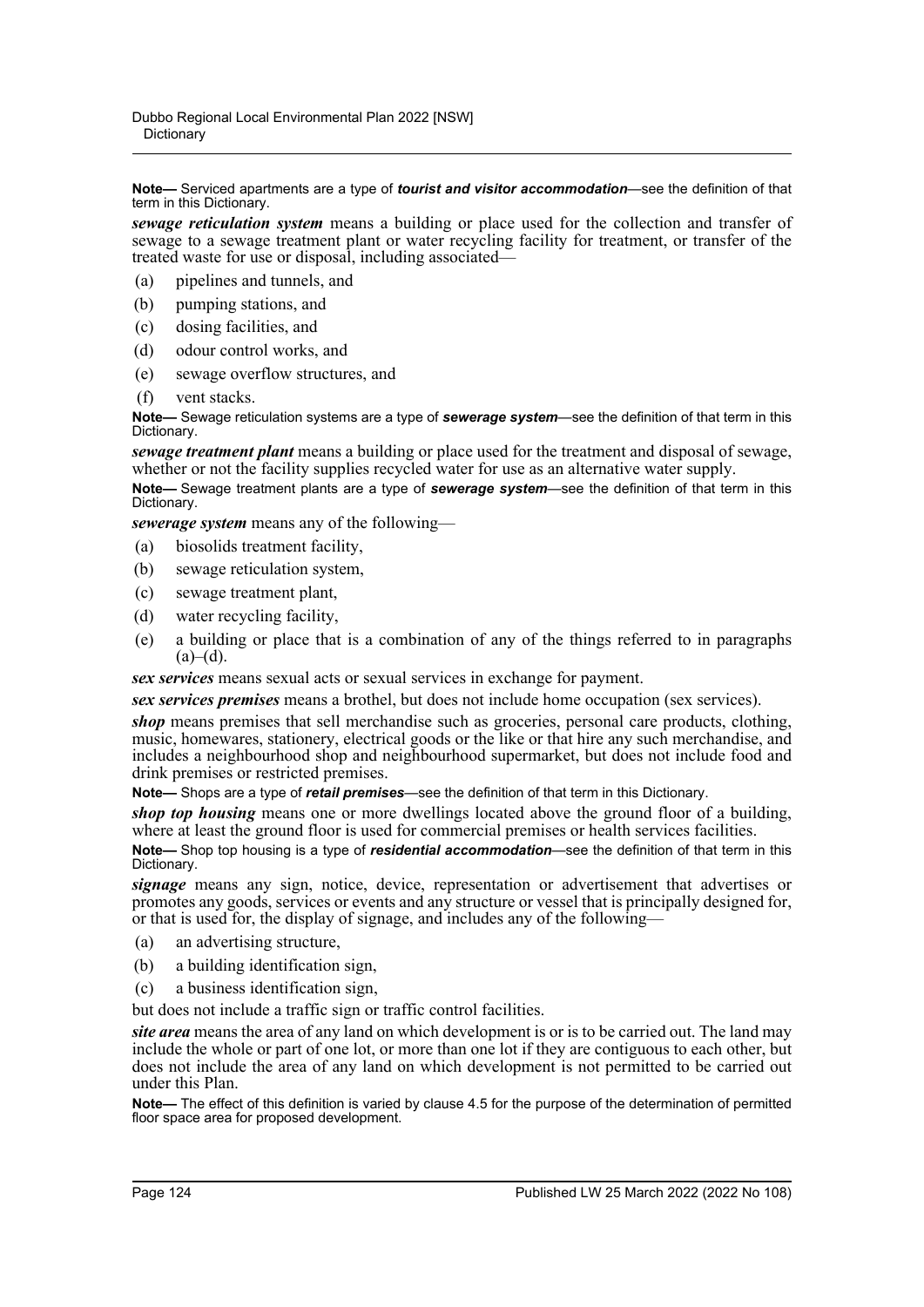*site coverage* means the proportion of a site area covered by buildings. However, the following are not included for the purpose of calculating site coverage—

- (a) any basement,
- (b) any part of an awning that is outside the outer walls of a building and that adjoins the street frontage or other site boundary,
- (c) any eaves,
- (d) unenclosed balconies, decks, pergolas and the like.

*small bar* means a small bar within the meaning of the *Liquor Act 2007*.

**Note—** Small bars are a type of *food and drink premises*—see the definition of that term in this Dictionary. *spa pool* has the same meaning as in the *Swimming Pools Act 1992*.

**Note—** The term is defined to include any excavation, structure or vessel in the nature of a spa pool, flotation tank, tub or the like.

*specialised retail premises* means a building or place the principal purpose of which is the sale, hire or display of goods that are of a size, weight or quantity, that requires—

- (a) a large area for handling, display or storage, or
- (b) direct vehicular access to the site of the building or place by members of the public for the purpose of loading or unloading such goods into or from their vehicles after purchase or hire,

but does not include a building or place used for the sale of foodstuffs or clothing unless their sale is ancillary to the sale, hire or display of other goods referred to in this definition.

**Note—** Examples of goods that may be sold at specialised retail premises include automotive parts and accessories, household appliances and fittings, furniture, homewares, office equipment, outdoor and recreation equipment, pet supplies and party supplies.

Specialised retail premises are a type of *retail premises*—see the definition of that term in this Dictionary.

*stock and sale yard* means a building or place that is used on a commercial basis for the purpose of offering livestock or poultry for sale and that may be used for the short-term storage and watering of stock.

**Note—** Stock and sale yards are a type of *rural industry*—see the definition of that term in this Dictionary.

*storage premises* means a building or place used for the storage of goods, materials, plant or machinery for commercial purposes and where the storage is not ancillary to any industry, business premises or retail premises on the same parcel of land, and includes self-storage units, but does not include a heavy industrial storage establishment or a warehouse or distribution centre.

*storey* means a space within a building that is situated between one floor level and the floor level next above, or if there is no floor above, the ceiling or roof above, but does not include—

- (a) a space that contains only a lift shaft, stairway or meter room, or
- (b) a mezzanine, or
- (c) an attic.

*swimming pool* has the same meaning as in the *Swimming Pools Act 1992*.

**Note—** The term is defined as follows—

*swimming pool* means an excavation, structure or vessel—

- (a) that is capable of being filled with water to a depth of 300 millimetres or more, and
- (b) that is solely or principally used, or that is designed, manufactured or adapted to be solely or principally used, for the purpose of swimming, wading, paddling or any other human aquatic activity,

and includes a spa pool, but does not include a spa bath, anything that is situated within a bathroom or anything declared by the regulations made under the *Swimming Pools Act 1992* not to be a swimming pool for the purposes of that Act.

*take away food and drink premises* means premises that are predominantly used for the preparation and retail sale of food or drink (or both) for immediate consumption away from the premises.

**Note—** Take away food and drink premises are a type of *food and drink premises*—see the definition of that term in this Dictionary.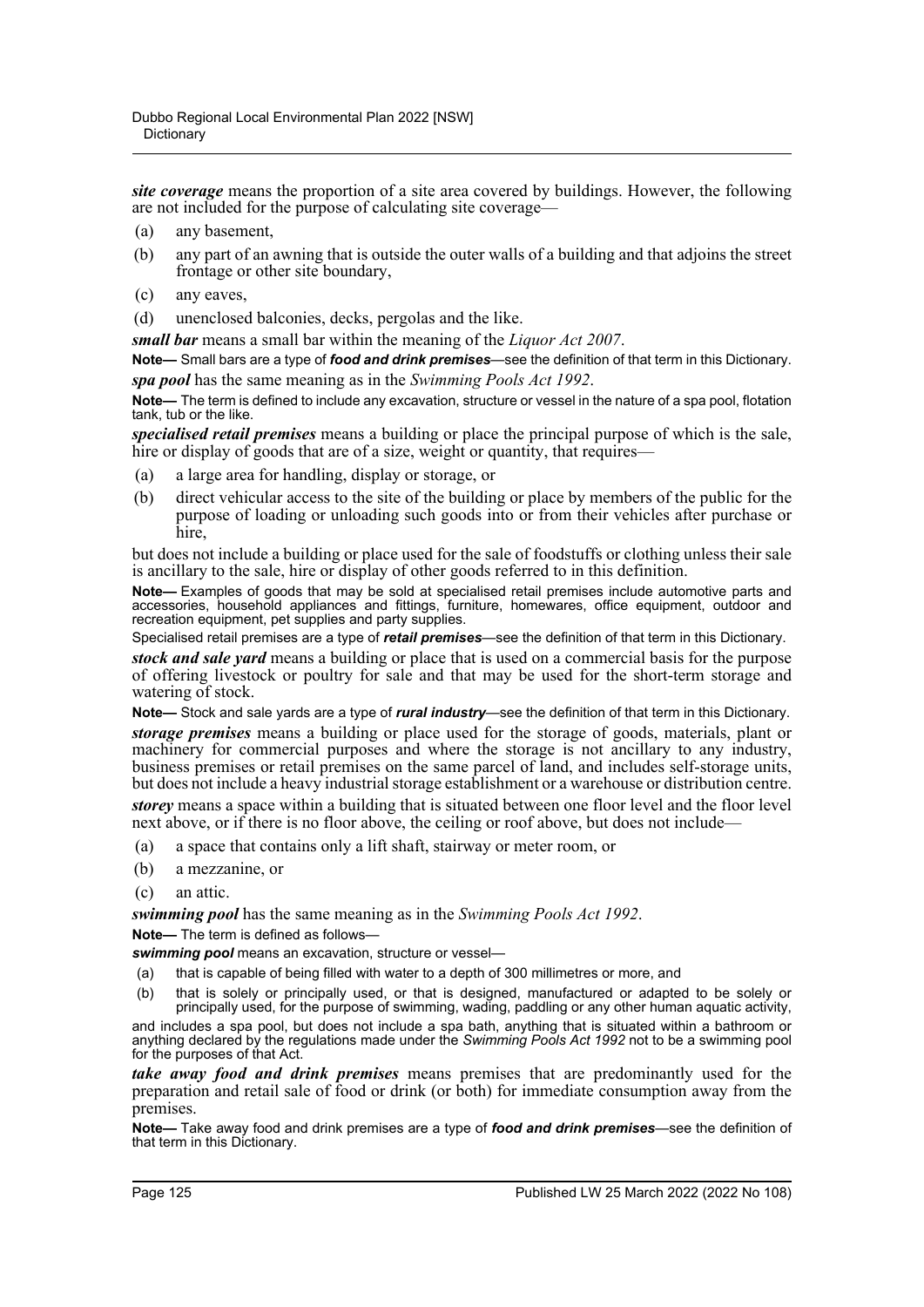*tank-based aquaculture* means aquaculture undertaken exclusively in tanks, but not including natural water-based aquaculture.

**Note—** Tank-based aquaculture is a type of *aquaculture*—see the definition of that term in this Dictionary. Typical tank-based aquaculture is the tank culture of barramundi or abalone.

## *telecommunications facility* means—

- (a) any part of the infrastructure of a telecommunications network, or
- (b) any line, cable, optical fibre, fibre access node, interconnect point equipment, apparatus, tower, mast, antenna, dish, tunnel, duct, hole, pit, pole or other structure in connection with a telecommunications network, or
- (c) any other thing used in or in connection with a telecommunications network.

*telecommunications network* means a system, or series of systems, that carries, or is capable of carrying, communications by means of guided or unguided electromagnetic energy, or both.

*temporary structure* has the same meaning as in the Act.

**Note—** The term is defined as follows—

*temporary structure* includes a booth, tent or other temporary enclosure (whether or not part of the booth, tent or enclosure is permanent), and also includes a mobile structure.

*Terrestrial Biodiversity Map* means the Dubbo Regional Local Environmental Plan 2022 Terrestrial Biodiversity Map.

*the Act* means the *Environmental Planning and Assessment Act 1979*.

*timber yard* means a building or place the principal purpose of which is the sale of sawn, dressed or treated timber, wood fibre boards or similar timber products. It may include the cutting of such timber, boards or products to order and the sale of hardware, paint, tools and materials used in conjunction with the use and treatment of timber.

**Note—** Timber yards are a type of *retail premises*—see the definition of that term in this Dictionary.

*tourist and visitor accommodation* means a building or place that provides temporary or short-term accommodation on a commercial basis, and includes any of the following—

- (a) backpackers' accommodation,
- (b) bed and breakfast accommodation,
- (c) farm stay accommodation,
- (d) hotel or motel accommodation,
- (e) serviced apartments,

but does not include—

- (f) camping grounds, or
- (g) caravan parks, or
- (h) eco-tourist facilities.

*transport depot* means a building or place used for the parking or servicing of motor powered or motor drawn vehicles used in connection with a business, industry, shop or passenger or freight transport undertaking.

*truck depot* means a building or place used for the servicing and parking of trucks, earthmoving machinery and the like.

*turf farming* means the commercial cultivation of turf for sale and the removal of turf for that purpose.

**Note—** Turf farming is a type of *intensive plant agriculture*—see the definition of that term in this Dictionary.

## *underground mining* means—

(a) mining carried out beneath the earth's surface, including bord and pillar mining, longwall mining, top-level caving, sub-level caving and auger mining, and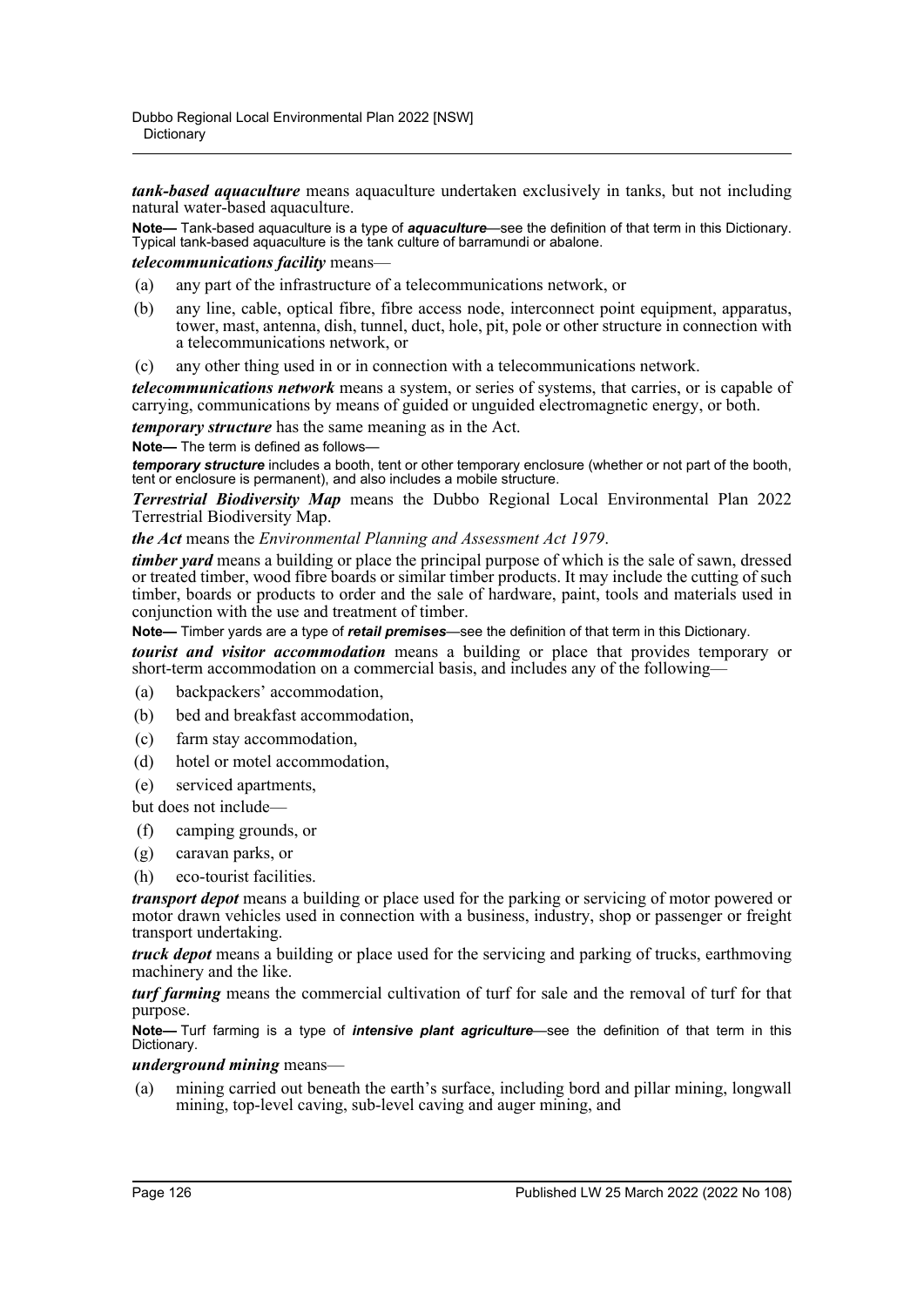(b) shafts, drill holes, gas and water drainage works, surface rehabilitation works and access pits associated with that mining (whether carried out on or beneath the earth's surface),

but does not include open cut mining.

*urban release area* means the land identified as "Urban Release Area" on the Urban Release Area Map.

*Urban Release Area Map* means the Dubbo Regional Local Environmental Plan 2022 Urban Release Area Map.

*vehicle body repair workshop* means a building or place used for the repair of vehicles or agricultural machinery, involving body building, panel building, panel beating, spray painting or chassis restoration.

*vehicle repair station* means a building or place used for the purpose of carrying out repairs to, or the selling and fitting of accessories to, vehicles or agricultural machinery, but does not include a vehicle body repair workshop or vehicle sales or hire premises.

*vehicle sales or hire premises* means a building or place used for the display, sale or hire of motor vehicles, caravans, boats, trailers, agricultural machinery and the like, whether or not accessories are sold or displayed there.

**Note—** Vehicle sales or hire premises are a type of *retail premises*—see the definition of that term in this Dictionary.

*veterinary hospital* means a building or place used for diagnosing or surgically or medically treating animals, whether or not animals are kept on the premises for the purpose of treatment.

*viticulture* means the cultivation of grapes for use in the commercial production of fresh or dried fruit or wine.

**Note—** Viticulture is a type of *intensive plant agriculture*—see the definition of that term in this Dictionary. *warehouse or distribution centre* means a building or place used mainly or exclusively for storing or handling items (whether goods or materials) pending their sale, but from which no retail sales are made, and includes local distribution premises.

*waste disposal facility* means a building or place used for the disposal of waste by landfill, incineration or other means, including such works or activities as recycling, resource recovery and other resource management activities, energy generation from gases, leachate management, odour control and the winning of extractive material to generate a void for disposal of waste or to cover waste after its disposal.

**Note—** Waste disposal facilities are a type of *waste or resource management facility*—see the definition of that term in this Dictionary.

*waste or resource management facility* means any of the following—

- (a) a resource recovery facility,
- (b) a waste disposal facility,
- (c) a waste or resource transfer station,
- (d) a building or place that is a combination of any of the things referred to in paragraphs  $(a)$ – $(c)$ .

*waste or resource transfer station* means a building or place used for the collection and transfer of waste material or resources, including the receipt, sorting, compacting, temporary storage and distribution of waste or resources and the loading or unloading of waste or resources onto or from road or rail transport.

**Note—** Waste or resource transfer stations are a type of *waste or resource management facility*—see the definition of that term in this Dictionary.

*water recreation structure* means a structure used primarily for recreational purposes that has a direct structural connection between the shore and the waterway, and may include a pier, wharf, jetty or boat launching ramp.

*water recycling facility* means a building or place used for the treatment of sewage effluent, stormwater or waste water for use as an alternative supply to mains water, groundwater or river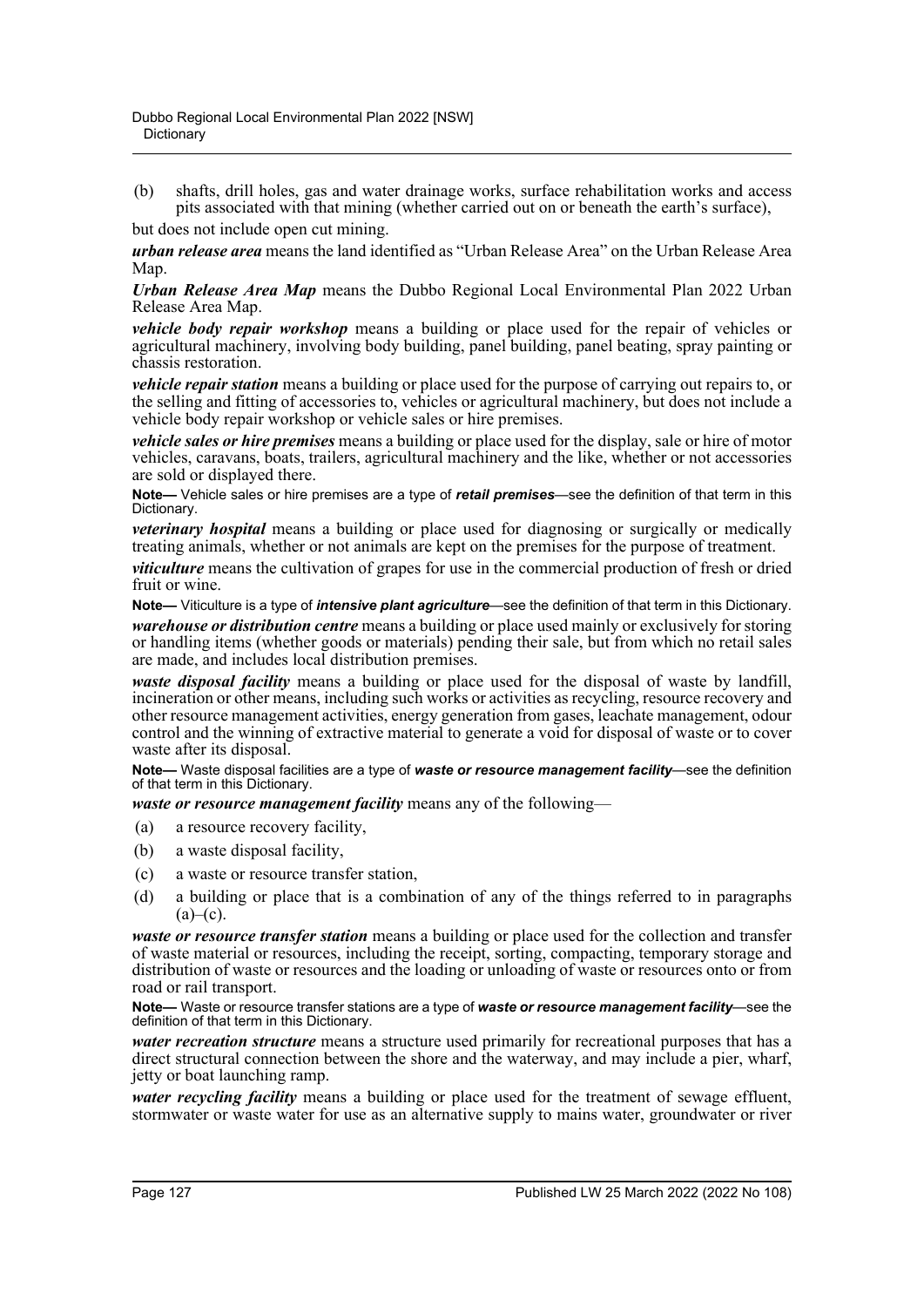water (including, in particular, sewer mining works), whether the facility stands alone or is associated with other development, and includes associated—

- (a) retention structures, and
- (b) treatment works, and
- (c) irrigation schemes.

**Note—** Water recycling facilities are a type of *sewerage system*—see the definition of that term in this Dictionary.

*water reticulation system* means a building or place used for the transport of water, including pipes, tunnels, canals, pumping stations, related electricity infrastructure and dosing facilities.

**Note—** Water reticulation systems are a type of *water supply system*—see the definition of that term in this Dictionary.

*water storage facility* means a dam, weir or reservoir for the collection and storage of water, and includes associated monitoring or gauging equipment.

**Note—** Water storage facilities are a type of *water supply system*—see the definition of that term in this Dictionary.

*water supply system* means any of the following—

- (a) a water reticulation system,
- (b) a water storage facility,
- (c) a water treatment facility,
- (d) a building or place that is a combination of any of the things referred to in paragraphs  $(a)$ – $(c)$ .

*water treatment facility* means a building or place used for the treatment of water (such as a desalination plant or a recycled or reclaimed water plant) whether the water produced is potable or not, and includes residuals treatment, storage and disposal facilities, but does not include a water recycling facility.

**Note—** Water treatment facilities are a type of *water supply system*—see the definition of that term in this Dictionary.

*waterbody* means a waterbody (artificial) or waterbody (natural).

*waterbody (artificial)* or *artificial waterbody* means an artificial body of water, including any constructed waterway, canal, inlet, bay, channel, dam, pond, lake or artificial wetland, but does not include a dry detention basin or other stormwater management construction that is only intended to hold water intermittently.

*waterbody (natural)* or *natural waterbody* means a natural body of water, whether perennial or intermittent, fresh, brackish or saline, the course of which may have been artificially modified or diverted onto a new course, and includes a river, creek, stream, lake, lagoon, natural wetland, estuary, bay, inlet or tidal waters (including the sea).

*watercourse* means any river, creek, stream or chain of ponds, whether artificially modified or not, in which water usually flows, either continuously or intermittently, in a defined bed or channel, but does not include a waterbody (artificial).

*waterway* means the whole or any part of a watercourse, wetland, waterbody (artificial) or waterbody (natural).

*wetland* means—

- (a) natural wetland, including marshes, mangroves, backwaters, billabongs, swamps, sedgelands, wet meadows or wet heathlands that form a shallow waterbody (up to 2 metres in depth) when inundated cyclically, intermittently or permanently with fresh, brackish or salt water, and where the inundation determines the type and productivity of the soils and the plant and animal communities, or
- (b) artificial wetland, including marshes, swamps, wet meadows, sedgelands or wet heathlands that form a shallow waterbody (up to 2 metres in depth) when inundated cyclically, intermittently or permanently with water, and are constructed and vegetated with wetland plant communities.